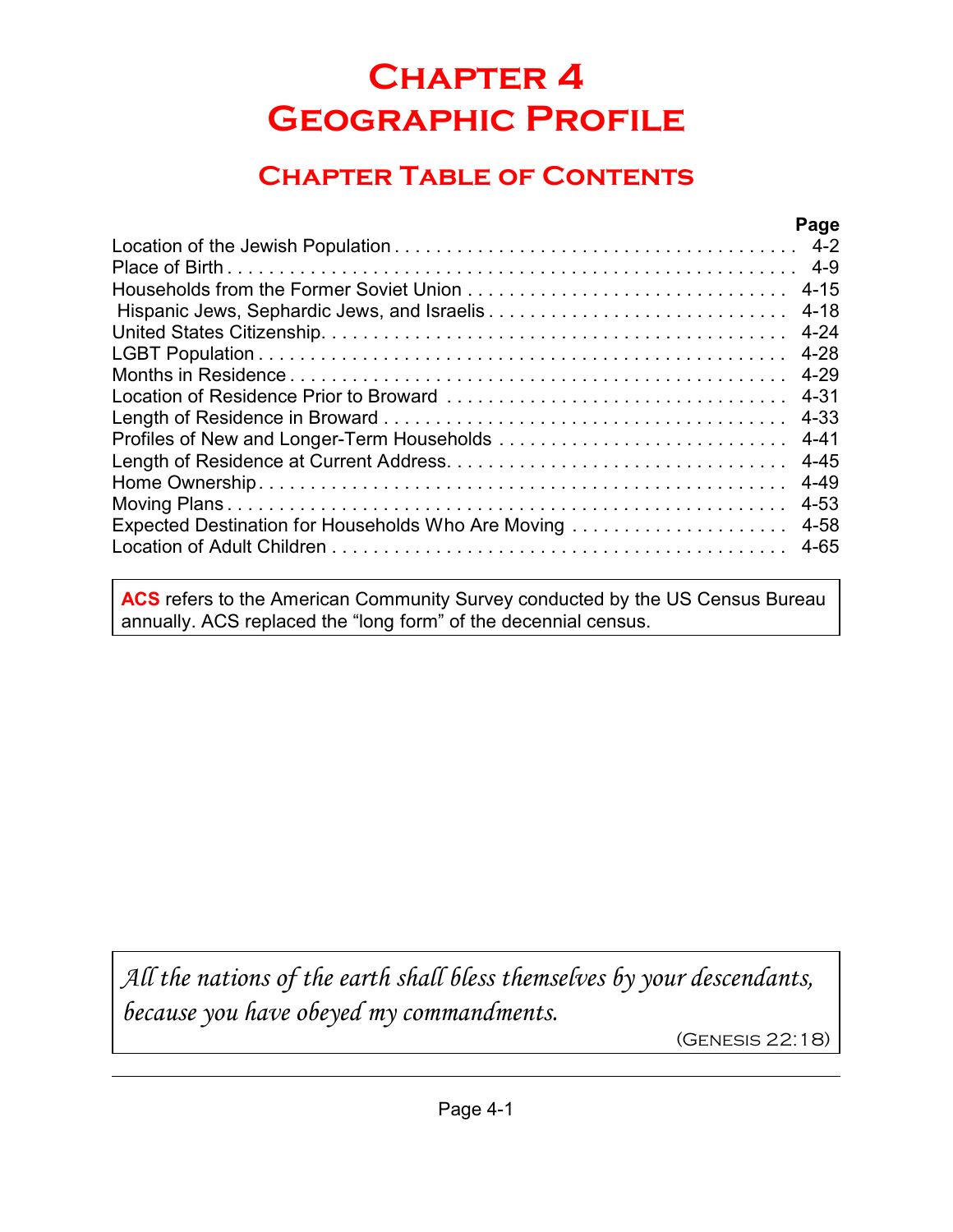### **Location of the Jewish Population**

**T able 4-1** shows that 10% of Jewish households in Broward live in zip code 33321 (7,100 households); 6%, in 33324 (4,000 households),and 5%,in 33021 (3,600 households).

10% of households live in the top zip code area; 21%, in the top three zip code areas; and 28%, in the top five zip code areas.

**Community Comparisons**. **Table 4-2** shows that the 10% who live in the **top zip code area** is well below average among about 55 comparison Jewish communities and compares to 35% in West Palm Beach, 25% in Miami, 22% in South Palm Beach, 8% in Las Vegas, and 7% in Atlanta. The 10% compares to 7% in 1997.

The 21% who live in the **top three zip code areas** is well below average among about 50 comparison Jewish communities and compares to 57% in West Palm Beach, 54% in South Palm Beach, 42% in Miami, 19% in Las Vegas, and 17% in Atlanta. The 21% compares to 20% in 1997.

The 28% who live in the **top five zip code areas** is well below average among about 50 comparison Jewish communities and compares to 74% in South Palm Beach, 66% in West Palm Beach, 53% in Miami, 28% in Las Vegas, and 25% in Atlanta, The 28% compares to 32% in 1997.

The above shows that, unlike many Jewish communities, Broward does not have just one Jewish neighborhood containing a large portion of the Jewish population. This situation has not changed significantly since 1997.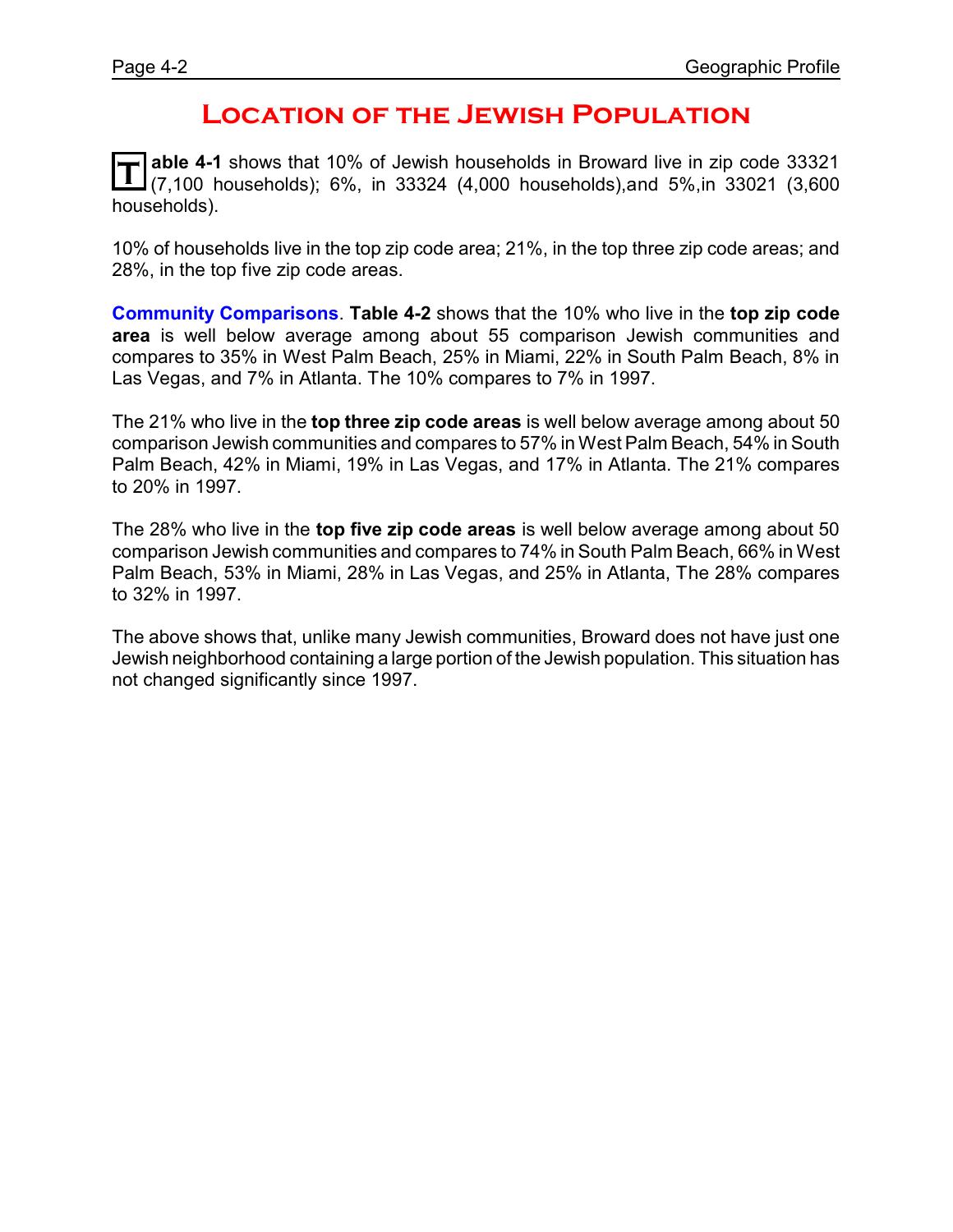| TABLE 4-1<br><b>JEWISH HOUSEHOLDS AND PERSONS IN JEWISH HOUSEHOLDS BY ZIP CODE</b> |                           |               |      |                     |                                                         |     |
|------------------------------------------------------------------------------------|---------------------------|---------------|------|---------------------|---------------------------------------------------------|-----|
| <b>Jewish</b><br><b>Households</b>                                                 |                           |               |      | Average<br>House-   | <b>Persons in</b><br><b>Jewish</b><br><b>Households</b> |     |
| Zip<br>Code                                                                        | <b>Geographic Area</b>    | <b>Number</b> | $\%$ | hold<br><b>Size</b> | <b>Number</b>                                           | %   |
| 33321                                                                              | <b>WC-Tamarac</b>         | 7,128         | 9.9% | 1.823               | 12,994                                                  | 7.5 |
| 33324                                                                              | <b>WC-Davie</b>           | 4,032         | 5.6  | 2.400               | 9,677                                                   | 5.6 |
| 33021                                                                              | <b>SE-Hollywood</b>       | 3,600         | 5.0  | 2.491               | 8,968                                                   | 5.2 |
| 33009                                                                              | <b>SE-Hallandale</b>      | 2,880         | 4.0  | 1.979               | 5,700                                                   | 3.3 |
| 33076                                                                              | <b>NW-Coral Springs</b>   | 2,664         | 3.7  | 3.868               | 10,304                                                  | 5.9 |
| 33026                                                                              | <b>SW-Cooper City</b>     | 2,664         | 3.7  | 2.855               | 7,606                                                   | 4.4 |
| 33326                                                                              | <b>SW-Weston</b>          | 2,592         | 3.6  | 2.840               | 7,361                                                   | 4.2 |
| 33071                                                                              | <b>NW-Coral Springs</b>   | 2,592         | 3.6  | 2.529               | 6,555                                                   | 3.8 |
| 33322                                                                              | <b>WC-Plantation</b>      | 2,520         | 3.5  | 2.359               | 5,945                                                   | 3.4 |
| 33065                                                                              | <b>NW-Coral Springs</b>   | 2,160         | 3.0  | 3.360               | 7,258                                                   | 4.2 |
| 33063                                                                              | <b>NC-Margate</b>         | 2,088         | 2.9  | 1.621               | 3,385                                                   | 1.9 |
| 33312                                                                              | <b>SE-Davie</b>           | 2,016         | 2.8  | 2.604               | 5,250                                                   | 3.0 |
| 33066                                                                              | <b>NC-Coconut Creek</b>   | 2,016         | 2.8  | 1.896               | 3,822                                                   | 2.2 |
| 33317                                                                              | <b>WC-Davie</b>           | 1,944         | 2.7  | 3.411               | 6,631                                                   | 3.8 |
| 33027                                                                              | <b>SW-Miramar</b>         | 1,944         | 2.7  | 1.576               | 3,064                                                   | 1.8 |
| 33019                                                                              | <b>SE-Hollywood</b>       | 1,944         | 2.7  | 1.779               | 3,458                                                   | 2.0 |
| 33327                                                                              | <b>SW-Weston</b>          | 1,800         | 2.5  | 3.369               | 6,064                                                   | 3.5 |
| 33442                                                                              | <b>NC-Deerfield Beach</b> | 1,656         | 2.3  | 1.613               | 2,671                                                   | 1.5 |
| 33067                                                                              | <b>NW</b> - Coral Springs | 1,584         | 2.2  | 3.112               | 4,929                                                   | 2.8 |
| 33073                                                                              | <b>NW</b> -Coconut Creek  | 1,368         | 1.9  | 1.888               | 2,583                                                   | 1.5 |
| 33328                                                                              | <b>SW-Davie</b>           | 1,296         | 1.8  | 2.866               | 3,714                                                   | 2.1 |
| 33331                                                                              | <b>SW-Weston</b>          | 1,152         | 1.6  | 2.355               | 2,713                                                   | 1.6 |
| 33069                                                                              | NC-Pampano                | 1,152         | 1.6  | 1.894               | 2,182                                                   | 1.3 |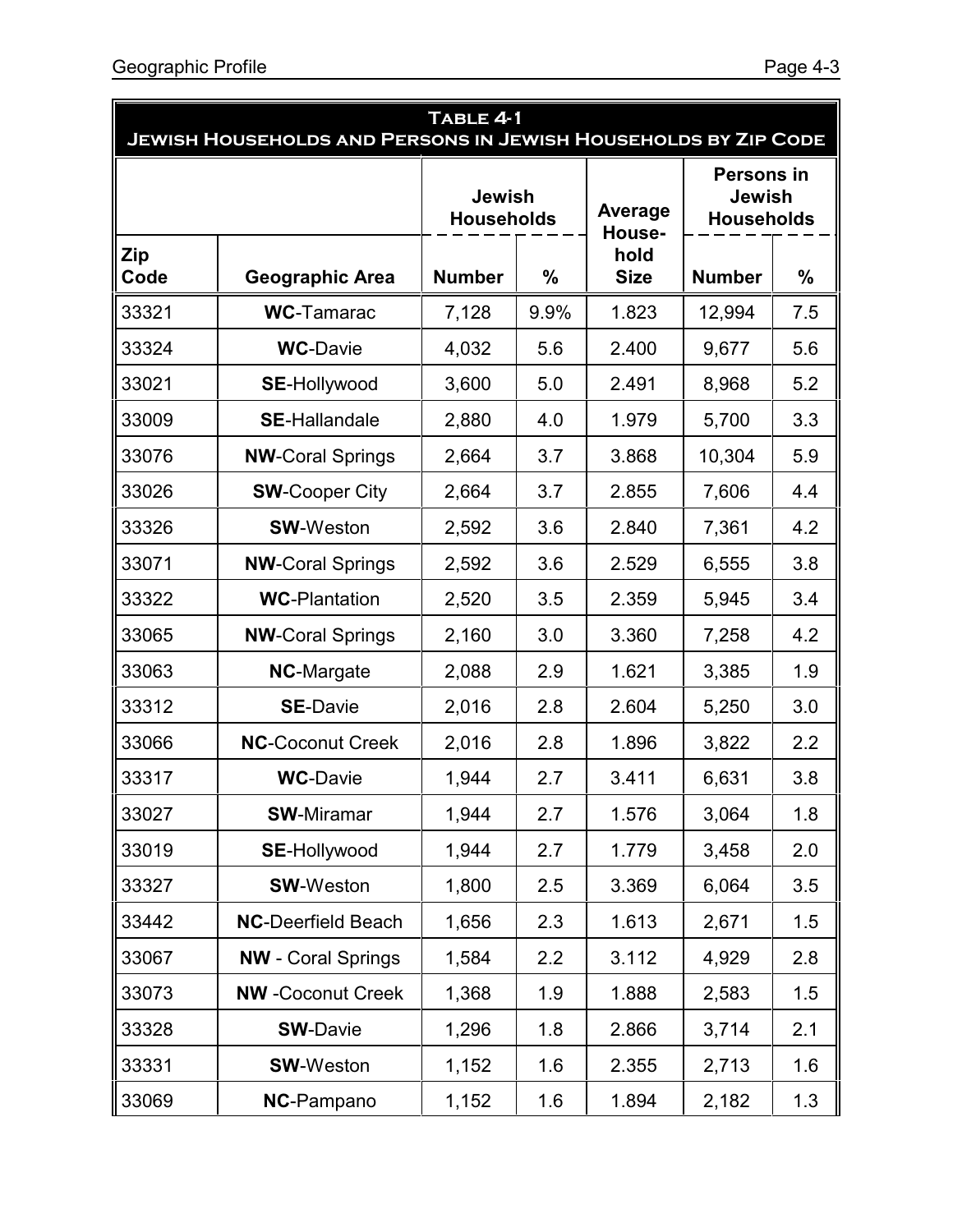| TABLE 4-1<br><b>JEWISH HOUSEHOLDS AND PERSONS IN JEWISH HOUSEHOLDS BY ZIP CODE</b> |                              |               |                                    |                               |                                                         |               |
|------------------------------------------------------------------------------------|------------------------------|---------------|------------------------------------|-------------------------------|---------------------------------------------------------|---------------|
|                                                                                    |                              |               | <b>Jewish</b><br><b>Households</b> |                               | <b>Persons in</b><br><b>Jewish</b><br><b>Households</b> |               |
| <b>Zip</b><br>Code                                                                 | <b>Geographic Area</b>       | <b>Number</b> | $\frac{0}{0}$                      | House-<br>hold<br><b>Size</b> | <b>Number</b>                                           | $\frac{0}{0}$ |
| 33029                                                                              | <b>SW-Pembroke Pines</b>     | 1,080         | 1.5                                | 3.134                         | 3,385                                                   | 1.9           |
| 33325                                                                              | <b>WC-Davie</b>              | 1,008         | 1.4                                | 2.934                         | 2,957                                                   | 1.7           |
| 33304                                                                              | <b>East-Fort Lauderdale</b>  | 1,008         | 1.4                                | 1.635                         | 1,648                                                   | 0.9           |
| 33004                                                                              | <b>SE-Dania</b>              | 1,008         | 1.4                                | 1.654                         | 1,667                                                   | 1.0           |
| 33319                                                                              | <b>WC-Sunrise</b>            | 936           | 1.3                                | 1.586                         | 1,484                                                   | 0.9           |
| 33301                                                                              | <b>East-Fort Lauderdale</b>  | 936           | 1.3                                | 1.895                         | 1,774                                                   | 1.0           |
| 33308                                                                              | <b>East-Fort Lauderdale</b>  | 864           | 1.2                                | 2.396                         | 2,070                                                   | 1.2           |
| 33064                                                                              | <b>East-Lighthouse Point</b> | 792           | 1.1                                | 3.011                         | 2,385                                                   | 1.4           |
| 33062                                                                              | East-Hillsboro               | 792           | 1.1                                | 1.901                         | 1,506                                                   | 0.9           |
| 33025                                                                              | <b>SW-Miramar</b>            | 792           | 1.1                                | 1.151                         | 912                                                     | 0.5           |
| 33323                                                                              | <b>WC-Sunrise</b>            | 720           | 1.0                                | 2.886                         | 2,078                                                   | 1.2           |
| 33351                                                                              | <b>WC-Sunrise</b>            | 576           | 0.8                                | 2.841                         | 1,636                                                   | 0.9           |
| 33330                                                                              | <b>SW-Davie</b>              | 576           | 0.8                                | 3.409                         | 1,964                                                   | 1.1           |
| 33311                                                                              | <b>East-Fort Lauderdale</b>  | 576           | 0.8                                | 1.912                         | 1,101                                                   | 0.6           |
| 33028                                                                              | <b>SW-Pembroke Pines</b>     | 576           | 0.8                                | 3.871                         | 2,230                                                   | 1.3           |
| 33020                                                                              | <b>SE-Hollywood</b>          | 576           | 0.8                                | 2.769                         | 1,595                                                   | 0.9           |
| 33314                                                                              | <b>SW-Davie</b>              | 504           | 0.7                                | 3.136                         | 1,581                                                   | 0.9           |
| 33060                                                                              | East-Pompano                 | 504           | 0.7                                | 2.311                         | 1,165                                                   | 0.7           |
| 33024                                                                              | <b>SW-Pembroke Pines</b>     | 504           | 0.7                                | 3.101                         | 1,563                                                   | 0.9           |
| 33332                                                                              | <b>SW-Weston</b>             | 432           | 0.6                                | 1.970                         | 851                                                     | 0.5           |
| 33313                                                                              | <b>WC-Sunrise</b>            | 432           | 0.6                                | 3.608                         | 1,559                                                   | 0.9           |
| 33306                                                                              | <b>East-Fort Lauderdale</b>  | 360           | 0.5                                | 2.000                         | 720                                                     | 0.4           |
| 33309                                                                              | <b>WC-Oakland Park</b>       | 288           | 0.4                                | 2.666                         | 768                                                     | 0.4           |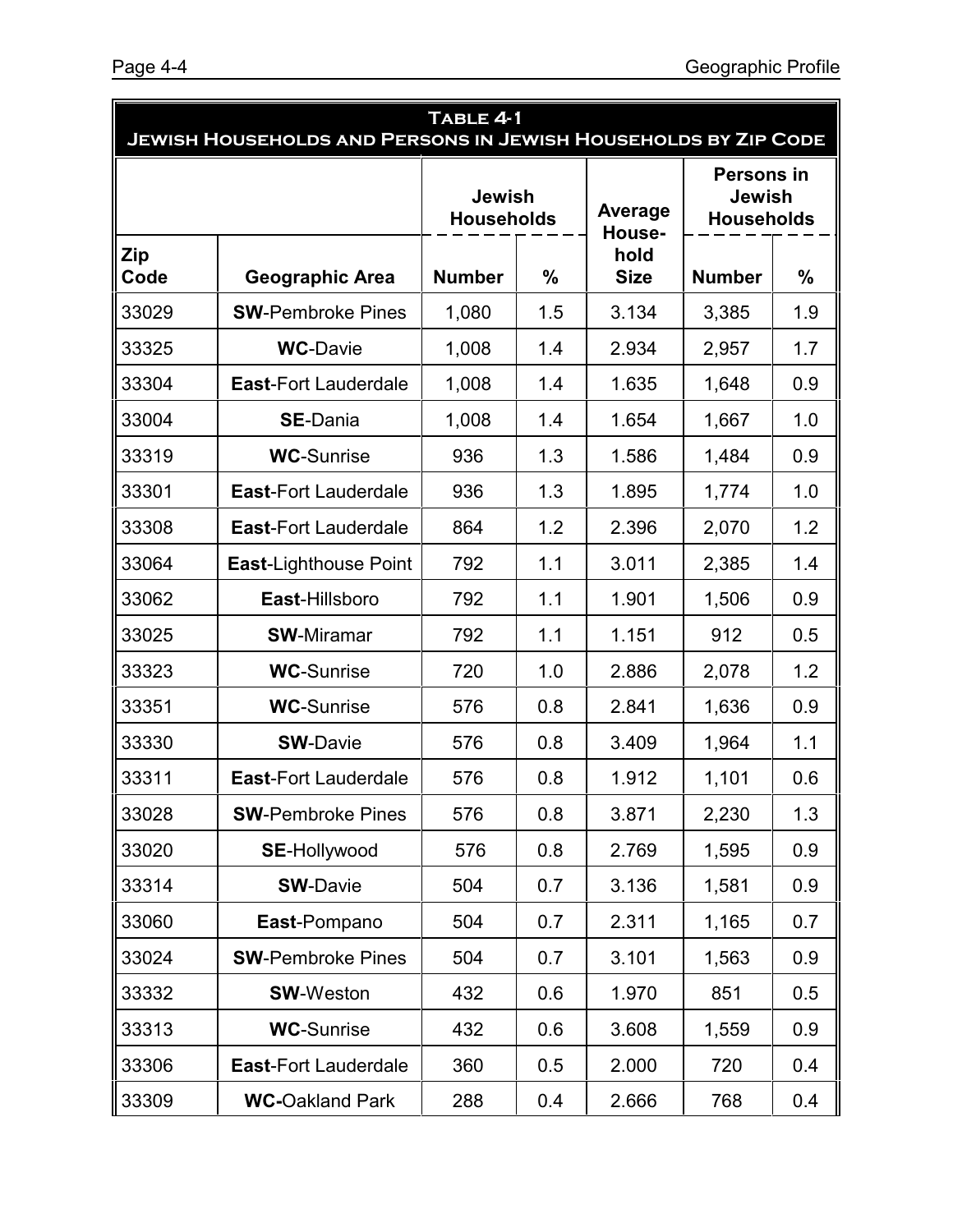| TABLE 4-1<br><b>JEWISH HOUSEHOLDS AND PERSONS IN JEWISH HOUSEHOLDS BY ZIP CODE</b> |                             |                                    |               |                     |                                                  |       |  |
|------------------------------------------------------------------------------------|-----------------------------|------------------------------------|---------------|---------------------|--------------------------------------------------|-------|--|
|                                                                                    |                             | <b>Jewish</b><br><b>Households</b> |               | Average<br>House-   | <b>Persons in</b><br>Jewish<br><b>Households</b> |       |  |
| <b>Zip</b><br>Code                                                                 | Geographic Area             | <b>Number</b>                      | $\frac{0}{0}$ | hold<br><b>Size</b> | <b>Number</b>                                    | %     |  |
| 33305                                                                              | <b>East-Wilton Manors</b>   | 288                                | 0.4           | 1.581               | 455                                              | 0.3   |  |
| 33023                                                                              | <b>SE-Pembroke Park</b>     | 216                                | 0.3           | 1.229               | 265                                              | 0.2   |  |
| 33441                                                                              | <b>East-Deerfield Beach</b> | 144                                | 0.2           | 3.433               | 494                                              | 0.3   |  |
| 33316                                                                              | <b>East-Fort Lauderdale</b> | 144                                | 0.2           | 1.851               | 267                                              | 0.2   |  |
| 33068                                                                              | <b>WC-Margate</b>           | 144                                | 0.2           | 1.126               | 162                                              | 0.1   |  |
| 33334                                                                              | <b>East-Oakland Park</b>    | 72                                 | 0.1           | 1.393               | 100                                              | 0.1   |  |
| 33315                                                                              | <b>East-Fort Lauderdale</b> | 72                                 | 0.1           | 1.650               | 119                                              | 0.1   |  |
| 33008                                                                              | <b>SE-Hallandale</b>        | 0                                  | 0.0           | <b>NA</b>           | 0                                                | 0.0   |  |
| Total                                                                              |                             | 72,000                             | 100.0%        | 2.415               | 174,000                                          | 100.0 |  |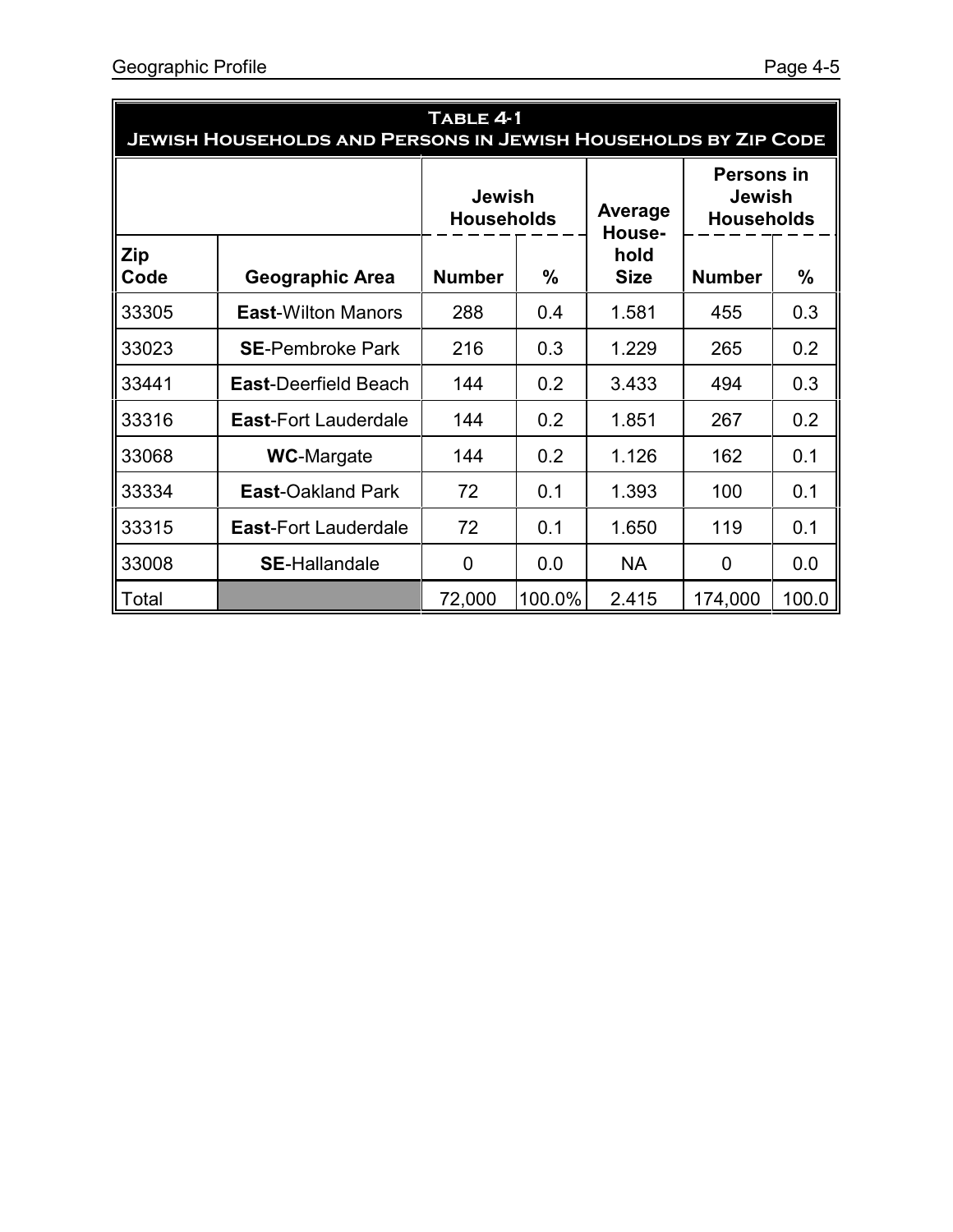| TABLE 4-2<br><b>HOUSEHOLDS LIVING IN THE TOP ZIP CODE AREAS</b><br><b>COMMUNITY COMPARISONS</b> |      |                                         |                                          |                                          |
|-------------------------------------------------------------------------------------------------|------|-----------------------------------------|------------------------------------------|------------------------------------------|
|                                                                                                 |      | <b>BASE: JEWISH HOUSEHOLDS</b>          |                                          |                                          |
| <b>Community</b>                                                                                | Year | <b>Top</b><br><b>Zip Code</b><br>Area * | Top 3<br><b>Zip Code</b><br><b>Areas</b> | Top 5<br><b>Zip Code</b><br><b>Areas</b> |
| York                                                                                            | 1999 | 34%                                     | 79%                                      | 84%                                      |
| Westport                                                                                        | 2000 | 40%                                     | 66%                                      | 87%                                      |
| Middlesex                                                                                       | 2008 | 40%                                     | 66%                                      | 73%                                      |
| Milwaukee                                                                                       | 1996 | 28%                                     | 58%                                      | 71%                                      |
| <b>Howard County</b>                                                                            | 2010 | 19%                                     | 57%                                      | 74%                                      |
| Harrisburg                                                                                      | 1994 | 33%                                     | 57%                                      | 72%                                      |
| <b>W Palm Beach</b>                                                                             | 2005 | 35%                                     | 57%                                      | 66%                                      |
| <b>Atlantic County</b>                                                                          | 2004 | 24%                                     | 55%                                      | 69%                                      |
| <b>S Palm Beach</b>                                                                             | 2005 | 22%                                     | 54%                                      | 74%                                      |
| St. Paul                                                                                        | 2004 | 26%                                     | 52%                                      | 67%                                      |
| Rochester                                                                                       | 1999 | 29%                                     | 52%                                      | 66%                                      |
| <b>Baltimore</b>                                                                                | 2010 | 20%                                     | 51%                                      | 64%                                      |
| <b>Lehigh Valley</b>                                                                            | 2007 | 34%                                     | 50%                                      | 60%                                      |
| Martin-St. Lucie                                                                                | 1999 | 24%                                     | 49%                                      | 69%                                      |
| Charlotte                                                                                       | 1997 | 19%                                     | 48%                                      | 68%                                      |
| Wilmington                                                                                      | 1995 | 17%                                     | 46%                                      | 60%                                      |
| Richmond                                                                                        | 1994 | 25%                                     | 46%                                      | 57%                                      |
| Monmouth                                                                                        | 1997 | 21%                                     | 44%                                      | 60%                                      |
| <b>Miami</b>                                                                                    | 2014 | 25%                                     | 42%                                      | 53%                                      |
| Cleveland                                                                                       | 2011 | 19%                                     | 41%                                      | 53%                                      |
| Rhode Island                                                                                    | 2002 | 24%                                     | 39%                                      | 48%                                      |
| Pittsburgh                                                                                      | 2002 | 28%                                     | 39%                                      | 47%                                      |
| Jacksonville                                                                                    | 2002 | 17%                                     | 37%                                      | 54%                                      |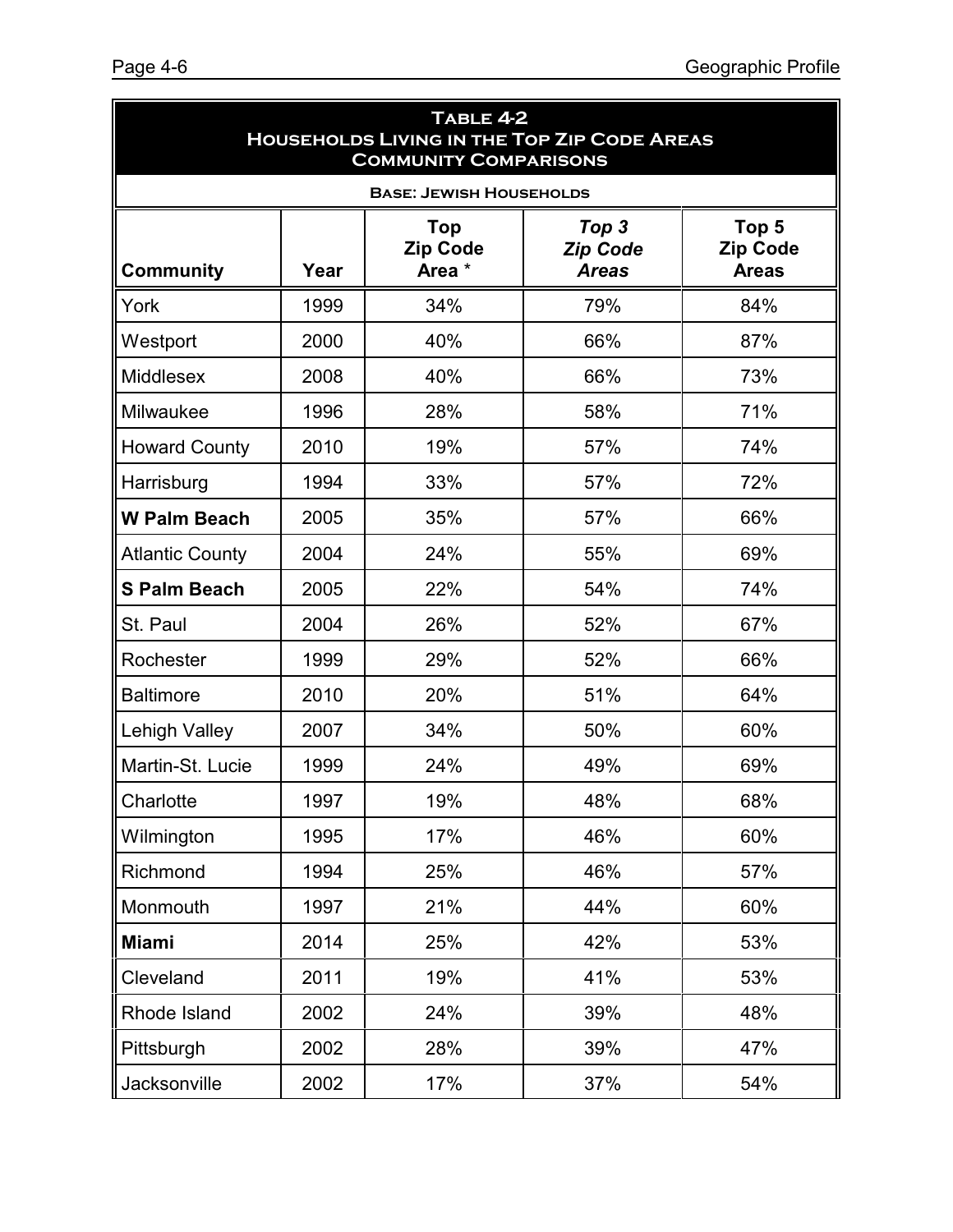| TABLE 4-2<br><b>HOUSEHOLDS LIVING IN THE TOP ZIP CODE AREAS</b><br><b>COMMUNITY COMPARISONS</b> |      |                                         |                                          |                                          |
|-------------------------------------------------------------------------------------------------|------|-----------------------------------------|------------------------------------------|------------------------------------------|
|                                                                                                 |      | <b>BASE: JEWISH HOUSEHOLDS</b>          |                                          |                                          |
| <b>Community</b>                                                                                | Year | <b>Top</b><br><b>Zip Code</b><br>Area * | Top 3<br><b>Zip Code</b><br><b>Areas</b> | Top 5<br><b>Zip Code</b><br><b>Areas</b> |
| Hartford                                                                                        | 2000 | 21%                                     | 37%                                      | 48%                                      |
| San Antonio                                                                                     | 2007 | 16%                                     | 36%                                      | 50%                                      |
| <b>Detroit</b>                                                                                  | 2005 | 19%                                     | 36%                                      | 48%                                      |
| Sarasota                                                                                        | 2001 | 16%                                     | 35%                                      | 49%                                      |
| Minneapolis                                                                                     | 2004 | 13%                                     | 35%                                      | 43%                                      |
| Bergen                                                                                          | 2001 | 17%                                     | 34%                                      | 44%                                      |
| Tucson                                                                                          | 2002 | 13%                                     | 33%                                      | 47%                                      |
| Cincinnati                                                                                      | 2008 | 15%                                     | 33%                                      | 46%                                      |
| Portland (ME)                                                                                   | 2007 | 15%                                     | 33%                                      | 46%                                      |
| <b>Tidewater</b>                                                                                | 2001 | 14%                                     | 33%                                      | 46%                                      |
| Columbus                                                                                        | 2013 | 14%                                     | 30%                                      | 42%                                      |
| St. Louis                                                                                       | 2014 | 12%                                     | 29%                                      | 41%                                      |
| Orlando                                                                                         | 1993 | 12%                                     | 26%                                      | 38%                                      |
| <b>New Haven</b>                                                                                | 2010 | 9%                                      | 25%                                      | 37%                                      |
| <b>Houston</b>                                                                                  | 2016 |                                         |                                          |                                          |
| <b>BROWARD</b>                                                                                  | 2016 | 10%                                     | 21%                                      | 28%                                      |
| <b>Broward</b>                                                                                  | 1997 | 7%                                      | 20%                                      | 32%                                      |
| <b>Las Vegas</b>                                                                                | 2005 | 8%                                      | 19%                                      | 28%                                      |
| St. Petersburg                                                                                  | 1994 | 7%                                      | 18%                                      | 28%                                      |
| Seattle                                                                                         | 2000 | 8%                                      | 18%                                      | 27%                                      |
| Phoenix                                                                                         | 2002 | 6%                                      | 18%                                      | 27%                                      |
| <b>Atlanta</b>                                                                                  | 2006 | 7%                                      | 17%                                      | 25%                                      |
| San Diego                                                                                       | 2003 | 6%                                      | 16%                                      | 25%                                      |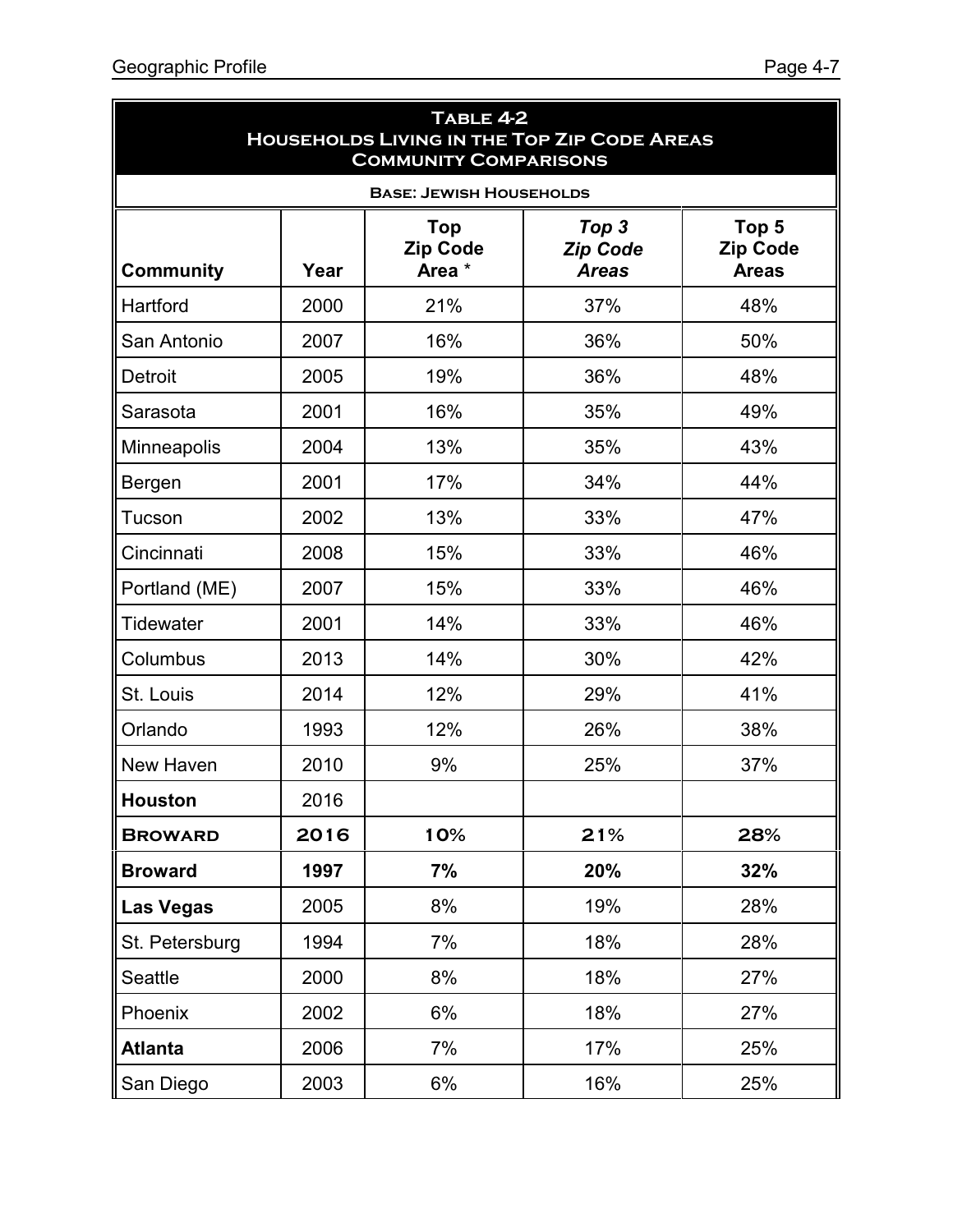| TABLE 4-2<br><b>HOUSEHOLDS LIVING IN THE TOP ZIP CODE AREAS</b><br><b>COMMUNITY COMPARISONS</b> |                                                                                          |                                  |                                          |                                          |  |
|-------------------------------------------------------------------------------------------------|------------------------------------------------------------------------------------------|----------------------------------|------------------------------------------|------------------------------------------|--|
|                                                                                                 |                                                                                          | <b>BASE: JEWISH HOUSEHOLDS</b>   |                                          |                                          |  |
| <b>Community</b>                                                                                | Year                                                                                     | Top<br><b>Zip Code</b><br>Area * | Top 3<br><b>Zip Code</b><br><b>Areas</b> | Top 5<br><b>Zip Code</b><br><b>Areas</b> |  |
| Chicago                                                                                         | 2010                                                                                     | 6%                               | 15%                                      | 22%                                      |  |
| San Francisco                                                                                   | 2004                                                                                     | 5%                               | 14%                                      | 21%                                      |  |
| East Bay                                                                                        | 2011                                                                                     | 5%                               | 14%                                      | 20%                                      |  |
| Washington                                                                                      | 2003                                                                                     | 5%                               | 13%                                      | 20%                                      |  |
| Philadelphia                                                                                    | 2009                                                                                     | 5%                               | 12%                                      | 18%                                      |  |
| Los Angeles                                                                                     | 1997                                                                                     | 4%                               | 11%                                      | 17%                                      |  |
| Denver                                                                                          | 2007                                                                                     | 4%                               | 10%                                      | 16%                                      |  |
| <b>New York</b>                                                                                 | 2011                                                                                     | 3%                               | 9%                                       | 14%                                      |  |
| <b>Buffalo</b>                                                                                  | 1995                                                                                     | 35%                              | <b>NA</b>                                | <b>NA</b>                                |  |
|                                                                                                 | * Shows the percentage of all Jewish households who live in the zip code area containing |                                  |                                          |                                          |  |

the largest number of Jewish households.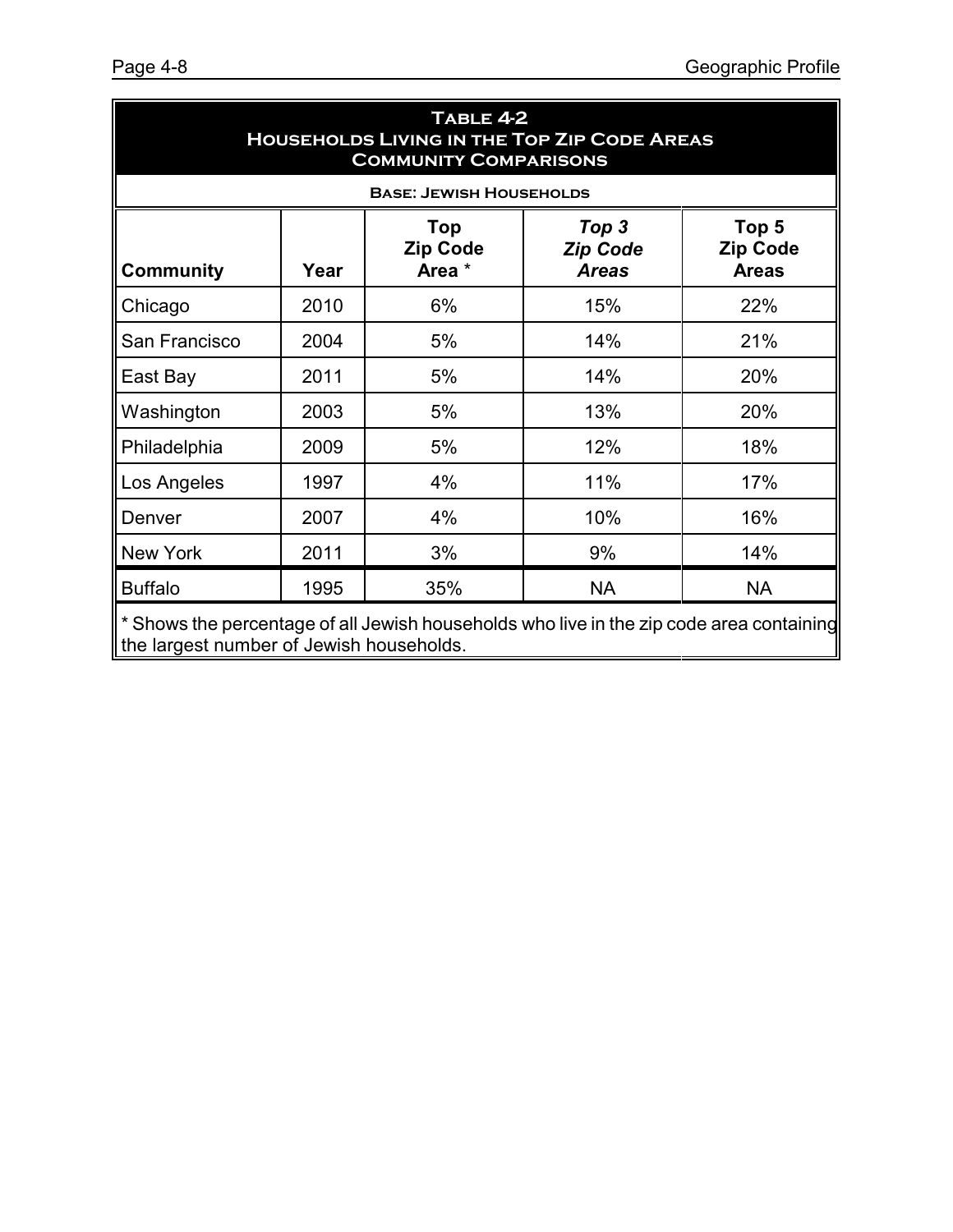### **Place of Birth**

T able 4-3 shows that 81% of adults in Jewish households in Broward were born in the<br>United States. 49% of adults were born in the Northeast (including 33% in New York, **able 4-3** shows that 81% of adults in Jewish households in Broward were born in the 6% in Pennsylvania, and 5% in New Jersey); 24%, in the South; 6%, in the Midwest; and 2%, in the West. 9% (13,300 adults) of adults were locally born (born in Broward). Another 7% (10,800 adults) were born in Miami. 19% (28,300 adults) of adults were foreign born. 6% (8,200 adults) of adults were born in South America; 2% (3,200 adults), in Middle America; and 3% (5,000 adults), in Israel.

The percentage of locally-born adults is important in understanding levels of attachment to the local community and local institutions. Most observers agree that Jewish adults living in the area in which they were born are more likely to maintain formal contacts with the Jewish community. They are more likely to continue to belong to the synagogue in which they were raised and to participate in the local organized Jewish community.

**Table 4-5** shows that the percentage of adults who were locally born varies from 3% in the North Central to 15% in the East. The percentage who are foreign born varies from 14% in the West Central and North Central to 28% in the Southeast.

**Table 4-6** shows that the percentage of adults who were locally born is 36% for respondents under age 35, 4% for respondents age 35-64 and 0% for respondents age 65 and over. The percentage of adults who were foreign born is 30% for adults age 35-49 and 15%-19% for the other age groups.

**Community Comparisons**. **Table 4-4** shows that the 9% **locally born** is well below among about 45 comparison Jewish communities and compares to 18% in Miami, 16% in Atlanta, 2% in West Palm Beach, 1% in Las Vegas, and 0% in South Palm Beach. The 9% compares to 2% in 1997. The 9% excludes 7% born in Miami and 1% born in South Palm Beach or West Palm Beach.

U 33% of *all persons* (both Jewish and non-Jewish adults and children) in Broward County as of 2014 were born in Florida, compared to 19% for Jewish adults in Broward.

The 19% **foreign born** is the third highest of about 50 comparison Jewish communities and compares to 33% in Miami, 12% in South Palm Beach, 11% in Atlanta, 8% in Las Vegas, and 7% in West Palm Beach. The 19% compares to 15% in 1997.

U 32% of *all persons* (both Jewish and non-Jewish adults and children) in Broward County as of 2014 and 13% of all Americans (both Jewish and non-Jewish adults and children) as of 2014 were foreign born.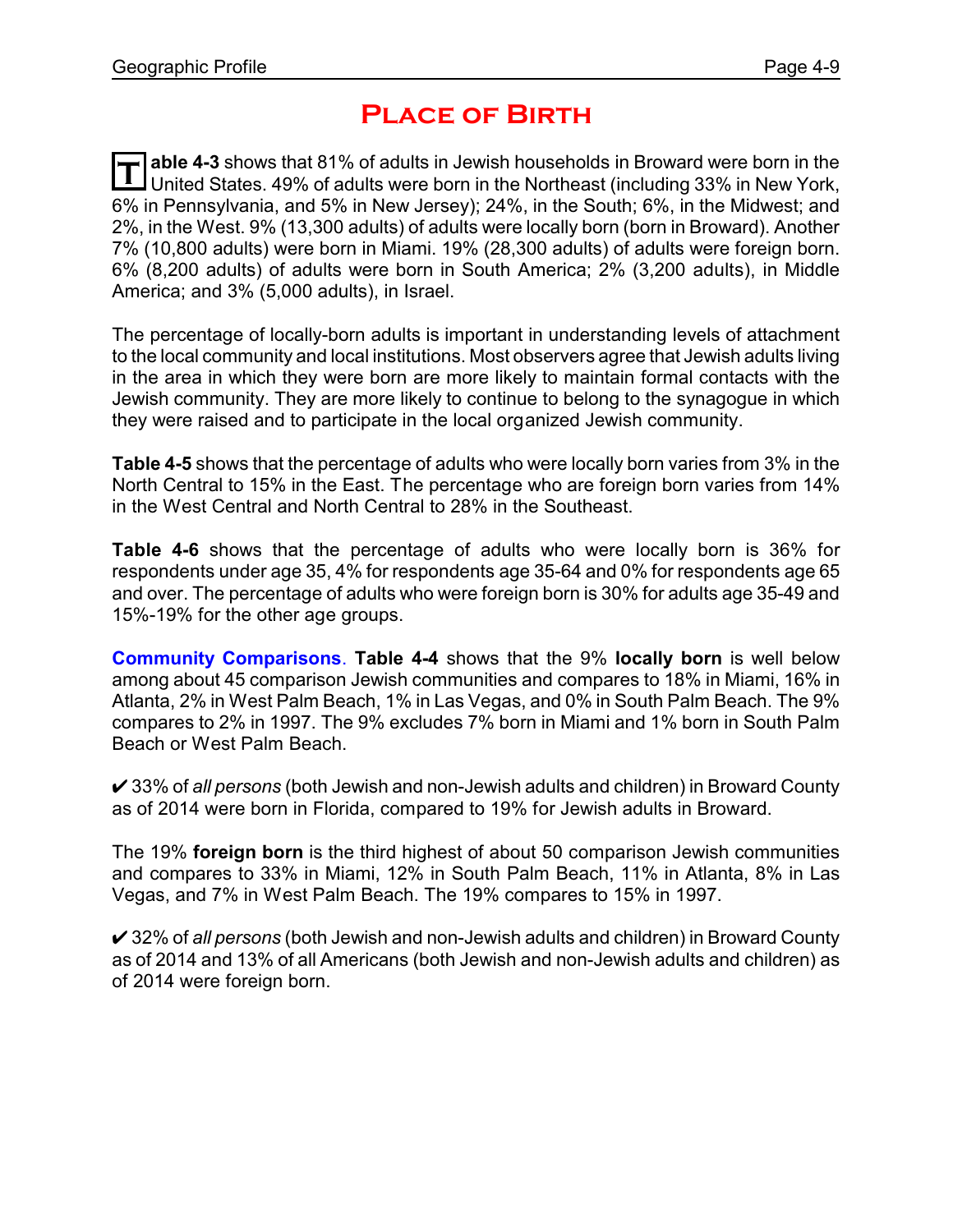| TABLE 4-3<br><b>PLACE OF BIRTH</b>       |                   |                            |                   |  |  |
|------------------------------------------|-------------------|----------------------------|-------------------|--|--|
| <b>BASE: ADULTS IN JEWISH HOUSEHOLDS</b> |                   |                            |                   |  |  |
| <b>US Location</b>                       | <b>Percentage</b> | <b>Foreign Location</b>    | <b>Percentage</b> |  |  |
| <b>Broward</b>                           | 9.1%              | Israel                     | 3.4%              |  |  |
| Miami                                    | 7.4               | Canada                     | 2.0               |  |  |
| Palm Beach County                        | 0.8               | <b>Brazil</b>              | 1.5               |  |  |
| <b>Other Florida</b>                     | 2.1               | Argentina                  | 1.2               |  |  |
| <b>Total Florida</b>                     | 19.4%             | Venezuela                  | 1.1               |  |  |
| <b>New York</b>                          | 33.1%             | Colombia                   | 1.0               |  |  |
| Pennsylvania                             | 5.5               | <b>Other Foreign</b>       | 9.1               |  |  |
| New Jersey                               | 4.7               | <b>Total Foreign Born</b>  | 19.3%             |  |  |
| <b>Illinois</b>                          | 2.4               | South America              | 5.6%              |  |  |
| <b>Massachusetts</b>                     | 2.4               | <b>Middle East</b>         | 4.0%              |  |  |
| Ohio                                     | 1.6               | Middle America             | 2.2%              |  |  |
| Connecticut                              | 1.1               | Western Europe             | 1.7%              |  |  |
| California                               | 1.0               | <b>Former Soviet Union</b> | 1.4%              |  |  |
| Maryland                                 | 1.0               | Eastern Europe (non-FSU)   | 1.6%              |  |  |
| Other US                                 | 8.5               | <b>Other Foreign</b>       | 2.8%              |  |  |
| <b>Total US Born</b>                     | 80.7%             |                            |                   |  |  |
| Northeast                                | 49.1%             |                            |                   |  |  |
| South                                    | 23.8%             |                            |                   |  |  |
| Midwest                                  | 6.0%              |                            |                   |  |  |
| West                                     | 1.8%              |                            |                   |  |  |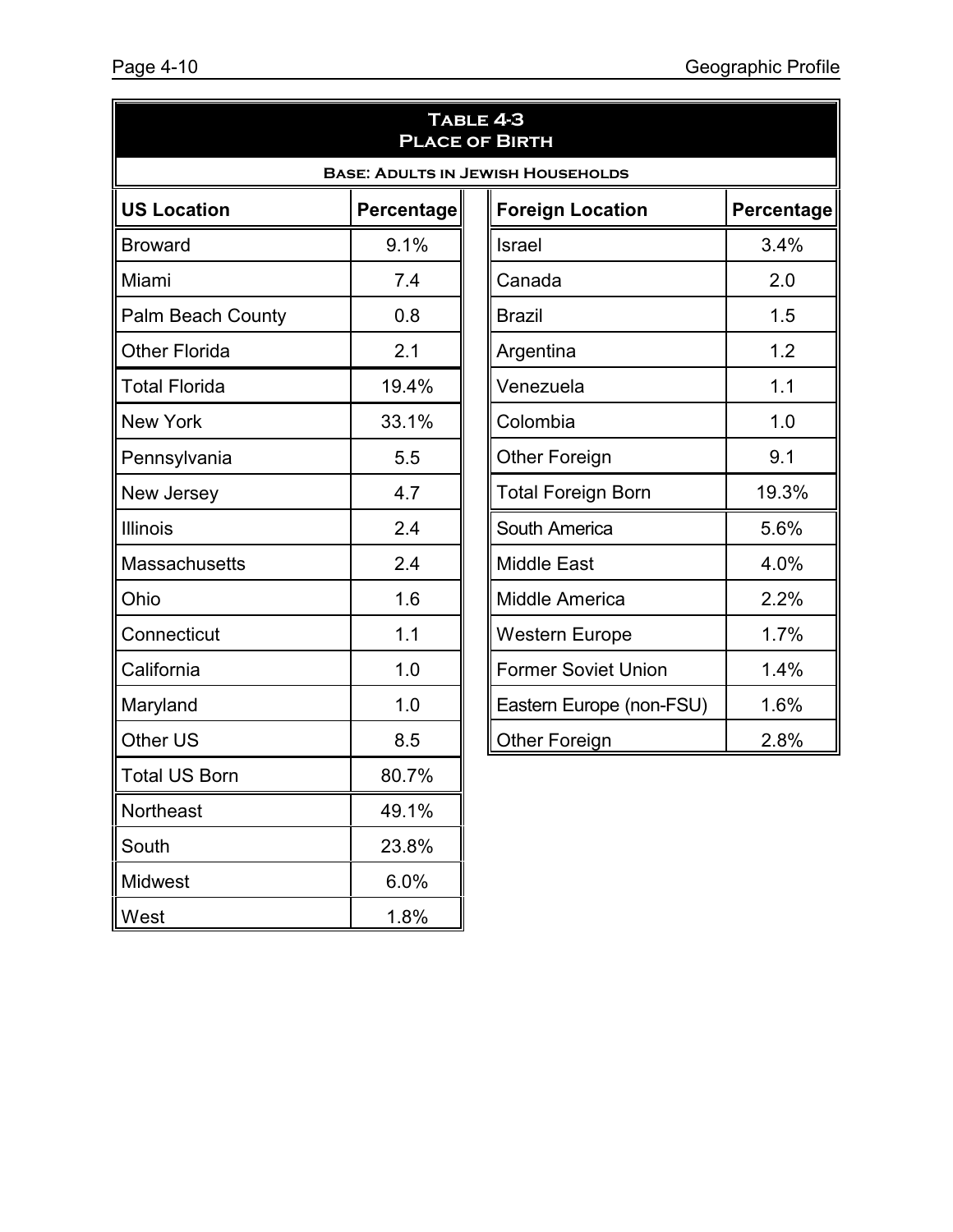| TABLE 4-4<br><b>PLACE OF BIRTH</b><br><b>COMMUNITY COMPARISONS</b> |                  |                        |                                            |              |                        |  |  |
|--------------------------------------------------------------------|------------------|------------------------|--------------------------------------------|--------------|------------------------|--|--|
|                                                                    |                  |                        | <b>BASE: ADULTS IN JEWISH HOUSEHOLDS</b>   |              |                        |  |  |
|                                                                    | <b>U.S. Born</b> |                        |                                            |              |                        |  |  |
| <b>Community</b>                                                   | Year             | Locally<br><b>Born</b> | <b>Born</b><br><b>Elsewhere</b><br>in U.S. | <b>Total</b> | Foreign<br><b>Born</b> |  |  |
| Cleveland                                                          | 2011             | 57%                    | 35                                         | 92%          | 8%                     |  |  |
| <b>Detroit</b>                                                     | 2005             | 57%                    | 34                                         | 91%          | 9                      |  |  |
| Chicago                                                            | 2010             | 57%                    | 29                                         | 87%          | 13                     |  |  |
| Philadelphia                                                       | 2009             | 56%                    | 33                                         | 89%          | 11                     |  |  |
| St. Louis                                                          | 2014             | 55%                    | 37                                         | 92%          | 8                      |  |  |
| <b>New York</b>                                                    | 2011             | 54%                    | 17                                         | 71%          | 29                     |  |  |
| <b>Baltimore</b>                                                   | 2010             | 52%                    | 38                                         | 90%          | 10                     |  |  |
| Pittsburgh                                                         | 2002             | 49%                    | 41                                         | 90%          | 10                     |  |  |
| Milwaukee                                                          | 1996             | 49%                    | 40                                         | 88%          | 12                     |  |  |
| Minneapolis                                                        | 2004             | 46%                    | 37                                         | 83%          | 17                     |  |  |
| Cincinnati                                                         | 2008             | 45%                    | 43                                         | 88%          | 12                     |  |  |
| Rhode Island                                                       | 2002             | 43%                    | 50                                         | 93%          | 8                      |  |  |
| <b>Buffalo</b>                                                     | 1995             | 42%                    | 44                                         | 86%          | 14                     |  |  |
| Rochester                                                          | 1999             | 41%                    | 49                                         | 90%          | 10                     |  |  |
| Hartford                                                           | 2000             | 40%                    | 54                                         | 93%          | $\overline{7}$         |  |  |
| St. Paul                                                           | 2004             | 39%                    | 44                                         | 83%          | 17                     |  |  |
| <b>Tidewater</b>                                                   | 2001             | 34%                    | 61                                         | 94%          | 6                      |  |  |
| New Haven                                                          | 2010             | 33%                    | 58                                         | 91%          | 9                      |  |  |
| Columbus                                                           | 2013             | 29%                    | 64                                         | 93%          | $\overline{7}$         |  |  |
| Harrisburg                                                         | 1994             | 29%                    | 66                                         | 95%          | 5                      |  |  |
| Wilmington                                                         | 1995             | 28% 1                  | 65                                         | 93%          | $\overline{7}$         |  |  |
| Richmond                                                           | 1994             | 27%                    | 66                                         | 94%          | 6                      |  |  |
| <b>Lehigh Valley</b>                                               | 2007             | 24%                    | 69                                         | 93%          | $\overline{7}$         |  |  |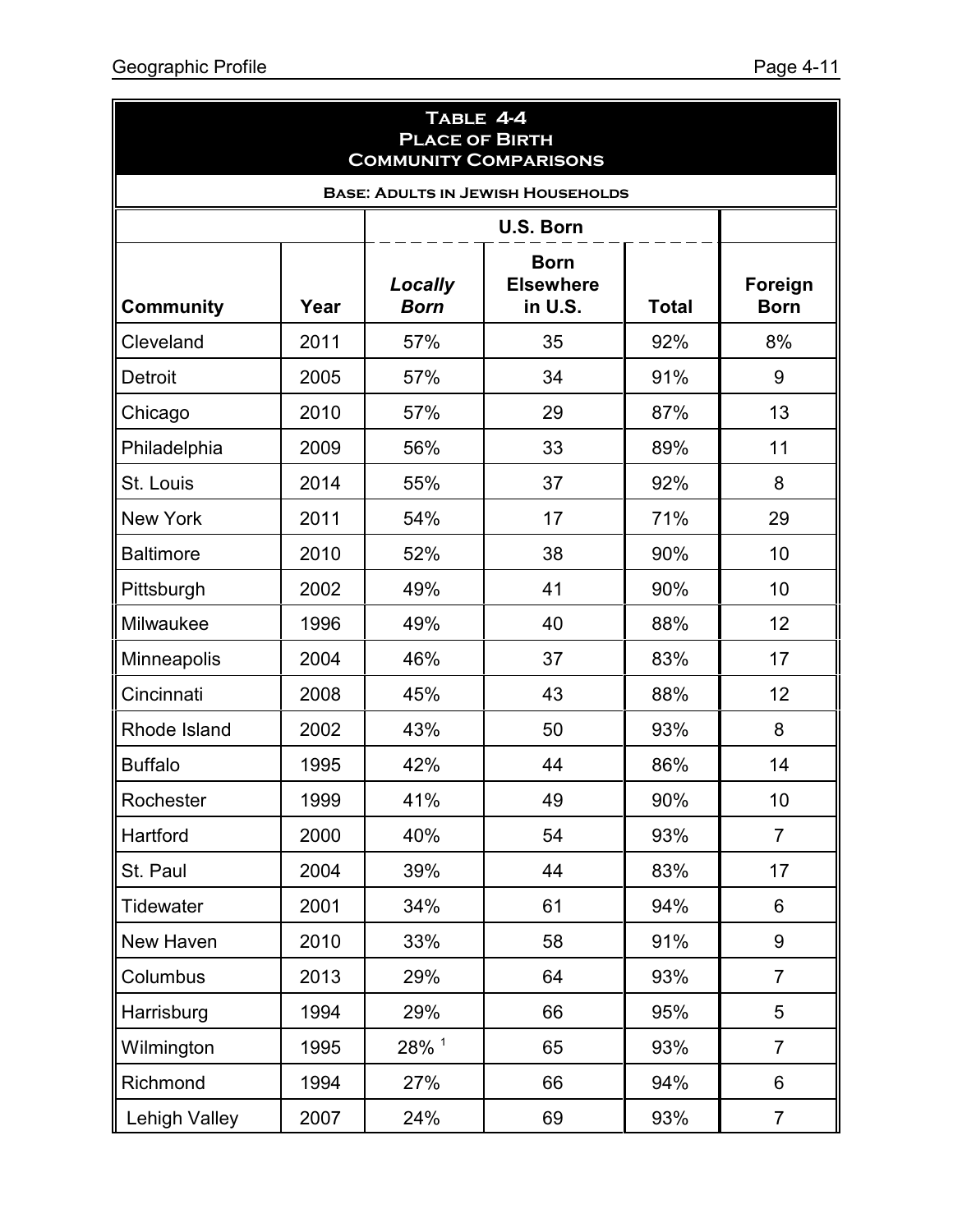| TABLE 4-4<br><b>PLACE OF BIRTH</b><br><b>COMMUNITY COMPARISONS</b> |                  |                        |                                            |              |                        |  |
|--------------------------------------------------------------------|------------------|------------------------|--------------------------------------------|--------------|------------------------|--|
| <b>BASE: ADULTS IN JEWISH HOUSEHOLDS</b>                           |                  |                        |                                            |              |                        |  |
|                                                                    | <b>U.S. Born</b> |                        |                                            |              |                        |  |
| <b>Community</b>                                                   | Year             | Locally<br><b>Born</b> | <b>Born</b><br><b>Elsewhere</b><br>in U.S. | <b>Total</b> | Foreign<br><b>Born</b> |  |
| San Antonio                                                        | 2007             | 21%                    | 67                                         | 88%          | 12                     |  |
| Denver                                                             | 2007             | 20%                    | 71                                         | 91%          | 9                      |  |
| Portland (ME)                                                      | 2007             | 18%                    | 78                                         | 96%          | $\overline{4}$         |  |
| <b>Jacksonville</b>                                                | 2002             | 18%                    | 73                                         | 91%          | 9                      |  |
| <b>Miami</b>                                                       | 2014             | 18% <sup>2</sup>       | 49                                         | 67%          | 33                     |  |
| <b>Middlesex</b>                                                   | 2008             | $16\%$ <sup>3</sup>    | 74                                         | 90%          | 10                     |  |
| <b>Atlanta</b>                                                     | 2006             | 16%                    | 73                                         | 89%          | 11                     |  |
| Washington                                                         | 2003             | 15%                    | 77                                         | 92%          | 8                      |  |
| Bergen                                                             | 2001             | 14% 4                  | 69                                         | 83%          | 17                     |  |
| Westport                                                           | 2000             | 12%                    | 80                                         | 93%          | 8                      |  |
| <b>Atlantic County</b>                                             | 2004             | 11%                    | 85                                         | 96%          | 4                      |  |
| San Diego                                                          | 2003             | 11%                    | 70                                         | 81%          | 19                     |  |
| Monmouth                                                           | 1997             | 10%                    | 83                                         | 93%          | $\overline{7}$         |  |
| <b>BROWARD</b>                                                     | 2016             | $9\%$ <sup>5</sup>     | 72                                         | 81%          | 19                     |  |
| Tucson                                                             | 2002             | 8%                     | 84                                         | 92%          | 8                      |  |
| Charlotte                                                          | 1997             | 8%                     | 82                                         | 91%          | 9                      |  |
| <b>Howard County</b>                                               | 2010             | $7\%$ $6$              | 86                                         | 93%          | $\overline{7}$         |  |
| Phoenix                                                            | 2002             | 6%                     | 88                                         | 94%          | 6                      |  |
| St. Petersburg                                                     | 1994             | 5%                     | 85                                         | 90%          | 10                     |  |
| Orlando                                                            | 1993             | 4%                     | 88                                         | 92%          | 8                      |  |
| <b>W Palm Beach</b>                                                | 2005             | $2\%$ $^7$             | 91                                         | 93%          | $\overline{7}$         |  |
| <b>Broward</b>                                                     | 1997             | $2\%$ $8$              | 83                                         | 85%          | 15                     |  |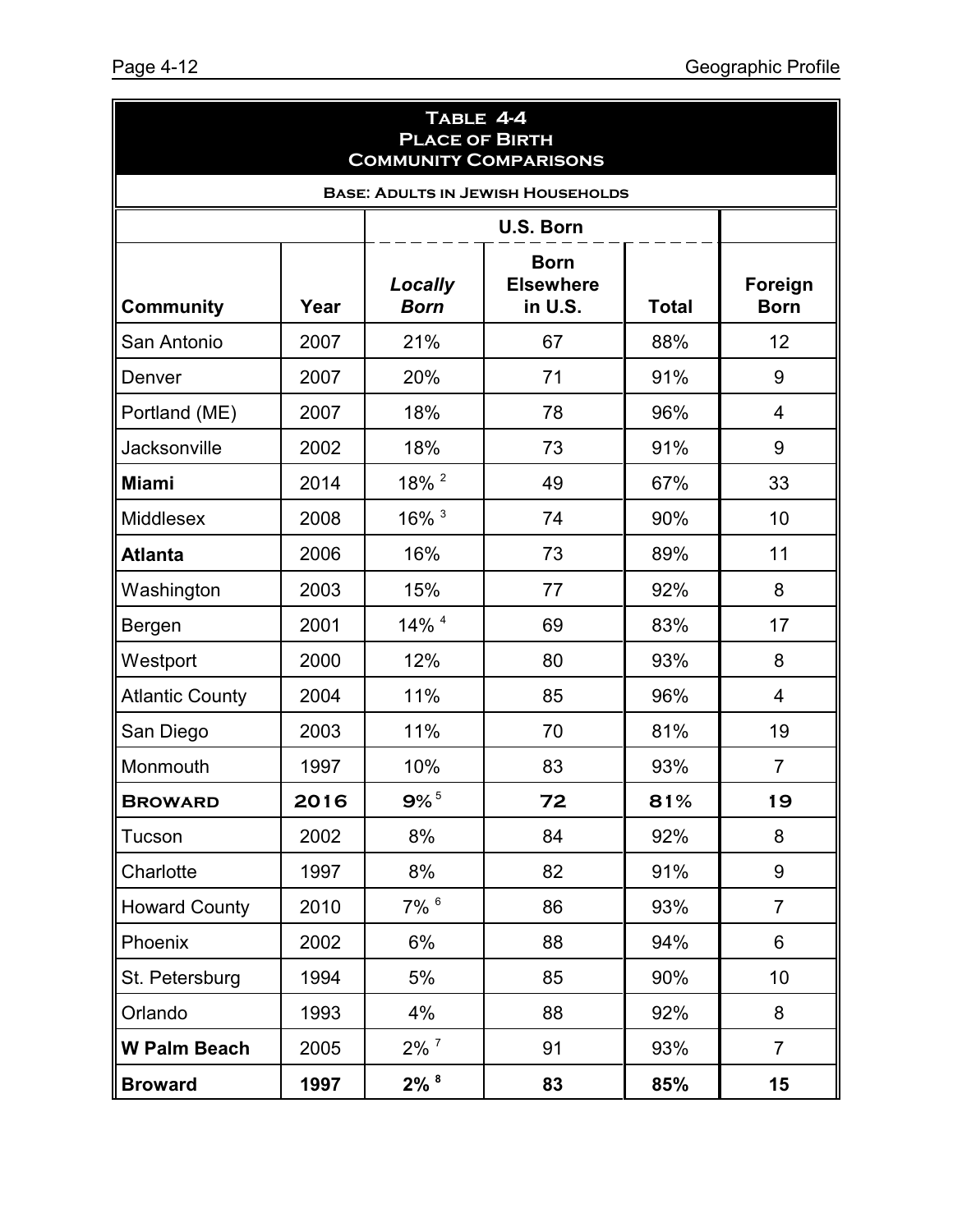| TABLE 4-4<br><b>PLACE OF BIRTH</b><br><b>COMMUNITY COMPARISONS</b> |           |                                                                                      |                                          |     |    |  |
|--------------------------------------------------------------------|-----------|--------------------------------------------------------------------------------------|------------------------------------------|-----|----|--|
|                                                                    |           |                                                                                      | <b>BASE: ADULTS IN JEWISH HOUSEHOLDS</b> |     |    |  |
|                                                                    | U.S. Born |                                                                                      |                                          |     |    |  |
| <b>Community</b>                                                   | Year      | <b>Born</b><br><b>Elsewhere</b><br>Locally<br>in U.S.<br><b>Total</b><br><b>Born</b> |                                          |     |    |  |
| Las Vegas                                                          | 2005      | $1\%$                                                                                | 91                                       | 92% | 8  |  |
| Sarasota                                                           | 2001      | 1%                                                                                   | 88                                       | 89% | 11 |  |
| <b>S Palm Beach</b>                                                | 2005      | $0\%$ <sup>9</sup>                                                                   | 88                                       | 88% | 12 |  |
| <b>Essex-Morris</b>                                                | 1998      | <b>NA</b>                                                                            | <b>NA</b>                                | 90% | 10 |  |
| <b>Seattle</b>                                                     | 2000      | <b>NA</b>                                                                            | <b>NA</b>                                | 89% | 11 |  |
| NJPS <sup>*</sup>                                                  | 2000      | <b>NA</b>                                                                            | <b>NA</b>                                | 86% | 14 |  |
| ACS <sup>10</sup>                                                  | 2010      | <b>NA</b>                                                                            | <b>NA</b>                                | 87% | 13 |  |

\* Includes *Jewish adults only*, not all adults in Jewish households.

<sup>1</sup> Excludes 11% of adults born in Philadelphia.

 $2$  Excludes 1% of adults born in Broward, South Palm Beach, or West Palm Beach.

 $3$  Excludes 53% of adults born in New York and 13% born elsewhere in New Jersey.

4 Excludes 54% of adults born in New York and 7% born elsewhere in New Jersey.

<sup>5</sup> Excludes 7% of adults born in Miami and 1% in South Palm Beach or West Palm Beach.

 $6$  Excludes 23% of adults born in Baltimore City or Baltimore County.

7 Excludes 2% of adults born in Broward or Miami.

8 Excludes 4% of adults born in Miami.

9 Excludes 1% of adults born in Broward or Miami.

<sup>10</sup> Includes both adults and children.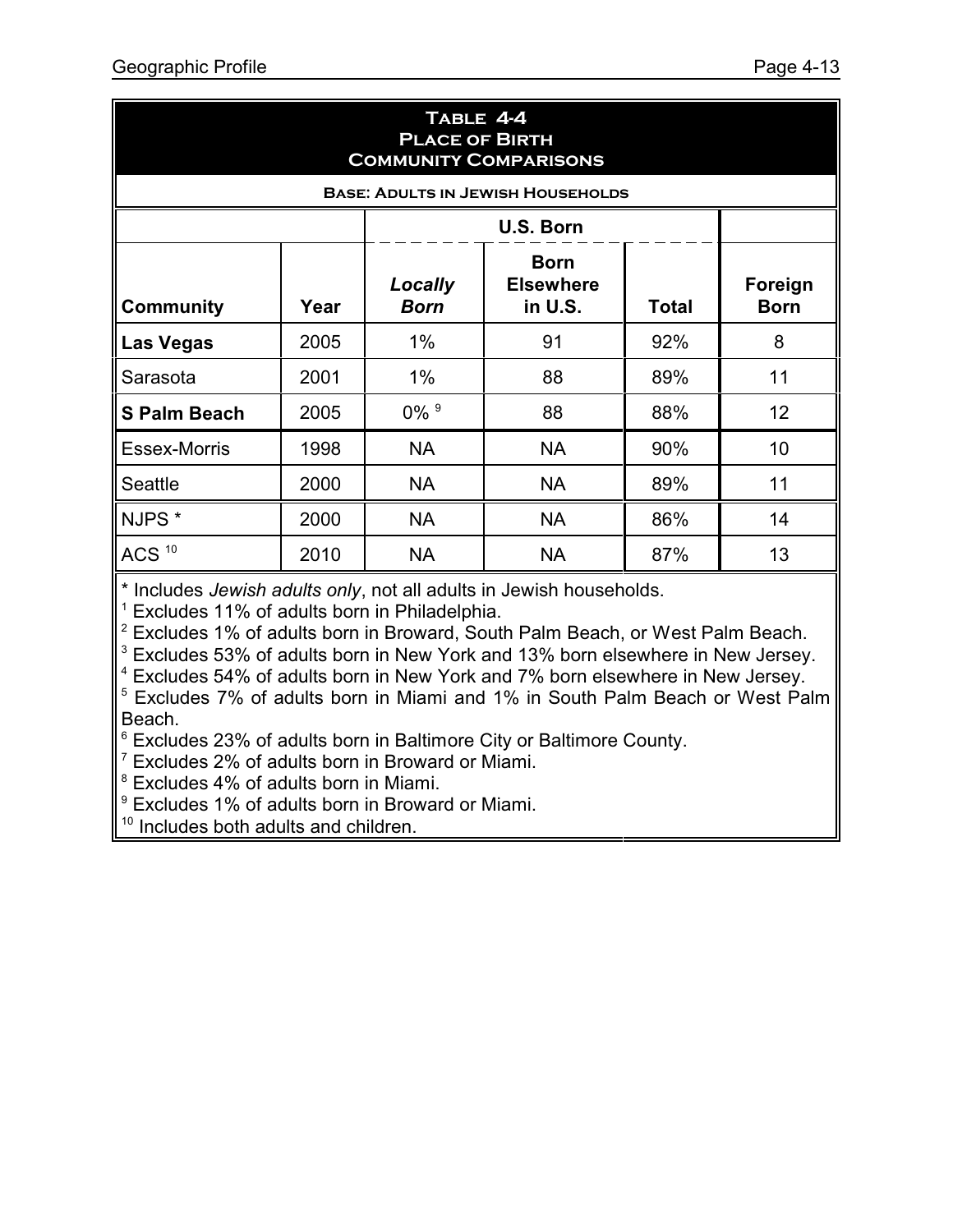| TABLE 4-5<br><b>PLACE OF BIRTH BY GEOGRAPHIC AREA</b>                |      |       |  |  |  |  |
|----------------------------------------------------------------------|------|-------|--|--|--|--|
| <b>BASE: ADULTS IN JEWISH HOUSEHOLDS</b>                             |      |       |  |  |  |  |
| <b>Geographic Area</b><br><b>Foreign Born</b><br><b>Locally Born</b> |      |       |  |  |  |  |
| <b>Northwest</b>                                                     | 9.9% | 17.7% |  |  |  |  |
| <b>North Central</b>                                                 | 2.7  | 14.2  |  |  |  |  |
| East                                                                 | 14.6 | 23.4  |  |  |  |  |
| <b>West Central</b>                                                  | 9.4  | 13.5  |  |  |  |  |
| Southeast                                                            | 6.9  | 28.2  |  |  |  |  |
| Southwest                                                            | 9.9  | 21.4  |  |  |  |  |

| TABLE 4-6<br><b>PLACE OF BIRTH BY AGE</b>                      |                                          |       |  |  |  |  |  |
|----------------------------------------------------------------|------------------------------------------|-------|--|--|--|--|--|
|                                                                | <b>BASE: ADULTS IN JEWISH HOUSEHOLDS</b> |       |  |  |  |  |  |
| <b>Locally Born</b><br><b>Foreign Born</b><br><b>Age Group</b> |                                          |       |  |  |  |  |  |
| Under 35                                                       | 36.3%                                    | 15.0% |  |  |  |  |  |
| $35 - 49$                                                      | 4.0                                      | 30.0  |  |  |  |  |  |
| $50 - 64$                                                      | 4.1                                      | 17.8  |  |  |  |  |  |
| $65 - 74$                                                      | 0.1                                      | 18.7  |  |  |  |  |  |
| 75 and over                                                    | 0.0                                      | 17.1  |  |  |  |  |  |
| 65 and over                                                    | 0.0                                      | 17.9  |  |  |  |  |  |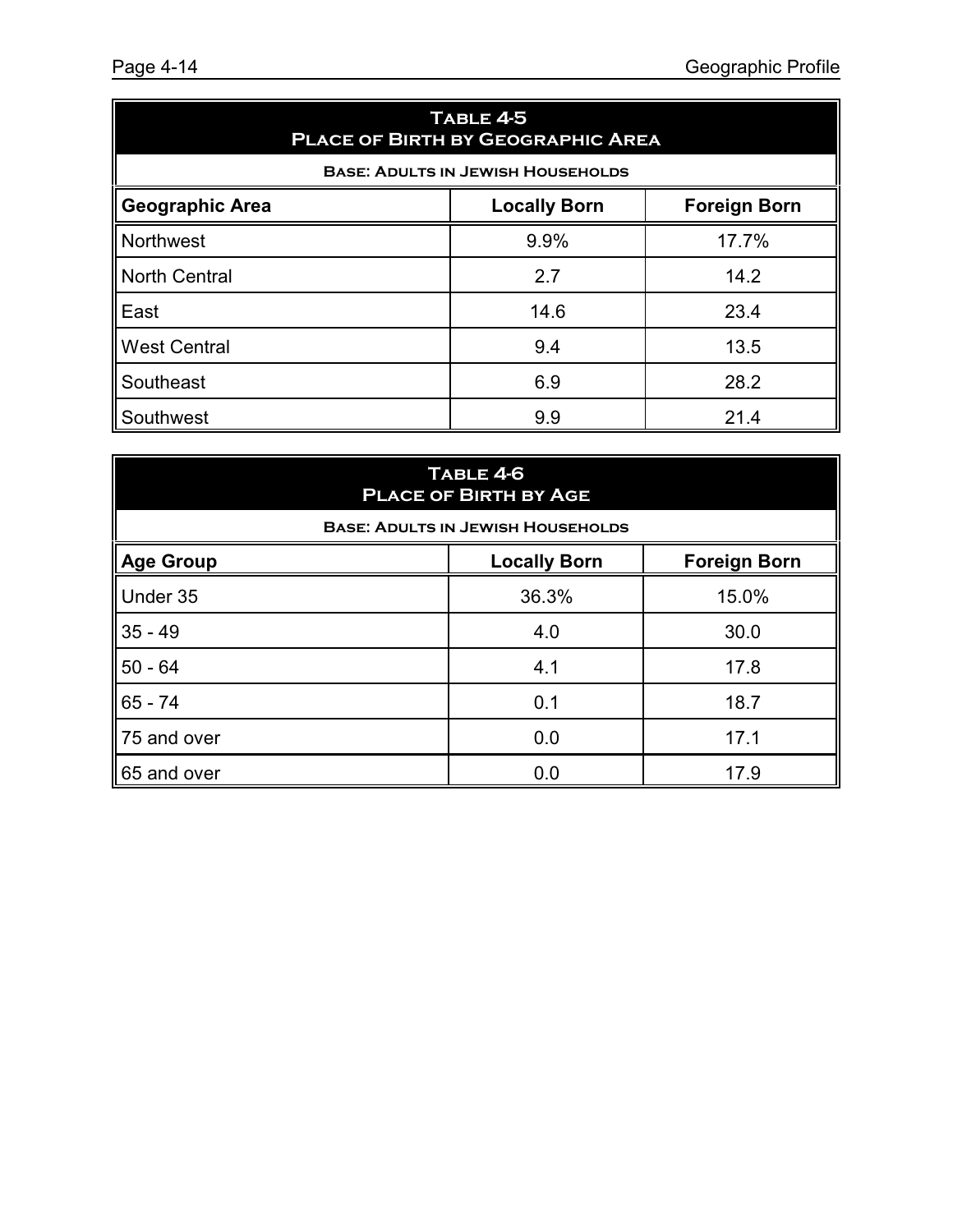### **Households from the Former Soviet Union**

**J** ewish households in Broward are defined as Former Soviet Union (FSU) households<br>if any Jewish adult in the household was born in one of the republics of the FSU or the ewish households in Broward are defined as Former Soviet Union (FSU) households respondent's location of residence prior to Broward was in the FSU.

**Community Comparisons**. **Table 4-1** shows that the 2.2% of FSU households is below average amongabout 40 comparison Jewish communities and compares to 3.1% in Miami, 1.3% in Las Vegas, 1.1% in South Palm Beach, and 0.5% in West Palm Beach. The 2.2% compares to 0.2% in 1997.

The 1,600 households is below average among about 40 comparison Jewish communities and compares to 1,707 households in Miami, 800 households in South Palm Beach, 550 in Las Vegas, and 350 households in West Palm Beach. The 1,584 households compares to 270 households in 1997.

 $\vee$  The average household size for FSU households is 3.1 persons per household, suggesting that about 2.8% (4,900 persons) of persons in Jewish households live in FSU households.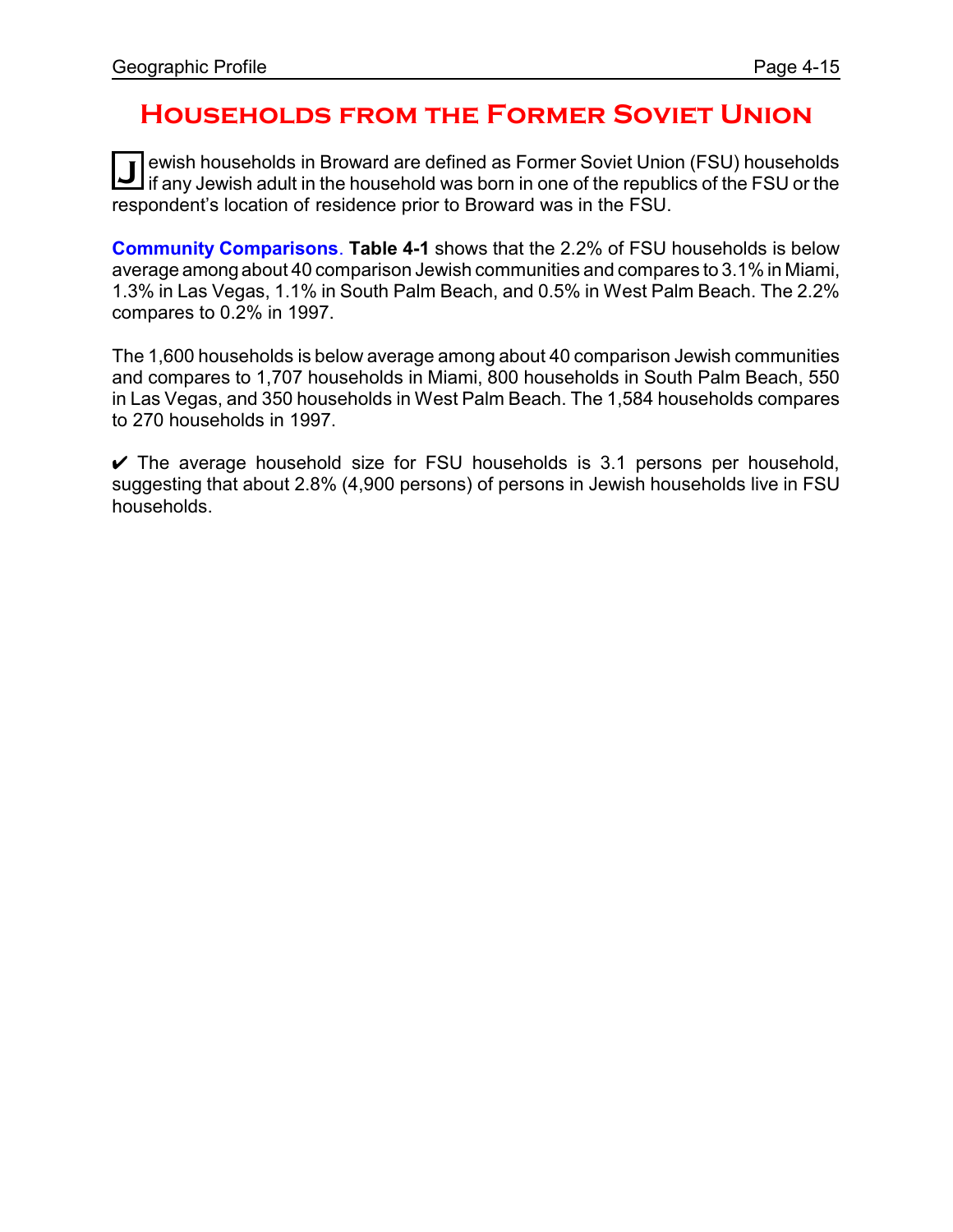| TABLE 4-7<br><b>HOUSEHOLDS FROM THE FORMER SOVIET UNION (FSU)</b><br><b>COMMUNITY COMPARISONS</b> |      |                                |                                                      |         |  |
|---------------------------------------------------------------------------------------------------|------|--------------------------------|------------------------------------------------------|---------|--|
|                                                                                                   |      | <b>BASE: JEWISH HOUSEHOLDS</b> |                                                      |         |  |
|                                                                                                   |      |                                | <b>Number</b>                                        |         |  |
| <b>Community</b>                                                                                  | Year | Percentage                     | <b>Persons in</b><br><b>FSU</b><br><b>Households</b> |         |  |
| <b>New York</b>                                                                                   | 2011 | 15.0%                          | 104,000                                              | 234,000 |  |
| St. Paul                                                                                          | 2004 | 13.5%                          | 695                                                  | 1,814   |  |
| Minneapolis                                                                                       | 2004 | 13.0%                          | 1,800                                                | 4,464   |  |
| Milwaukee                                                                                         | 1996 | 10.2%                          | 1,061                                                | 3,045   |  |
| Chicago                                                                                           | 2010 | 8.0%                           | 11,828                                               | 29,807  |  |
| San Francisco                                                                                     | 2004 | 8.0%                           | 10,032                                               | 30,100  |  |
| Rochester                                                                                         | 1999 | 7.2%                           | 737                                                  | 1,857   |  |
| Middlesex                                                                                         | 2008 | 6.9%                           | 1,656                                                | 4,753   |  |
| <b>Detroit</b>                                                                                    | 2005 | 5.4%                           | 1,620                                                | 3,791   |  |
| Harrisburg                                                                                        | 1994 | 4.8%                           | 154                                                  | 414     |  |
| <b>Baltimore</b>                                                                                  | 2010 | 4.6%                           | 1,940                                                | 4,927   |  |
| New Haven                                                                                         | 2010 | 4.5%                           | 495                                                  | 1,262   |  |
| Houston                                                                                           | 2016 |                                |                                                      |         |  |
| Cleveland                                                                                         | 2011 | 4.4%                           | 1,700                                                | 5,500   |  |
| Hartford                                                                                          | 2000 | 4.4%                           | 651                                                  | 1,608   |  |
| Tucson                                                                                            | 2002 | 3.9%                           | 523                                                  | 1,443   |  |
| Jacksonville                                                                                      | 2002 | 3.6%                           | 241                                                  | 434     |  |
| Bergen                                                                                            | 2001 | 3.5%                           | 994                                                  | 2,932   |  |
| Rhode Island                                                                                      | 2002 | 3.5%                           | 334                                                  | 728     |  |
| Washington                                                                                        | 2003 | 3.2%                           | 3,520                                                | 8,694   |  |
| <b>Miami</b>                                                                                      | 2014 | 3.1%                           | 1,727                                                | 4,497   |  |
| St. Petersburg                                                                                    | 1994 | 2.9%                           | 377                                                  | 1,195   |  |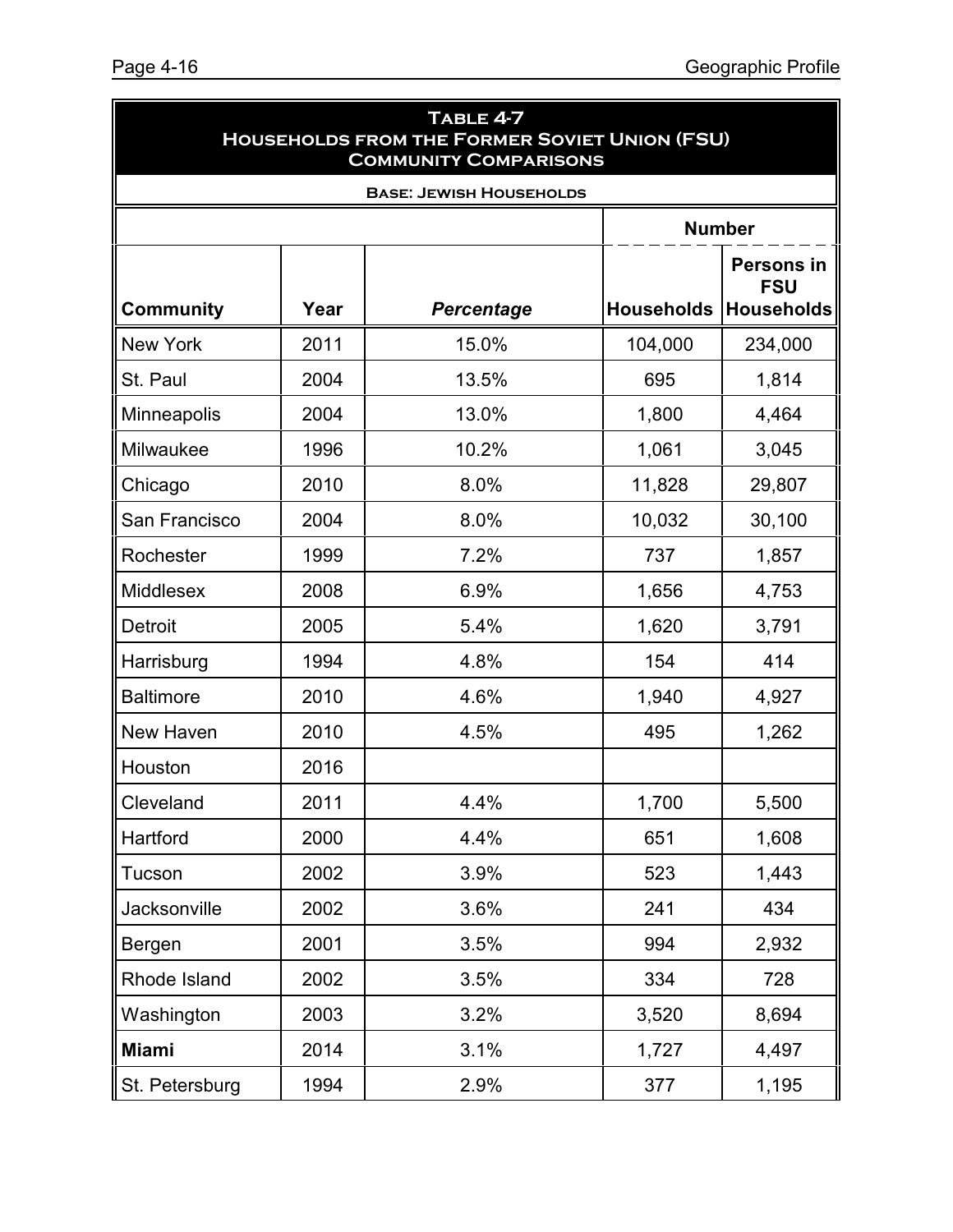| TABLE 4-7<br><b>HOUSEHOLDS FROM THE FORMER SOVIET UNION (FSU)</b><br><b>COMMUNITY COMPARISONS</b> |                                |            |                   |                                                      |  |  |  |  |
|---------------------------------------------------------------------------------------------------|--------------------------------|------------|-------------------|------------------------------------------------------|--|--|--|--|
|                                                                                                   | <b>BASE: JEWISH HOUSEHOLDS</b> |            |                   |                                                      |  |  |  |  |
|                                                                                                   |                                |            | <b>Number</b>     |                                                      |  |  |  |  |
| <b>Community</b>                                                                                  | Year                           | Percentage | <b>Households</b> | <b>Persons in</b><br><b>FSU</b><br><b>Households</b> |  |  |  |  |
| Monmouth                                                                                          | 1997                           | 2.5%       | 650               | 1,814                                                |  |  |  |  |
| Wilmington                                                                                        | 1995                           | 2.3%       | 131               | 424                                                  |  |  |  |  |
| <b>BROWARD</b>                                                                                    | 2016                           | 2.2%       | 1,584             | 4,910                                                |  |  |  |  |
| San Antonio                                                                                       | 2007                           | 1.9%       | 86                | 267                                                  |  |  |  |  |
| Richmond                                                                                          | 1994                           | 1.6%       | 96                | 219                                                  |  |  |  |  |
| <b>Lehigh Valley</b>                                                                              | 2007                           | 1.4%       | 56                | 169                                                  |  |  |  |  |
| <b>Las Vegas</b>                                                                                  | 2005                           | 1.3%       | 546               | 1,321                                                |  |  |  |  |
| Charlotte                                                                                         | 1997                           | 1.3%       | 52                | 164                                                  |  |  |  |  |
| Sarasota                                                                                          | 2001                           | 1.2%       | 106               | 232                                                  |  |  |  |  |
| <b>S Palm Beach</b>                                                                               | 2005                           | 1.1%       | 803               | 1,767                                                |  |  |  |  |
| <b>Howard County</b>                                                                              | 2010                           | 1.0%       | 75                | 165                                                  |  |  |  |  |
| Westport                                                                                          | 2000                           | 0.9%       | 45                | 109                                                  |  |  |  |  |
| <b>Tidewater</b>                                                                                  | 2001                           | 0.8%       | 43                | 93                                                   |  |  |  |  |
| <b>W Palm Beach</b>                                                                               | 2005                           | 0.5%       | 345               | 725                                                  |  |  |  |  |
| <b>Broward</b>                                                                                    | 1997                           | 0.2%       | 266               | 537                                                  |  |  |  |  |
| Portland (ME)                                                                                     | 2007                           | 0.0%       | 0                 | $\pmb{0}$                                            |  |  |  |  |
| <b>Atlantic County</b>                                                                            | 2004                           | 0.0%       | $\mathbf 0$       | 0                                                    |  |  |  |  |
| Orlando                                                                                           | 1993                           | 0.0%       | $\pmb{0}$         | 0                                                    |  |  |  |  |

Notes: 1) An FSU household is a household in which an adult was born in one of the 15 republics of the Former Soviet Union.

2) Only the random digit dialing (RDD) sample was used to calculate the percentage of FSU households in communities in which RDD and Distinctive Jewish Name (DJN) sampling were used because a disproportionately low percentage of FSU households have a DJN. (See Methodology Report for an explanation of sampling methods.)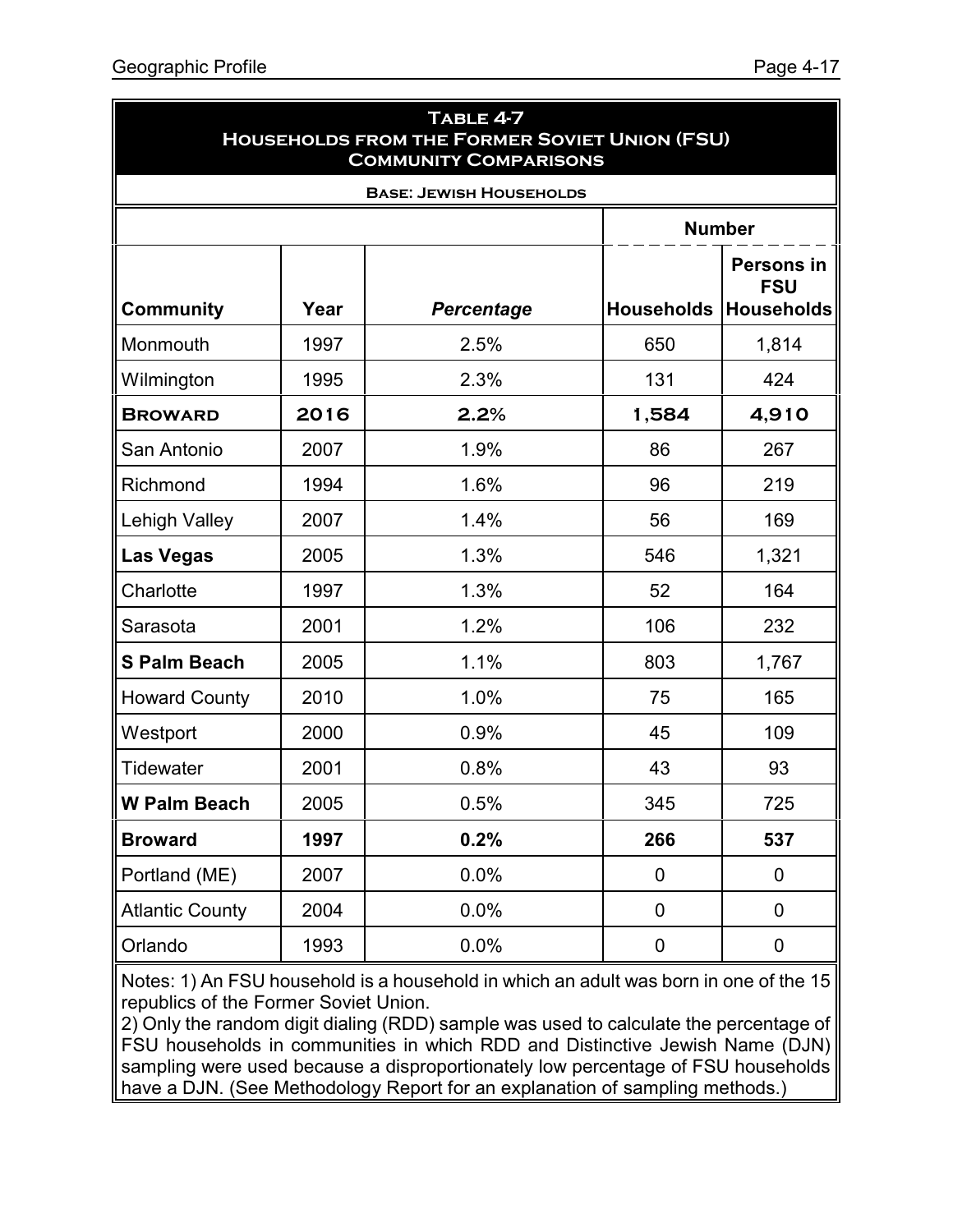### **Hispanic Jews, Sephardic Jews, and Israelis**

**R** espondents in Jewish households in Broward were asked whether each Jewish adult in their household *considered himself/herself to be* a Hispanic Jew, a Sephardic Jew, or an Israeli.

#### **Hispanic Jews**

**Table 4-8** shows that 10.4% (13,200 adults) of Jewish adults consider themselves to be Hispanic Jews *(Hispanic Jewish adults)*.

 $\triangleright$  According to the 2014 ACS, 363,254 Hispanic adults live in Broward. Thus, in 2014, about 3.6% of Hispanic adults in Broward are Jewish.

**Table 4-8** shows that the percentage of Hispanic Jewish adults is 16% in the Southwest and varies between 8-10% in the other five geographic areas.

**Community Comparisons**. **Table 4- 1** shows that the 10% (13,224 adults) of Hispanic Jewish adults is the second highest (measured in percent) of seven comparison Jewish communities and compares to 15% (14,730 adults) in Miami, 1% in both Las Vegas (733 adults) and South Palm Beach (1,559 adults), and less than 1% in West Palm Beach (347 adults). The 10% (13,224 adults) compares to 2% (3,574 adults) in Broward in 1997. Thus, from 1997-2016, the number of Hispanic Jewish adults increased by 9,650.

**Table 4-10** shows that 42% of Hispanic Jewish adults live in the Southwest, 19% in West Central, 14% in the Northwest, 13% in the Southeast, 7% in the North Central, and 5% in the East.

U 12% (7,600 households) of *Jewish households* contain a Hispanic Jewish adult. The average household size of these households is 3.488 persons.

U 15% (26,500 persons) of *persons in Jewish households* live in households containing a Hispanic Jewish adult.

 $\vee$  In 49% of married households containing Hispanic Jewish adults, both spouses consider themselves to be Hispanic Jews.

 $\vee$  41% of Hispanic Jewish adults also consider themselves to be Sephardic Jews.

 $\checkmark$  12% of Hispanic Jewish adults also consider themselves to be Israelis.

 $\checkmark$  40% of Hispanic Jewish adults are US born.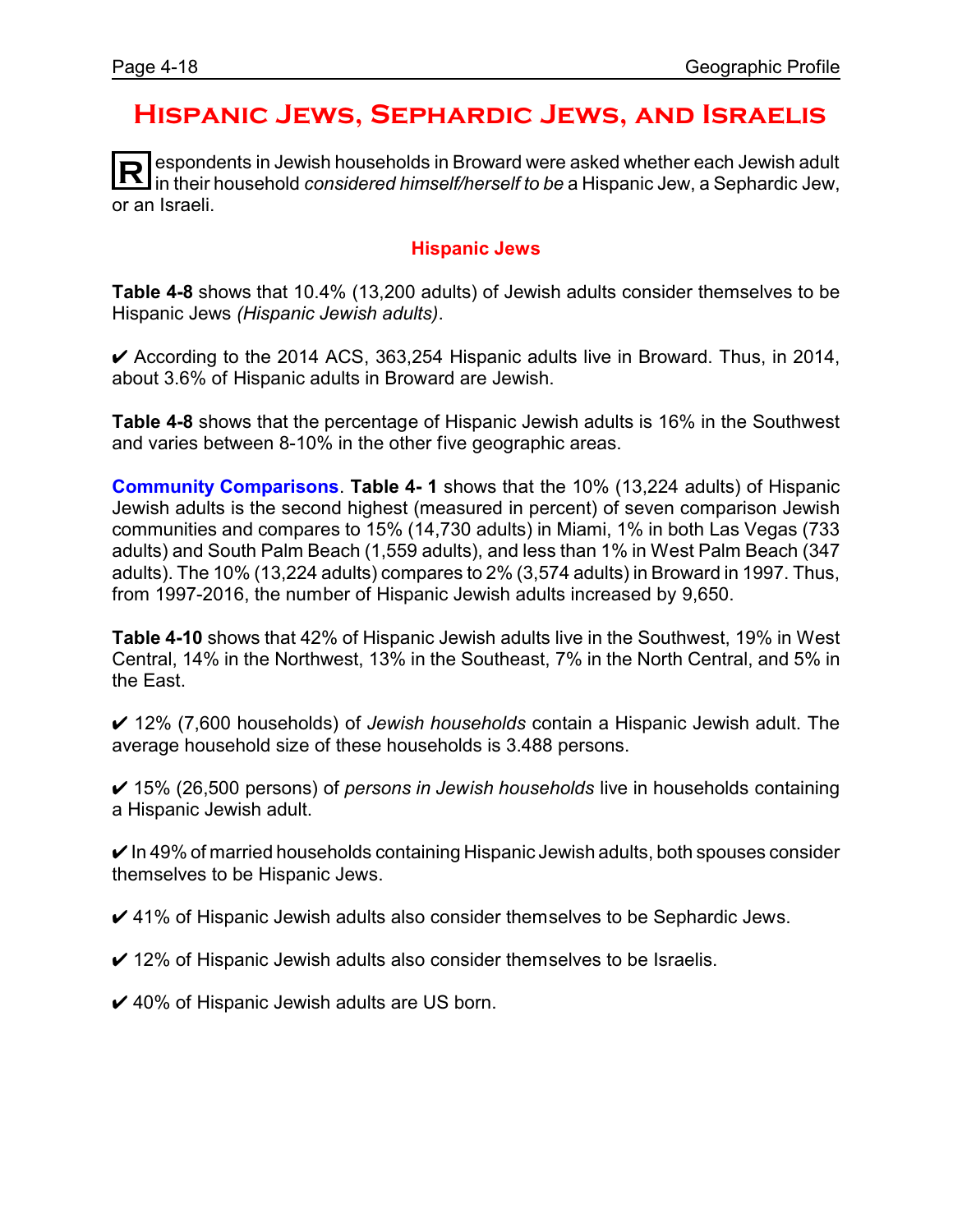**Country from Which Hispanic Jews Come**. **Table 4-11** shows that 18% of Hispanic Jewish adults come from Argentina; 10%, from Cuba; 8%, from Brazil; 7%, from Venezuela; and 7%, from Colombia.

About 4,000 persons reside in households with at least one Jewish adult from Argentina. About 4,000 persons reside in households with at least one Jewish adult from Cuba. About 1,500 persons reside in households with at least one Jewish adult from Brazil. About 2,200 persons reside in households with at least one Jewish adult from Venezuela. About 3,000 persons reside in households with at least one Jewish adult from Colombia.

The preceding discussion of Hispanic Jews is based upon Jewish adults who were identified by the respondent as considering themselves to be Hispanic Jews. Another 1.3% (1,700 adults) of Jewish adults who do not consider themselves to be Hispanic Jews "come from" Spanish-speaking countries. Thus, the number of Hispanic Jewish adults and other Jewish adults who come from Hispanic countries is 14,900.

#### **Sephardic Jews**

**Table 4-8** shows that 16.4% (20,900 adults) of Jewish adults consider themselves to be Sephardic Jews *(Sephardic Jewish adults)*.

**Table 4-8** shows that the percentage of Sephardic Jewish adults is over 20% in North Central, the Southeast and the Northwest, 17% in the East, 15% in the West Central, and 11% in the Southwest.

**Table 4-10** shows that about 20% of Sephardic Jewish adults live in each of the West Central, the Northwest, and the Southeast. 17% live in the Southwest, 10% in the North Central, and 8% in the East.

**Community Comparisons**. **Table 4-1** shows that the 16% (20,900 adults) of Sephardic Jewish adults is the highest of nine comparison Jewish communities and compares to 17% (17,202 adults) in Miami, 8% (4,887 adults) in Las Vegas, and 4% in both South Palm Beach (5,155 adults), and West Palm Beach (4,048 adults). The 16% (20,900 adults) compares to 4% (7,6009 adults) in 1997. Thus, from 1997-2016, the number of Hispanic Jewish adults increased by 13,300.

U 19% of *Jewish households* (13,800 households) contain a Jewish adult who is a Sephardic Jew. The average household size of these households is 2.903 persons.

U 23% (40,000 persons) of *persons in Jewish households* live in households containing a Sephardic Jewish adult.

 $\vee$  In 49% of married households containing a Sephardic Jewish adult, both spouses consider themselves to be Sephardic Jews.

 $\vee$  30% of Sephardic Jewish adults also consider themselves to be Hispanic Jews.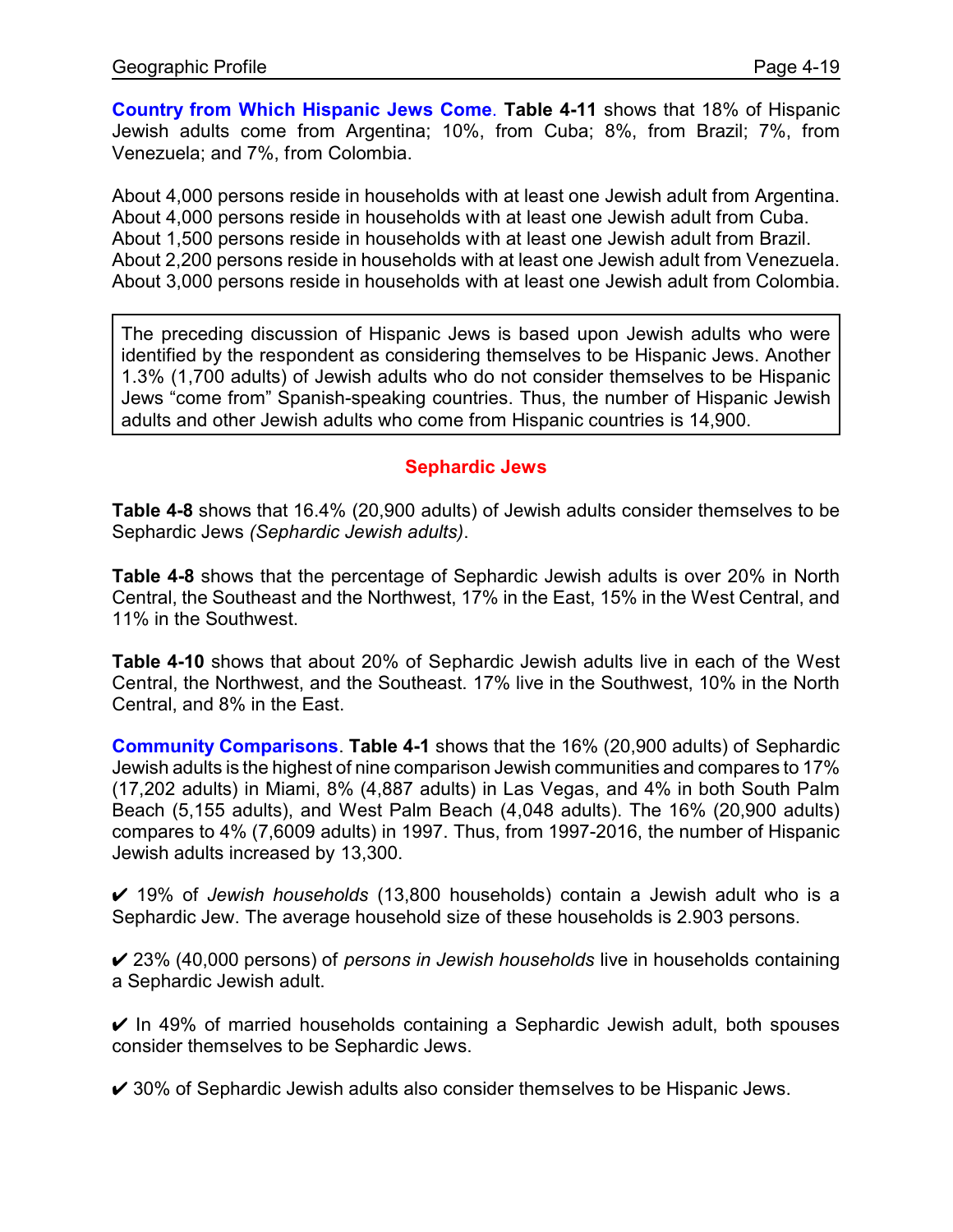$\checkmark$  20% of Sephardic Jewish adults also consider themselves to be Israelis.

#### **Israelis**

**Table 4-8** shows that 10.7% (13,600 adults) of Jewish adults consider themselves to be Israelis *(Israeli Jewish adults)*.

**Table 4-8** shows that the percentage of Israeli Jewish adults is 17% in the Northwest, 14% in the East, 13% in the West Central, 12% in the Southeast, 5% in the Southwest, and 3% in the North Central.

**CommunityComparisons**. **Table 4-1** shows that the 11% (13,600 adults) of Israeli Jewish adults is the highest of eight comparison Jewish communities and compares to 9% (8,996 adults) in Miami, 5% (3,115 adults) in Las Vegas, and 2% in both South Palm Beach (2,518 adults), and West Palm Beach (2,313 adults). The 11% (13,600 adults) compares to 2% (4,400 adults) in 1997.Thus, from 1997-2016, the number of Israeli Jewish adults increased by 9,200.

**Table 4-10** shows that 17% of Israeli Jewish adults live in the Northwest, 14% in the East, 13% in the West Central, 12% in the Southeast, 5% in the Southwest, and 3% in the North Central.

U 12% (8,900 households) of *Jewish households* contain an Israeli Jewish adult. The average household size of these households is 2.9560 persons.

U 15% (26,300 persons) of *persons in Jewish households* live in households containing an Israeli Jewish adult.

 $\vee$  In 41% of married households containing Israeli Jewish adults, both spouses consider themselves to be Israelis.

 $\checkmark$  12% of Israeli Jewish adults also consider themselves to be Hispanic Jews.

 $\checkmark$  30% of Israeli Jewish adults also consider themselves to be Sephardic Jews.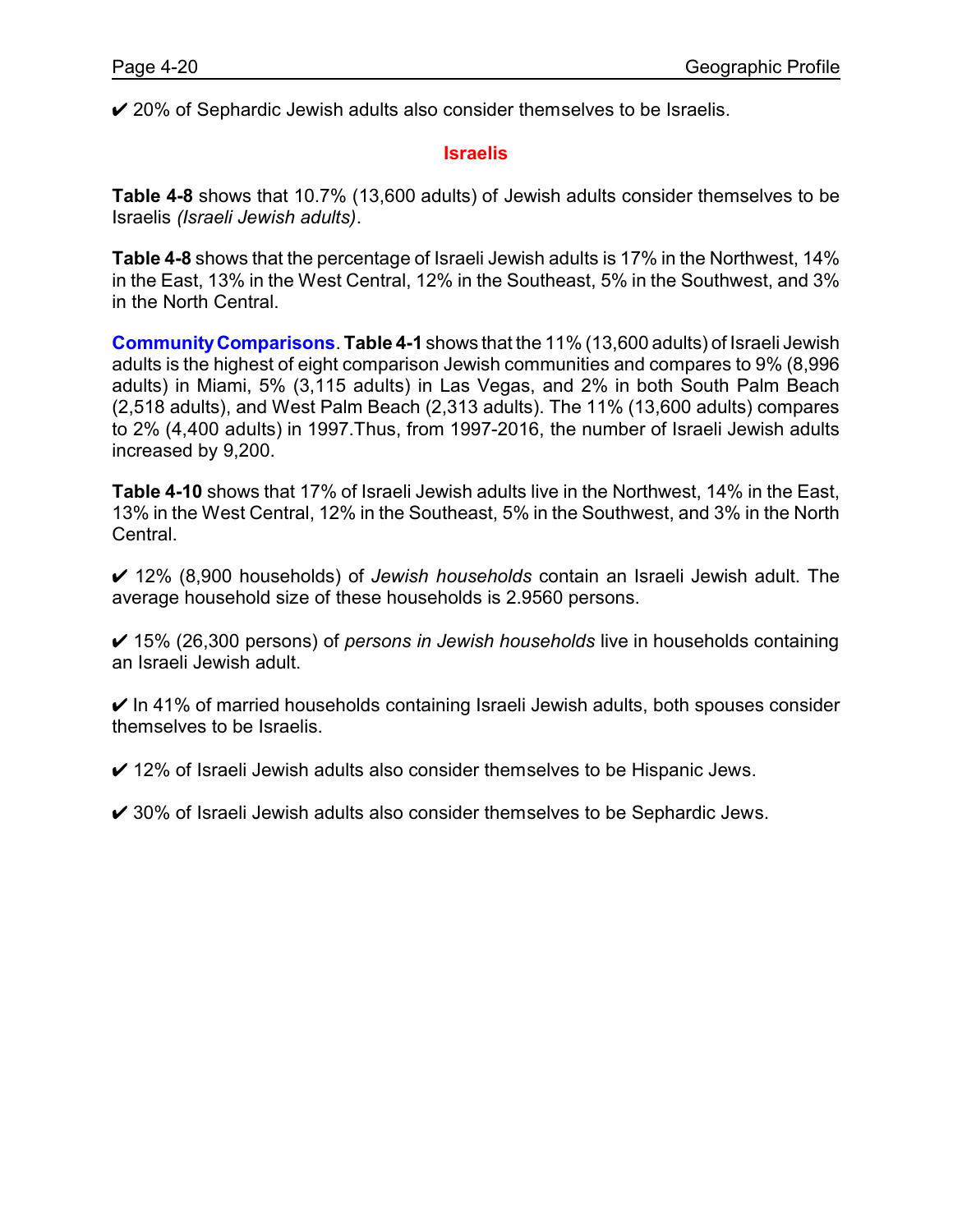| TABLE 4-8<br>HISPANIC JEWS, SEPHARDIC JEWS, AND ISRAELIS BY GEOGRAPHIC AREA                                            |       |                            |               |               |       |               |
|------------------------------------------------------------------------------------------------------------------------|-------|----------------------------|---------------|---------------|-------|---------------|
|                                                                                                                        |       | <b>BASE: JEWISH ADULTS</b> |               |               |       |               |
| <b>Israeli</b><br><b>Sephardic Jewish</b><br><b>Hispanic Jewish</b><br><b>Adults</b><br><b>Adults</b><br><b>Adults</b> |       |                            |               |               |       |               |
| <b>Geographic Area</b>                                                                                                 | %     | <b>Number</b>              | $\frac{0}{0}$ | <b>Number</b> | %     | <b>Number</b> |
| <b>Northwest</b>                                                                                                       | 8.5%  | 1,890                      | 20.2%         | 4,463         | 16.6% | 3,660         |
| <b>North Central</b>                                                                                                   | 9.6%  | 910                        | 23.1%         | 2,169         | 3.1%  | 300           |
| East                                                                                                                   | 7.5%  | 700                        | 17.1%         | 1,606         | 13.8% | 1,280         |
| <b>West Central</b>                                                                                                    | 7.7%  | 2,495                      | 14.8%         | 4,796         | 13.3% | 4,300         |
| Southeast                                                                                                              | 8.6%  | 1,745                      | 21.3%         | 4,296         | 11.5% | 1,310         |
| Southwest                                                                                                              | 16.4% | 5,485                      | 10.5%         | 3,524         | 5.3%  | 1,755         |
| All                                                                                                                    | 10.4% | 13,224                     | 16.4%         | 20,854        | 10.7% | 13,606        |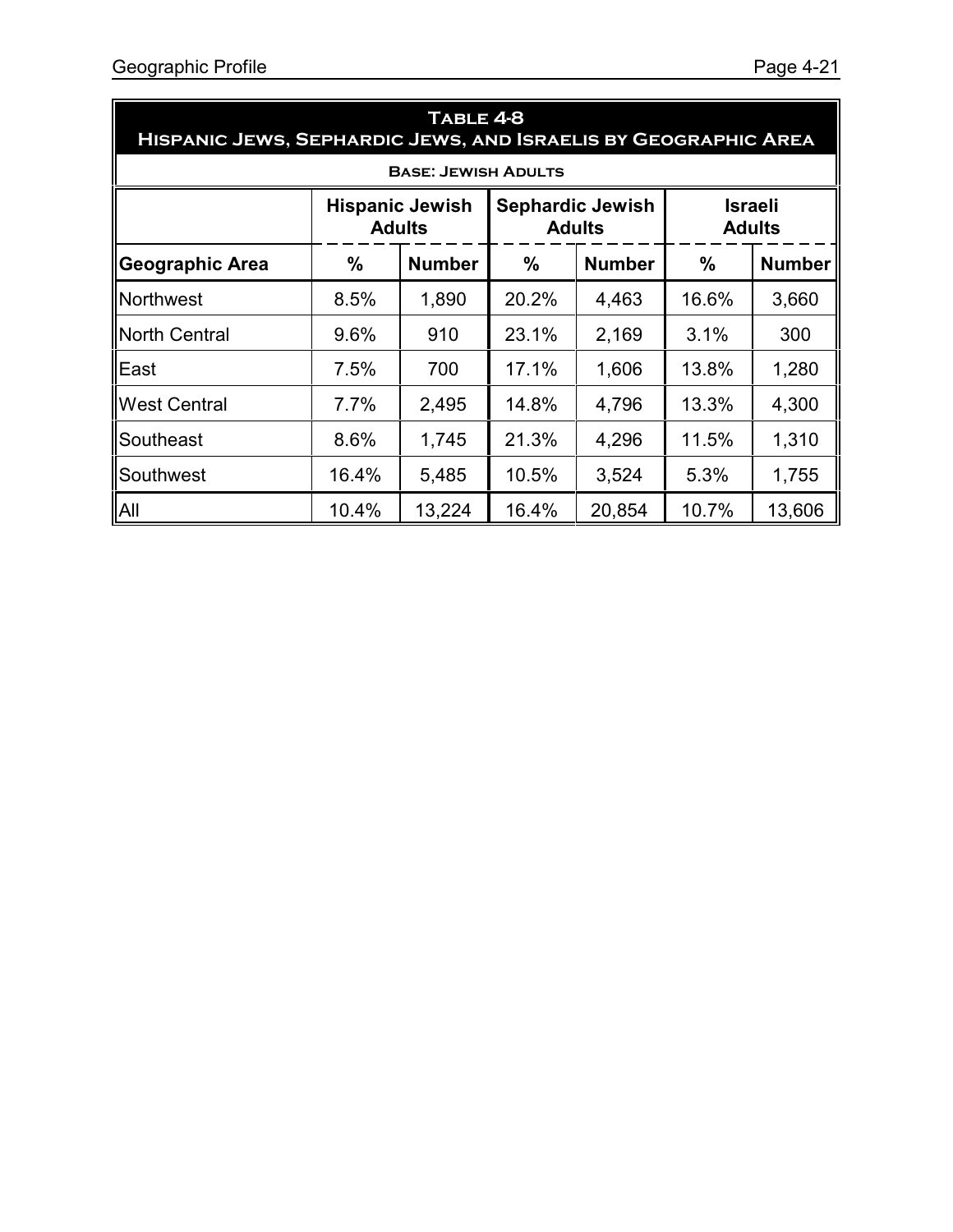| TABLE 4-9<br><b>HISPANIC JEWS, SEPHARDIC JEWS, AND ISRAELIS</b><br><b>COMMUNITY COMPARISONS</b>                        |      |           |                            |           |               |           |               |
|------------------------------------------------------------------------------------------------------------------------|------|-----------|----------------------------|-----------|---------------|-----------|---------------|
|                                                                                                                        |      |           | <b>BASE: JEWISH ADULTS</b> |           |               |           |               |
| <b>Israeli</b><br><b>Hispanic Jewish</b><br><b>Sephardic Jewish</b><br><b>Adults</b><br><b>Adults</b><br><b>Adults</b> |      |           |                            |           |               |           |               |
| <b>Community</b>                                                                                                       | Year | %         | <b>Number</b>              | $\%$      | <b>Number</b> | %         | <b>Number</b> |
| <b>Miami</b>                                                                                                           | 2014 | 14.9%     | 14,730                     | 17.4%     | 17,202        | 9.1%      | 8,996         |
| <b>BROWARD</b>                                                                                                         | 2016 | 10.4%     | 13,224                     | 16.4%     | 20,854        | 10.7%     | 13,606        |
| <b>New York</b>                                                                                                        | 2011 | 4.3%      | 51,600                     | <b>NA</b> | <b>NA</b>     | <b>NA</b> | <b>NA</b>     |
| <b>Broward</b>                                                                                                         | 1997 | 1.7%      | 3,574                      | 3.6%      | 7,569         | 2.1%      | 4,415         |
| <b>S Palm Beach</b>                                                                                                    | 2005 | 1.3%      | 1,559                      | 4.3%      | 5,155         | 2.1%      | 2,518         |
| Las Vegas                                                                                                              | 2005 | 1.2%      | 733                        | 8.0%      | 4,887         | 5.1%      | 3,115         |
| Cleveland                                                                                                              | 2011 | 0.3%      | 186                        | <b>NA</b> | <b>NA</b>     | <b>NA</b> | <b>NA</b>     |
| <b>W Palm Beach</b>                                                                                                    | 2005 | 0.3%      | 347                        | 3.5%      | 4,048         | 2.0%      | 2,313         |
| Washington                                                                                                             | 2003 | <b>NA</b> | <b>NA</b>                  | 7.2%      | 12,121        | 4.6%      | 7,744         |
| Bergen                                                                                                                 | 2001 | <b>NA</b> | <b>NA</b>                  | 5.2%      | 2,717         | 4.7%      | 2,457         |
| Columbus                                                                                                               | 2001 | <b>NA</b> | <b>NA</b>                  | <b>NA</b> | <b>NA</b>     | 1.1%      | 208           |
| Seattle                                                                                                                | 2000 | <b>NA</b> | <b>NA</b>                  | 12.1%     | 3,380         | <b>NA</b> | <b>NA</b>     |
| Monmouth                                                                                                               | 1997 | <b>NA</b> | <b>NA</b>                  | 13.6%     | 6,872         | <b>NA</b> | <b>NA</b>     |
| New York *                                                                                                             | 2011 | <b>NA</b> | <b>NA</b>                  | 15.7%     | 242,000       | 7.9%      | 121,000       |
| San Francisco <sup>*</sup>                                                                                             | 2004 | <b>NA</b> | <b>NA</b>                  | <b>NA</b> | <b>NA</b>     | 6.3%      | 14,351        |
| Los Angeles *                                                                                                          | 1997 | <b>NA</b> | <b>NA</b>                  | 10.0%     | 51,900        | 10.1%     | 52,400        |
| NJPS <sup>1</sup>                                                                                                      | 2000 | 1.5%      | 49,500                     | 7.2%      | 237,600       | 2.4%      | 79,200        |
| * Includes both adults and children.<br><sup>1</sup> NJPS 2000 data are for the more Jewishly-connected sample.        |      |           |                            |           |               |           |               |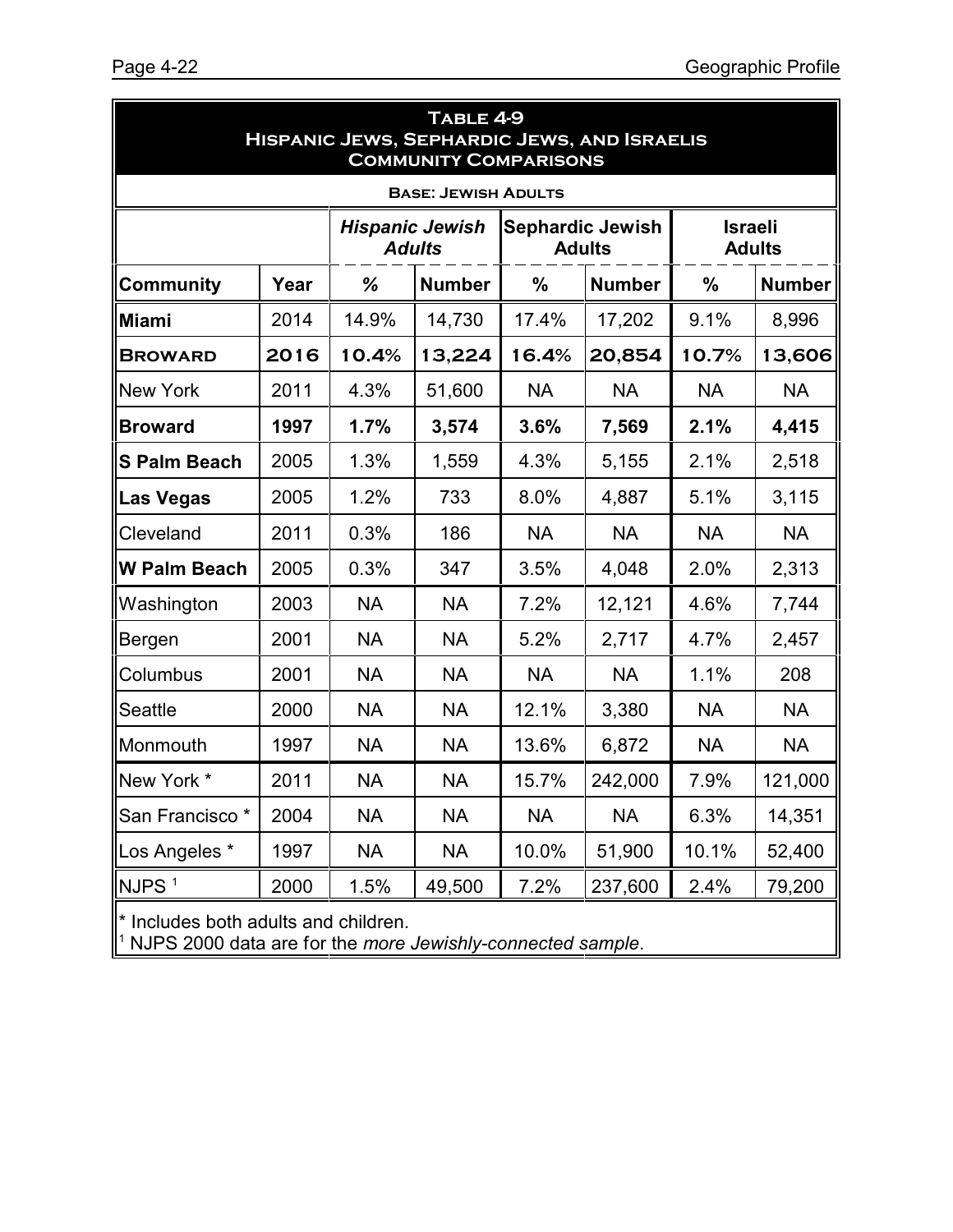| <b>TABLE 4-10</b><br><b>GEOGRAPHIC DISTRIBUTION OF HISPANIC JEWS,</b><br><b>SEPHARDIC JEWS, AND ISRAELIS</b> |                            |        |        |  |  |  |  |
|--------------------------------------------------------------------------------------------------------------|----------------------------|--------|--------|--|--|--|--|
|                                                                                                              | <b>BASE: JEWISH ADULTS</b> |        |        |  |  |  |  |
| <b>Sephardic Jews</b><br><b>Geographic Area</b><br><b>Israelis</b><br><b>Hispanic Jews</b>                   |                            |        |        |  |  |  |  |
| <b>Northwest</b>                                                                                             | 14.2%                      | 21.4%  | 26.9%  |  |  |  |  |
| <b>North Central</b>                                                                                         | 6.9                        | 10.4   | 2.2    |  |  |  |  |
| East                                                                                                         | 5.3                        | 7.7    | 9.4    |  |  |  |  |
| <b>West Central</b>                                                                                          | 18.9                       | 23.0   | 31.6   |  |  |  |  |
| Southeast                                                                                                    | 13.2                       | 20.6   | 17.0   |  |  |  |  |
| Southwest                                                                                                    | 41.5                       | 16.9   | 12.9   |  |  |  |  |
| Total                                                                                                        | 100.0%                     | 100.0% | 100.0% |  |  |  |  |

#### **Table 4-11 Country from Which Hispanic Jews Come**

**Base: Hispanic Jewish Adults**

| Location      | Percentage |
|---------------|------------|
| Argentina     | 18.4%      |
| Cuba          | 10.4       |
| <b>Brazil</b> | 7.5        |
| Venezuela     | 7.3        |
| Colombia      | 7 በ        |

| <b>Location</b> | Percentage |
|-----------------|------------|
| Spain           | 6.3        |
| Turkey          | 5.3        |
| Honduras        | 2.1        |
| <b>Bolivia</b>  | 2.0        |
| Other           | 33.7       |
| Total           | 100.0%     |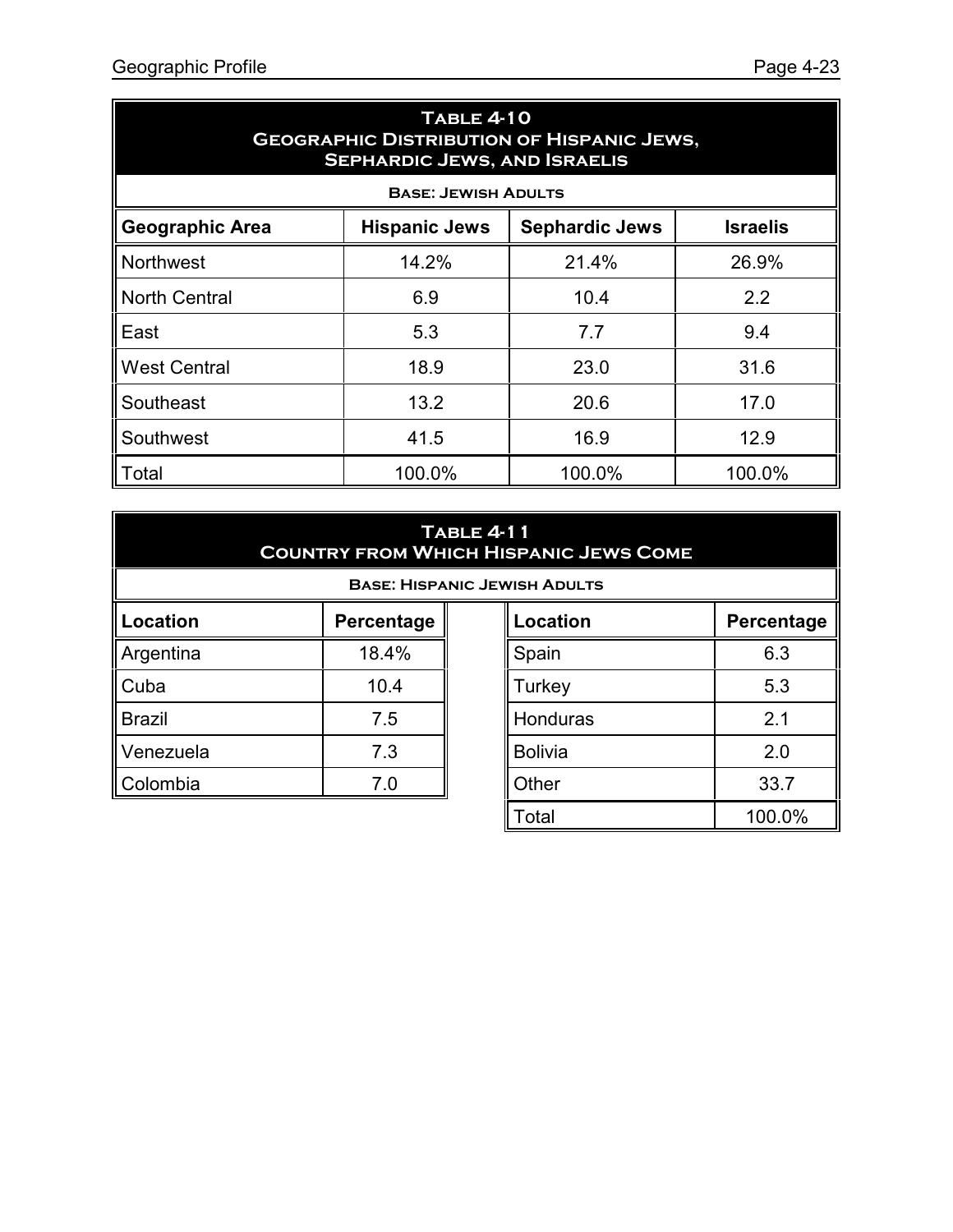### **United States Citizenship**

T able 4-12 shows the US citizenship status of foreign-born respondents and all<br>T respondents in Broward. Overall, 98% of respondents are US citizens, including 86% **able 4-12** shows the US citizenship status of foreign-born respondents and all of foreign-born respondents. The 86% compares to 44% of all foreign born in Broward County as of 2014.

#### **Comparisons Among Population Subgroups**.

#### **Foreign-Born Respondents**

**Table 4-12** shows that, overall, 86% of **foreign-born respondents** are US citizens. The percentage is much higher for respondents (in):

- the East (97%) and the West Central (99%)
- $\bullet$  from the FSU (100%)
- households in residence in Broward for 20 or more years (96%)
- age 75 and over  $(100\%)$
- elderly single households (98%)
- households earning an annual income under \$25,000 (97%)

The percentage is much lower for respondents (in):

- $\bullet$  the Southeast (75%)
- who are Hispanic (72%) and Sephardic (75%)
- households in residence in Broward for 0-4 years (43%)
- under age 35 (61%) and age 65-74 (76%)
- non-elderly couple households (74%)
- ! households earning an annual income of \$200,000 and over (63%)
- who are Orthodox (70%) and Reform (67%)

#### **All Respondents**

**Table 4-12** shows that, overall, 98% of **all respondents** are US citizens. The percentage is much lower for respondents (in):

• who are Hispanic Jews (84%)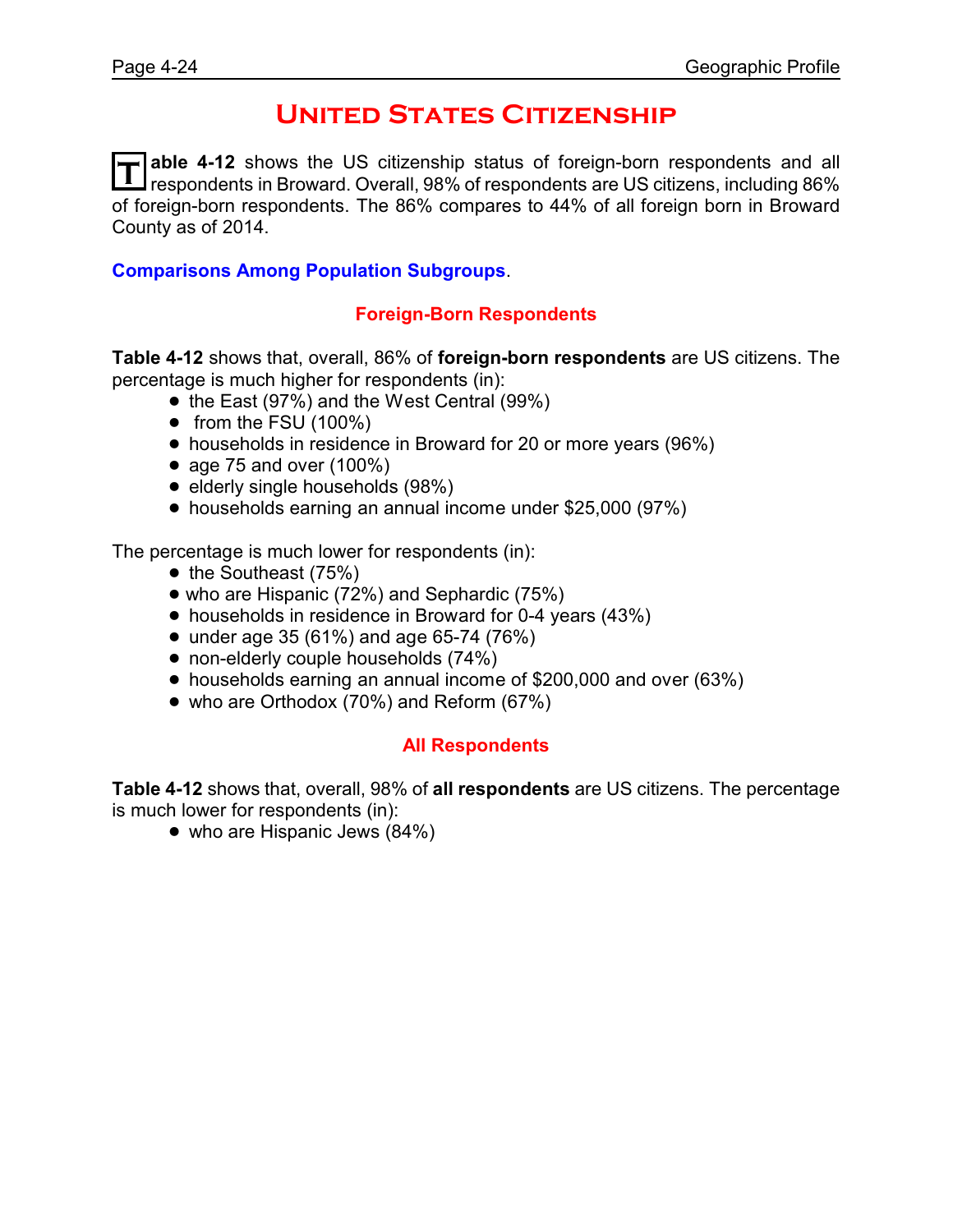| <b>TABLE 4-12</b><br><b>UNITED STATES CITIZENSHIP</b> |                                                       |                           |  |  |  |  |
|-------------------------------------------------------|-------------------------------------------------------|---------------------------|--|--|--|--|
|                                                       | <b>BASE: RESPONDENTS AND FOREIGN-BORN RESPONDENTS</b> |                           |  |  |  |  |
| <b>Population Subgroup</b>                            | <b>Foreign-Born</b><br><b>Respondents</b>             | All<br><b>Respondents</b> |  |  |  |  |
| All                                                   | 86.1%                                                 | 97.7%                     |  |  |  |  |
|                                                       | <b>GEOGRAPHIC AREA</b>                                |                           |  |  |  |  |
| Northwest                                             | 81.6%                                                 | 97.3%                     |  |  |  |  |
| <b>North Central</b>                                  | 83.9%                                                 | 96.8%                     |  |  |  |  |
| East                                                  | 96.7%                                                 | 99.4%                     |  |  |  |  |
| <b>West Central</b>                                   | 98.5%                                                 | 99.8%                     |  |  |  |  |
| Southeast                                             | 74.7%                                                 | 94.3%                     |  |  |  |  |
| Southwest                                             | 86.3%                                                 | 97.6%                     |  |  |  |  |
|                                                       | <b>JEWISH RESPONDENT IS FROM THE FSU</b>              |                           |  |  |  |  |
| <b>FSU</b>                                            | 100.0%                                                | 100.0%                    |  |  |  |  |
|                                                       | <b>JEWISH RESPONDENT IS HISPANIC</b>                  |                           |  |  |  |  |
| Hispanic                                              | 72.4%                                                 | 83.5%                     |  |  |  |  |
| Non-Hispanic                                          | 91.8%                                                 | 99.0%                     |  |  |  |  |
|                                                       | <b>RESPONDENT IS SEPHARDIC</b>                        |                           |  |  |  |  |
| Sephardic                                             | 74.7%                                                 | 93.0%                     |  |  |  |  |
| Non-Sephardic                                         | 89.4%                                                 | 98.5%                     |  |  |  |  |
|                                                       | RESPONDENT IS ISRAELL                                 |                           |  |  |  |  |
| Israeli                                               | 84.6%                                                 | 91.4%                     |  |  |  |  |
| Non-Israeli                                           | 86.0%                                                 | 98.4%                     |  |  |  |  |
| <b>LENGTH OF RESIDENCE IN BROWARD</b>                 |                                                       |                           |  |  |  |  |
| $0 - 4$ years                                         | 42.6%                                                 | 88.6%                     |  |  |  |  |
| $5 - 9$ years                                         | 89.3%                                                 | 96.9%                     |  |  |  |  |
| 10 - 19 years                                         | 77.3%                                                 | 95.8%                     |  |  |  |  |
| 20 or more years                                      | 95.5%                                                 | 99.4%                     |  |  |  |  |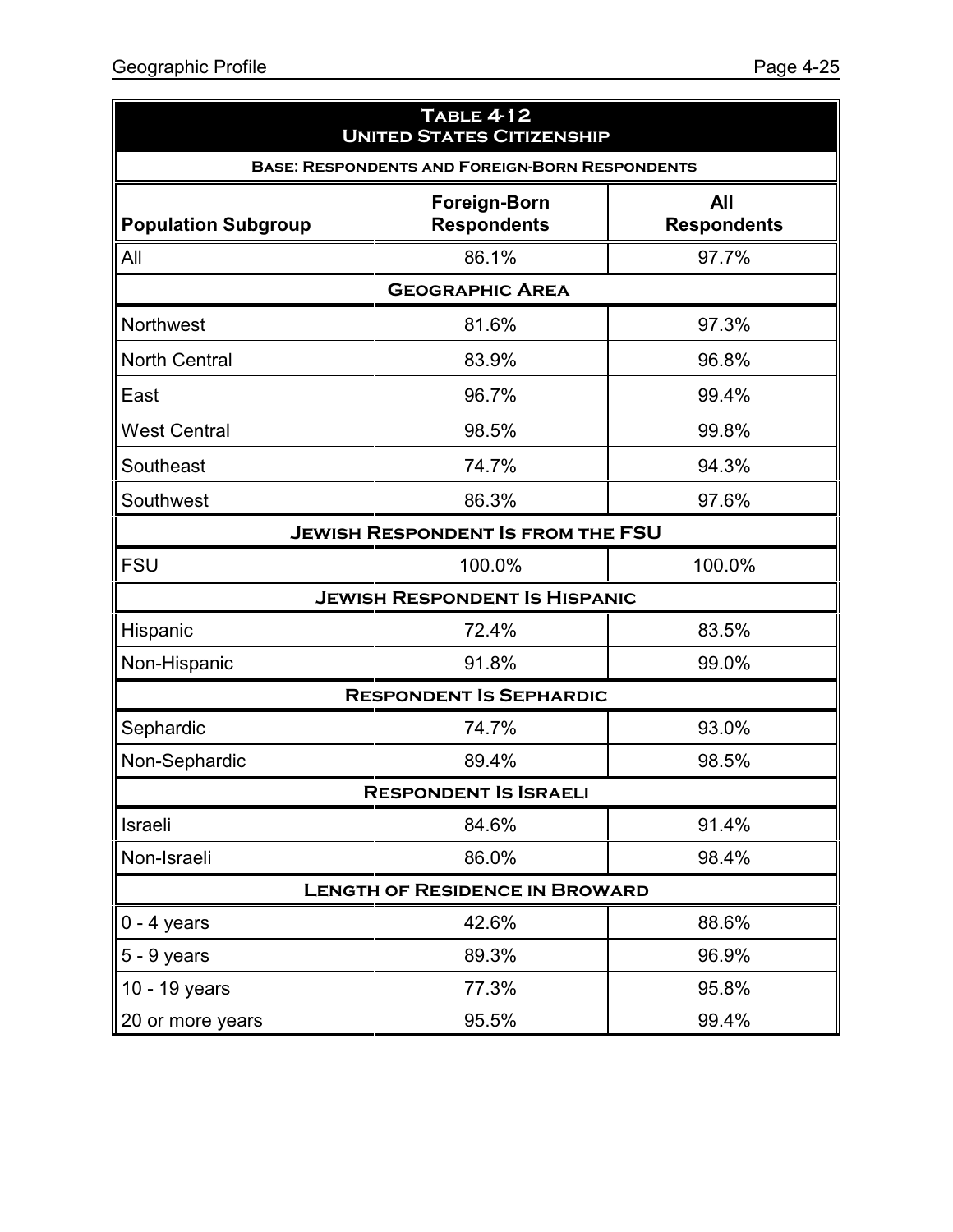| <b>TABLE 4-12</b><br><b>UNITED STATES CITIZENSHIP</b> |                                                       |                           |  |  |  |  |
|-------------------------------------------------------|-------------------------------------------------------|---------------------------|--|--|--|--|
|                                                       | <b>BASE: RESPONDENTS AND FOREIGN-BORN RESPONDENTS</b> |                           |  |  |  |  |
| <b>Population Subgroup</b>                            | <b>Foreign-Born</b><br><b>Respondents</b>             | All<br><b>Respondents</b> |  |  |  |  |
| All                                                   | 86.1%                                                 | 97.7%                     |  |  |  |  |
|                                                       | <b>AGE OF RESPONDENT</b>                              |                           |  |  |  |  |
| Under 35                                              | 61.1%                                                 | 94.7%                     |  |  |  |  |
| $35 - 49$                                             | 85.1%                                                 | 96.5%                     |  |  |  |  |
| $50 - 64$                                             | 90.0%                                                 | 98.6%                     |  |  |  |  |
| 65 - 74                                               | 75.5%                                                 | 96.1%                     |  |  |  |  |
| 75 and over                                           | 100.0%                                                | 100.0%                    |  |  |  |  |
| $\rightarrow$ 65 and over                             | 88.4%                                                 | 98.1%                     |  |  |  |  |
|                                                       | <b>SEX OF THE RESPONDENT</b>                          |                           |  |  |  |  |
| Male                                                  | 81.6%                                                 | 97.7%                     |  |  |  |  |
| Female                                                | 88.1%                                                 | 97.7%                     |  |  |  |  |
|                                                       | <b>HOUSEHOLD STRUCTURE</b>                            |                           |  |  |  |  |
| <b>Household with Children</b>                        | 95.1%                                                 | 98.8%                     |  |  |  |  |
| Household with Only Adult<br>Children                 | 79.9%                                                 | 94.3%                     |  |  |  |  |
| <b>Non-Elderly Couple</b>                             | 67.0%                                                 | 97.1%                     |  |  |  |  |
| Non-Elderly Single                                    | 74.2%                                                 | 99.1%                     |  |  |  |  |
| <b>Elderly Couple</b>                                 | 88.4%                                                 | 97.9%                     |  |  |  |  |
| <b>Elderly Single</b>                                 | 97.9%                                                 | 99.7%                     |  |  |  |  |
| <b>HOUSEHOLD INCOME</b>                               |                                                       |                           |  |  |  |  |
| Under \$25,000                                        | 96.7%                                                 | 99.3%                     |  |  |  |  |
| \$25 - \$50,000                                       | 83.7%                                                 | 98.0%                     |  |  |  |  |
| \$50 - \$100,000                                      | 94.4%                                                 | 99.3%                     |  |  |  |  |
| \$100 - \$200,000                                     | 79.5%                                                 | 97.4%                     |  |  |  |  |
| \$200,000 and over                                    | 62.6%                                                 | 92.3%                     |  |  |  |  |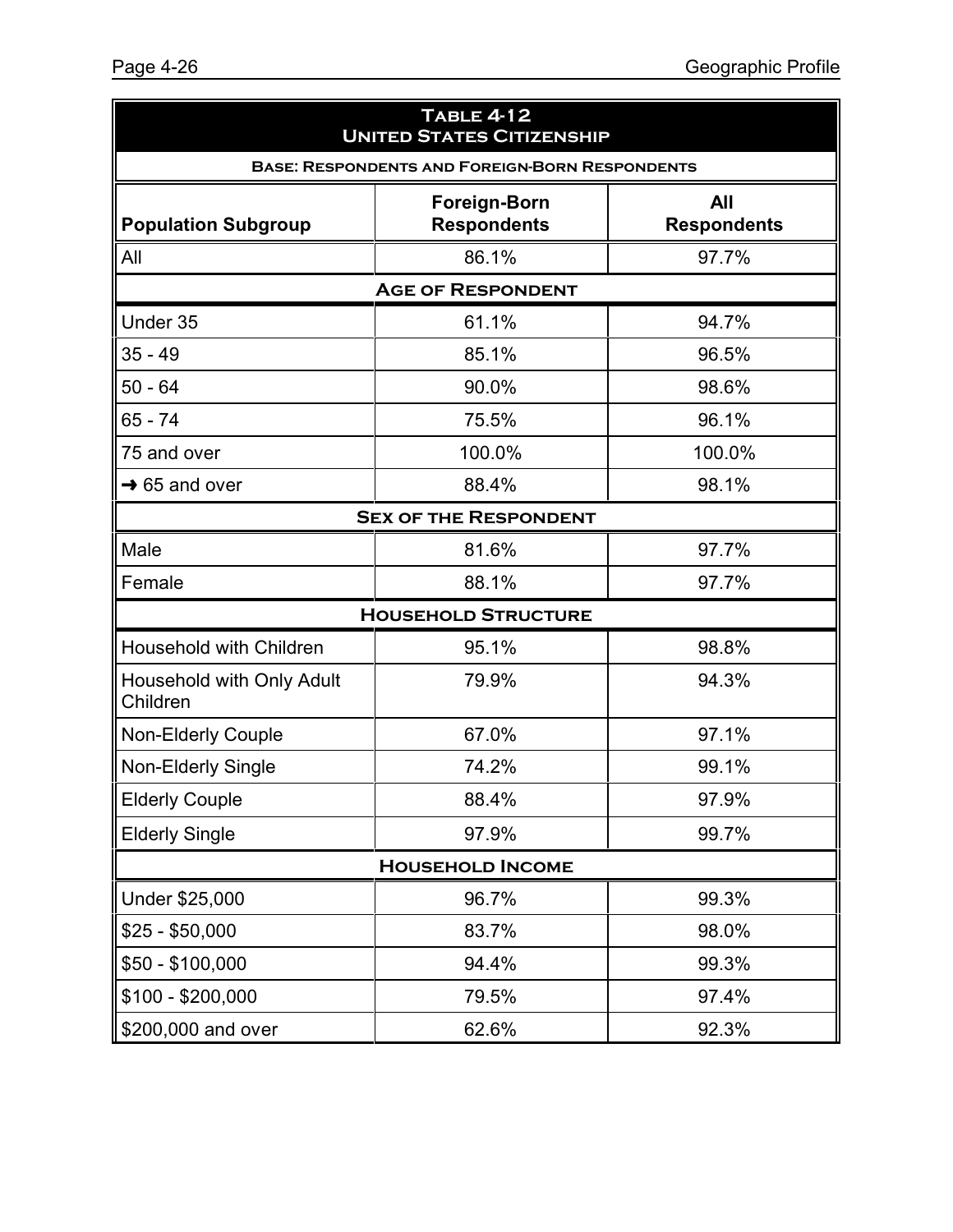| <b>TABLE 4-12</b><br><b>UNITED STATES CITIZENSHIP</b>                                                |                                                       |       |  |  |  |  |  |
|------------------------------------------------------------------------------------------------------|-------------------------------------------------------|-------|--|--|--|--|--|
|                                                                                                      | <b>BASE: RESPONDENTS AND FOREIGN-BORN RESPONDENTS</b> |       |  |  |  |  |  |
| All<br><b>Foreign-Born</b><br><b>Respondents</b><br><b>Population Subgroup</b><br><b>Respondents</b> |                                                       |       |  |  |  |  |  |
| All<br>97.7%<br>86.1%                                                                                |                                                       |       |  |  |  |  |  |
|                                                                                                      | <b>JEWISH IDENTIFICATION</b>                          |       |  |  |  |  |  |
| <b>Orthodox</b>                                                                                      | 69.8%                                                 | 88.7% |  |  |  |  |  |
| Conservative                                                                                         | 90.9%                                                 | 98.5% |  |  |  |  |  |
| Reform                                                                                               | 67.0%                                                 | 97.3% |  |  |  |  |  |
| Just Jewish                                                                                          | 91.7%                                                 | 98.2% |  |  |  |  |  |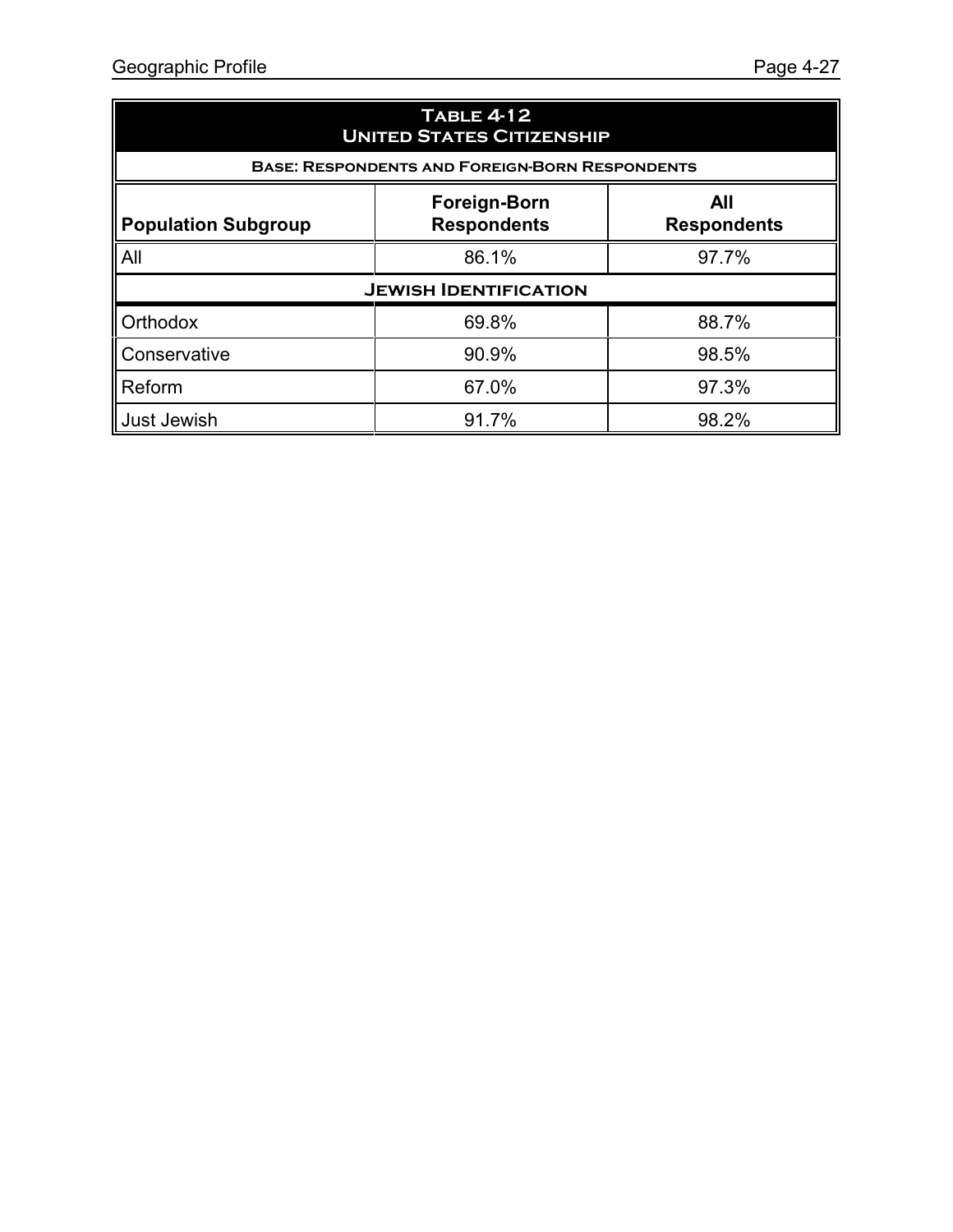### **LGBT Population**

**R** espondents in Jewish households in Broward were asked if any adult in their household is gay, lesbian, bisexual, or transgender. 11.4% of respondents answered affirmatively, suggesting that 8,200 Jewish households contain an adult who is LGBT.

It is likely that this is an underestimate of the LGBT population in Jewish households since some respondents may have been reluctant to disclose this information or may be unaware of the sexual orientation of a family member. 0.8% of respondents refused to answer this question.

**Community Comparisons**. **Table 4-13** shows that the 11% of households that contain an adult who is gay, lesbian, bisexual, or transgender is the highest of about 15 comparison Jewish communities and compares to 2% in Miami.

| <b>TABLE 4-13</b><br>SOMEONE IN HOUSEHOLD IS GAY, LESBIAN, BISEXUAL, OR TRANSGENDER<br><b>COMMUNITY COMPARISONS</b> |      |     |  |                                |      |    |  |
|---------------------------------------------------------------------------------------------------------------------|------|-----|--|--------------------------------|------|----|--|
|                                                                                                                     |      |     |  | <b>BASE: JEWISH HOUSEHOLDS</b> |      |    |  |
| $\%$<br>%<br><b>Community</b><br>Year<br>Community<br>Year                                                          |      |     |  |                                |      |    |  |
| <b>BROWARD</b>                                                                                                      | 2016 | 11% |  | Denver                         | 2007 | 3% |  |
| San Francisco                                                                                                       | 2005 | 8%  |  | Miami                          | 2014 | 2% |  |
| Columbus                                                                                                            | 2013 | 6%  |  | <b>Baltimore</b>               | 2010 | 2% |  |
| New York                                                                                                            | 2011 | 5%  |  | <b>Howard County</b>           | 2010 | 2% |  |
| Philadelphia                                                                                                        | 2009 | 5%  |  | Cincinnati                     | 2008 | 2% |  |
| St. Louis                                                                                                           | 2014 | 4%  |  | San Diego                      | 2003 | 1% |  |
| Chicago                                                                                                             | 2010 | 3%  |  | <b>Respondent Only</b>         |      |    |  |
| $\blacksquare$ Cleveland $\smash{1}$                                                                                | 2011 | 3%  |  |                                |      |    |  |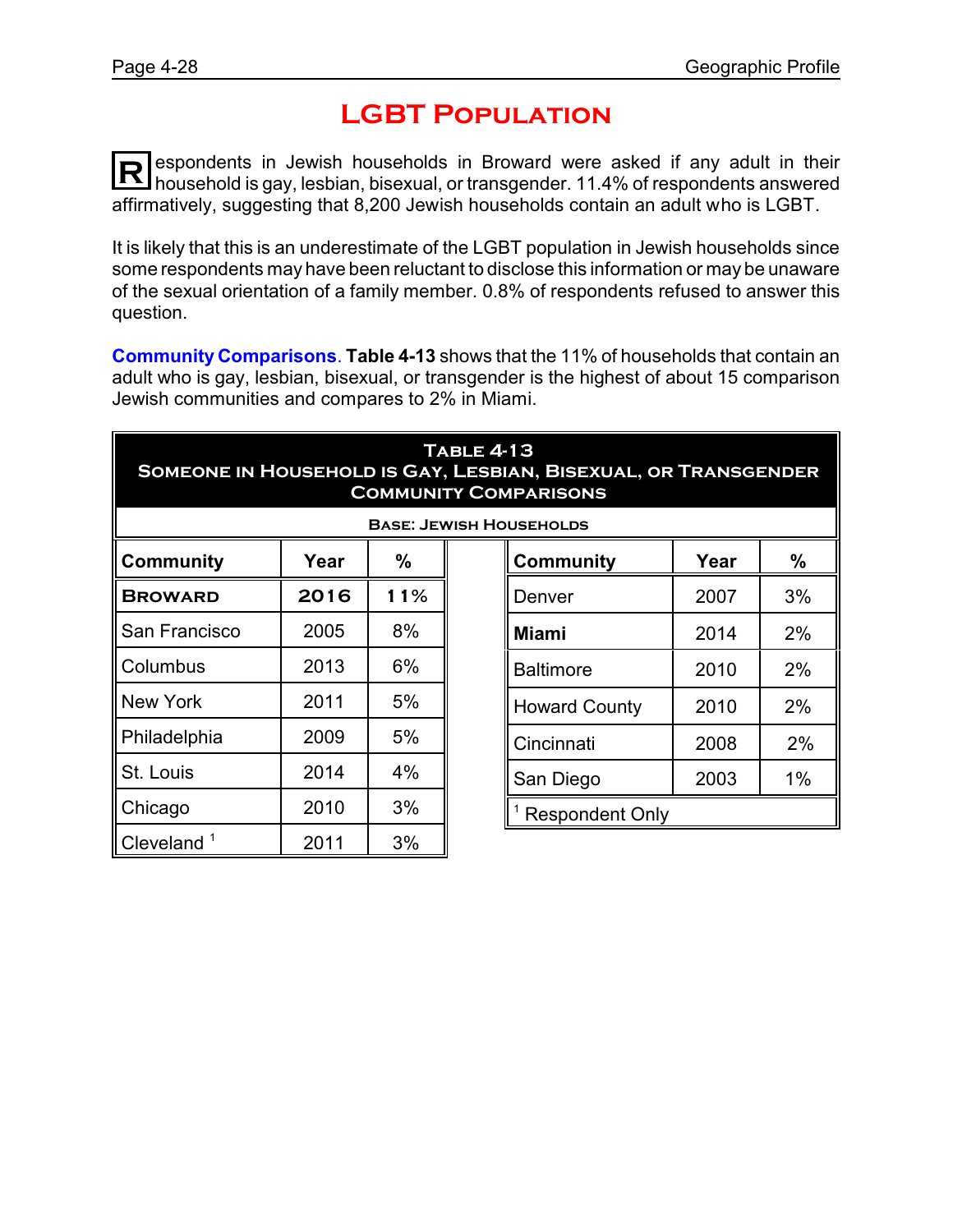### **Months in Residence**

**T able 4-14** shows that 4% (3,100 households) of Jewish households in Broward live in Broward for 3-7 months of the year; 1.1%, for 8-9 months; 1.7%, for 10-11 months; and 93% (51,411 households), for 12 months. 96% (68,900 households) of households live in Broward for 8-12 months of the year.

*Part-year households* are households who live in Broward for 3-7 months of the year. *Fullyear households* live in Broward for 8-12 months of the year.

**Community Comparisons**. **Table 4-15** shows that the 4% of part-year households is the lowest of about 8 comparison Jewish communities and compares to 19% in both South Palm Beach and West Palm Beach and 4% in Miami. The 4% compares to 9% in 1997.

| <b>TABLE 4-14</b><br><b>MONTHS IN RESIDENCE</b> |                                           |        |  |  |  |
|-------------------------------------------------|-------------------------------------------|--------|--|--|--|
|                                                 | <b>BASE: JEWISH HOUSEHOLDS</b>            |        |  |  |  |
| <b>Number of Months</b>                         | <b>Number of Households</b><br>Percentage |        |  |  |  |
| 3                                               | 0.4%                                      | 288    |  |  |  |
| 4                                               | 1.9                                       | 1,368  |  |  |  |
| 5                                               | 0.8                                       | 576    |  |  |  |
| 6                                               | 1.0                                       | 720    |  |  |  |
| 7                                               | 0.1                                       | 72     |  |  |  |
| 8                                               | 0.6                                       | 432    |  |  |  |
| 9                                               | 0.3                                       | 216    |  |  |  |
| 10                                              | 0.8                                       | 576    |  |  |  |
| 11                                              | 0.9                                       | 648    |  |  |  |
| 12                                              | 93.2                                      | 67,104 |  |  |  |
| Total                                           | 100.0%                                    | 72,000 |  |  |  |
| $3 - 7$                                         | 4.3%                                      | 3,050  |  |  |  |
| $8 - 12$                                        | 95.7%                                     | 68,950 |  |  |  |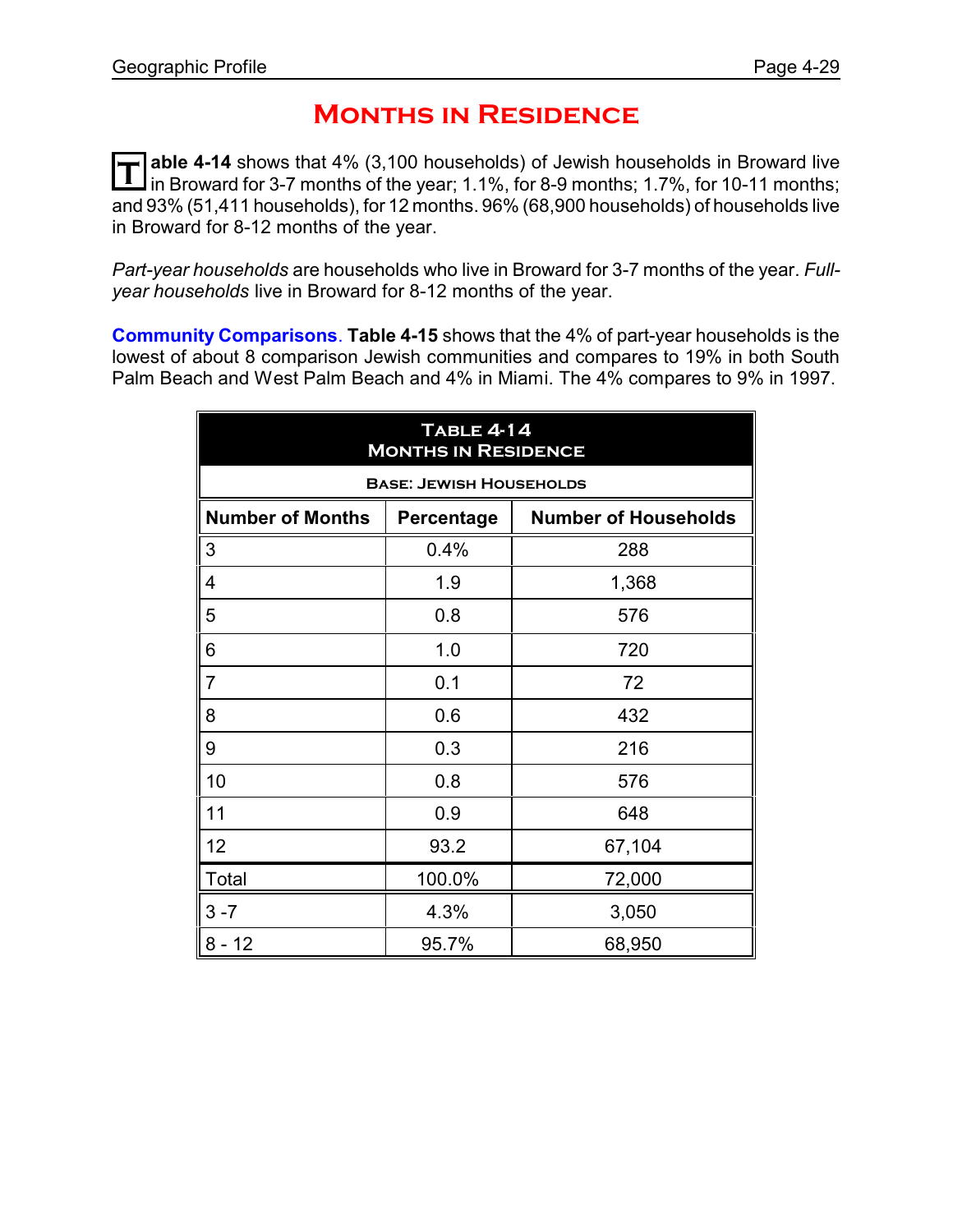#### **Table 4-15 Part-Year Households in Retirement Communities (3-7 Months) Community Comparison**

year.

|                     |      | <b>BASE: JEW</b> |
|---------------------|------|------------------|
| <b>Community</b>    | Year | $\frac{0}{0}$    |
| Atlantic County     | 2004 | 29%              |
| Sarasota            | 2001 | 21%              |
| ∥S Palm Beach       | 2005 | 19%              |
| <b>W Palm Beach</b> | 2005 | 19%              |
| Martin-St. Lucie    | 1999 | 14%              |
| <b>Broward</b>      | 1997 | 9%               |

| <b>ISH HOUSEHOLDS</b> |                                                                                 |      |      |  |  |
|-----------------------|---------------------------------------------------------------------------------|------|------|--|--|
|                       | <b>Community</b>                                                                | Year | $\%$ |  |  |
|                       | St. Petersburg                                                                  | 1994 | 7%   |  |  |
|                       | <b>BROWARD</b>                                                                  | 2016 | 4%   |  |  |
|                       | <b>Miami</b><br>4%<br>2014                                                      |      |      |  |  |
|                       | Note: Part-year households live in the<br>local community for 3-7 months of the |      |      |  |  |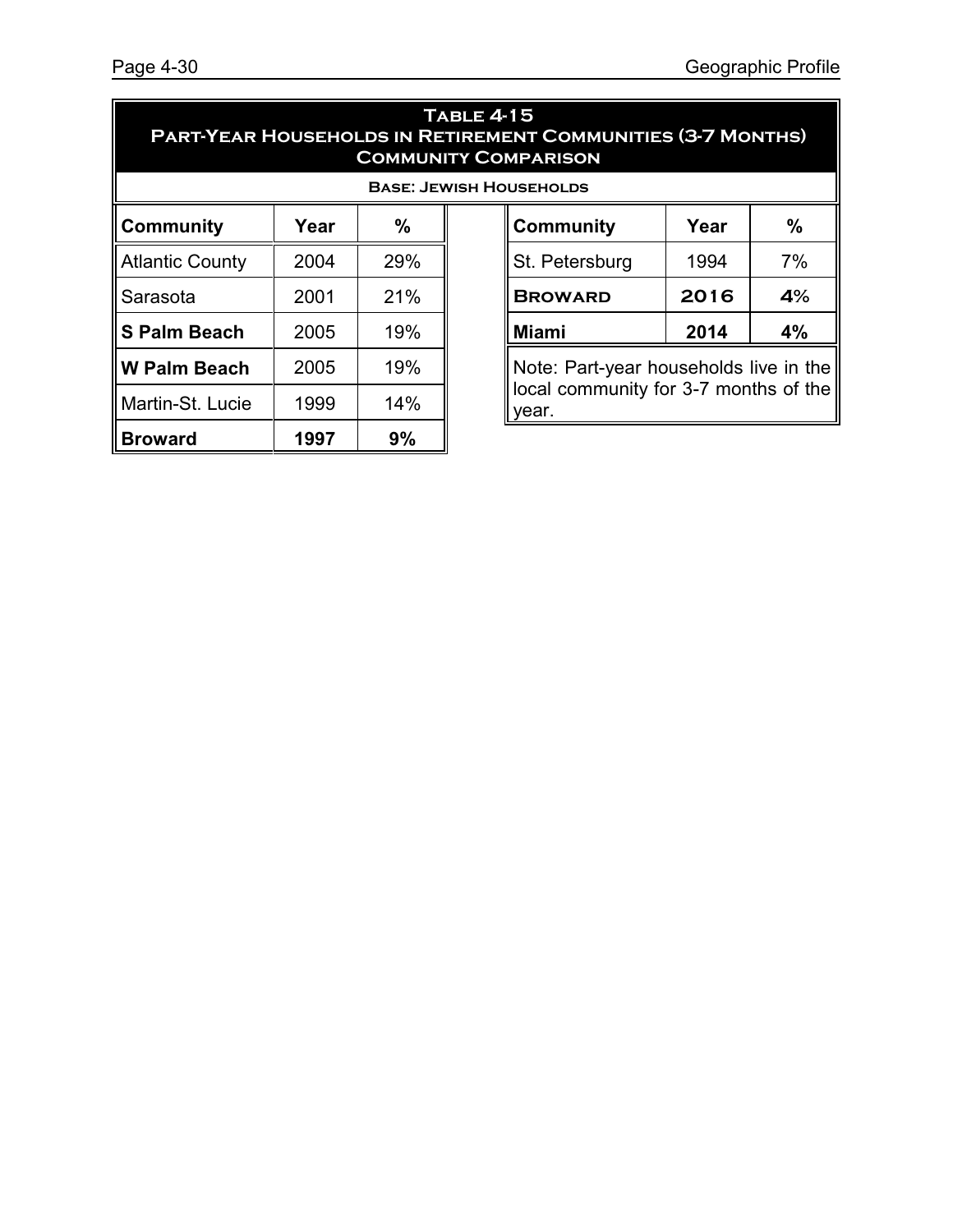### **Location of Residence Prior to Broward**

**T able 4-16** shows that 6% (4,100 households) of respondents in Jewish households In Broward have always lived in Broward and 26% moved to Broward from elsewhere in Florida, including 18% (12,500 households) from Miami, 3% from Palm Beach County, and 5% from other areas in Florida. 44% of respondents moved to Broward from the Northeast (including 30% from New York); 8%, from the Midwest; 6%, from elsewhere in the South; and 1%, from the West. 9% of respondents moved to Broward from foreign locations, including 4% from Israel, 3% from South America, and 1% from Middle America.

| <b>TABLE 4-16</b><br><b>LOCATION OF RESIDENCE PRIOR TO BROWARD</b> |            |  |                            |            |  |  |
|--------------------------------------------------------------------|------------|--|----------------------------|------------|--|--|
| <b>BASE: RESPONDENTS IN JEWISH FULL-YEAR HOUSEHOLDS</b>            |            |  |                            |            |  |  |
| <b>US Location</b>                                                 | Percentage |  | <b>Foreign Location</b>    | Percentage |  |  |
| <b>Broward</b>                                                     | 5.9%       |  | Israel                     | 3.7%       |  |  |
| Miami                                                              | 18.1       |  | Canada                     | 1.9        |  |  |
| Palm Beach                                                         | 3.2        |  | <b>Other Foreign</b>       | 3.6        |  |  |
| <b>Other Florida</b>                                               | 4.8        |  | <b>Total Foreign</b>       | 9.2%       |  |  |
| <b>Total Florida</b>                                               | 32.0%      |  | South America              | 2.6%       |  |  |
| <b>New York</b>                                                    | 29.5%      |  | <b>Middle America</b>      | 0.5%       |  |  |
| New Jersey                                                         | 7.1        |  | <b>Middle East</b>         | 3.7%       |  |  |
| <b>Massachusetts</b>                                               | 2.8        |  | <b>Western Europe</b>      | 0.4%       |  |  |
| Pennsylvania                                                       | 2.7        |  | <b>Former Soviet Union</b> | 0.0%       |  |  |
| <b>Illinois</b>                                                    | 2.5        |  | Eastern Europe (non-FSU)   | 0.0%       |  |  |
| Texas                                                              | 1.9        |  | <b>Other Foreign</b>       | 2.0%       |  |  |
| Ohio                                                               | 1.8        |  |                            |            |  |  |
| Michigan                                                           | 1.7        |  |                            |            |  |  |
| Georgia                                                            | 1.4        |  |                            |            |  |  |
| California                                                         | 1.0        |  |                            |            |  |  |
| Other US                                                           | 6.4        |  |                            |            |  |  |
| <b>Total US</b>                                                    | 90.8%      |  |                            |            |  |  |
| Northeast                                                          | 43.6%      |  |                            |            |  |  |
| Other South                                                        | 6.4%       |  |                            |            |  |  |
| Midwest                                                            | 7.6%       |  |                            |            |  |  |
| West                                                               | 1.2%       |  |                            |            |  |  |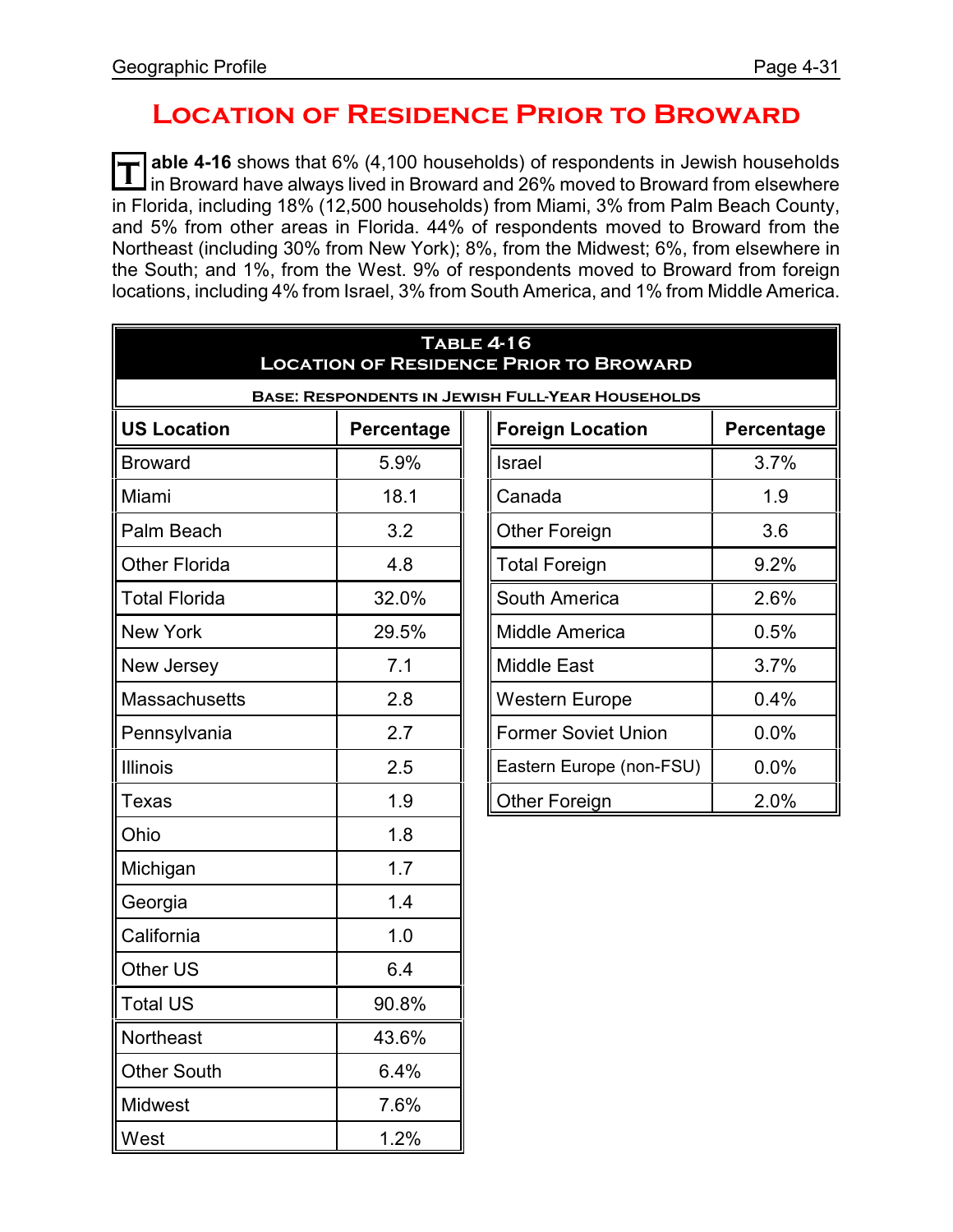| <b>TABLE 4-17</b><br><b>LOCATION OF RESIDENCE PRIOR TO THE LOCAL COMMUNITY</b><br><b>FOR FLORIDA COMMUNITIES</b><br><b>COMMUNITY COMPARISONS</b>              |      |           |                          |           |           |                                |              |              |
|---------------------------------------------------------------------------------------------------------------------------------------------------------------|------|-----------|--------------------------|-----------|-----------|--------------------------------|--------------|--------------|
|                                                                                                                                                               |      |           | <b>BASE: RESPONDENTS</b> |           |           |                                |              |              |
| <b>Community</b>                                                                                                                                              | Year | <b>NY</b> | <b>NJ</b>                | <b>PA</b> | <b>MA</b> | <b>South</b><br><b>Florida</b> | Mid-<br>west | <b>Other</b> |
| <b>Broward</b>                                                                                                                                                | 1997 | 46%       | 7%                       | 5%        | 2%        | 20% *                          | 6%           | 14%          |
| <b>S Palm Beach</b>                                                                                                                                           | 2005 | 44%       | 10%                      | 5%        | 5%        | 13% *                          | 6%           | 17%          |
| <b>W Palm Beach</b>                                                                                                                                           | 2005 | 41%       | 13%                      | 4%        | 5%        | $14\%$ *                       | 7%           | 16%          |
| <b>BROWARD</b>                                                                                                                                                | 2016 | 30%       | 7%                       | 3%        | 3%        | $27\%$ *                       | 8%           | 22%          |
| Miami                                                                                                                                                         | 2014 | 28%       | 5%                       | 3%        | 3%        | $14\%$ *                       | 9%           | 38%          |
| Orlando                                                                                                                                                       | 1993 | 26%       | 6%                       | 5%        | 5%        | 10%                            | 10%          | 38%          |
| Sarasota                                                                                                                                                      | 2001 | 25%       | 8%                       | 9%        | 5%        | 5%                             | 18%          | 30%          |
| Martin-St. Lucie                                                                                                                                              | 1999 | 25%       | 16%                      | 7%        | 4%        | 24%                            | 6%           | 18%          |
| St. Petersburg                                                                                                                                                | 1994 | 25%       | 5%                       | 6%        | 5%        | $0\%$                          | 17%          | 42%          |
| Jacksonville                                                                                                                                                  | 2002 | 14%       | 7%                       | 4%        | 2%        | 8%                             | 6%           | 59%          |
| * Includes respondents who have always lived in the local community.<br>Note: Full-year households live in the Florida community for 8-12 months of the year. |      |           |                          |           |           |                                |              |              |

**Table 4-17** shows that among 9 Florida communities, Broward has about an average percentage of households from New York (30%). The 30% decreased from 46% in 1997.The percentage who moved to Broward from elsewhere in Florida (or have always lived in Broward increased from 20% to 27%.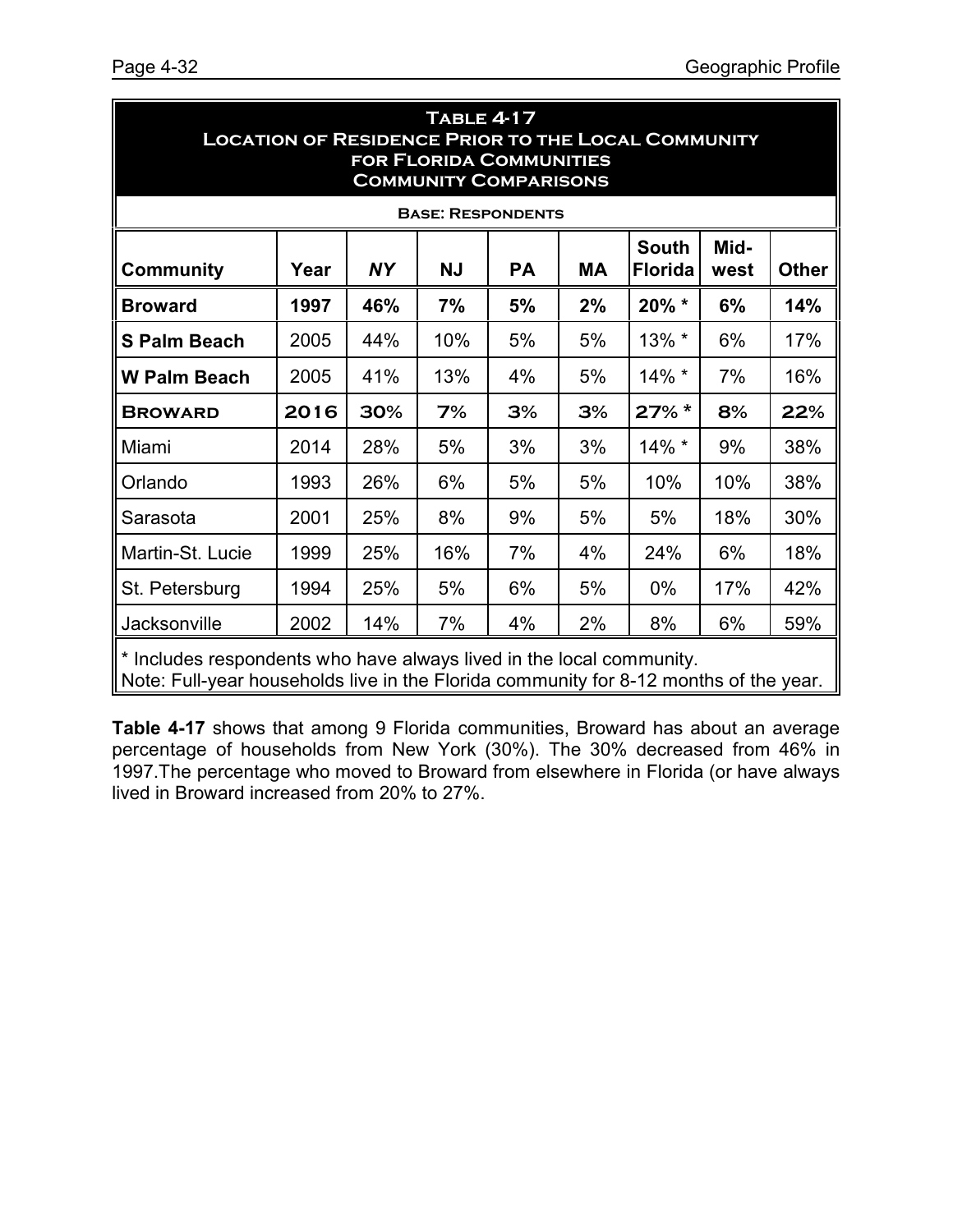### **Length of Residence in Broward**

**L** ength of residence, like place of birth, is an indicator of the levels of attachment of the local institutions. Length of ength of residence, like place of birth, is an indicator of the levels of attachment of the residence is also an important indicator of population change in that it indicates the number of Jewish households who have moved to the community in recent years.

**Table 4-18** shows that 6% (4,600 households) of Jewish households in Broward moved to Broward within the past five years (new households  $\bullet$ ). Thus, an average of 900 households who currently live in Broward moved to Broward each year during the past five years (the *in-migration rate*), of whom 870 households are full-year households. 9% of households have lived in Broward for 5-9 years; 22%, for 10-19 years; and 63%, for 20 or more years (*long-term households* <sup>*e*</sup>).

**Community Comparisons**. **Table 4-19** shows that the 6% of **new households** is the fifth lowest of about 50 comparison Jewish communities and compares to 29% in Las Vegas, 21% in West Palm Beach, 19% in South Palm Beach, 15% in Atlanta, and 9% in Miami. The 6% compares to 16% in 1997, reflecting a very significant decrease in Jewish households moving to Broward.

The 63% of **long-term households** is about average among about 50 comparison Jewish communities and compares to 65% in Miami, 45% in Atlanta, 23% in both West Palm Beach and South Palm Beach and 21% in Las Vegas. The 63% compares to 31% in 1997. implying an increasingly stable Jewish population.

**Table 4-20** shows that the 900 households who currently live in Broward who, on average, moved to Broward each year during the past five years is above average among about 50 comparison Jewish communities and compares to 2,953 in West Palm Beach, 2,716 in South Palm Beach, 2,428 in Las Vegas, 1,839 in Atlanta, and 1,025 in Miami. The 900 households compares to 4,123 in 1997.

#### **Comparisons Among Population Subgroups**.

#### **New Households**

**Table 4-18** shows that, overall, 6% of households are **new households**. The percentage is much higher in:

• households under age 35 (19%)

The percentage is much lower in:

- $\bullet$  households age 75 and over (2%)
- non-elderly couple households (2%)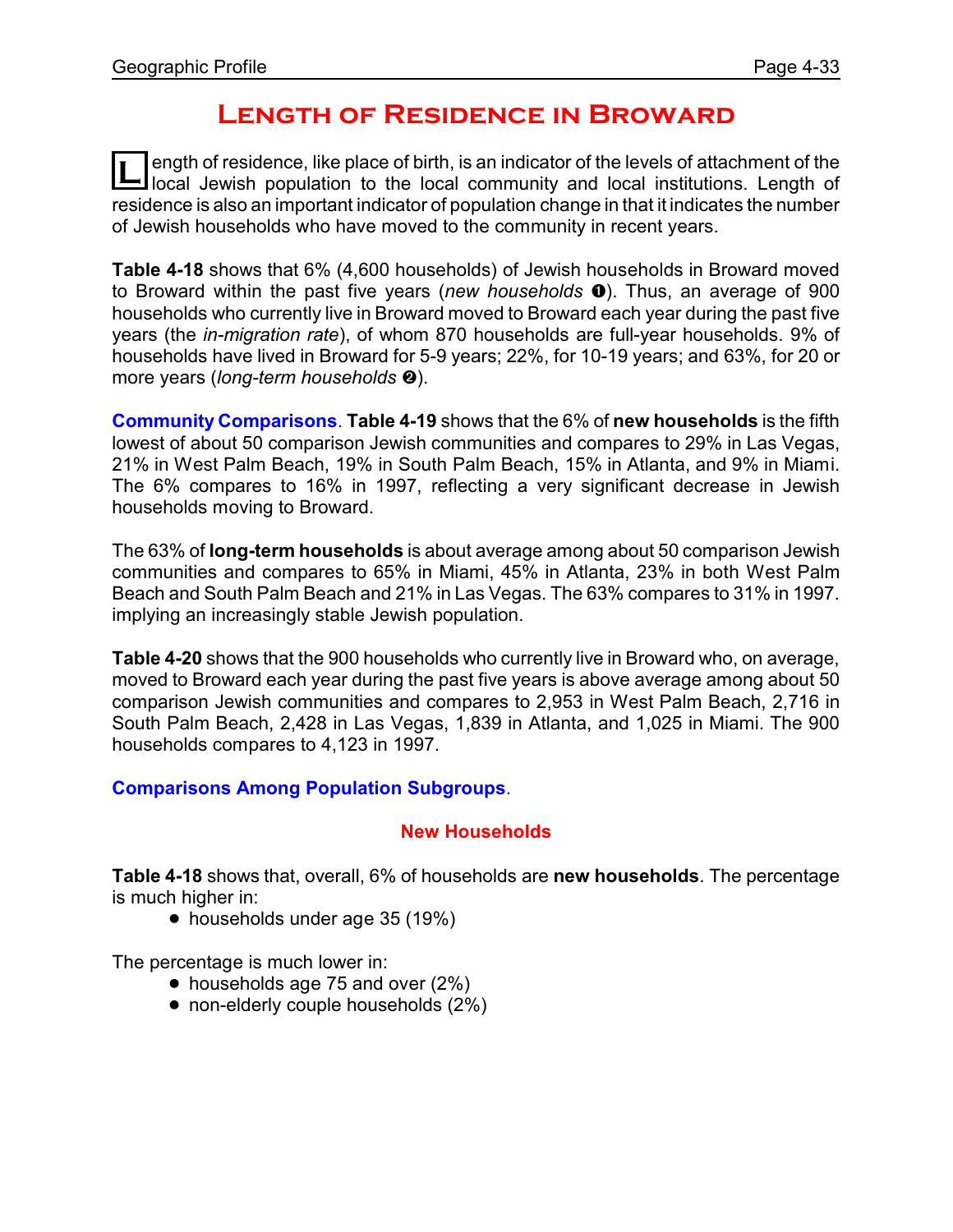#### **Long-Term Households**

Overall, 63% of households are **long-term households**. The percentage is much higher in:

- households age 75 and over (76%)
- $\bullet$  non-elderly couple households (75%) and elderly single households (73%)

The percentage is much lower in:

- households in the Southeast (47%)
- $\bullet$  households under age 35 (45%) and age 35-49 (38%)
- $\bullet$  households with children (48%) and non-elderly single households (47%)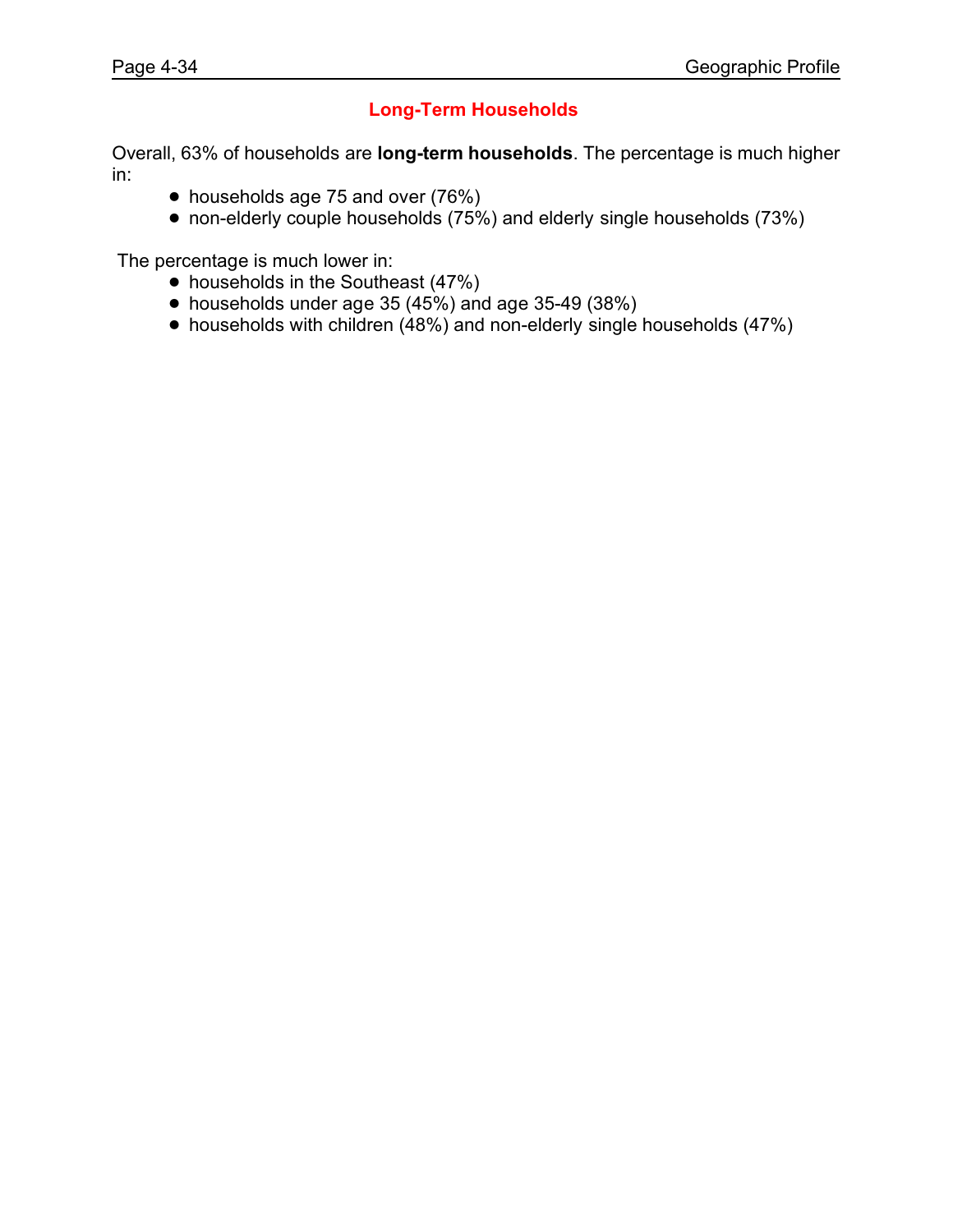| <b>TABLE 4-18</b><br><b>LENGTH OF RESIDENCE IN BROWARD</b> |                                 |       |                           |            |  |
|------------------------------------------------------------|---------------------------------|-------|---------------------------|------------|--|
|                                                            | <b>BASE: RESPONDENTS</b>        |       |                           |            |  |
|                                                            |                                 |       | <b>Years in Residence</b> |            |  |
| <b>Population Subgroup</b>                                 | $0 - 4$<br>$\bf{0}$             | $5-9$ | $10-19$                   | $20+$<br>❷ |  |
| All                                                        | 6.4%                            | 8.9   | 21.8                      | 62.9       |  |
|                                                            | <b>GEOGRAPHIC AREA</b>          |       |                           |            |  |
| <b>Northwest</b>                                           | 4.4%                            | 7.8   | 25.8                      | 62.0       |  |
| <b>North Central</b>                                       | 13.6%                           | 13.3  | 18.5                      | 54.6       |  |
| East                                                       | 14.0%                           | 11.7  | 7.9                       | 66.4       |  |
| <b>West Central</b>                                        | 3.7%                            | 6.2   | 20.0                      | 70.1       |  |
| Southeast                                                  | 11.2%                           | 12.1  | 29.6                      | 47.1       |  |
| Southwest                                                  | 1.5%                            | 7.4   | 22.4                      | 68.7       |  |
|                                                            | <b>AGE OF HEAD OF HOUSEHOLD</b> |       |                           |            |  |
| Under 35                                                   | 19.2%                           | 16.9  | 18.9                      | 45.0       |  |
| $35 - 49$                                                  | 8.4%                            | 17.5  | 36.4                      | 37.7       |  |
| $50 - 64$                                                  | 4.7%                            | 10.0  | 18.0                      | 67.3       |  |
| $65 - 74$                                                  | 9.1%                            | 4.3   | 18.3                      | 68.3       |  |
| 75 and over                                                | 1.7%                            | 1.6   | 20.9                      | 75.8       |  |
| $\rightarrow$ 65 and over                                  | 5.4%                            | 2.9   | 19.6                      | 72.1       |  |
| <b>HOUSEHOLD STRUCTURE</b>                                 |                                 |       |                           |            |  |
| Household with Children                                    | 4.7%                            | 18.9  | 28.3                      | 48.1       |  |
| Household with Only<br><b>Adult Children</b>               | 3.5%                            | 7.0   | 17.7                      | 71.8       |  |
| Non-Elderly Couple                                         | 1.6%                            | 9.0   | 14.2                      | 75.2       |  |
| Non-Elderly Single                                         | 13.3%                           | 8.1   | 31.4                      | 47.2       |  |
| <b>Elderly Couple</b>                                      | 5.2%                            | 1.1   | 23.5                      | 70.2       |  |
| <b>Elderly Single</b>                                      | 5.4%                            | 0.7   | 20.6                      | 73.3       |  |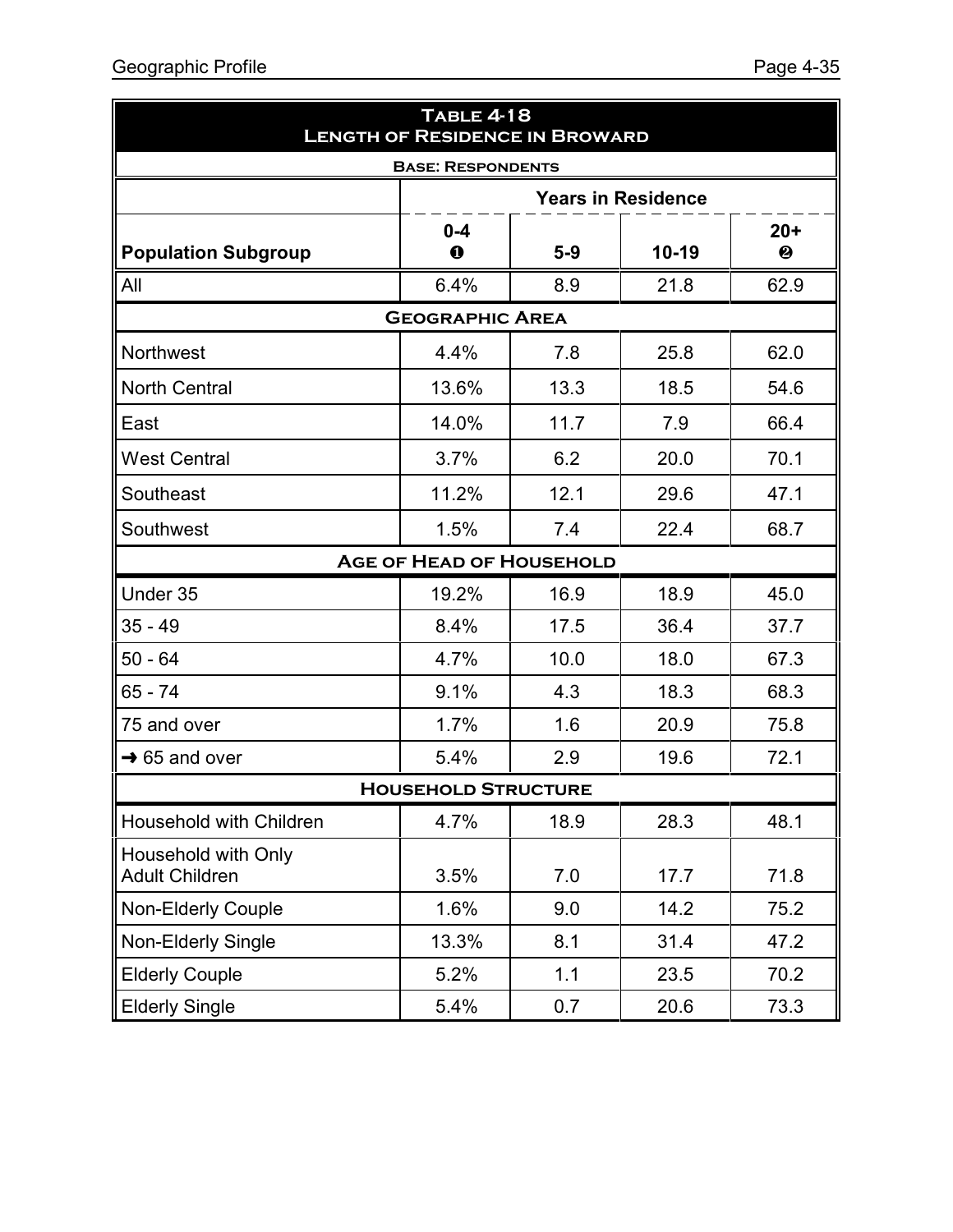| <b>TABLE 4-18</b><br><b>LENGTH OF RESIDENCE IN BROWARD</b> |                                         |       |                           |            |
|------------------------------------------------------------|-----------------------------------------|-------|---------------------------|------------|
|                                                            | <b>BASE: RESPONDENTS</b>                |       |                           |            |
|                                                            |                                         |       | <b>Years in Residence</b> |            |
| <b>Population Subgroup</b>                                 | $0 - 4$<br>$\bf\bf 0$                   | $5-9$ | $10 - 19$                 | $20+$<br>❷ |
| All                                                        | 6.4%                                    | 8.9   | 21.8                      | 62.9       |
|                                                            | <b>HOUSEHOLD INCOME</b>                 |       |                           |            |
| Under \$25,000                                             | 8.7%                                    | 1.2   | 19.6                      | 70.5       |
| $$25 - $50,000$                                            | 14.1%                                   | 14.8  | 15.4                      | 55.7       |
| \$50 - \$100,000                                           | 3.9%                                    | 12.2  | 27.6                      | 56.3       |
| \$100 - \$200,000                                          | 3.3%                                    | 8.6   | 26.0                      | 62.1       |
| \$200,000 and over                                         | 8.2%                                    | 6.9   | 19.3                      | 65.6       |
|                                                            | <b>JEWISH IDENTIFICATION</b>            |       |                           |            |
| Orthodox                                                   | 8.5%                                    | 4.6   | 40.1                      | 46.8       |
| Conservative                                               | 6.1%                                    | 9.8   | 17.9                      | 66.2       |
| Reform                                                     | 7.9%                                    | 2.3   | 24.9                      | 64.9       |
| <b>Just Jewish</b>                                         | 5.7%                                    | 13.7  | 21.0                      | 59.6       |
|                                                            | <b>SYNAGOGUE MEMBERSHIP</b>             |       |                           |            |
| Member                                                     | 7.0%                                    | 6.0   | 25.6                      | 61.4       |
| Non-Member                                                 | 6.3%                                    | 10.3  | 19.8                      | 63.6       |
|                                                            | <b>ATTENDED CHABAD IN THE PAST YEAR</b> |       |                           |            |
| Attended                                                   | 6.1%                                    | 13.9  | 21.2                      | 58.8       |
| Did Not Attend                                             | 6.5%                                    | 7.4   | 22.0                      | 64.1       |
|                                                            | <b>JCC MEMBERSHIP</b>                   |       |                           |            |
| Member                                                     | 9.1%                                    | 7.0   | 13.5                      | 70.4       |
| Non-Member                                                 | 6.2%                                    | 9.1   | 22.9                      | 61.8       |
|                                                            | <b>JEWISH ORGANIZATION MEMBERSHIP</b>   |       |                           |            |
| Member                                                     | 6.0%                                    | 4.9   | 31.0                      | 58.1       |
| Non-Member                                                 | 6.7%                                    | 9.8   | 19.5                      | 64.0       |
| Note: See page 4-33 for an explanation of 0 and 0.         |                                         |       |                           |            |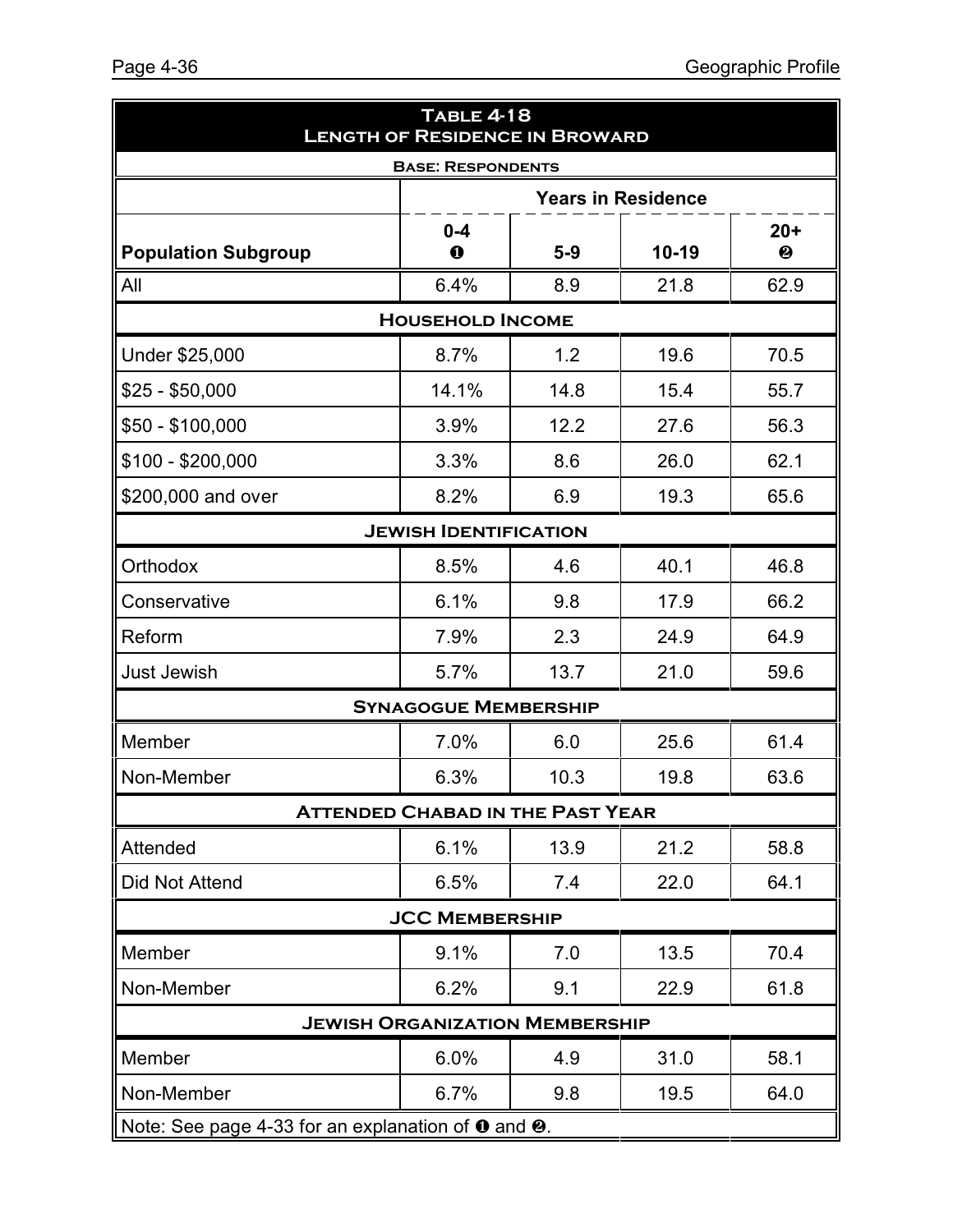ä

| <b>TABLE 4-19</b><br><b>LENGTH OF RESIDENCE IN THE LOCAL COMMUNITY</b><br><b>COMMUNITY COMPARISONS</b> |                          |         |                  |           |       |  |  |
|--------------------------------------------------------------------------------------------------------|--------------------------|---------|------------------|-----------|-------|--|--|
|                                                                                                        | <b>BASE: RESPONDENTS</b> |         |                  |           |       |  |  |
| <b>Years in Residence</b>                                                                              |                          |         |                  |           |       |  |  |
| <b>Community</b>                                                                                       | Year                     | $0 - 4$ | $5-9$            | $10 - 19$ | $20+$ |  |  |
| Martin-St. Lucie                                                                                       | 1999                     | 32%     | 28               | 29        | 11    |  |  |
| Orlando                                                                                                | 1993                     | 32%     | 20               | 30        | 18    |  |  |
| Charlotte                                                                                              | 1997                     | 31%     | 21               | 20        | 29    |  |  |
| <b>Las Vegas</b>                                                                                       | 2005                     | 29%     | 21               | 30        | 21    |  |  |
| Phoenix                                                                                                | 2002                     | 21%     | 24               | 20        | 35    |  |  |
| <b>W Palm Beach</b>                                                                                    | 2005                     | 21%     | 23               | 33        | 23    |  |  |
| <b>Seattle</b>                                                                                         | 2000                     | 21%     | 17               | 24        | 37    |  |  |
| Harrisburg                                                                                             | 1994                     | 21%     | 11               | 19        | 50    |  |  |
| St. Petersburg                                                                                         | 1994                     | 19%     | 20               | 35        | 26    |  |  |
| <b>S Palm Beach</b>                                                                                    | 2005                     | 19%     | 19               | 39        | 23    |  |  |
| San Diego                                                                                              | 2003                     | 19%     | 13               | 24        | 45    |  |  |
| Sarasota                                                                                               | 2001                     | 18%     | 24               | 33        | 26    |  |  |
| Tucson                                                                                                 | 2002                     | 18%     | 20               | 21        | 41    |  |  |
| Westport                                                                                               | 2000                     | 17%     | 20               | 20        | 44    |  |  |
| Washington                                                                                             | 2003                     | 17%     | 11               | 20        | 54    |  |  |
| <b>Wilmington</b>                                                                                      | 1995                     | 17%     | 11               | 14        | 58    |  |  |
| <b>Broward</b>                                                                                         | 1997                     | 16%     | 17               | 37        | 31    |  |  |
| <b>Atlanta</b>                                                                                         | 2006                     | 15%     | 16               | 23        | 45    |  |  |
| Richmond                                                                                               | 1994                     | 15%     | 13               | 21        | 51    |  |  |
| Denver                                                                                                 | 2007                     | 15%     | 9                | 20        | 56    |  |  |
| Jacksonville                                                                                           | 2002                     | 14%     | $\boldsymbol{9}$ | 24        | 53    |  |  |
| Monmouth                                                                                               | 1997                     | 13%     | 15               | 26        | 46    |  |  |
| Bergen                                                                                                 | 2001                     | 13%     | 12               | 20        | 56    |  |  |
| <b>Lehigh Valley</b>                                                                                   | 2007                     | 13%     | 8                | 16        | 63    |  |  |
| San Antonio                                                                                            | 2007                     | 13%     | $\overline{7}$   | 18        | 62    |  |  |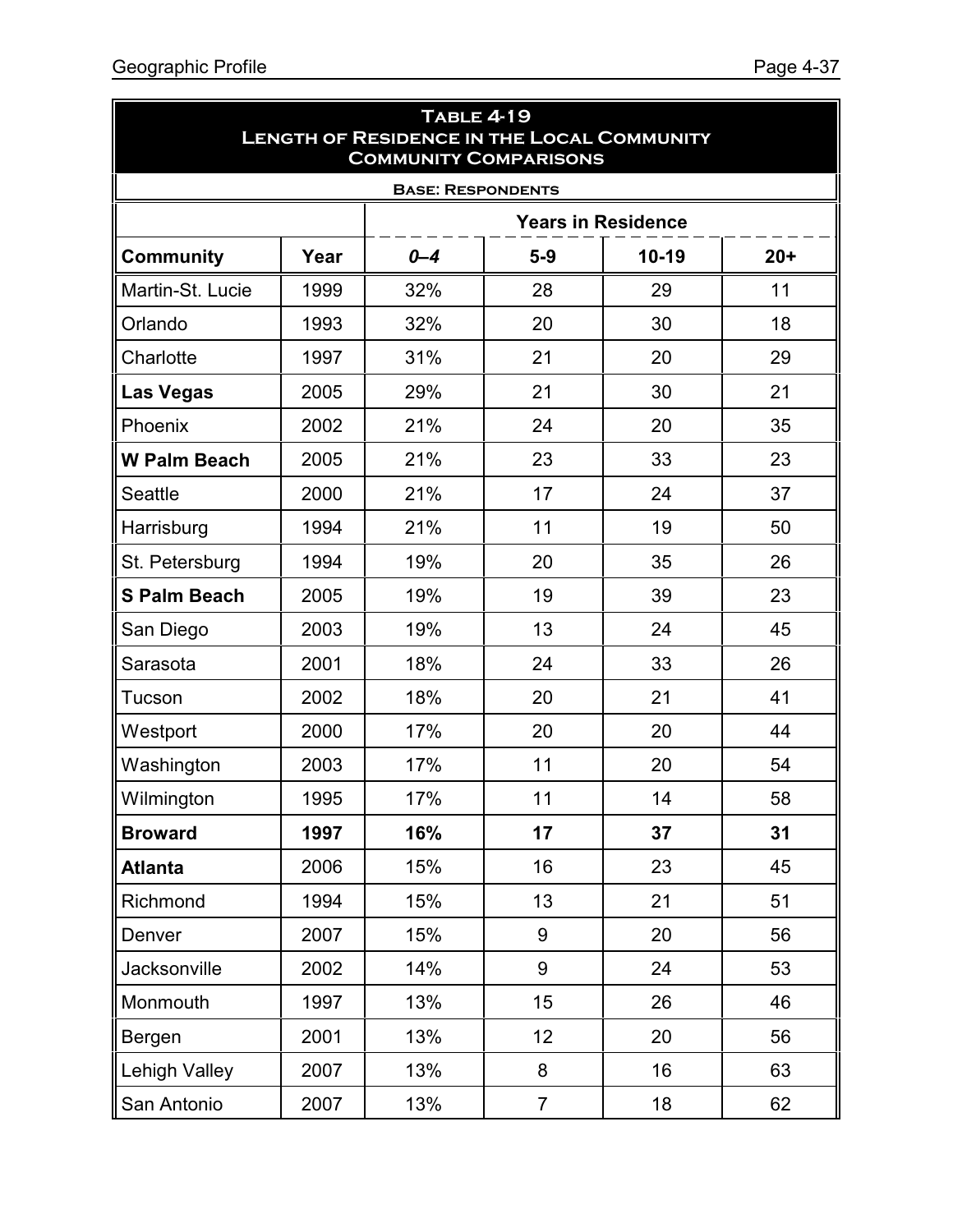| <b>TABLE 4-19</b><br><b>LENGTH OF RESIDENCE IN THE LOCAL COMMUNITY</b><br><b>COMMUNITY COMPARISONS</b> |      |                          |                         |         |       |
|--------------------------------------------------------------------------------------------------------|------|--------------------------|-------------------------|---------|-------|
|                                                                                                        |      | <b>BASE: RESPONDENTS</b> |                         |         |       |
| <b>Years in Residence</b>                                                                              |      |                          |                         |         |       |
| <b>Community</b>                                                                                       | Year | $0 - 4$                  | $5-9$                   | $10-19$ | $20+$ |
| <b>Howard County</b>                                                                                   | 2010 | 13%                      | 6                       | 32      | 48    |
| St. Paul                                                                                               | 2004 | 13%                      | 6                       | 21      | 60    |
| <b>Atlantic County</b>                                                                                 | 2004 | 12%                      | 15                      | 23      | 50    |
| York                                                                                                   | 1999 | 11%                      | 17                      | 25      | 47    |
| <b>Middlesex</b>                                                                                       | 2008 | 11%                      | 12                      | 30      | 47    |
| Portland (ME)                                                                                          | 2007 | 10%                      | 19                      | 26      | 45    |
| <b>Tidewater</b>                                                                                       | 2001 | 10%                      | 11                      | 19      | 59    |
| Milwaukee                                                                                              | 1996 | 10%                      | 10                      | 13      | 68    |
| Rhode Island                                                                                           | 2002 | 10%                      | 8                       | 13      | 69    |
| East Bay                                                                                               | 2011 | 9%                       | 10                      | 21      | 59    |
| <b>Miami</b>                                                                                           | 2014 | 9%                       | 8                       | 17      | 65    |
| Columbus                                                                                               | 2013 | 9%                       | $\overline{7}$          | 14      | 71    |
| Hartford                                                                                               | 2000 | 9%                       | $\overline{7}$          | 16      | 69    |
| Pittsburgh                                                                                             | 2002 | 9%                       | $\overline{7}$          | 11      | 73    |
| <b>Minneapolis</b>                                                                                     | 2004 | 9%                       | 5                       | 18      | 68    |
| <b>Houston</b>                                                                                         | 2016 |                          |                         |         |       |
| Cincinnati                                                                                             | 2008 | 8%                       | 8                       | 17      | 67    |
| Los Angeles                                                                                            | 1997 | 7%                       | 8                       | 20      | 65    |
| Chicago                                                                                                | 2010 | 7%                       | $\overline{7}$          | 10      | 76    |
| <b>BROWARD</b>                                                                                         | 2016 | 6%                       | 9                       | 22      | 63    |
| New Haven                                                                                              | 2010 | 6%                       | $\boldsymbol{9}$        | 18      | 67    |
| Rochester                                                                                              | 1999 | 6%                       | 9                       | 15      | 70    |
| Philadelphia                                                                                           | 2009 | 6%                       | 5                       | 8       | 80    |
| St. Louis                                                                                              | 2014 | 6%                       | 3                       | 13      | 78    |
| Cleveland                                                                                              | 2011 | 4%                       | $\overline{\mathbf{4}}$ | 8       | 85    |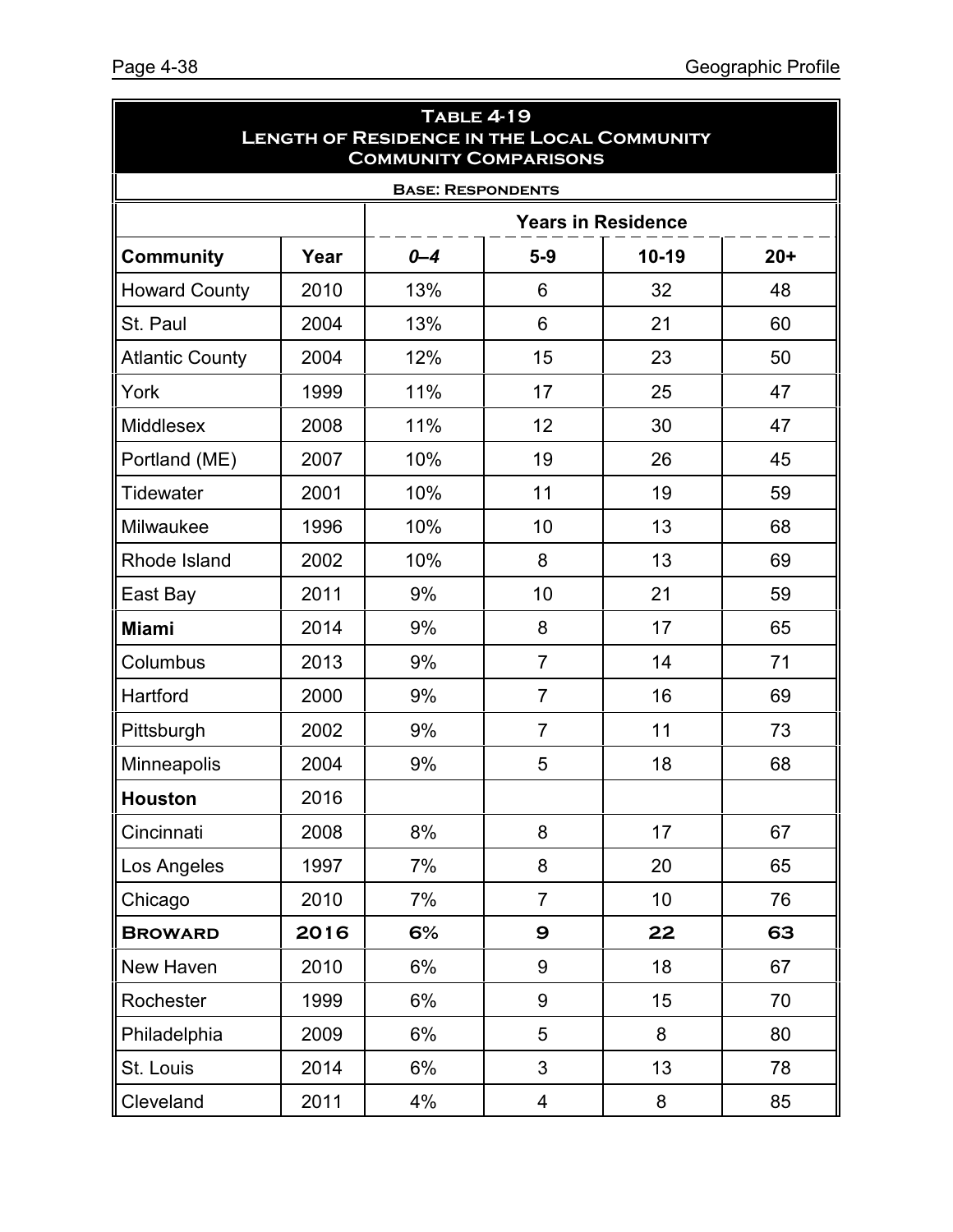| <b>TABLE 4-19</b><br><b>LENGTH OF RESIDENCE IN THE LOCAL COMMUNITY</b><br><b>COMMUNITY COMPARISONS</b> |                                                                     |           |       |           |       |
|--------------------------------------------------------------------------------------------------------|---------------------------------------------------------------------|-----------|-------|-----------|-------|
| <b>BASE: RESPONDENTS</b><br><b>Years in Residence</b>                                                  |                                                                     |           |       |           |       |
| <b>Community</b>                                                                                       | Year                                                                | $0 - 4$   | $5-9$ | $10 - 19$ | $20+$ |
| <b>Baltimore</b>                                                                                       | 2010                                                                | 3%        | 6     | 9         | 83    |
| <b>New York</b>                                                                                        | 2011                                                                | 3%        | 4     | 15        | 78    |
| Detroit                                                                                                | 2005                                                                | 3%        | 2     |           | 88    |
| San Francisco                                                                                          | 2004                                                                | 40%<br>60 |       |           |       |
|                                                                                                        | Note: See page 4-33 for an explanation of $\bullet$ and $\bullet$ . |           |       |           |       |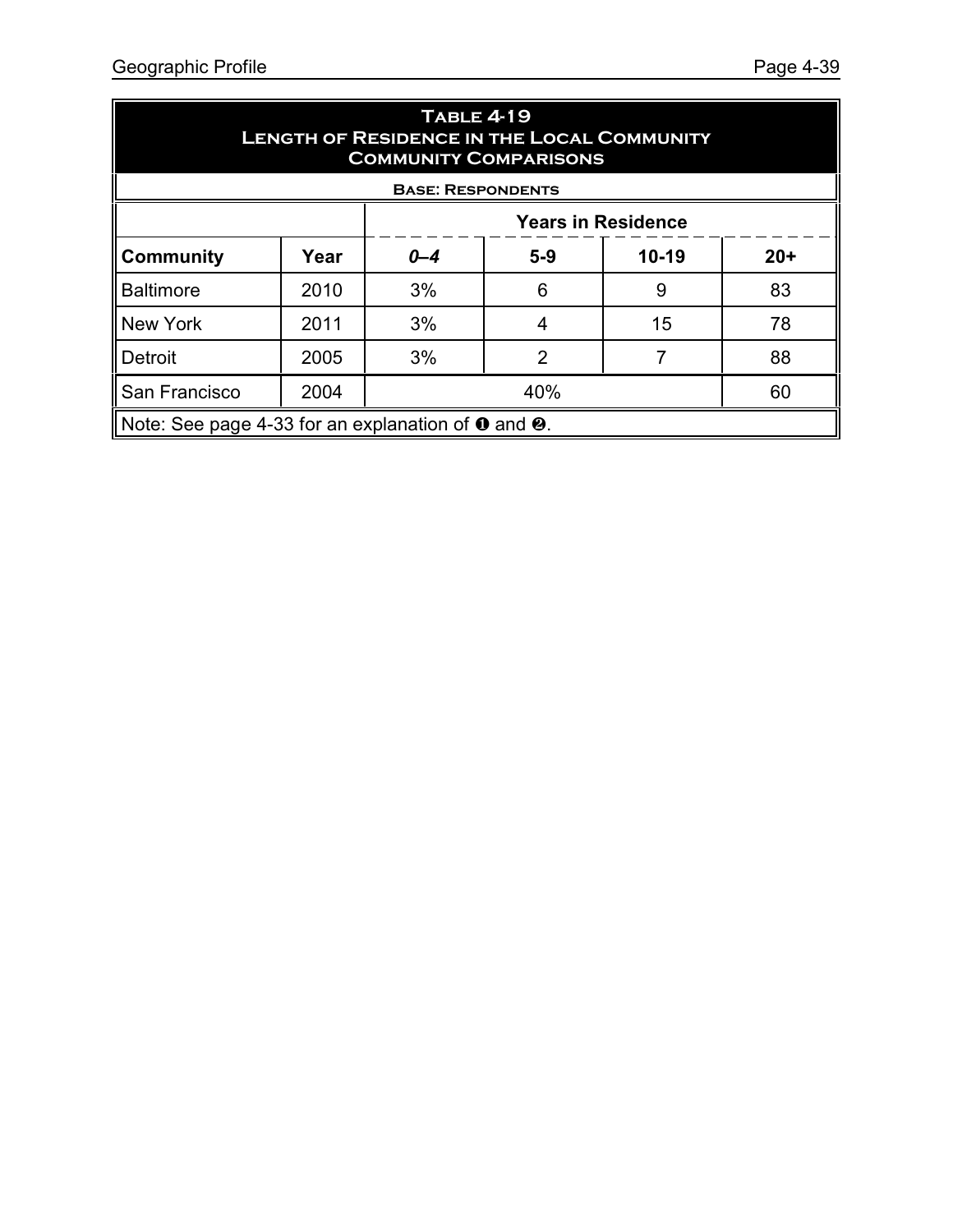| <b>TABLE 4-20</b><br><b>AVERAGE NUMBER OF NEW HOUSEHOLDS PER YEAR</b><br><b>DURING THE PAST FIVE YEARS</b><br><b>COMMUNITY COMPARISONS</b> |      |               |  |                                |      |               |
|--------------------------------------------------------------------------------------------------------------------------------------------|------|---------------|--|--------------------------------|------|---------------|
|                                                                                                                                            |      |               |  | <b>BASE: JEWISH HOUSEHOLDS</b> |      |               |
| Community                                                                                                                                  | Year | <b>Number</b> |  | Community                      | Year | <b>Number</b> |
| <b>Broward</b>                                                                                                                             | 1997 | 4,123         |  | Cleveland                      | 2011 | 268           |
| <b>New York</b>                                                                                                                            | 2011 | 3,705         |  | Hartford                       | 2000 | 258           |
| Washington                                                                                                                                 | 2003 | 3,630         |  | Charlotte                      | 1997 | 244           |
| Los Angeles                                                                                                                                | 1997 | 3,467         |  | <b>Atlantic County</b>         | 2004 | 242           |
| <b>W Palm Beach</b>                                                                                                                        | 2005 | 2,953         |  | Columbus                       | 2013 | 241           |
| <b>S Palm Beach</b>                                                                                                                        | 2005 | 2,716         |  | Minneapolis                    | 2004 | 238           |
| <b>Las Vegas</b>                                                                                                                           | 2005 | 2,428         |  | <b>Baltimore</b>               | 2010 | 221           |
| Chicago                                                                                                                                    | 2010 | 1,915         |  | Milwaukee                      | 1996 | 204           |
| Phoenix                                                                                                                                    | 2002 | 1,850         |  | Cincinnati                     | 2008 | 200           |
| <b>Atlanta</b>                                                                                                                             | 2006 | 1,839         |  | Rhode Island                   | 2002 | 197           |
| San Diego                                                                                                                                  | 2003 | 1,776         |  | <b>Howard County</b>           | 2010 | 195           |
| Philadelphia                                                                                                                               | 2009 | 1,400         |  | Wilmington                     | 1995 | 194           |
| Denver                                                                                                                                     | 2007 | 1,400         |  | Jacksonville                   | 2002 | 190           |
| <b>Miami</b>                                                                                                                               | 2014 | 1,025         |  | Richmond                       | 1994 | 181           |
| East Bay                                                                                                                                   | 2011 | 945           |  | Martin-St. Lucie               | 1999 | 172           |
| Seattle                                                                                                                                    | 2000 | 945           |  | Westport                       | 2000 | 171           |
| <b>BROWARD</b>                                                                                                                             | 2016 | 900           |  | <b>Detroit</b>                 | 2005 | 168           |
| Bergen                                                                                                                                     | 2001 | 710           |  | St. Paul                       | 2004 | 136           |
| Monmouth                                                                                                                                   | 1997 | 650           |  | New Haven                      | 2010 | 134           |
| Orlando                                                                                                                                    | 1993 | 575           |  | Harrisburg                     | 1994 | 131           |
| <b>Middlesex</b>                                                                                                                           | 2008 | 523           |  | Rochester                      | 1999 | 121           |
| St. Petersburg                                                                                                                             | 1994 | 489           |  | San Antonio                    | 2007 | 115           |
| Tucson                                                                                                                                     | 2002 | 480           |  | <b>Tidewater</b>               | 2001 | 111           |
| <b>Houston</b>                                                                                                                             | 2016 |               |  | <b>Lehigh Valley</b>           | 2007 | 102           |
| Pittsburgh                                                                                                                                 | 2002 | 376           |  | Portland (ME)                  | 2007 | 86            |
| St. Louis                                                                                                                                  | 2014 | 375           |  | York                           | 1999 | 21            |
| Sarasota                                                                                                                                   | 2001 | 315           |  |                                |      |               |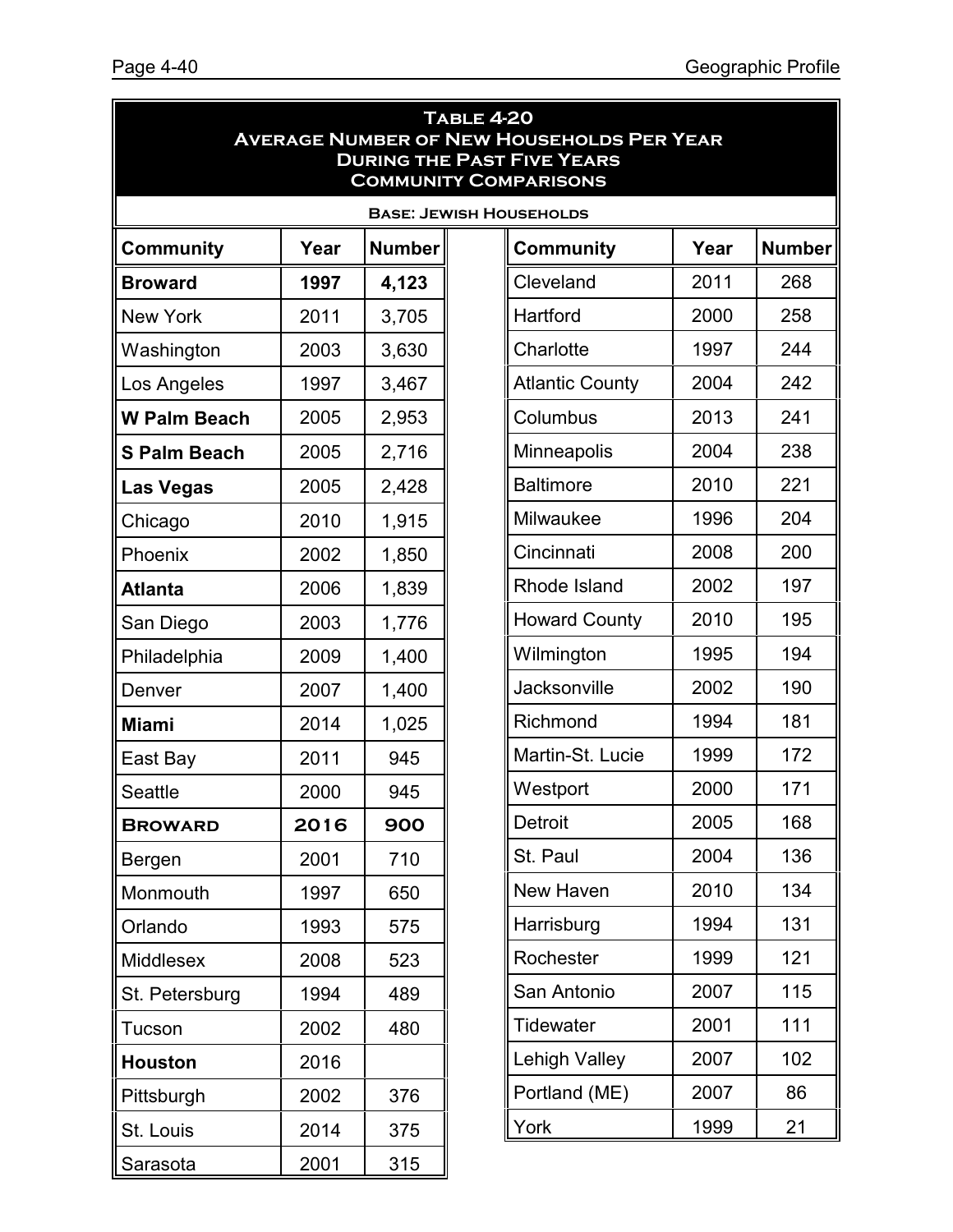### **Profiles of New and Longer-Term Households**

**T able 4-21** compares Jewish households in residence in Broward for 0-4 years (*new households*) with households in residence for five or more years (*longer-term households*). While **Table 4-18** shows the percentage of households in *each population subgroup* in residence in Broward for various lengths of time (0-4 years, 5-9 years, etc.), **Table 4-21** shows *profiles of new households and longer-term households*. As an interpretation of this table, note that while **Table 4-18** shows that 11% of *households in the Southeast* are new households, **Table 4-21** shows that 29% of *new households* live in the Southeast. Only important differences between new households and longer-term households are discussed below.

Compared to longer-term households, new households are (were) more likely to:

- **.** live in the North Central, the East, and the Southeast.
- be under age 35 and age 35-49
- be non-elderly single households
- earn an annual income under \$50,000

Compared to longer-term households, new households are (were) less likely to:

- live in the West Central and the Southwest
- be age 50-64 and 75 and over
- be households with only adult children and elderly couple households
- contain employed adults

| <b>TABLE 4-21</b><br><b>PROFILE OF NEW HOUSEHOLDS</b> |                             |                                |  |  |  |  |
|-------------------------------------------------------|-----------------------------|--------------------------------|--|--|--|--|
| <b>BASE: RESPONDENTS</b>                              |                             |                                |  |  |  |  |
| <b>Years in Residence</b>                             |                             |                                |  |  |  |  |
| <b>Population Subgroup</b>                            | $0 - 4$<br>(New Households) | 5+ (Longer-Term<br>Households) |  |  |  |  |
| <b>GEOGRAPHIC AREA</b>                                |                             |                                |  |  |  |  |
| Northwest                                             | 9.9%                        | 14.8                           |  |  |  |  |
| North Central                                         | 20.2                        | 8.8                            |  |  |  |  |
| East                                                  | 19.8                        | 8.4                            |  |  |  |  |
| <b>West Central</b>                                   | 5.5                         | 28.2                           |  |  |  |  |
| Southeast                                             | 29.4                        | 16.3                           |  |  |  |  |
| Southwest                                             | 5.1                         | 23.5                           |  |  |  |  |
| $\blacksquare$ Total                                  | 100.0%                      | 100.0%                         |  |  |  |  |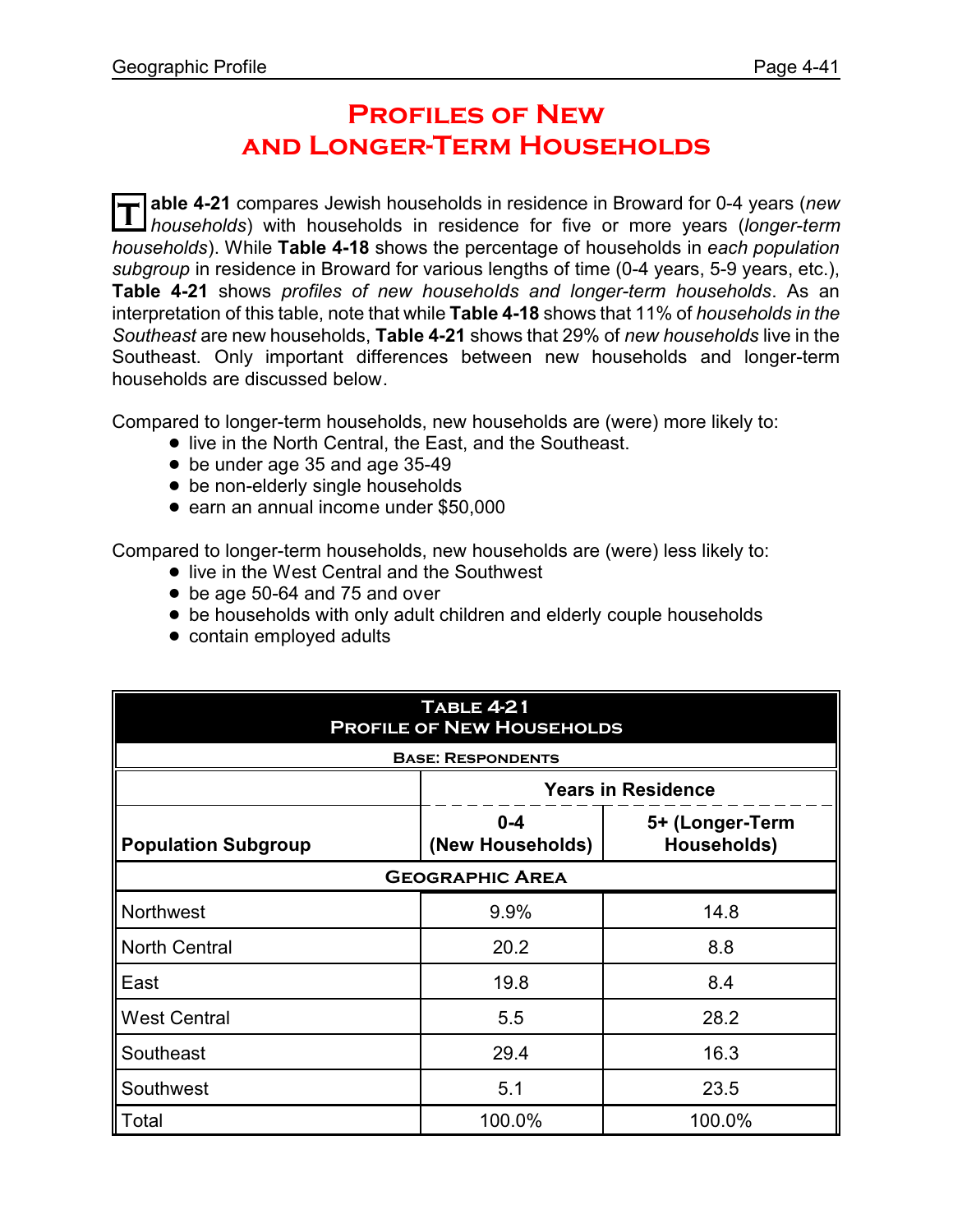| <b>TABLE 4-21</b><br><b>PROFILE OF NEW HOUSEHOLDS</b> |                                    |                                |  |  |  |  |
|-------------------------------------------------------|------------------------------------|--------------------------------|--|--|--|--|
|                                                       | <b>BASE: RESPONDENTS</b>           |                                |  |  |  |  |
|                                                       |                                    | <b>Years in Residence</b>      |  |  |  |  |
| <b>Population Subgroup</b>                            | $0 - 4$<br>(New Households)        | 5+ (Longer-Term<br>Households) |  |  |  |  |
|                                                       | <b>AGE OF HEAD OF HOUSEHOLD</b>    |                                |  |  |  |  |
| Under 35                                              | 18.4%                              | 5.4%                           |  |  |  |  |
| $35 - 49$                                             | 21.6                               | 16.4                           |  |  |  |  |
| $50 - 64$                                             | 26.3                               | 37.1                           |  |  |  |  |
| $65 - 74$                                             | 28.4                               | 19.5                           |  |  |  |  |
| 75 and over                                           | 5.3                                | 21.6                           |  |  |  |  |
| Total                                                 | 100.0%                             | 100.0%                         |  |  |  |  |
| <b>HOUSEHOLD STRUCTURE</b>                            |                                    |                                |  |  |  |  |
| <b>Household with Children</b>                        | 15.3%                              | 21.1%                          |  |  |  |  |
| Household with Only<br><b>Adult Children</b>          | 8.1                                | 15.5                           |  |  |  |  |
| <b>Non-Elderly Couple</b>                             | 2.3                                | 9.7                            |  |  |  |  |
| <b>Non-Elderly Single</b>                             | 18.6                               | 8.5                            |  |  |  |  |
| <b>Elderly Couple</b>                                 | 11.5                               | 14.6                           |  |  |  |  |
| <b>Elderly Single</b>                                 | 15.6                               | 18.9                           |  |  |  |  |
| Other                                                 | 28.6                               | 11.7                           |  |  |  |  |
| Total                                                 | 100.0%                             | 100.0%                         |  |  |  |  |
|                                                       | <b>EMPLOYMENT STATUS OF ADULTS</b> |                                |  |  |  |  |
| <b>Employed Full Time</b>                             | 39.9%                              | 47.9%                          |  |  |  |  |
| <b>Employed Part Time</b>                             | 4.4                                | 11.0                           |  |  |  |  |
| Unemployed                                            | 1.1                                | 2.1                            |  |  |  |  |
| Retired                                               | 29.5                               | 24.0                           |  |  |  |  |
| Homemaker                                             | 4.8                                | 3.5                            |  |  |  |  |
| <b>Student</b>                                        | 5.8                                | 7.1                            |  |  |  |  |
| <b>Disabled</b>                                       | 14.2                               | 2.8                            |  |  |  |  |
| Volunteer                                             | 0.3                                | 1.6                            |  |  |  |  |
| Total                                                 | 100.0%                             | 100.0%                         |  |  |  |  |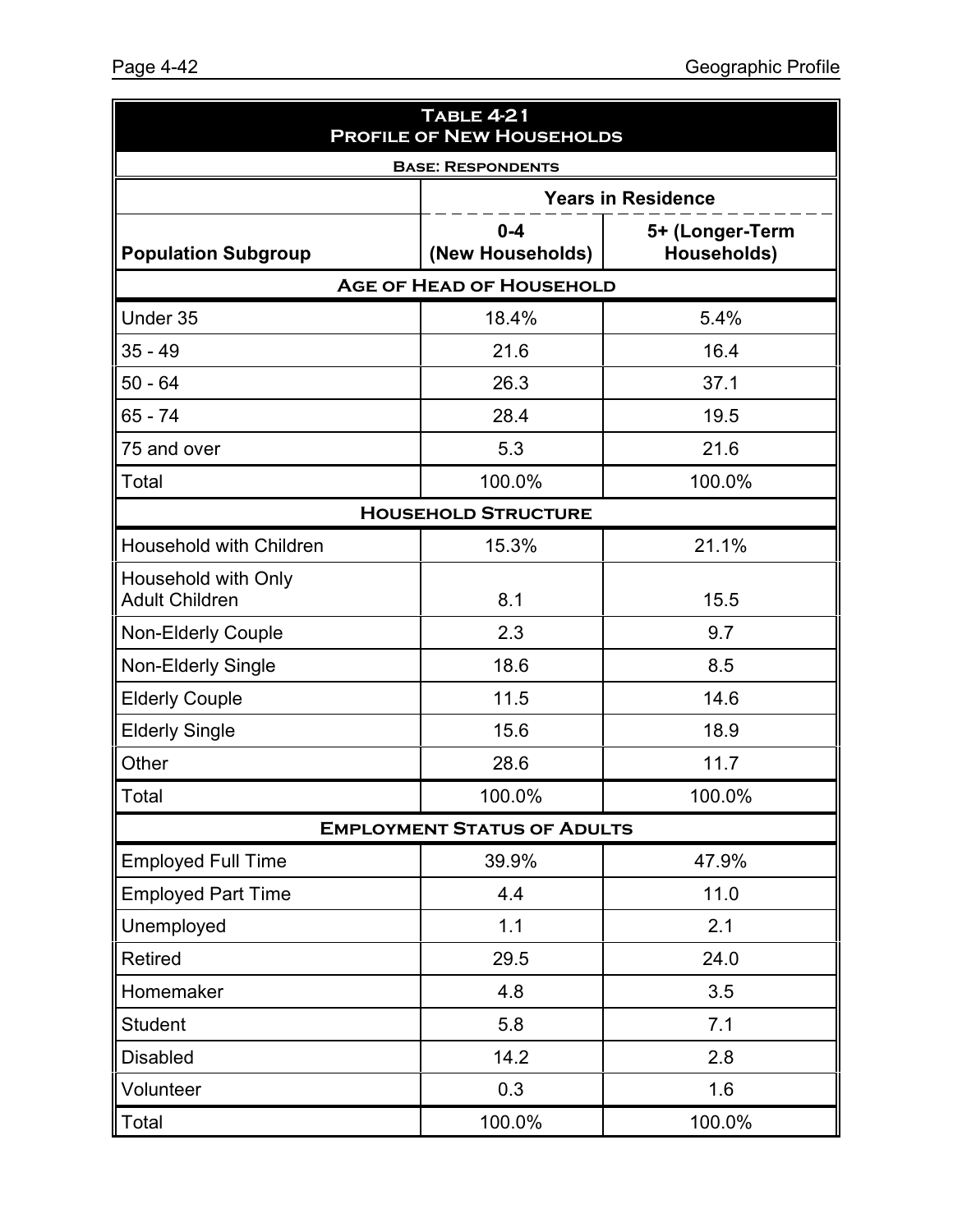| <b>TABLE 4-21</b><br><b>PROFILE OF NEW HOUSEHOLDS</b> |                                         |                                |  |  |  |  |  |  |
|-------------------------------------------------------|-----------------------------------------|--------------------------------|--|--|--|--|--|--|
|                                                       | <b>BASE: RESPONDENTS</b>                |                                |  |  |  |  |  |  |
|                                                       |                                         | <b>Years in Residence</b>      |  |  |  |  |  |  |
| <b>Population Subgroup</b>                            | $0 - 4$<br>(New Households)             | 5+ (Longer-Term<br>Households) |  |  |  |  |  |  |
| <b>HOUSEHOLD INCOME</b>                               |                                         |                                |  |  |  |  |  |  |
| Under \$25,000                                        | 21.9%                                   | 16.3%                          |  |  |  |  |  |  |
| $$25 - $50,000$                                       | 31.0                                    | 13.6                           |  |  |  |  |  |  |
| $$50 - $100,000$                                      | 18.1                                    | 31.5                           |  |  |  |  |  |  |
| $$100 - $200,000$                                     | 11.3                                    | 24.2                           |  |  |  |  |  |  |
| \$200,000 and over                                    | 17.7                                    | 14.4                           |  |  |  |  |  |  |
| Total                                                 | 100.0%                                  | 100.0%                         |  |  |  |  |  |  |
|                                                       | <b>JEWISH IDENTIFICATION</b>            |                                |  |  |  |  |  |  |
| Orthodox                                              | 5.6%                                    | 4.1%                           |  |  |  |  |  |  |
| Conservative                                          | 28.3                                    | 30.1                           |  |  |  |  |  |  |
| Reconstructionist                                     | 0.0                                     | 1.2                            |  |  |  |  |  |  |
| Reform                                                | 33.6                                    | 27.3                           |  |  |  |  |  |  |
| <b>Just Jewish</b>                                    | 32.5                                    | 37.3                           |  |  |  |  |  |  |
| Total                                                 | 100.0%                                  | 100.0%                         |  |  |  |  |  |  |
|                                                       | <b>TYPE OF MARRIAGE</b>                 |                                |  |  |  |  |  |  |
| In-married                                            | 68.5%                                   | 67.8%                          |  |  |  |  |  |  |
| Conversionary                                         | 30.1                                    | 7.9                            |  |  |  |  |  |  |
| Intermarried                                          | 1.4                                     | 24.3                           |  |  |  |  |  |  |
| Total                                                 | 100.0%                                  | 100.0%                         |  |  |  |  |  |  |
|                                                       | <b>SYNAGOGUE MEMBERSHIP</b>             |                                |  |  |  |  |  |  |
| Member                                                | 36.6%                                   | 33.8%                          |  |  |  |  |  |  |
| Non-Member                                            | 63.4                                    | 66.2                           |  |  |  |  |  |  |
| Total                                                 | 100.0%                                  | 100.0%                         |  |  |  |  |  |  |
|                                                       | <b>ATTENDED CHABAD IN THE PAST YEAR</b> |                                |  |  |  |  |  |  |
| Attended                                              | 21.7%                                   | 23.0%                          |  |  |  |  |  |  |
| <b>Did Not Attend</b>                                 | 78.3                                    | 77.0                           |  |  |  |  |  |  |
| Total                                                 | 100.0%                                  | 100.0%                         |  |  |  |  |  |  |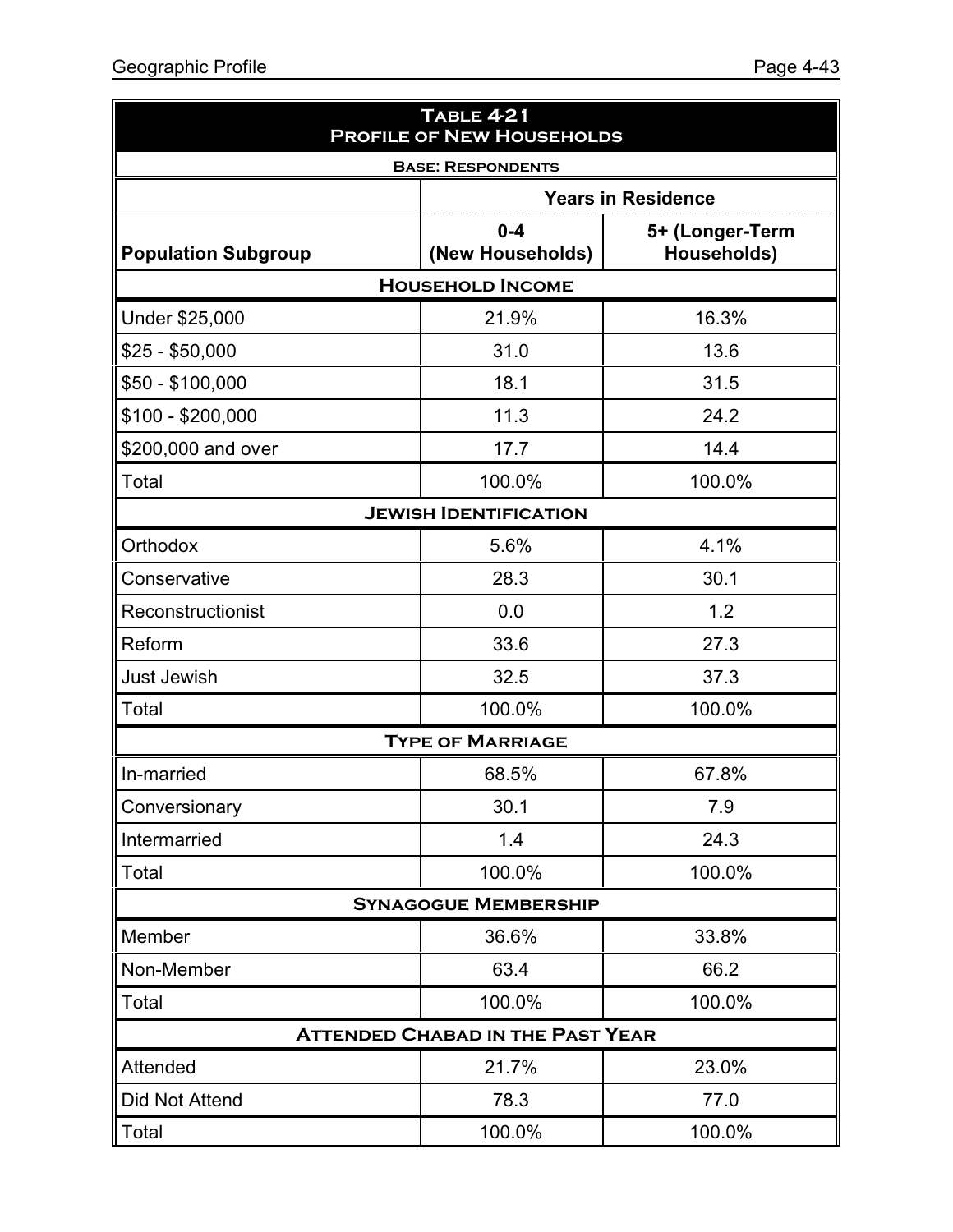| <b>TABLE 4-21</b><br><b>PROFILE OF NEW HOUSEHOLDS</b>     |                                       |                                |  |  |  |
|-----------------------------------------------------------|---------------------------------------|--------------------------------|--|--|--|
| <b>BASE: RESPONDENTS</b>                                  |                                       |                                |  |  |  |
|                                                           |                                       | <b>Years in Residence</b>      |  |  |  |
| <b>Population Subgroup</b>                                | $0 - 4$<br>(New Households)           | 5+ (Longer-Term<br>Households) |  |  |  |
|                                                           | <b>JCC MEMBERSHIP</b>                 |                                |  |  |  |
| Member                                                    | 17.2%                                 | 11.8%                          |  |  |  |
| Non-Member                                                | 82.8                                  | 88.2                           |  |  |  |
| Total                                                     | 100.0%                                | 100.0%                         |  |  |  |
|                                                           | <b>JEWISH ORGANIZATION MEMBERSHIP</b> |                                |  |  |  |
| Member                                                    | 18.0%                                 | 19.8%                          |  |  |  |
| Non-Member                                                | 82.0                                  | 80.2                           |  |  |  |
| Total                                                     | 100.0%                                | 100.0%                         |  |  |  |
| <b>JEWISH FEDERATION MARKET SEGMENTS IN THE PAST YEAR</b> |                                       |                                |  |  |  |
| Donated to Federation                                     | 19.3%                                 | 23.4%                          |  |  |  |
| Asked, Did Not Donate                                     | 3.4                                   | 8.4                            |  |  |  |
| <b>Not Asked</b>                                          | 77.3                                  | 68.2                           |  |  |  |
| Total                                                     | 100.0%                                | 100.0%                         |  |  |  |
| <b>DONATED TO JEWISH FEDERATION IN THE PAST YEAR</b>      |                                       |                                |  |  |  |
| Nothing                                                   | 80.6%                                 | 76.6%                          |  |  |  |
| <b>Under \$100</b>                                        | 6.7                                   | 10.7                           |  |  |  |
| $$100 - $500$                                             | 2.8                                   | 7.3                            |  |  |  |
| $$500 - $1,000$                                           | 6.9                                   | 2.4                            |  |  |  |
| \$1,000 and over                                          | 3.0                                   | 3.0                            |  |  |  |
| Total                                                     | 100.0%                                | 100.0%                         |  |  |  |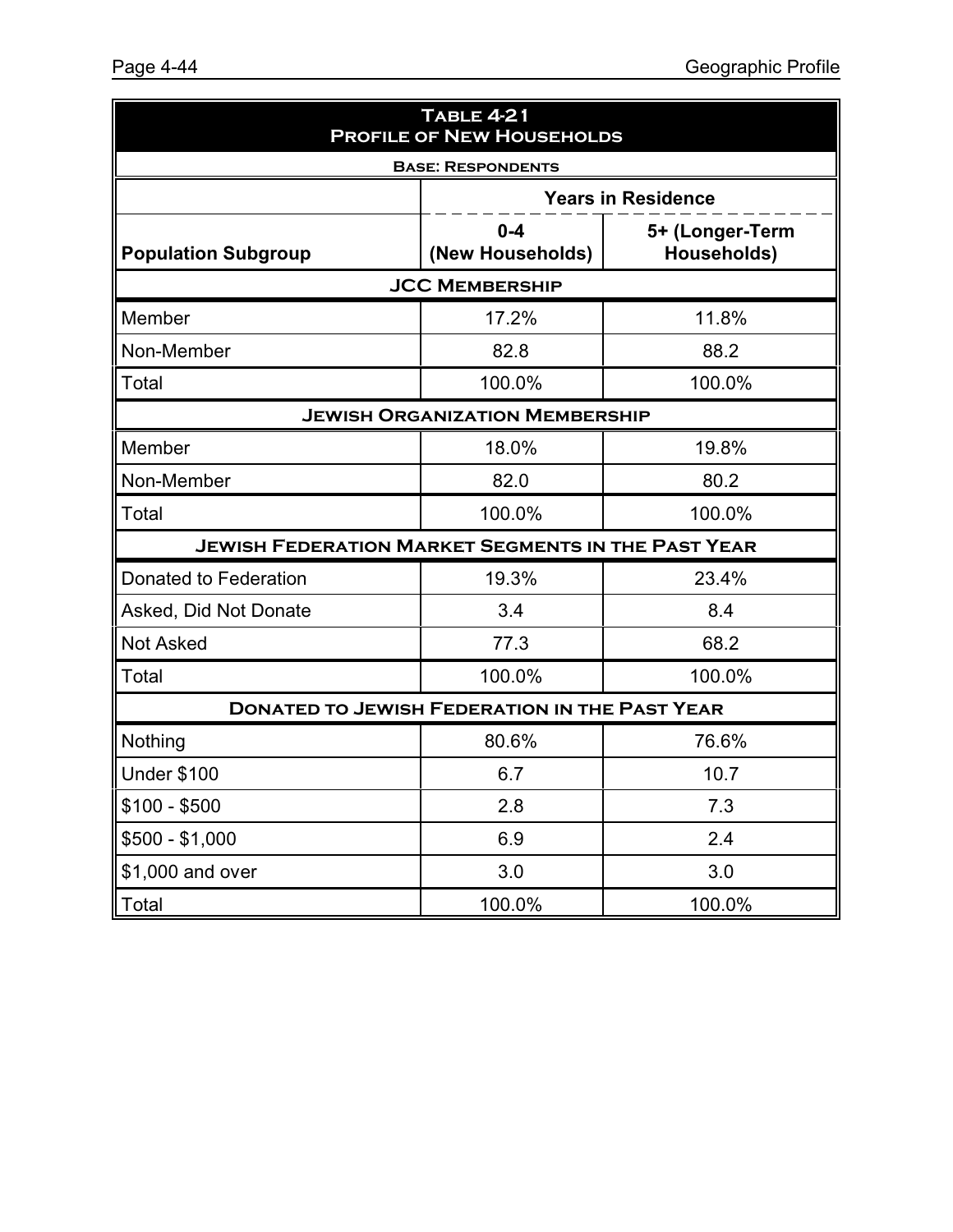### **Length of Residence at Current Address**

T able 4-22 shows that 23% of Jewish households in Broward have lived at their current<br>address for 0-4 years; 15%, for 5-9 years; 29%, for 10-19 years; and 32%, for 20 or **able 4-22** shows that 23% of Jewish households in Broward have lived at their current more years.

The percentage of households who have lived at their current address for 0-4 years indicates the presence of households who probably have less discretionary income for charitable purposes because during this time the percentage of a household's income needed for mortgage payments and other home-related expenses (such as furniture) may be at its highest.

**CommunityComparisons**. **Table 4-23** shows that the 23% at their current address for **0-4 years** is the fourth lowest of about 45 comparison Jewish communities and compares to 53% in Las Vegas, 45% in Atlanta, 39% in West Palm Beach, 31% in South Palm Beach, and 26% in Miami. The 23% compares to 30% in 1997.

The 32% at their current address for **20 or more years** is the fifth highest of about 45 comparison Jewish communities and compares to 36% in Miami, 14% in South Palm Beach, 12% in Atlanta, 10% in West Palm Beach, and 3% in Las Vegas. The 32% compares to 17% in 1997, indicating increasing neighborhood stability.

**Comparisons Among Population Subgroups**.

#### **0-4 Years in Residence**

**Table 4-22** shows that, overall, 23 of households have lived at their current address for **0-4 years**. The percentage is much higher in:

• households in the East (42%)

The percentage is much lower in:

• households in the Southwest (14%)

#### **20 or More Years in Residence**

Overall, 32% of households have lived at their current address for **20 or more years**. The percentage is much higher in:

• households in the Southwest 40%)

The percentage is much lower in:

 $\bullet$  the North Central (24%)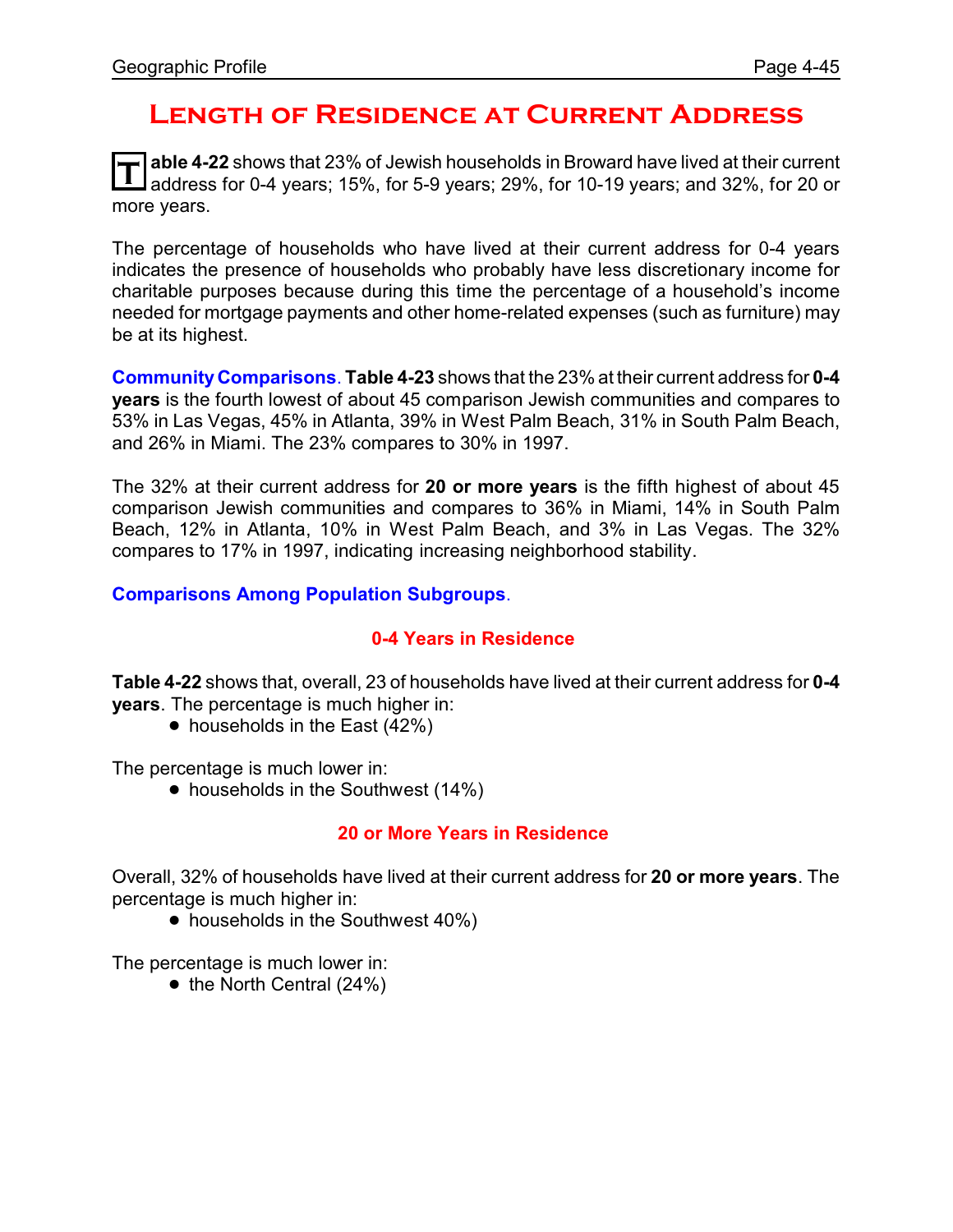| <b>TABLE 4-22</b><br><b>LENGTH OF RESIDENCE AT CURRENT ADDRESS</b> |                                          |      |      |      |  |  |
|--------------------------------------------------------------------|------------------------------------------|------|------|------|--|--|
|                                                                    | <b>BASE: RESPONDENTS</b>                 |      |      |      |  |  |
|                                                                    | <b>Years in Residence</b>                |      |      |      |  |  |
| <b>Population Subgroup</b>                                         | $10 - 19$<br>$0 - 4$<br>$5 - 9$<br>$20+$ |      |      |      |  |  |
| All                                                                | 23.1%                                    | 15.4 | 29.4 | 32.1 |  |  |
|                                                                    | <b>GEOGRAPHIC AREA</b>                   |      |      |      |  |  |
| Northwest                                                          | 20.6%                                    | 15.3 | 35.2 | 28.9 |  |  |
| North Central                                                      | 28.6%                                    | 26.2 | 21.3 | 23.9 |  |  |
| East                                                               | 42.1%                                    | 3.2  | 18.9 | 35.8 |  |  |
| <b>West Central</b>                                                | 18.6%                                    | 16.2 | 31.6 | 33.6 |  |  |
| Southeast                                                          | 31.3%                                    | 17.4 | 26.8 | 24.5 |  |  |
| Southwest                                                          | 14.1%                                    | 13.1 | 32.6 | 40.2 |  |  |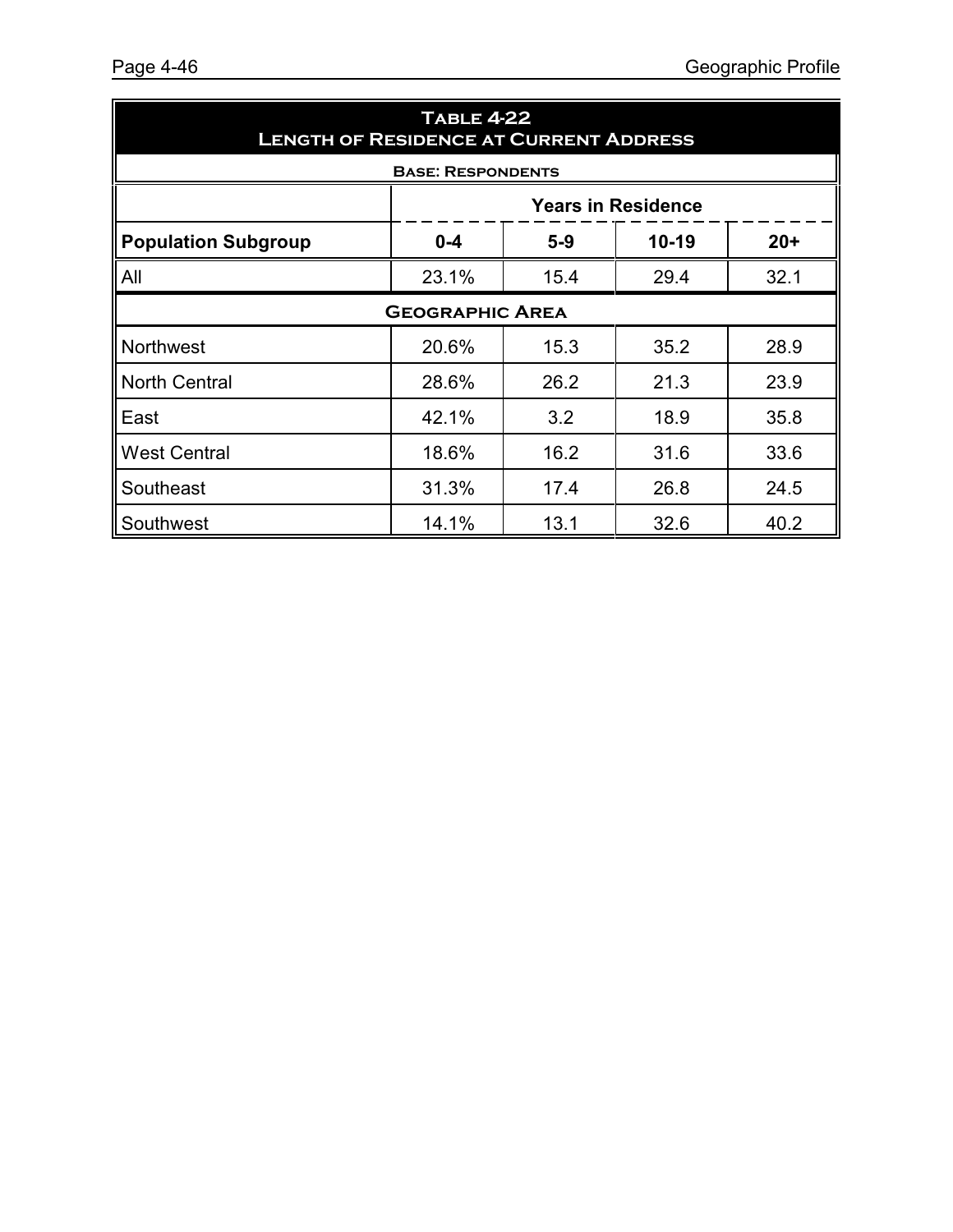ā

| <b>TABLE 4-23</b><br><b>LENGTH OF RESIDENCE AT CURRENT ADDRESS</b><br><b>COMMUNITY COMPARISONS</b> |      |                          |       |                           |       |  |  |
|----------------------------------------------------------------------------------------------------|------|--------------------------|-------|---------------------------|-------|--|--|
|                                                                                                    |      | <b>BASE: RESPONDENTS</b> |       |                           |       |  |  |
|                                                                                                    |      |                          |       | <b>Years in Residence</b> |       |  |  |
| <b>Community</b>                                                                                   | Year | $0 - 4$                  | $5-9$ | $10 - 19$                 | $20+$ |  |  |
| Orlando                                                                                            | 1993 | 55%                      | 22    | 19                        | 5     |  |  |
| <b>Seattle</b>                                                                                     | 2000 | 55%                      | 19    | 16                        | 10    |  |  |
| Charlotte                                                                                          | 1997 | 54%                      | 22    | 15                        | 9     |  |  |
| <b>Las Vegas</b>                                                                                   | 2005 | 53%                      | 25    | 19                        | 3     |  |  |
| Phoenix                                                                                            | 2002 | 52%                      | 26    | 13                        | 9     |  |  |
| San Diego                                                                                          | 2003 | 51%                      | 18    | 20                        | 12    |  |  |
| <b>Atlanta</b>                                                                                     | 2006 | 45%                      | 24    | 19                        | 12    |  |  |
| Tucson                                                                                             | 2002 | 44%                      | 24    | 18                        | 13    |  |  |
| Denver                                                                                             | 2007 | 44%                      | 21    | 21                        | 14    |  |  |
| Harrisburg                                                                                         | 1994 | 41%                      | 18    | 19                        | 21    |  |  |
| Washington                                                                                         | 2003 | 40%                      | 18    | 24                        | 19    |  |  |
| St. Petersburg                                                                                     | 1994 | 39%                      | 26    | 27                        | 8     |  |  |
| <b>W Palm Beach</b>                                                                                | 2005 | 39%                      | 26    | 25                        | 10    |  |  |
| Richmond                                                                                           | 1994 | 39%                      | 23    | 21                        | 16    |  |  |
| Sarasota                                                                                           | 2001 | 37%                      | 27    | 24                        | 11    |  |  |
| Westport                                                                                           | 2000 | 37%                      | 20    | 20                        | 24    |  |  |
| Milwaukee                                                                                          | 1996 | 36%                      | 22    | 22                        | 20    |  |  |
| Jacksonville                                                                                       | 2002 | 36%                      | 21    | 26                        | 17    |  |  |
| Columbus                                                                                           | 2013 | 36%                      | 21    | 25                        | 18    |  |  |
| Wilmington                                                                                         | 1995 | 35%                      | 25    | 19                        | 21    |  |  |
| <b>Houston</b>                                                                                     | 2016 |                          |       |                           |       |  |  |
| Los Angeles                                                                                        | 1997 | 33%                      | 19    | 23                        | 24    |  |  |
| St. Paul                                                                                           | 2004 | 32%                      | 25    | 25                        | 18    |  |  |
| <b>Tidewater</b>                                                                                   | 2001 | 32%                      | 24    | 26                        | 18    |  |  |
| Minneapolis                                                                                        | 2004 | 32%                      | 22    | 26                        | 20    |  |  |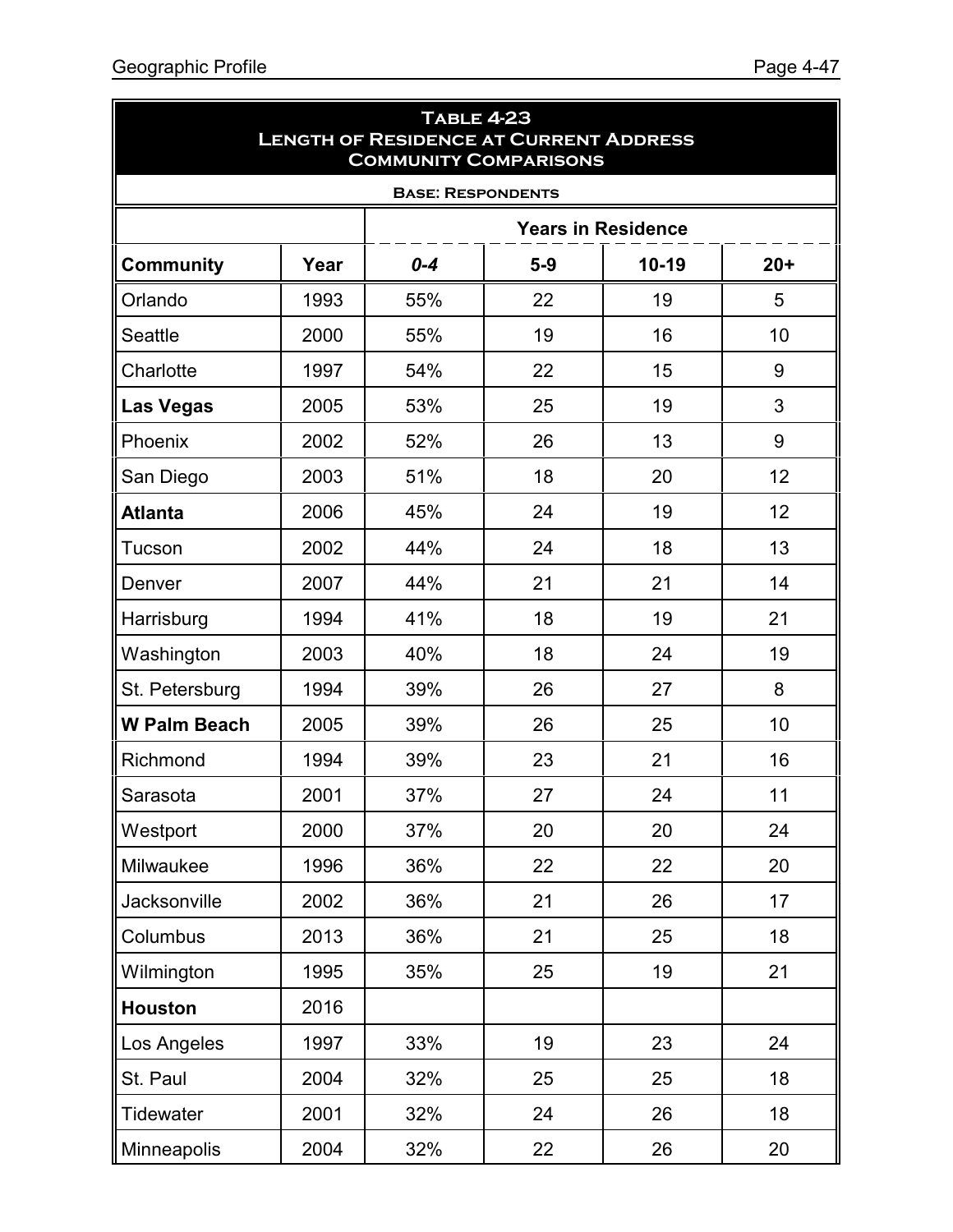| <b>TABLE 4-23</b><br><b>LENGTH OF RESIDENCE AT CURRENT ADDRESS</b><br><b>COMMUNITY COMPARISONS</b> |                          |         |       |         |        |  |  |  |
|----------------------------------------------------------------------------------------------------|--------------------------|---------|-------|---------|--------|--|--|--|
|                                                                                                    | <b>BASE: RESPONDENTS</b> |         |       |         |        |  |  |  |
| <b>Years in Residence</b>                                                                          |                          |         |       |         |        |  |  |  |
| <b>Community</b>                                                                                   | Year                     | $0 - 4$ | $5-9$ | $10-19$ | $20 +$ |  |  |  |
| East Bay                                                                                           | 2011                     | 32%     | 22    | 21      | 25     |  |  |  |
| Rhode Island                                                                                       | 2002                     | 32%     | 19    | 21      | 28     |  |  |  |
| <b>S Palm Beach</b>                                                                                | 2005                     | 31%     | 23    | 32      | 14     |  |  |  |
| <b>Broward</b>                                                                                     | 1997                     | 30%     | 21    | 32      | 17     |  |  |  |
| Portland (ME)                                                                                      | 2007                     | 29%     | 25    | 24      | 22     |  |  |  |
| Cincinnati                                                                                         | 2008                     | 29%     | 19    | 27      | 25     |  |  |  |
| San Antonio                                                                                        | 2007                     | 28%     | 21    | 26      | 25     |  |  |  |
| Lehigh Valley                                                                                      | 2007                     | 28%     | 17    | 23      | 31     |  |  |  |
| Hartford                                                                                           | 2000                     | 28%     | 14    | 24      | 34     |  |  |  |
| Rochester                                                                                          | 1999                     | 27%     | 19    | 24      | 29     |  |  |  |
| Philadelphia                                                                                       | 2009                     | 27%     | 18    | 27      | 29     |  |  |  |
| <b>Atlantic County</b>                                                                             | 2004                     | 26%     | 21    | 27      | 26     |  |  |  |
| Monmouth                                                                                           | 1997                     | 26%     | 21    | 26      | 27     |  |  |  |
| <b>Miami</b>                                                                                       | 2014                     | 26%     | 12    | 26      | 36     |  |  |  |
| St. Louis                                                                                          | 2014                     | 25%     | 23    | 23      | 29     |  |  |  |
| Bergen                                                                                             | 2001                     | 25%     | 18    | 24      | 33     |  |  |  |
| Cleveland                                                                                          | 2011                     | 24%     | 19    | 28      | 29     |  |  |  |
| <b>BROWARD</b>                                                                                     | 2016                     | 23%     | 15    | 29      | 32     |  |  |  |
| Detroit                                                                                            | 2005                     | 20%     | 24    | 30      | 27     |  |  |  |
| <b>Middlesex</b>                                                                                   | 2008                     | 19%     | 20    | 34      | 27     |  |  |  |
| New Haven                                                                                          | 2010                     | 14%     | 18    | 29      | 38     |  |  |  |
| San Francisco                                                                                      | 2004                     |         | 73%   | 27      |        |  |  |  |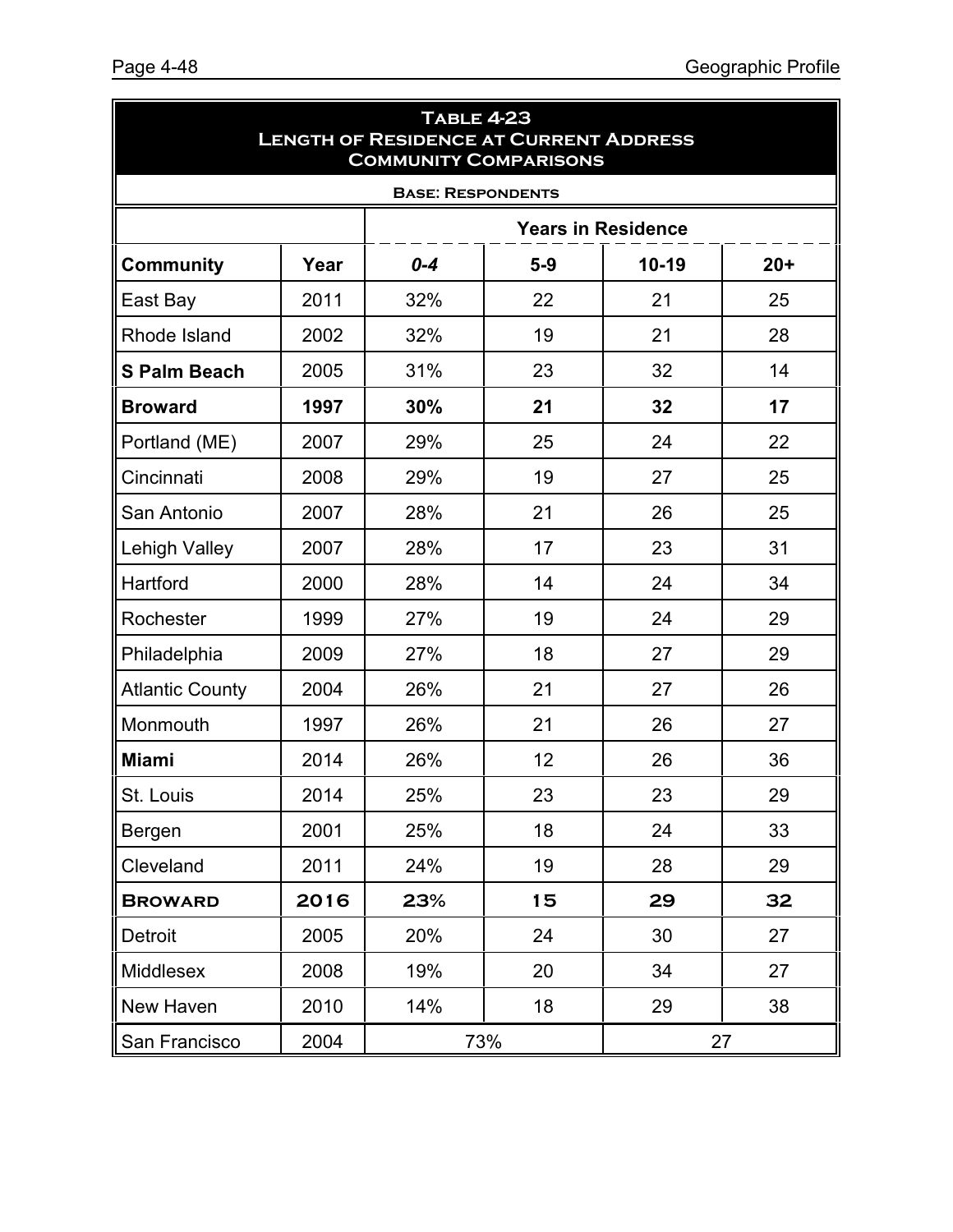### **Home Ownership**

T able 4-24 shows that 82% of Jewish households in Broward own their home. Home<br>Ownership indicates a higher level of attachment to the local community. Examining **able 4-24** shows that 82% of Jewish households in Broward own their home. Home home ownership among elderly households also provides an indication of the percentage of elderly persons who, because they will have homes to sell, might be able to afford unsubsidized adult living facilities.

**Community Comparisons**. **Table 4-25** shows that the 82% home ownership is about average among about 45 comparison Jewish communities and compares to 92% in West Palm Beach, 91% in South Palm Beach, 84% in Atlanta, 81% in Miami, and 75% in Las Vegas. The 82% compares to 85% in 1997. The 82% compares to 65% of all households (both Jewish and non-Jewish) in Broward County as of 2014 and 64% of all American households (both Jewish and non-Jewish) as of 2014.

The 87% of households age 65 and over who own their home compares to 81% for all Americans (both Jewish and non-Jewish) as of 2014.

**Comparisons Among Population Subgroups**. **Table 4-24** shows that, overall, 82% of households own their home. The percentage is much higher in:

- non-elderly couple households (96%)
- ! households earning an annual income of \$200,000 and over (97%)
- ! Jewish organization member households (92%)

The percentage is much lower in:

- households in residence in Broward for 0-4 years (52%) and 5-9 years (63%)
- households under age 35 (54%)
- non-elderly single households (67%)
- ! households earning an annual income under \$25,000 (57%) and \$25,000- \$50,000 (69%)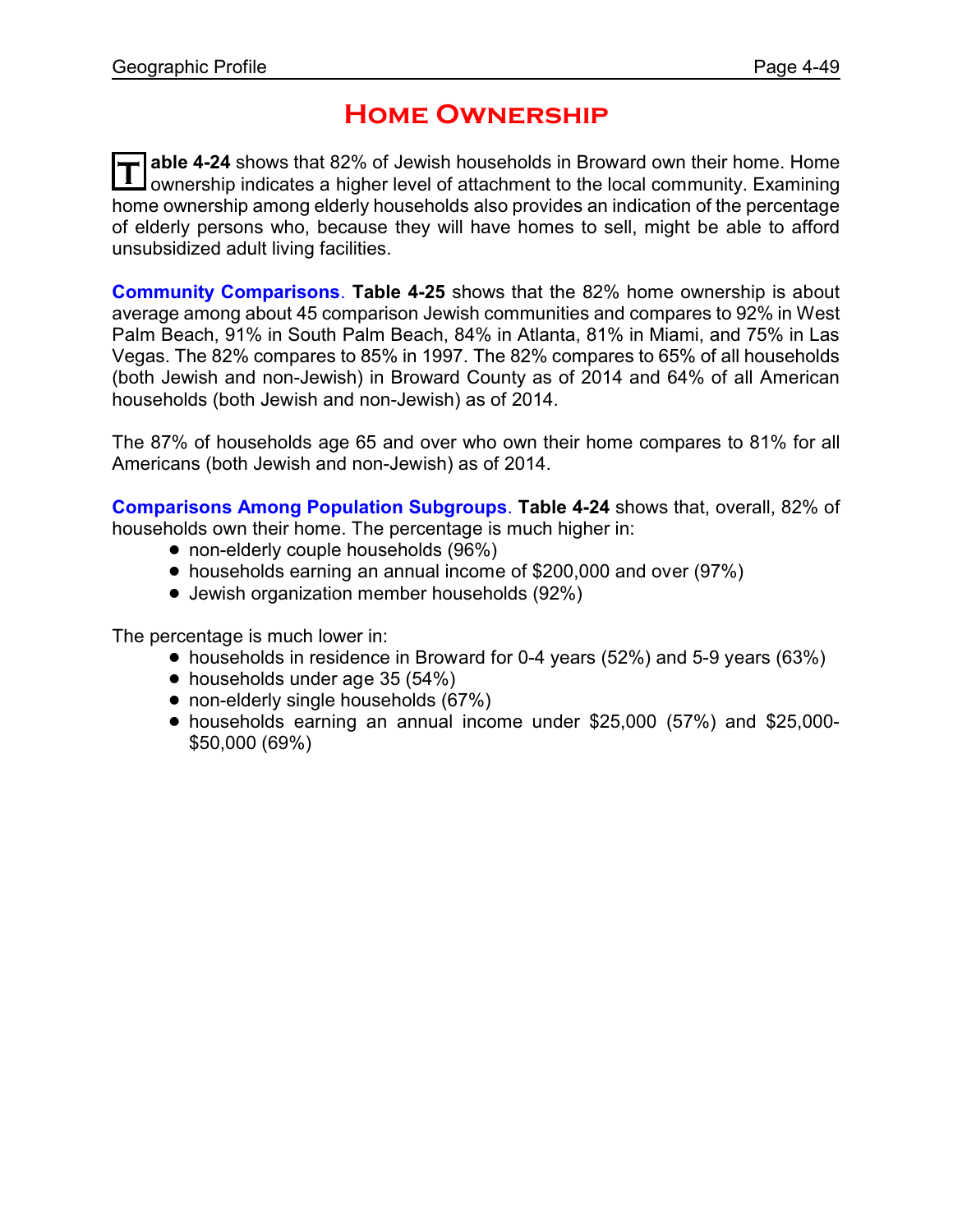| <b>TABLE 4-24</b><br><b>HOME OWNERSHIP</b> |            |  |  |  |  |  |  |
|--------------------------------------------|------------|--|--|--|--|--|--|
| <b>BASE: JEWISH HOUSEHOLDS</b>             |            |  |  |  |  |  |  |
| <b>Population Subgroup</b>                 | Percentage |  |  |  |  |  |  |
| All                                        | 82.3%      |  |  |  |  |  |  |
| <b>GEOGRAPHIC AREA</b>                     |            |  |  |  |  |  |  |
| Northwest                                  | 91.2%      |  |  |  |  |  |  |
| <b>North Central</b>                       | 82.4%      |  |  |  |  |  |  |
| East                                       | 58.8%      |  |  |  |  |  |  |
| <b>West Central</b>                        | 84.6%      |  |  |  |  |  |  |
| Southeast                                  | 73.4%      |  |  |  |  |  |  |
| Southwest                                  | 89.9%      |  |  |  |  |  |  |
| <b>LENGTH OF RESIDENCE IN BROWARD</b>      |            |  |  |  |  |  |  |
| $0 - 4$ years                              | 51.8%      |  |  |  |  |  |  |
| $5 - 9$ years                              | 62.6%      |  |  |  |  |  |  |
| 10 - 19 years                              | 84.2%      |  |  |  |  |  |  |
| 20 or more years                           | 87.8%      |  |  |  |  |  |  |
| <b>AGE OF HEAD OF HOUSEHOLD</b>            |            |  |  |  |  |  |  |
| Under 35                                   | 53.9%      |  |  |  |  |  |  |
| $35 - 49$                                  | 73.4%      |  |  |  |  |  |  |
| $50 - 64$                                  | 85.8%      |  |  |  |  |  |  |
| $65 - 74$                                  | 90.1%      |  |  |  |  |  |  |
| 75 and over                                | 84.7%      |  |  |  |  |  |  |
| $\rightarrow$ 65 and over                  | 87.4%      |  |  |  |  |  |  |
| <b>HOUSEHOLD STRUCTURE</b>                 |            |  |  |  |  |  |  |
| Household with Children                    | 80.0%      |  |  |  |  |  |  |
| Household with Only Adult Children         | 88.6%      |  |  |  |  |  |  |
| Non-Elderly Couple                         | 96.1%      |  |  |  |  |  |  |
| Non-Elderly Single                         | 66.5%      |  |  |  |  |  |  |
| <b>Elderly Couple</b>                      | 87.7%      |  |  |  |  |  |  |
| <b>Elderly Single</b>                      | 85.7%      |  |  |  |  |  |  |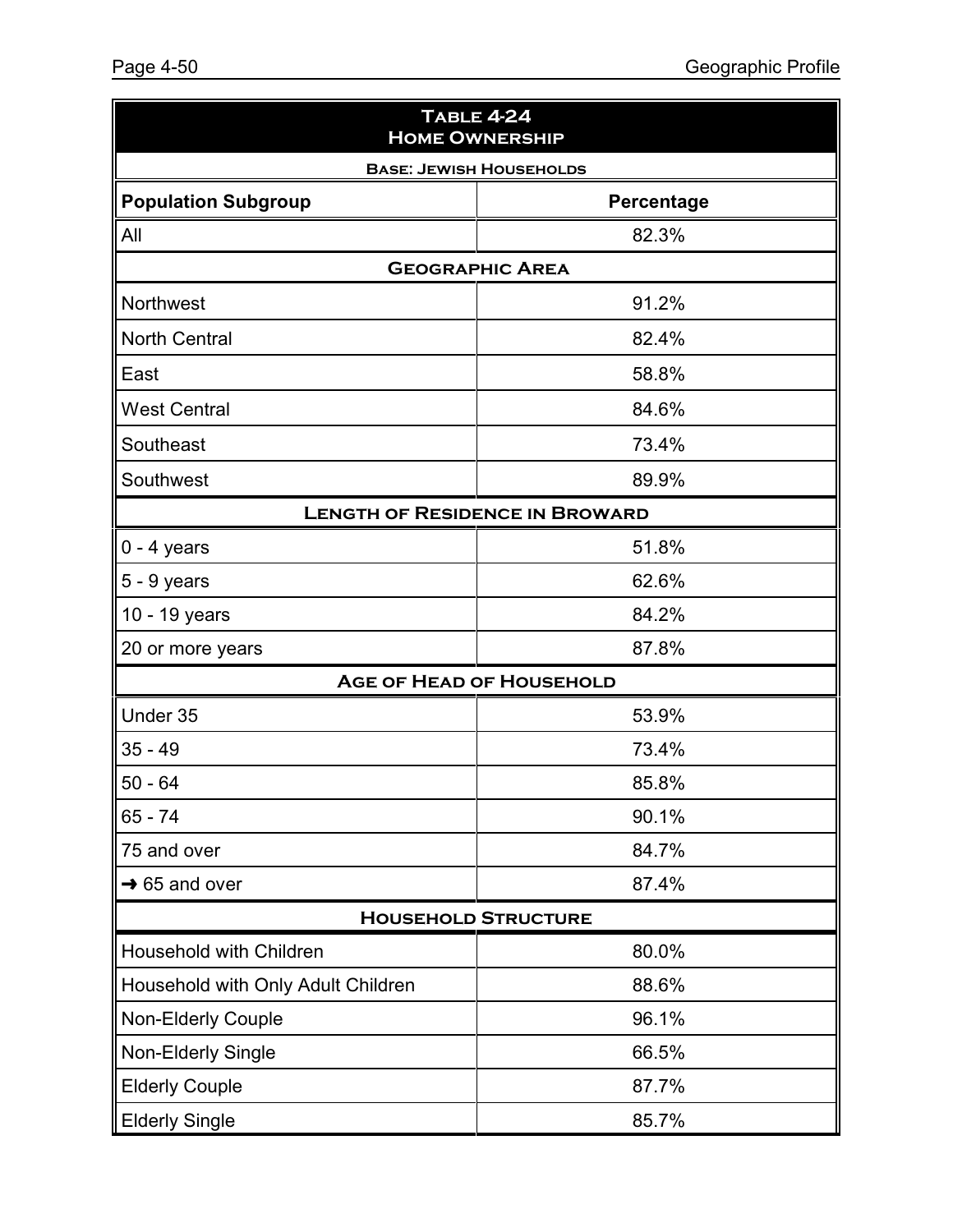| <b>TABLE 4-24</b><br><b>HOME OWNERSHIP</b> |            |  |  |  |
|--------------------------------------------|------------|--|--|--|
| <b>BASE: JEWISH HOUSEHOLDS</b>             |            |  |  |  |
| <b>Population Subgroup</b>                 | Percentage |  |  |  |
| All                                        | 82.3%      |  |  |  |
| <b>HOUSEHOLD INCOME</b>                    |            |  |  |  |
| Under \$25,000                             | 57.3%      |  |  |  |
| $$25 - $50,000$                            | 68.9%      |  |  |  |
| \$50 - \$100,000                           | 77.6%      |  |  |  |
| \$100 - \$200,000                          | 88.7%      |  |  |  |
| \$200,000 and over                         | 96.6%      |  |  |  |
| <b>JEWISH IDENTIFICATION</b>               |            |  |  |  |
| Orthodox                                   | 94.2%      |  |  |  |
| Conservative                               | 82.4%      |  |  |  |
| Reform                                     | 84.2%      |  |  |  |
| <b>Just Jewish</b>                         | 79.2%      |  |  |  |
| <b>SYNAGOGUE MEMBERSHIP</b>                |            |  |  |  |
| Member                                     | 90.6%      |  |  |  |
| Non-Member                                 | 78.1%      |  |  |  |
| <b>ATTENDED CHABAD IN THE PAST YEAR</b>    |            |  |  |  |
| Attended                                   | 79.3%      |  |  |  |
| Did Not Attend                             | 83.2%      |  |  |  |
| <b>JCC MEMBERSHIP</b>                      |            |  |  |  |
| Member                                     | 86.7%      |  |  |  |
| Non-Member                                 | 81.8%      |  |  |  |
| <b>JEWISH ORGANIZATION MEMBERSHIP</b>      |            |  |  |  |
| Member                                     | 91.8%      |  |  |  |
| Non-Member                                 | 80.0%      |  |  |  |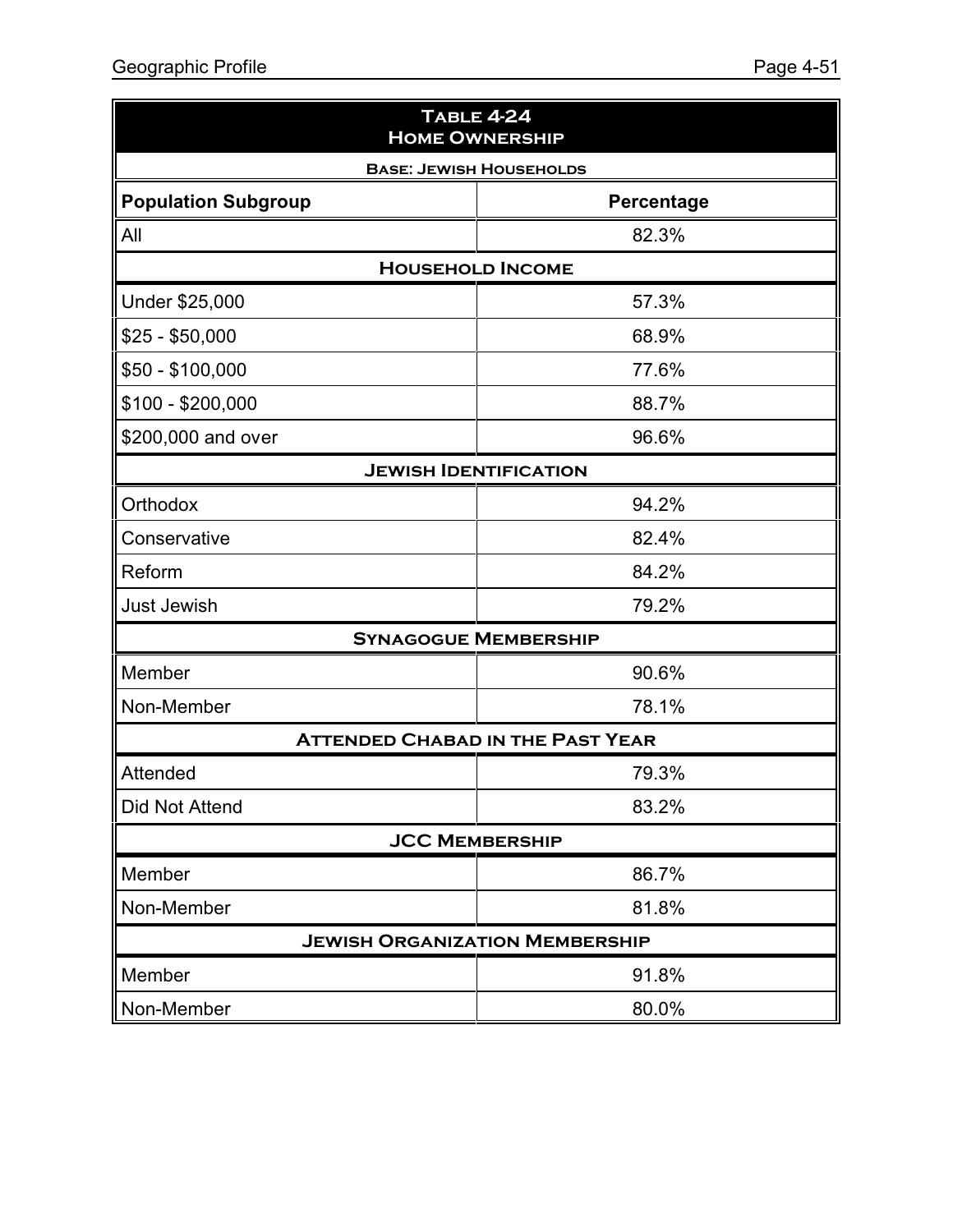|                        |      |     | <b>TABLE 4-25</b><br><b>HOME OWNERSHIP</b> | <b>COMMUNITY COMPARISONS</b>                 |      |               |
|------------------------|------|-----|--------------------------------------------|----------------------------------------------|------|---------------|
|                        |      |     |                                            | <b>BASE: JEWISH HOUSEHOLDS</b>               |      |               |
| <b>Community</b>       | Year | %   |                                            | <b>Community</b>                             | Year | $\frac{0}{0}$ |
| <b>Howard County</b>   | 2010 | 93% |                                            | Washington                                   | 2003 | 79%           |
| <b>W Palm Beach</b>    | 2005 | 92% |                                            | Phoenix                                      | 2002 | 79%           |
| <b>Middlesex</b>       | 2008 | 91% |                                            | Tidewater                                    | 2001 | 79%           |
| <b>S Palm Beach</b>    | 2005 | 91% |                                            | Rochester                                    | 1999 | 78%           |
| <b>Atlantic County</b> | 2004 | 91% |                                            | St. Petersburg                               | 1994 | 78%           |
| San Antonio            | 2007 | 90% |                                            | Richmond                                     | 1994 | 77%           |
| Monmouth               | 1997 | 89% |                                            | Tucson                                       | 2002 | 76%           |
| New Haven              | 2010 | 87% |                                            | <b>Buffalo</b>                               | 1995 | 76%           |
| Westport               | 2000 | 87% |                                            | Wilmington                                   | 1995 | 76%           |
| Sarasota               | 2001 | 86% |                                            | <b>Las Vegas</b>                             | 2005 | 75%           |
| Lehigh Valley          | 2007 | 85% |                                            | Charlotte                                    | 1997 | 75%           |
| <b>Essex-Morris</b>    | 1998 | 85% |                                            | Rhode Island                                 | 2002 | 74%           |
| <b>Broward</b>         | 1997 | 85% |                                            | San Diego                                    | 2003 | 73%           |
| <b>Atlanta</b>         | 2006 | 84% |                                            | Pittsburgh                                   | 2002 | 73%           |
| Bergen                 | 2001 | 84% |                                            | Harrisburg                                   | 1994 | 73%           |
| Chicago                | 2010 | 83% |                                            | Milwaukee                                    | 1996 | 72%           |
| <b>Detroit</b>         | 2005 | 83% |                                            | Orlando                                      | 1993 | 69%           |
| Hartford               | 2000 | 83% |                                            | Los Angeles                                  | 1997 | 65%           |
| <b>BROWARD</b>         | 2016 | 82% |                                            | <b>Seattle</b>                               | 2000 | 64%           |
| <b>Jacksonville</b>    | 2002 | 82% |                                            | San Francisco                                | 2004 | 55%           |
| <b>Houston</b>         | 2016 |     |                                            | New York                                     | 2011 | 54%           |
| <b>Miami</b>           | 2014 | 81% |                                            | NJPS <sup>1</sup>                            | 2000 | 66%           |
| St. Paul               | 2004 | 81% |                                            | <b>ACS</b>                                   | 2014 | 64%           |
| Cleveland              | 2011 | 79% |                                            | <sup>1</sup> NJPS 2000 data are for the more |      |               |
| <b>Baltimore</b>       | 2010 | 79% |                                            | Jewishly-connected sample.                   |      |               |
| <b>Minneapolis</b>     | 2004 | 79% |                                            |                                              |      |               |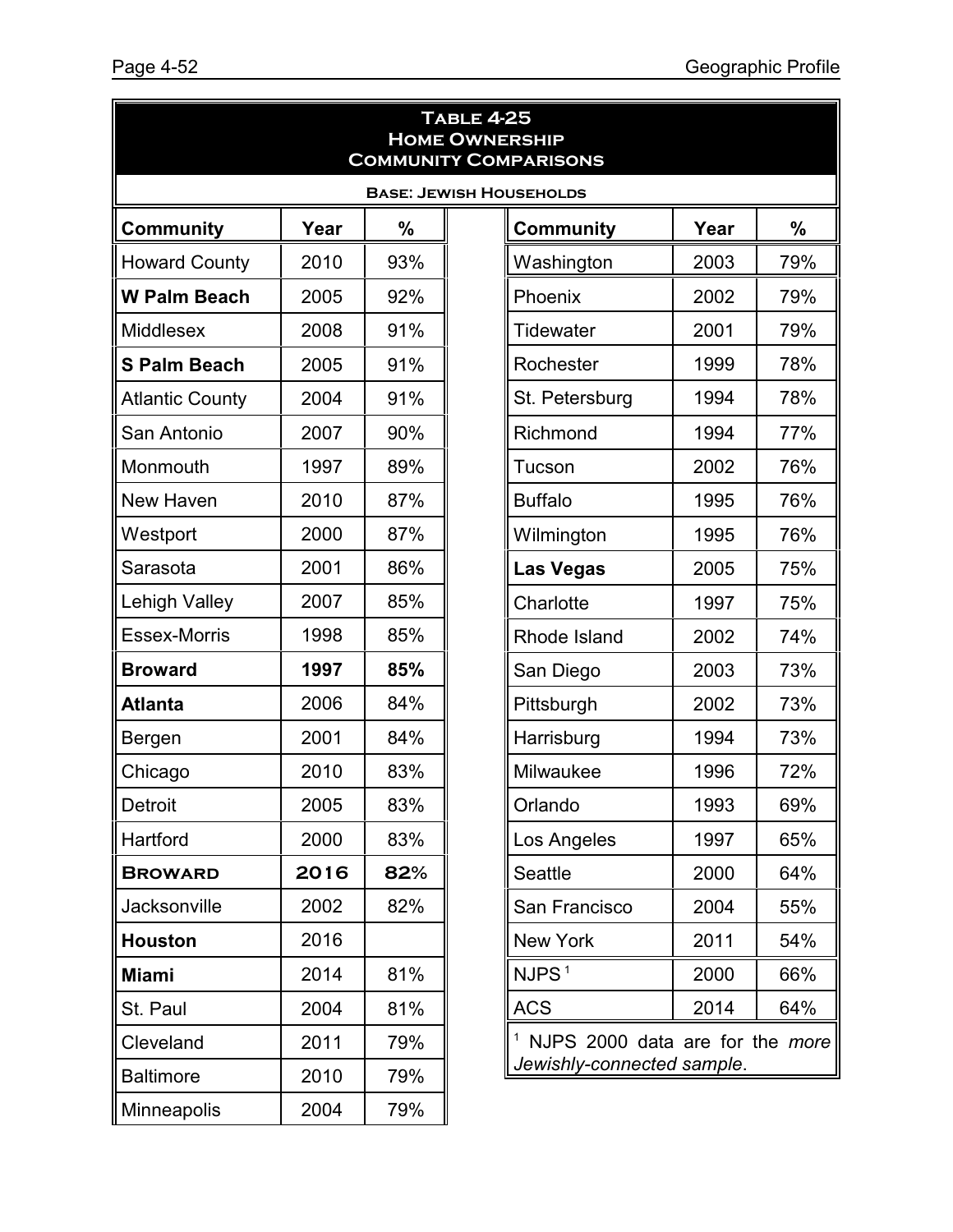### **Moving Plans**

**R** espondents in full-year Jewish households in Broward were asked the probability that they will move within the next three years. In this question respondents are asked about *prospective behavior*. In examining these results it should be noted that some respondents have difficulty projecting their behavior and that unforeseen events may alter projected behavior. However, in the aggregate, the results are indicative of the community's propensity toward mobility.

**Table 4-26** shows that 6% (3,900 households) of full-year households will definitely move (*either within Broward or out of Broward*) within the next three years. 12% (8,100 households) of full-year households will probably move; 31%, probably not; 46%, definitely not; and 5% don't know. In total, 18% of full-year households will definitely/probably move within the next three years.

**Community Comparisons**. **Table 4-27** shows that the 18% **definitely/probably moving** is about average among about 45 comparison Jewish communities and compares to 21%in Atlanta, 17% in Las Vegas, 16% in Miami, and 8% in both West Palm Beach and South Palm Beach. The 18% compares to 18% in 1997.

The 46% **definitely not moving** is about average among about 45 comparison Jewish communities and compares to 58% in South Palm Beach, 54% in West Palm Beach, 51% in Miami, 49% in Atlanta, and 44% in Las Vegas. The 46% compares to 50% in 1997.

#### **Comparisons Among Population Subgroups**.

#### **Definitely/Probably Moving**

**Table 4-26** shows that, overall, 18% of households are **definitely/probably moving**. The percentage is much higher in:

- households in the Southeast (29%)
- households under age 35 (34%)

The percentage is much lower in:

 $\bullet$  households age 75 and over (3%)

### **Definitely Not Moving**

Overall, 46% of households are **definitely not moving**. The percentage is much higher in:

- households in North Beach (66%)
- households age 75 and over (64%)

The percentage is much lower in:

- households in residence in Broward for 5-9 years (31%)
- households under age 35 (29%)
- non-elderly single households (28%)
- ! households earning an annual income of \$25,000-\$100,000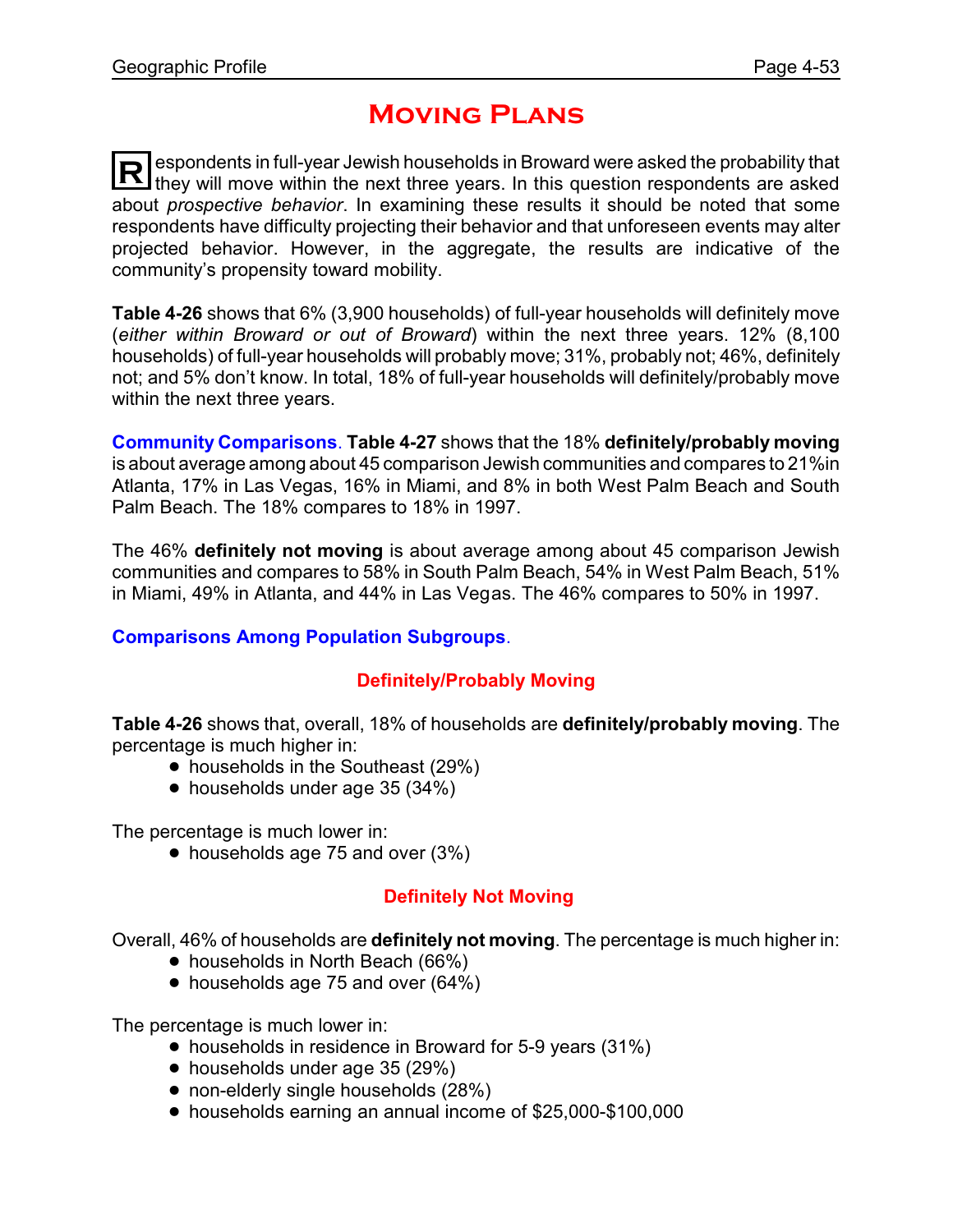| <b>TABLE 4-26</b><br><b>MOVING PLANS WITHIN THE NEXT THREE YEARS</b> |                   |                                          |      |            |                                          |                      |
|----------------------------------------------------------------------|-------------------|------------------------------------------|------|------------|------------------------------------------|----------------------|
|                                                                      |                   | <b>BASE: JEWISH FULL-YEAR HOUSEHOLDS</b> |      |            |                                          |                      |
| <b>Population</b><br><b>Subgroup</b>                                 | <b>Definitely</b> | <b>Probably Definitely Probably</b>      |      | <b>Not</b> | <b>Probably Definitely</b><br><b>Not</b> | Don't<br><b>Know</b> |
| All                                                                  | 17.5%             | 5.7%                                     | 11.8 | 31.0       | 46.2                                     | 5.3                  |
|                                                                      |                   | <b>GEOGRAPHIC AREA</b>                   |      |            |                                          |                      |
| Northwest                                                            | 20.3%             | 4.5%                                     | 15.8 | 35.2       | 40.4                                     | 4.1                  |
| <b>North Central</b>                                                 | 9.7%              | 5.3%                                     | 4.4  | 39.9       | 49.9                                     | 0.5                  |
| East                                                                 | 12.2%             | 1.3%                                     | 10.9 | 35.1       | 51.6                                     | 1.1                  |
| <b>West Central</b>                                                  | 14.3%             | 4.4%                                     | 9.9  | 31.9       | 46.8                                     | 7.0                  |
| Southeast                                                            | 29.3%             | 12.2%                                    | 17.1 | 24.0       | 39.9                                     | 6.8                  |
| Southwest                                                            | 15.4%             | 5.1%                                     | 10.3 | 27.8       | 50.8                                     | 6.0                  |
|                                                                      |                   | <b>LENGTH OF RESIDENCE IN BROWARD</b>    |      |            |                                          |                      |
| $0 - 4$ years                                                        | 26.1%             | 16.3%                                    | 9.8  | 15.7       | 54.3                                     | 3.9                  |
| $5 - 9$ years                                                        | 25.0%             | 16.0%                                    | 9.0  | 37.5       | 31.3                                     | 6.2                  |
| 10 - 19 years                                                        | 21.3%             | 4.2%                                     | 17.1 | 27.2       | 45.9                                     | 5.6                  |
| 20 or more years                                                     | 14.3%             | 3.8%                                     | 10.5 | 32.9       | 47.6                                     | 5.2                  |
|                                                                      |                   | <b>AGE OF HEAD OF HOUSEHOLD</b>          |      |            |                                          |                      |
| Under 35                                                             | 34.2%             | 4.6%                                     | 29.6 | 35.7       | 28.8                                     | 1.3                  |
| $35 - 49$                                                            | 23.8%             | 12.9%                                    | 10.9 | 31.5       | 38.1                                     | 6.6                  |
| $50 - 64$                                                            | 18.8%             | 3.6%                                     | 15.2 | 30.6       | 47.8                                     | 2.8                  |
| $65 - 74$                                                            | 19.2%             | 7.6%                                     | 11.6 | 33.0       | 43.4                                     | 4.4                  |
| 75 and over                                                          | 3.4%              | 1.6%                                     | 1.8  | 28.1       | 58.0                                     | 10.5                 |
| $\rightarrow$ 65 and over                                            | 11.3%             | 4.6%                                     | 6.7  | 30.5       | 50.7                                     | 7.5                  |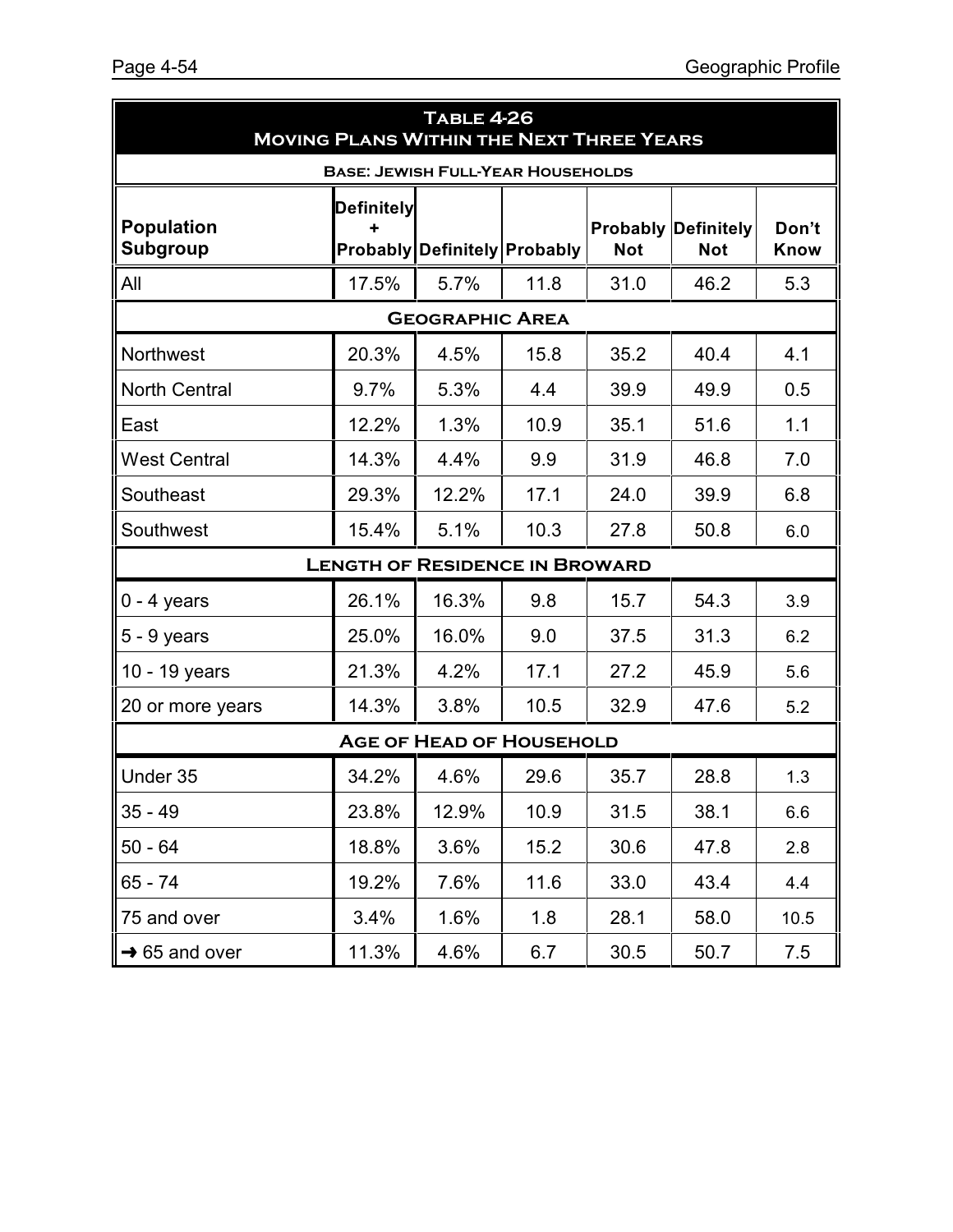.

| <b>TABLE 4-26</b><br><b>MOVING PLANS WITHIN THE NEXT THREE YEARS</b> |                                      |                                          |      |            |                                          |               |
|----------------------------------------------------------------------|--------------------------------------|------------------------------------------|------|------------|------------------------------------------|---------------|
|                                                                      |                                      | <b>BASE: JEWISH FULL-YEAR HOUSEHOLDS</b> |      |            |                                          |               |
| <b>Population</b><br><b>Subgroup</b>                                 | <b>Definitely</b><br><b>Probably</b> | Definitely Probably                      |      | <b>Not</b> | <b>Probably Definitely</b><br><b>Not</b> | Don't<br>Know |
| All                                                                  | 17.5%                                | 5.7%                                     | 11.8 | 31.0       | 46.2                                     | 5.3           |
|                                                                      |                                      | <b>HOUSEHOLD STRUCTURE</b>               |      |            |                                          |               |
| Household with Children                                              | 21.8%                                | 9.7%                                     | 12.1 | 33.1       | 41.5                                     | 3.6           |
| Household with Only<br><b>Adult Children</b>                         | 17.6%                                | 3.6%                                     | 14.0 | 25.5       | 53.8                                     | 3.1           |
| <b>Non-Elderly Couple</b>                                            | 17.8%                                | 3.9%                                     | 13.9 | 30.8       | 51.2                                     | 0.2           |
| Non-Elderly Single                                                   | 22.8%                                | 6.9%                                     | 15.9 | 43.2       | 27.7                                     | 6.3           |
| <b>Elderly Couple</b>                                                | 16.2%                                | 5.8%                                     | 10.4 | 24.7       | 49.5                                     | 9.6           |
| <b>Elderly Single</b>                                                | 8.1%                                 | 5.1%                                     | 3.0  | 31.0       | 52.6                                     | 8.3           |
|                                                                      |                                      | <b>HOUSEHOLD INCOME</b>                  |      |            |                                          |               |
| Under \$25,000                                                       | 8.2%                                 | 3.3%                                     | 4.9  | 14.0       | 71.8                                     | 6.0           |
| $$25 - $50,000$                                                      | 22.7%                                | 6.1%                                     | 16.6 | 47.0       | 28.5                                     | 1.8           |
| $$50 - $100,000$                                                     | 26.9%                                | 9.9%                                     | 17.0 | 33.3       | 36.1                                     | 3.7           |
| $$100 - $200,000$                                                    | 19.1%                                | 3.6%                                     | 15.5 | 31.8       | 47.5                                     | 1.6           |
| \$200,000 and over                                                   | 14.7%                                | 2.4%                                     | 12.3 | 33.6       | 49.8                                     | 1.9           |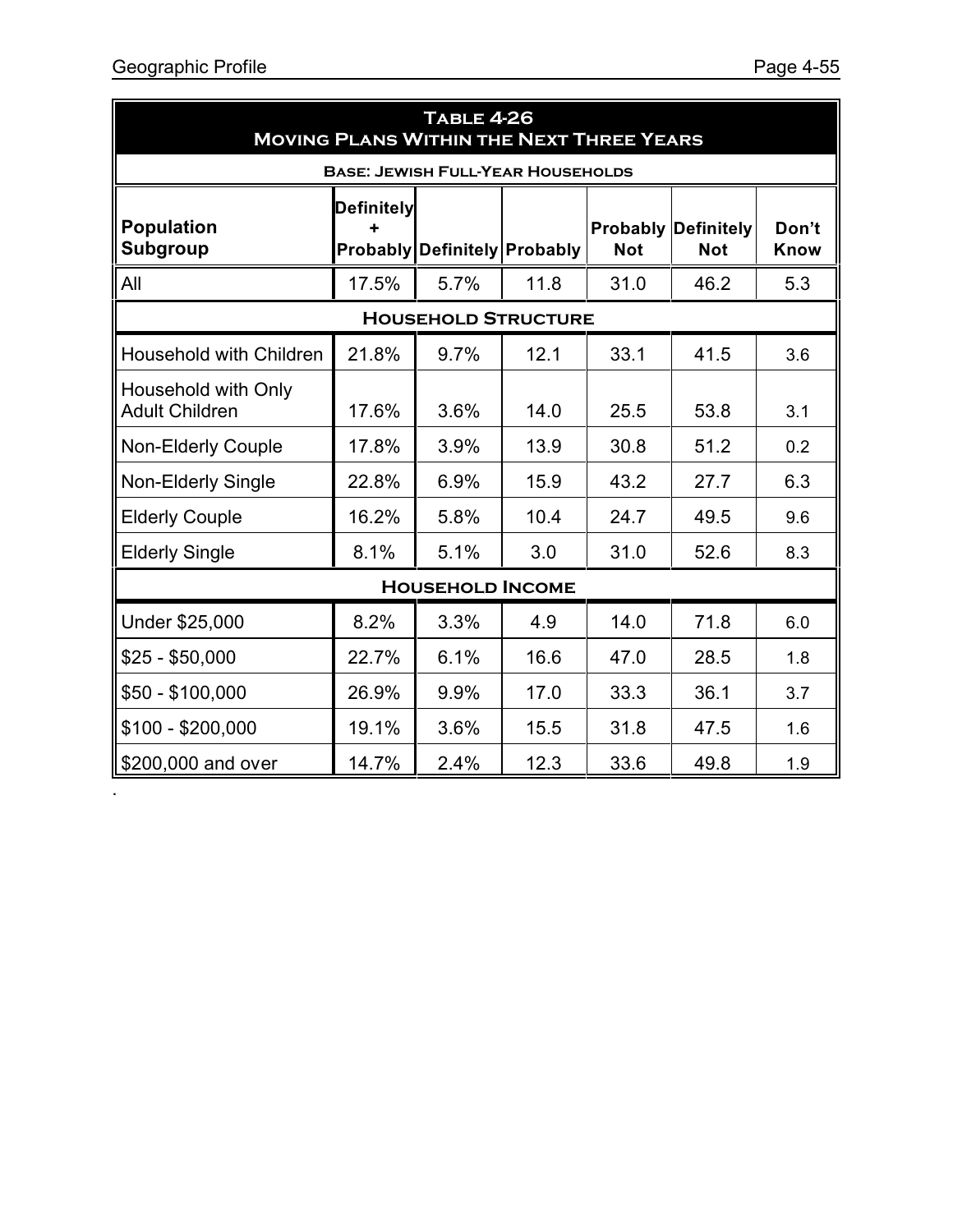| <b>TABLE 4-27</b><br><b>MOVING PLANS WITHIN THE NEXT THREE YEARS</b><br><b>COMMUNITY COMPARISONS</b> |      |                                |                            |    |                        |                                 |                      |  |
|------------------------------------------------------------------------------------------------------|------|--------------------------------|----------------------------|----|------------------------|---------------------------------|----------------------|--|
|                                                                                                      |      | <b>BASE: JEWISH HOUSEHOLDS</b> |                            |    |                        |                                 |                      |  |
| <b>Community</b>                                                                                     | Year | Definitely/<br>Probably        | <b>Definitely Probably</b> |    | Probably<br><b>Not</b> | <b>Definitely</b><br><b>Not</b> | Don't<br><b>Know</b> |  |
| Chicago <sup>*</sup>                                                                                 | 2010 | 30%                            | 10%                        | 19 | 35                     | 33                              | 3                    |  |
| Charlotte                                                                                            | 1997 | 28%                            | 13%                        | 15 | 37                     | 28                              | 6                    |  |
| San Diego **                                                                                         | 2003 | 28%                            | 13%                        | 14 | 25                     | 44                              | $\overline{4}$       |  |
| <b>HOUSTON</b>                                                                                       | 2016 |                                |                            |    |                        |                                 |                      |  |
| Columbus <sup>**</sup>                                                                               | 2013 | 26%                            | 11%                        | 15 | 32                     | 39                              | 3                    |  |
| Howard County *                                                                                      | 2010 | 26%                            | 7%                         | 19 | 35                     | 38                              | 2                    |  |
| Los Angeles                                                                                          | 1997 | 26%                            | 26%                        |    |                        | 74                              |                      |  |
| Cleveland*                                                                                           | 2011 | 24%                            | 8%                         | 16 | 43                     | 27                              | $\overline{7}$       |  |
| Richmond                                                                                             | 1994 | 24%                            | 8%                         | 16 | 38                     | 33                              | 5                    |  |
| Tidewater                                                                                            | 2001 | 23%                            | 11%                        | 12 | 30                     | 46                              | 2                    |  |
| Bergen                                                                                               | 2001 | 23%                            | 9%                         | 14 | 40                     | 34                              | $\overline{4}$       |  |
| Baltimore *                                                                                          | 2010 | 22%                            | 11%                        | 12 | 45                     | 28                              | 5                    |  |
| Denver**                                                                                             | 2007 | 22%                            | 10%                        | 12 | 33                     | 44                              | $\mathbf{1}$         |  |
| Milwaukee                                                                                            | 1996 | 22%                            | 9%                         | 12 | 42                     | 33                              | 4                    |  |
| Phoenix **                                                                                           | 2002 | 21%                            | 11%                        | 10 | 27                     | 50                              | 3                    |  |
| Orlando                                                                                              | 1993 | 21%                            | 10%                        | 12 | 32                     | 38                              | 9                    |  |
| Washington                                                                                           | 2003 | 21%                            | 8%                         | 13 | 44                     | 32                              | 4                    |  |
| Wilmington                                                                                           | 1995 | 21%                            | 8%                         | 13 | 36                     | 38                              | 5                    |  |
| Atlanta **                                                                                           | 2006 | 21%                            | 7%                         | 14 | 26                     | 49                              | 4                    |  |
| Harrisburg                                                                                           | 1994 | 20%                            | 9%                         | 11 | 41                     | 35                              | 4                    |  |
| Westport                                                                                             | 2000 | 19%                            | 6%                         | 12 | 36                     | 38                              | $\overline{7}$       |  |
| Rhode Island                                                                                         | 2002 | 18%                            | 9%                         | 9  | 40                     | 38                              | 4                    |  |
| <b>Broward ©</b>                                                                                     | 1997 | 18%                            | 8%                         | 10 | 29                     | 50                              | 4                    |  |
| <b>BROWARD</b>                                                                                       | 2016 | 18%                            | 6                          | 12 | 31                     | 46                              | 5                    |  |
| <b>Las Vegas</b>                                                                                     | 2005 | 17%                            | 7%                         | 10 | 35                     | 44                              | 4                    |  |
| Rochester                                                                                            | 1999 | 17%                            | 6%                         | 11 | 37                     | 41                              | 5                    |  |
| Monmouth ©                                                                                           | 1997 | 17%                            | 6%                         | 11 | 33                     | 43                              | 8                    |  |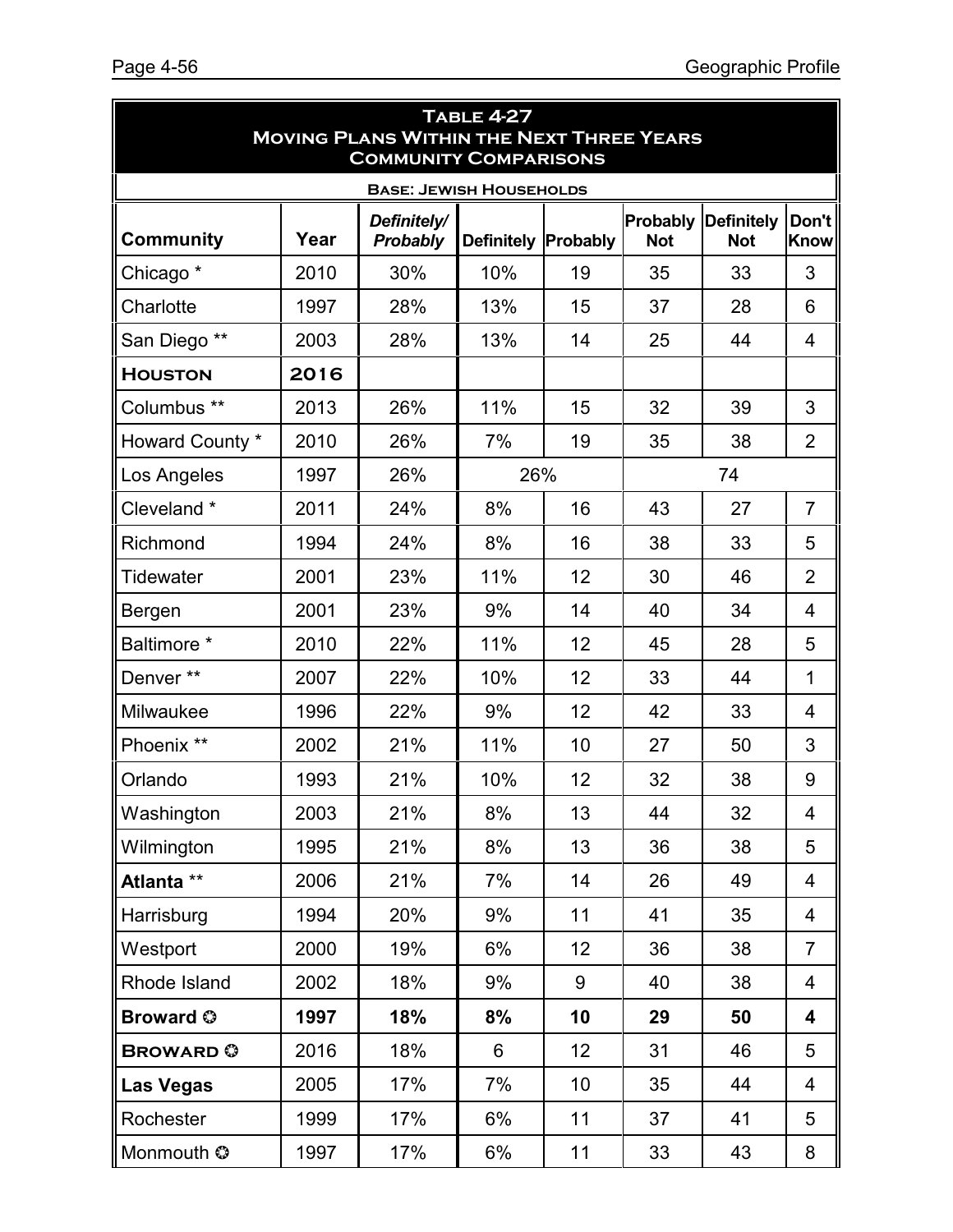| <b>TABLE 4-27</b><br><b>MOVING PLANS WITHIN THE NEXT THREE YEARS</b><br><b>COMMUNITY COMPARISONS</b> |      |                                |                            |                |                        |                                 |                      |  |
|------------------------------------------------------------------------------------------------------|------|--------------------------------|----------------------------|----------------|------------------------|---------------------------------|----------------------|--|
|                                                                                                      |      | <b>BASE: JEWISH HOUSEHOLDS</b> |                            |                |                        |                                 |                      |  |
| <b>Community</b>                                                                                     | Year | Definitely/<br>Probably        | <b>Definitely Probably</b> |                | Probably<br><b>Not</b> | <b>Definitely</b><br><b>Not</b> | Don't<br><b>Know</b> |  |
| St. Louis **                                                                                         | 2014 | 16%                            | 8%                         | 8              | 36                     | 37                              | 12                   |  |
| St. Petersburg ©                                                                                     | 1994 | 16%                            | 6%                         | 10             | 34                     | 47                              | 3                    |  |
| York                                                                                                 | 1999 | 16%                            | 5%                         | 11             | 34                     | 43                              | 6                    |  |
| Miami ©                                                                                              | 2014 | 16%                            | 5%                         | 11             | 29                     | 51                              | 5                    |  |
| Jacksonville                                                                                         | 2002 | 16%                            | 4%                         | 11             | 37                     | 45                              | 3                    |  |
| Tucson ©                                                                                             | 2002 | 15%                            | 7%                         | 9              | 37                     | 43                              | $\overline{4}$       |  |
| Hartford                                                                                             | 2000 | 15%                            | 6%                         | 10             | 39                     | 40                              | 6                    |  |
| Minneapolis                                                                                          | 2004 | 14%                            | 5%                         | 9              | 40                     | 41                              | 5                    |  |
| San Antonio                                                                                          | 2007 | 14%                            | 5%                         | 9              | 37                     | 46                              | 3                    |  |
| Martin-St. Lucie ©                                                                                   | 1999 | 13%                            | 6%                         | $\overline{7}$ | 33                     | 52                              | $\overline{4}$       |  |
| Atlantic County ©                                                                                    | 2004 | 13%                            | 6%                         | $\overline{7}$ | 25                     | 58                              | 5                    |  |
| Portland (ME)                                                                                        | 2007 | 12%                            | 5%                         | $\overline{7}$ | 39                     | 47                              | 3                    |  |
| <b>Lehigh Valley</b>                                                                                 | 2007 | 12%                            | 4%                         | 8              | 43                     | 43                              | $\overline{2}$       |  |
| New Haven                                                                                            | 2010 | 12%                            | 4%                         | 8              | 40                     | 45                              | $\overline{4}$       |  |
| St. Paul                                                                                             | 2004 | 12%                            | 4%                         | 8              | 38                     | 45                              | 5                    |  |
| <b>Detroit</b>                                                                                       | 2005 | 12%                            | 3%                         | 10             | 41                     | 41                              | 5                    |  |
| Middlesex                                                                                            | 2008 | 11%                            | 5%                         | 6              | 36                     | 49                              | $\overline{4}$       |  |
| Sarasota ©                                                                                           | 2001 | 10%                            | 5%                         | 5              | 29                     | 52                              | 10                   |  |
| W Palm Beach ©                                                                                       | 2005 | 8%                             | 4%                         | 5              | 32                     | 54                              | 5                    |  |
| S Palm Beach ©                                                                                       | 2005 | 8%                             | 3%                         | 5              | 30                     | 58                              | 4                    |  |
| NJPS $1$                                                                                             | 2000 | 32%                            | 15%                        | 17             | 31                     | 35                              | 2                    |  |

\* Question asked about moving plans *within the next 3-5 years*.

\*\* Question asked about moving plans *within the next 2 years*.

 Question asked of households who live in the local community for 8-12 months of the year.

1 NJPS 2000 data are for the *more Jewishly-connected sample*.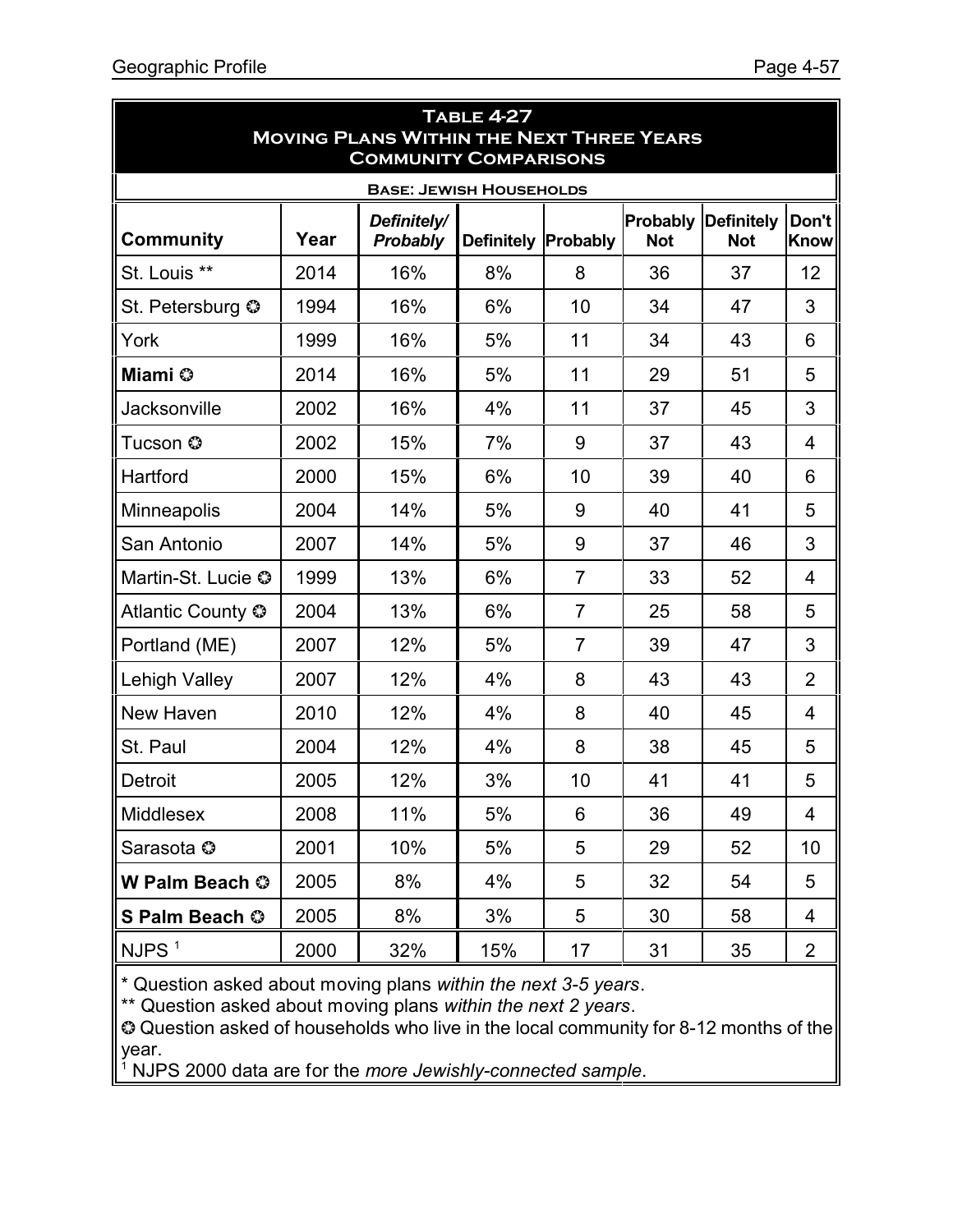### **Expected Destination for Households Who Are Moving**

**R** espondents in full-year Jewish households in Broward who will *definitely or probably*<br>move within the next three years were asked where they expect to move. In this *move* within the next three years were asked where they expect to move. In this question respondents are asked about *prospective behavior*. In examining these results it should be noted that some respondents have difficulty projecting their behavior and that unforeseen events may alter projected behavior. However, in the aggregate, the results are indicative of the community's propensity to remain in the local community or move elsewhere.

**Table 4-28A** and **B** show that 8% (5,30 households) of households will definitely/probably move *out of Broward* within the next three years; 8% will definitely/probably move within Broward; 2% don't know where they will definitely/probably move; and 83% will probably not/definitely not move or don't know whether they will move. Households who expect to move out of the local community are less likely to join local institutions and are not likely to be supporters of capital campaigns.

The percentage of households who plan to move out of Broward within the next three years varies from about 6% in West Central and the East to 12% in the Northwest.

**Table 4-30** shows that 1.7% (1,200 households) of households will *definitely* move out of Broward within the next three years.

U 5.7% (3,900 households) of households will *probably* move out of Broward within the next three years.

The 1.7% definitely moving out of Broward within the next three years suggests a loss of an average of 400 households per year. Some portion of the 5.7% probably moving out of Broward (an average of 1,300 households per year) will actually move. In total, an average of between 400 and 1700 households will move out of Broward each year within the next three years (the *out-migration rate*). An average of 900 households who currently live in Broward moved to Broward each year during the past five years (the *in-migration rate*), of whom 970 households were full-year households. (See the "Length of Residence in Broward" section in this Chapter.) Assuming that the current rate of in-migration continues for the next few years, these data suggest that the number of Jewish households in Broward will probably decrease as a result of migration into and out of Broward.

**Community Comparisons**. **Table 4-29** shows that the 8% **definitely/probably moving out of the local community** is about average among about 40 comparison Jewish communities and compares to 11% in Las Vegas, 7% in Miami, 4% in both South Palm Beach and West Palm Beach, and 3% in Atlanta. The 8% compares to 8% in 1997.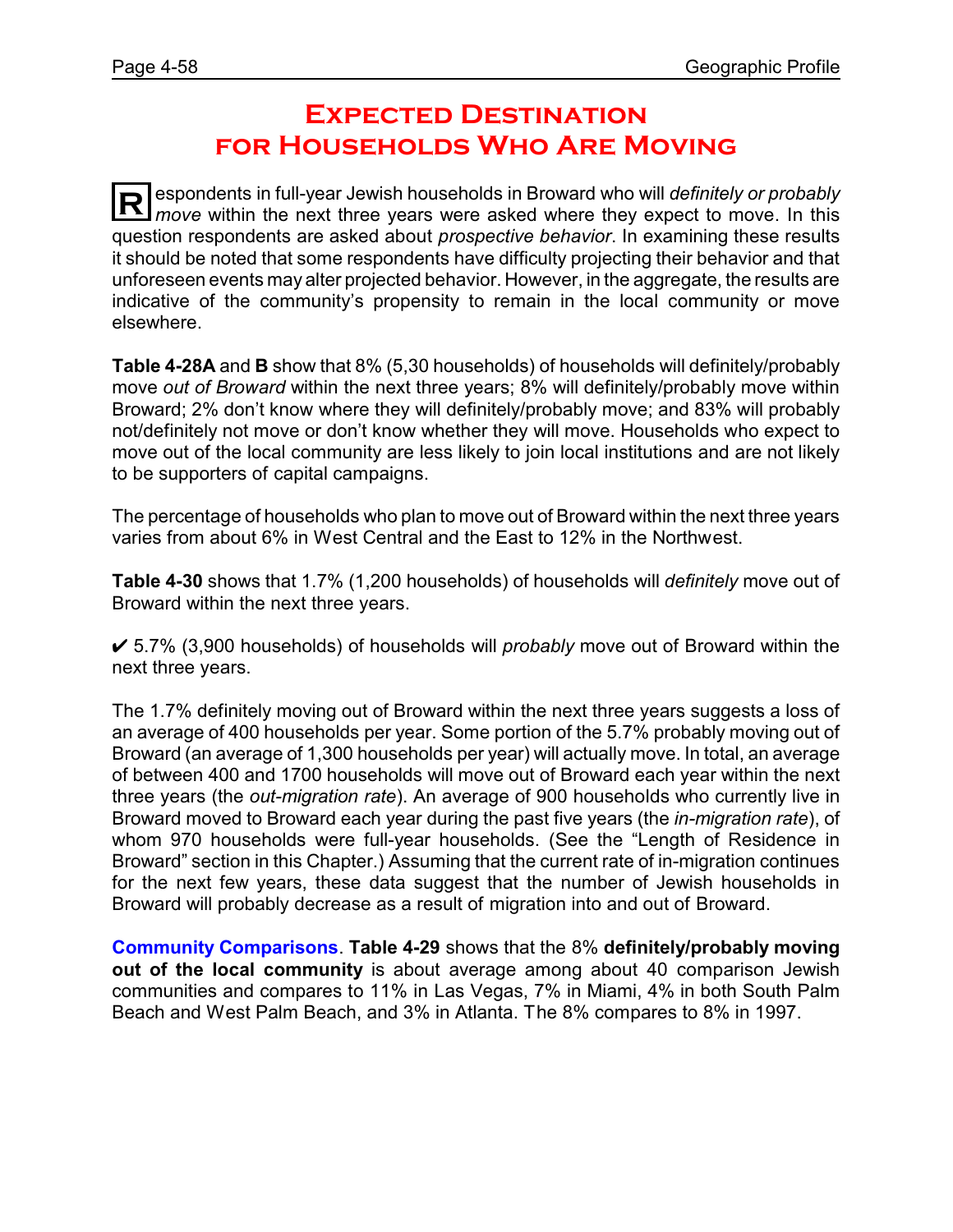The 8% **definitely/probably moving within the local community** is about average among about 40 comparison Jewish communities and compares to 11% in Atlanta, 6% in both Miami and Las Vegas, and 3% in both South Palm Beach and West Palm Beach. The 8% compares to 9% in 1997.

**Table 4-30** shows that the 1.7% **definitely moving out of the local community** is about average among about 40 comparison Jewish communities and compares to 4.8% in Las Vegas, 2.1% in Miami, 1.9% in West Palm Beach, 1.7% in South Palm Beach, and 1.2% in Atlanta. The 1.7% compares to 2.9% in 1997.

| TABLE 4-28A<br><b>EXPECTED DESTINATION FOR HOUSEHOLDS WHO ARE</b><br><b>DEFINITELY/PROBABLY MOVING WITHIN THE NEXT THREE YEARS</b> |        |                                          |                                |        |  |  |  |
|------------------------------------------------------------------------------------------------------------------------------------|--------|------------------------------------------|--------------------------------|--------|--|--|--|
|                                                                                                                                    |        | <b>BASE: JEWISH FULL-YEAR HOUSEHOLDS</b> |                                |        |  |  |  |
| <b>Destination</b>                                                                                                                 | All    | <b>Northwest</b>                         | <b>North</b><br><b>Central</b> | East   |  |  |  |
| <b>Within Broward</b>                                                                                                              | 7.5%   | 8.4%                                     | 1.2%                           | 4.7%   |  |  |  |
| To Miami                                                                                                                           | 0.4    | 0.0                                      | 0.0                            | 0.5    |  |  |  |
| To Palm Beach                                                                                                                      | 3.1    | 6.4                                      | 7.3                            | 4.5    |  |  |  |
| Elsewhere in the US                                                                                                                | 4.2    | 5.1                                      | 0.9                            | 0.9    |  |  |  |
| Outside of the US                                                                                                                  | 0.0    | 0.0                                      | 0.0                            | 0.0    |  |  |  |
| Don't Know Where Moving                                                                                                            | 2.3    | 0.4                                      | 0.3                            | 1.7    |  |  |  |
| Probably Not/<br>Definitely Not/<br>Don't Know If Moving                                                                           | 82.5   | 79.7                                     | 90.3                           | 87.7   |  |  |  |
| Total                                                                                                                              | 100.0% | 100.0%                                   | 100.0%                         | 100.0% |  |  |  |
| Definitely/Probably<br>Moving Out of Broward                                                                                       | 7.7%   | 11.5%                                    | 8.2%                           | 5.9%   |  |  |  |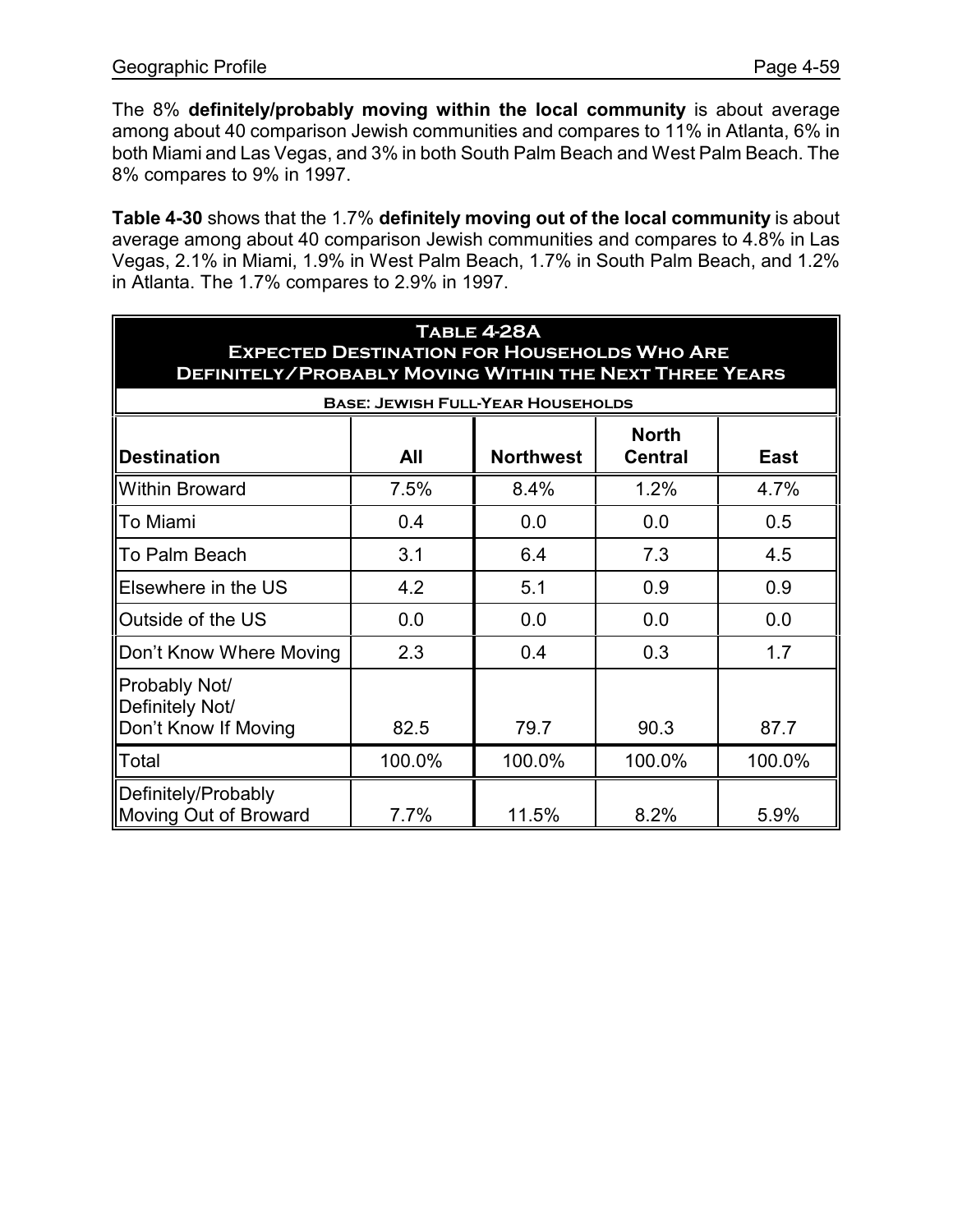| <b>TABLE 4-28B</b><br><b>EXPECTED DESTINATION FOR HOUSEHOLDS</b><br><b>WHO ARE DEFINITELY/PROBABLY MOVING WITHIN THE</b> |                                          |        |        |  |  |  |  |  |
|--------------------------------------------------------------------------------------------------------------------------|------------------------------------------|--------|--------|--|--|--|--|--|
|                                                                                                                          | <b>BASE: JEWISH FULL-YEAR HOUSEHOLDS</b> |        |        |  |  |  |  |  |
| <b>Destination</b><br><b>West Central</b><br><b>Southeast</b><br><b>Southwest</b>                                        |                                          |        |        |  |  |  |  |  |
| <b>Within Broward</b>                                                                                                    | 5.3%                                     | 17.1%  | 5.4%   |  |  |  |  |  |
| <b>I</b> To Miami                                                                                                        | 0.7                                      | 0.5    | 0.3    |  |  |  |  |  |
| ∥To Palm Beach                                                                                                           | 0.5                                      | 0.3    | 4.2    |  |  |  |  |  |
| Elsewhere in the US                                                                                                      | 5.2                                      | 6.4    | 3.3    |  |  |  |  |  |
| Outside of the US                                                                                                        | 0.0                                      | 0.2    | 0.0    |  |  |  |  |  |
| Don't Know Where Moving                                                                                                  | 2.6                                      | 4.8    | 2.1    |  |  |  |  |  |
| Probably Not/<br>Definitely Not/<br>Don't Know If Moving                                                                 | 85.7                                     | 70.7   | 84.7   |  |  |  |  |  |
| <b>Total</b>                                                                                                             | 100.0%                                   | 100.0% | 100.0% |  |  |  |  |  |
| Definitely/Probably<br>Moving Out of Broward                                                                             | 6.4%                                     | 7.2%   | 7.8%   |  |  |  |  |  |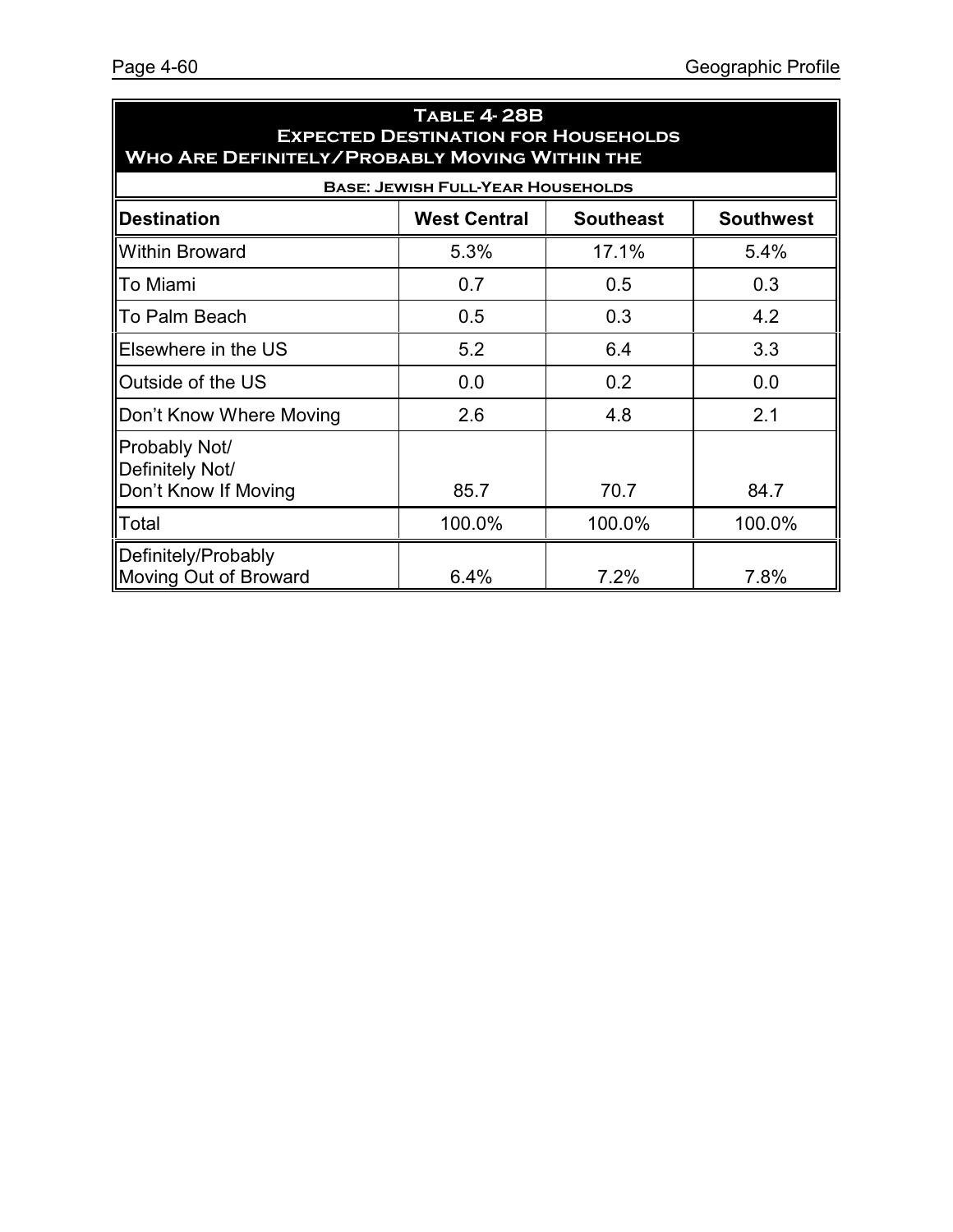| <b>TABLE 4-29</b><br><b>EXPECTED DESTINATION FOR HOUSEHOLDS</b><br>WHO ARE DEFINITELY/PROBABLY MOVING WITHIN THE NEXT THREE YEARS<br><b>COMMUNITY COMPARISONS</b> |      |                                     |                                            |                                                       |                                                                                        |  |  |  |
|-------------------------------------------------------------------------------------------------------------------------------------------------------------------|------|-------------------------------------|--------------------------------------------|-------------------------------------------------------|----------------------------------------------------------------------------------------|--|--|--|
| <b>BASE: JEWISH HOUSEHOLDS</b>                                                                                                                                    |      |                                     |                                            |                                                       |                                                                                        |  |  |  |
|                                                                                                                                                                   |      |                                     | <b>Definitely/Probably Moving</b>          |                                                       |                                                                                        |  |  |  |
| <b>Community</b>                                                                                                                                                  | Year | Out of<br>Local<br><b>Community</b> | <b>Within</b><br>Local<br><b>Community</b> | Don't<br><b>Know</b><br><b>Where</b><br><b>Moving</b> | Probably<br>Not/<br><b>Definitely</b><br>Not/<br><b>Don't Know</b><br><b>If Moving</b> |  |  |  |
| Howard County *                                                                                                                                                   | 2010 | $17\%$ <sup>1</sup>                 | $\overline{7}$                             | $\overline{2}$                                        | 74                                                                                     |  |  |  |
| <b>Houston</b>                                                                                                                                                    | 2016 |                                     |                                            |                                                       |                                                                                        |  |  |  |
| Tidewater                                                                                                                                                         | 2001 | 12%                                 | 9                                          | $\overline{2}$                                        | 77                                                                                     |  |  |  |
| Wilmington                                                                                                                                                        | 1995 | $11\%$ <sup>2</sup>                 | 8                                          | 1                                                     | 80                                                                                     |  |  |  |
| Las Vegas                                                                                                                                                         | 2005 | 11%                                 | 6                                          | 1                                                     | 83                                                                                     |  |  |  |
| Bergen                                                                                                                                                            | 2001 | $10\%$ <sup>3</sup>                 | 9                                          | $\overline{4}$                                        | 77                                                                                     |  |  |  |
| Harrisburg                                                                                                                                                        | 1994 | 10%                                 | $\overline{7}$                             | 3                                                     | 80                                                                                     |  |  |  |
| Rhode Island                                                                                                                                                      | 2002 | 10%                                 | 6                                          | $\overline{2}$                                        | 82                                                                                     |  |  |  |
| Chicago <sup>*</sup>                                                                                                                                              | 2010 | 9%                                  | 17                                         | 3                                                     | 71                                                                                     |  |  |  |
| Cleveland *                                                                                                                                                       | 2011 | 9%                                  | 14                                         | $\overline{2}$                                        | 76                                                                                     |  |  |  |
| Richmond                                                                                                                                                          | 1994 | 9%                                  | 12                                         | 4                                                     | 75                                                                                     |  |  |  |
| <b>Washington</b>                                                                                                                                                 | 2003 | 9%                                  | 10                                         | $\overline{2}$                                        | 80                                                                                     |  |  |  |
| Orlando                                                                                                                                                           | 1993 | 9%                                  | 9                                          | 4                                                     | 79                                                                                     |  |  |  |
| <b>BROWARD</b>                                                                                                                                                    | 2016 | 8%                                  | 8                                          | $\mathbf{2}$                                          | 83                                                                                     |  |  |  |
| <b>Broward ©</b>                                                                                                                                                  | 1997 | $8\%$ <sup>4</sup>                  | 9                                          | $\mathbf{2}$                                          | 82                                                                                     |  |  |  |
| Los Angeles                                                                                                                                                       | 1997 | 8%                                  | 8                                          | 11                                                    | 74                                                                                     |  |  |  |
| Jacksonville                                                                                                                                                      | 2002 | 8%                                  | 6                                          | $\overline{2}$                                        | 85                                                                                     |  |  |  |
| San Antonio                                                                                                                                                       | 2007 | 8%                                  | 5                                          | $\overline{2}$                                        | 86                                                                                     |  |  |  |
| Tucson ©                                                                                                                                                          | 2002 | 8%                                  | 5                                          | $\overline{2}$                                        | 85                                                                                     |  |  |  |
| York                                                                                                                                                              | 1999 | 8%                                  | 4                                          | 4                                                     | 84                                                                                     |  |  |  |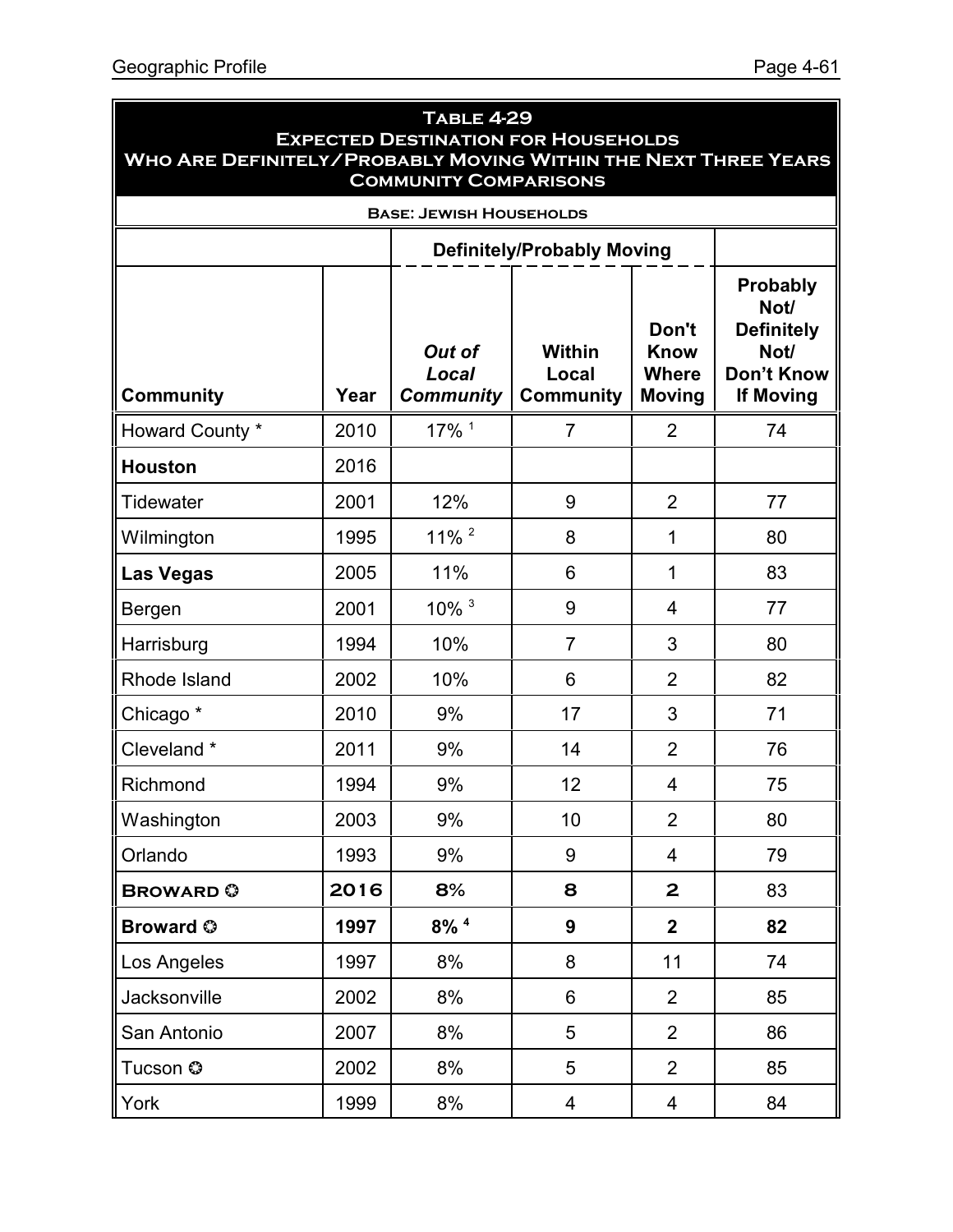| <b>TABLE 4-29</b><br><b>EXPECTED DESTINATION FOR HOUSEHOLDS</b><br><b>WHO ARE DEFINITELY/PROBABLY MOVING WITHIN THE NEXT THREE YEARS</b><br><b>COMMUNITY COMPARISONS</b> |                                |                                     |                                            |                                                       |                                                                                        |  |  |  |  |
|--------------------------------------------------------------------------------------------------------------------------------------------------------------------------|--------------------------------|-------------------------------------|--------------------------------------------|-------------------------------------------------------|----------------------------------------------------------------------------------------|--|--|--|--|
|                                                                                                                                                                          | <b>BASE: JEWISH HOUSEHOLDS</b> |                                     |                                            |                                                       |                                                                                        |  |  |  |  |
|                                                                                                                                                                          |                                |                                     |                                            |                                                       |                                                                                        |  |  |  |  |
| <b>Community</b>                                                                                                                                                         | Year                           | Out of<br>Local<br><b>Community</b> | <b>Within</b><br>Local<br><b>Community</b> | Don't<br><b>Know</b><br><b>Where</b><br><b>Moving</b> | Probably<br>Not/<br><b>Definitely</b><br>Not/<br><b>Don't Know</b><br><b>If Moving</b> |  |  |  |  |
| Charlotte                                                                                                                                                                | 1997                           | 7%                                  | 16                                         | 5                                                     | 72                                                                                     |  |  |  |  |
| Columbus **                                                                                                                                                              | 2013                           | 7%                                  | 16                                         | 4                                                     | 73                                                                                     |  |  |  |  |
| Milwaukee                                                                                                                                                                | 1996                           | 7%                                  | 13                                         | 1                                                     | 80                                                                                     |  |  |  |  |
| Rochester                                                                                                                                                                | 1999                           | 7%                                  | 9                                          | $\overline{2}$                                        | 82                                                                                     |  |  |  |  |
| Miami ©                                                                                                                                                                  | 2014                           | $7\%$ <sup>5</sup>                  | 6                                          | $\overline{2}$                                        | 85                                                                                     |  |  |  |  |
| Atlantic County $\odot$                                                                                                                                                  | 2004                           | 7%                                  | 5                                          | 1                                                     | 87                                                                                     |  |  |  |  |
| Martin-St. Lucie ©                                                                                                                                                       | 1999                           | 7% 6                                | 4                                          | $\overline{2}$                                        | 88                                                                                     |  |  |  |  |
| <b>Middlesex</b>                                                                                                                                                         | 2008                           | $7\%$ <sup>7</sup>                  | $\overline{2}$                             | 3                                                     | 89                                                                                     |  |  |  |  |
| Phoenix **                                                                                                                                                               | 2002                           | 6%                                  | 13                                         | 1                                                     | 80                                                                                     |  |  |  |  |
| St. Petersburg ©                                                                                                                                                         | 1994                           | 6% 8                                | 8                                          | 3                                                     | 84                                                                                     |  |  |  |  |
| Monmouth ©                                                                                                                                                               | 1997                           | 6%                                  | $\overline{7}$                             | 4                                                     | 83                                                                                     |  |  |  |  |
| Hartford                                                                                                                                                                 | 2000                           | 6%                                  | $\overline{7}$                             | 3                                                     | 84                                                                                     |  |  |  |  |
| Portland (ME)                                                                                                                                                            | 2007                           | 6%                                  | 5                                          | 1                                                     | 88                                                                                     |  |  |  |  |
| New Haven                                                                                                                                                                | 2010                           | 6%                                  | 4                                          | 1                                                     | 88                                                                                     |  |  |  |  |
| Baltimore *                                                                                                                                                              | 2010                           | 5%                                  | 16                                         | $\mathbf{1}$                                          | 78                                                                                     |  |  |  |  |
| St. Louis **                                                                                                                                                             | 2014                           | 5%                                  | 8                                          | $\overline{2}$                                        | 85                                                                                     |  |  |  |  |
| Westport                                                                                                                                                                 | 2000                           | 5%                                  | $\overline{7}$                             | $\overline{7}$                                        | 82                                                                                     |  |  |  |  |
| Detroit                                                                                                                                                                  | 2005                           | 5%                                  | $\overline{7}$                             | $\mathbf{1}$                                          | 88                                                                                     |  |  |  |  |
| St. Paul                                                                                                                                                                 | 2004                           | 5%                                  | 6                                          | 1                                                     | 88                                                                                     |  |  |  |  |
| Lehigh Valley                                                                                                                                                            | 2007                           | 5%                                  | $\overline{\mathbf{4}}$                    | 3                                                     | 89                                                                                     |  |  |  |  |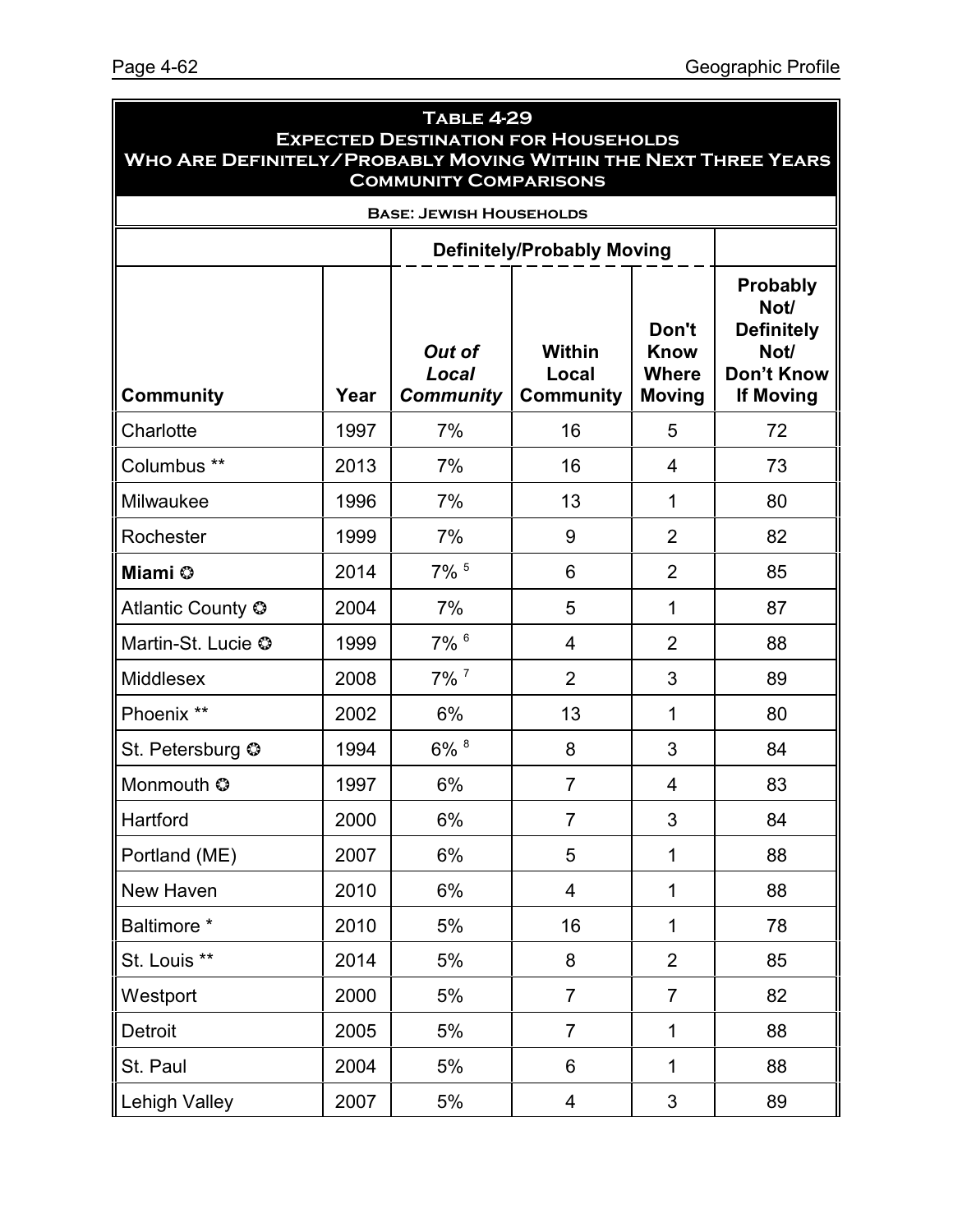#### **Table 4-29 Expected Destination for Households Who Are Definitely/Probably Moving Within the Next Three Years Community Comparisons**

| <b>BASE: JEWISH HOUSEHOLDS</b> |      |                                            |                                                                                 |   |    |  |  |
|--------------------------------|------|--------------------------------------------|---------------------------------------------------------------------------------|---|----|--|--|
|                                |      |                                            | <b>Definitely/Probably Moving</b>                                               |   |    |  |  |
| <b>Community</b>               | Year | <b>Out of</b><br>Local<br><b>Community</b> | Probably<br>Not/<br><b>Definitely</b><br>Not/<br>Don't Know<br><b>If Moving</b> |   |    |  |  |
| <b>Minneapolis</b>             | 2004 | 4%                                         | 8                                                                               | 3 | 86 |  |  |
| S Palm Beach ©                 | 2005 | $4\%$ <sup>9</sup>                         | 3                                                                               |   | 92 |  |  |
| W Palm Beach ©                 | 2005 | 4% 10                                      | 3                                                                               | 1 | 92 |  |  |
| Atlanta **                     | 2006 | 3%                                         | 11                                                                              | 8 | 79 |  |  |
| Sarasota ©                     | 2001 | 1%                                         | 7                                                                               | 2 | 90 |  |  |

\* Question asked about moving plans *within the next 3-5 years.*

\*\* Question asked about moving plans *within the next 2 years*.

 The results for these communities are only for households who live in the local community for 8-12 months of the year.

<sup>1</sup> Includes 5% of households moving to Baltimore City, Baltimore County, or Carroll County.

<sup>2</sup> Includes 4% of households moving to Maryland or Pennsylvania.

 $3$  Includes 5% of households moving elsewhere in the New York metropolitan area.

<sup>4</sup> Includes 3% of households moving to Miami, South Palm Beach, or West Palm Beach.

<sup>5</sup> Includes 3% of households moving to Broward, South Palm Beach, or West Palm Beach.

6 Includes 2% of households moving to South Palm Beach or West Palm Beach.

 $7$  Includes 3% of households moving elsewhere in New Jersey.

<sup>8</sup> Includes 1% of households moving to Tampa.

<sup>9</sup> Includes 2% of households moving to Broward or West Palm Beach.

<sup>10</sup> Includes 2% of households moving to Broward or South Palm Beach.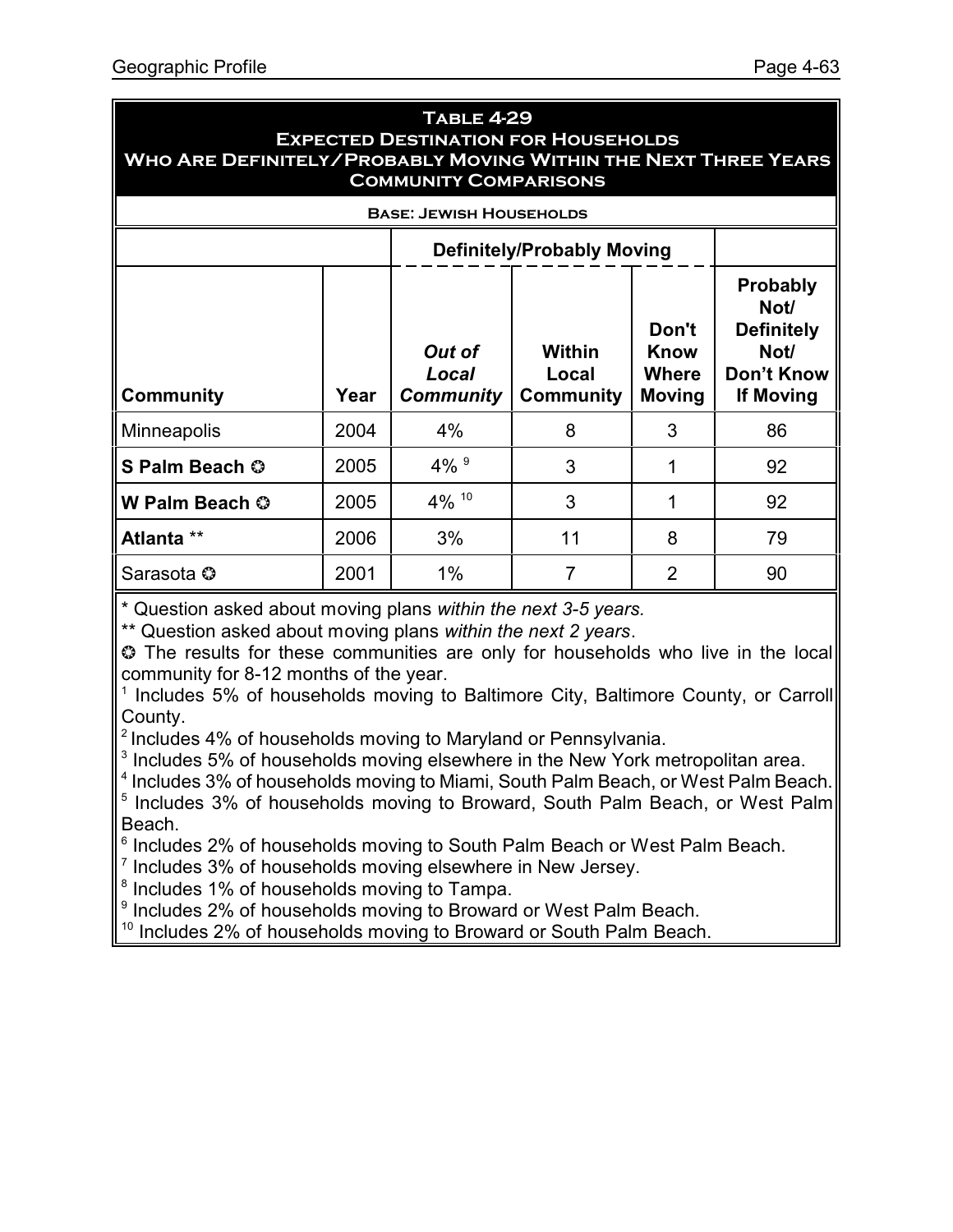| <b>TABLE 4-30</b><br><b>DEFINITELY MOVING OUT OF THE LOCAL COMMUNITY</b><br><b>WITHIN THE NEXT THREE YEARS</b><br><b>COMMUNITY COMPARISONS</b> |                                |      |  |                                                                                           |      |      |  |  |  |
|------------------------------------------------------------------------------------------------------------------------------------------------|--------------------------------|------|--|-------------------------------------------------------------------------------------------|------|------|--|--|--|
|                                                                                                                                                | <b>BASE: JEWISH HOUSEHOLDS</b> |      |  |                                                                                           |      |      |  |  |  |
| Community                                                                                                                                      | Year                           | $\%$ |  | Community                                                                                 | Year | %    |  |  |  |
| <b>Tidewater</b>                                                                                                                               | 2001                           | 5.7% |  | St. Petersburg ©                                                                          | 1994 | 2.5% |  |  |  |
| Rhode Island                                                                                                                                   | 2002                           | 5.6% |  | Chicago <sup>*</sup>                                                                      | 2010 | 2.4% |  |  |  |
| Howard County *                                                                                                                                | 2010                           | 5.3% |  | Hartford                                                                                  | 2000 | 2.4% |  |  |  |
| Harrisburg                                                                                                                                     | 1994                           | 5.3% |  | Miami ©                                                                                   | 2014 | 2.1% |  |  |  |
| <b>Las Vegas</b>                                                                                                                               | 2005                           | 4.8% |  | St. Louis **                                                                              | 2014 | 2.1% |  |  |  |
| Wilmington                                                                                                                                     | 1995                           | 4.8% |  | W Palm Beach ©                                                                            | 2005 | 1.9% |  |  |  |
| Columbus                                                                                                                                       | 2013                           | 4.5% |  | <b>BROWARD ©</b>                                                                          | 2016 | 1.7% |  |  |  |
| Tucson ©                                                                                                                                       | 2002                           | 4.4% |  | New Haven                                                                                 | 2010 | 1.7% |  |  |  |
| Bergen                                                                                                                                         | 2001                           | 4.2% |  | S Palm Beach ©                                                                            | 2005 | 1.7% |  |  |  |
| Charlotte                                                                                                                                      | 1997                           | 4.2% |  | Minneapolis                                                                               | 2004 | 1.7% |  |  |  |
| Orlando                                                                                                                                        | 1993                           | 3.9% |  | Baltimore *                                                                               | 2010 | 1.6% |  |  |  |
| Milwaukee                                                                                                                                      | 1996                           | 3.7% |  | Lehigh Valley                                                                             | 2007 | 1.5% |  |  |  |
| Richmond                                                                                                                                       | 1994                           | 3.4% |  | Jacksonville                                                                              | 2002 | 1.5% |  |  |  |
| Cleveland *                                                                                                                                    | 2011                           | 3.3% |  | Atlanta **                                                                                | 2006 | 1.2% |  |  |  |
| San Antonio                                                                                                                                    | 2007                           | 3.3% |  | St. Paul                                                                                  | 2004 | 1.2% |  |  |  |
| Martin-St. Lucie ©                                                                                                                             | 1999                           | 3.1% |  | Rochester                                                                                 | 1999 | 1.2% |  |  |  |
| York                                                                                                                                           | 1999                           | 3.1% |  | Westport                                                                                  | 2000 | 1.1% |  |  |  |
| Phoenix **                                                                                                                                     | 2002                           | 3.0% |  | <b>Detroit</b>                                                                            | 2005 | 0.4% |  |  |  |
| <b>Middlesex</b>                                                                                                                               | 2008                           | 2.9% |  | Sarasota ©                                                                                | 2001 | 0.3% |  |  |  |
| Atlantic County <sup>®</sup>                                                                                                                   | 2004                           | 2.9% |  | * Question asked about moving plans                                                       |      |      |  |  |  |
| Washington                                                                                                                                     | 2003                           | 2.9% |  | within the next 3-5 years.<br>** Question asked about moving plans                        |      |      |  |  |  |
| <b>Broward ©</b>                                                                                                                               | 1997                           | 2.9% |  | within the next 2 years.                                                                  |      |      |  |  |  |
| Portland (ME)                                                                                                                                  | 2007                           | 2.5% |  | <b>C</b> The results for these communities are<br>only for households living in the local |      |      |  |  |  |
| Monmouth ©                                                                                                                                     | 1997                           | 2.5% |  | community for 8-12 months of the year.                                                    |      |      |  |  |  |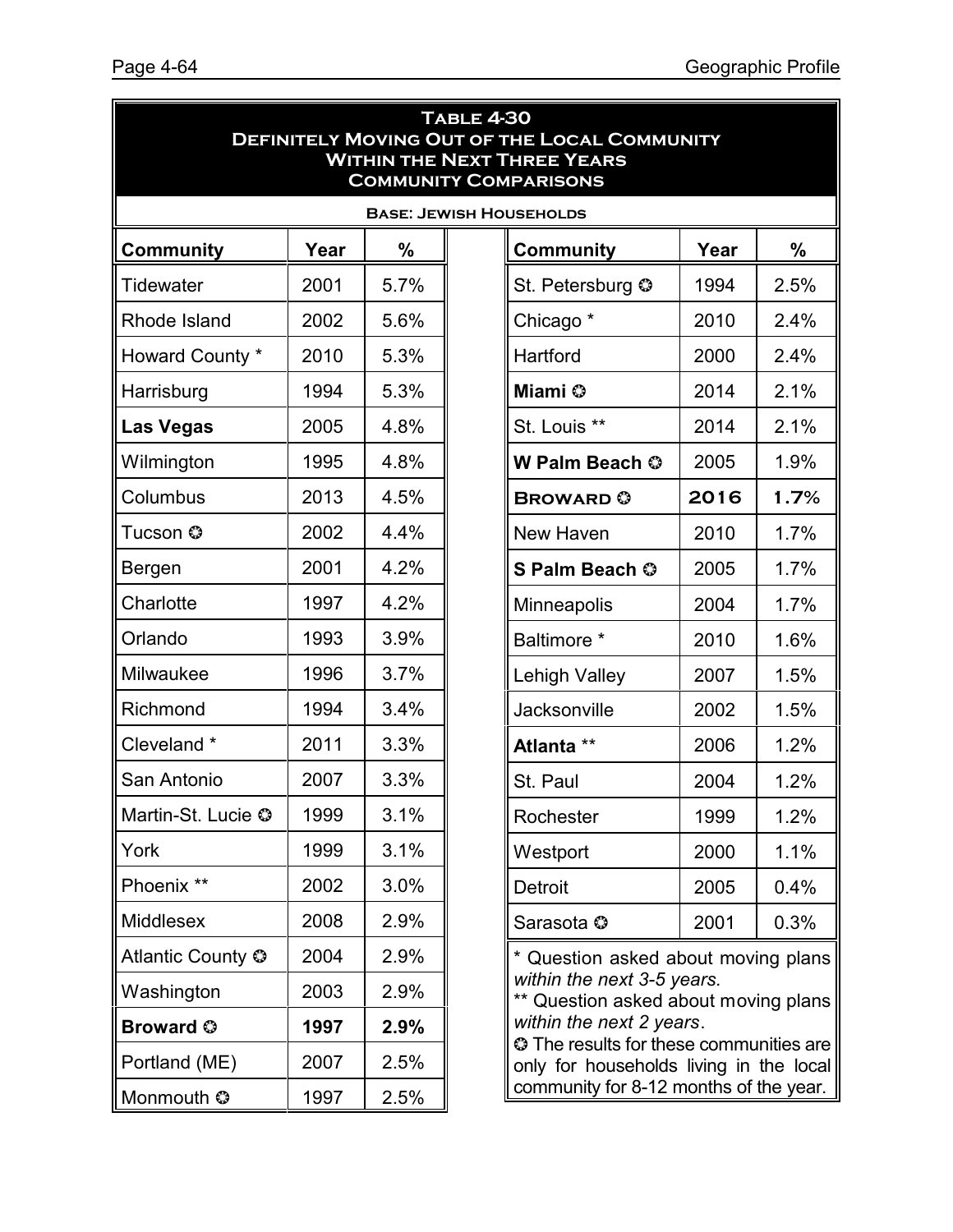### **Location of Adult Children**

**R** espondents age 50 and over in Jewish households in Broward were asked whether I they have adult children who have established their own homes, and if so, whether these children live in Broward (*households with local adult children*). The interest in this information relates to the support system that adult children can provide for their parents, particularly in times of poor health or financial crisis. Adult children living in Broward presumably will provide such a support system. The presence of adult children living in Broward also indicates the existence of multi-generational families. Such families generally show a level of attachment to the local community and local institutions.

**Table 4-31** shows that 31% of households in which the respondent is age 50 or over have no adult children who have established their own homes; 36% have at least one adult child who has established his/her own home in Broward; 5%, in Miami; 5% in Palm Beach County; and 23% have adult children who have established his/her own home elsewhere. These data suggest that at least 36% of households in which the respondent is age 50 or over will have a local support system as they age, with another 10% in a neighboring county.

**Community Comparisons**. **Table 4-32** shows that the 36% of **households with local adult children** from households in which the respondent is age 50 or over is about average among about 35 comparison Jewish communities and compares to 36% in Miami, 32% in Las Vegas, 20% in South Palm Beach, and 17% in West Palm Beach. The 36% does not include 5% of households with adult children who have established their own homes in Miami or 5%, in Palm Beach County. The 36% compares to 21% in 1997, implying the existence of more multi-generational families and more adult children to support aging parents.

See the "Local Adult Children" section in Chapter 10 for a comparison with other Jewish communities of the percentage of households *age 75 and over* with local adult children.

**Table 4-33** shows that 29% of **adult children** from households in which the respondent is age 50 or over *who have established their own homes* live in Broward. The 29% is about average among about 25 comparison Jewish communities and compares to 29% in Miami, 25% in Las Vegas, 11% in South Palm Beach, and 10% in West Palm Beach. The 29% does not include 5% of adult children who have established their own homes in Miami and 5%, in Palm Beach County.

**Comparisons Among Population Subgroups**. **Table 4-31** shows that, overall, 36% of households in which the respondent is age 50 or over have local adult children. The percentage is much higher in:

! non-elderly couple households (64%) and elderly couple households (48%)

The percentage is much lower in:

- $\bullet$  the Northwest (26%) and the East (13%)
- households in residence in Broward for 0-4 years (15%)
- ! households with children (15%), households with only adult children (17%), and non-elderly single households (25%)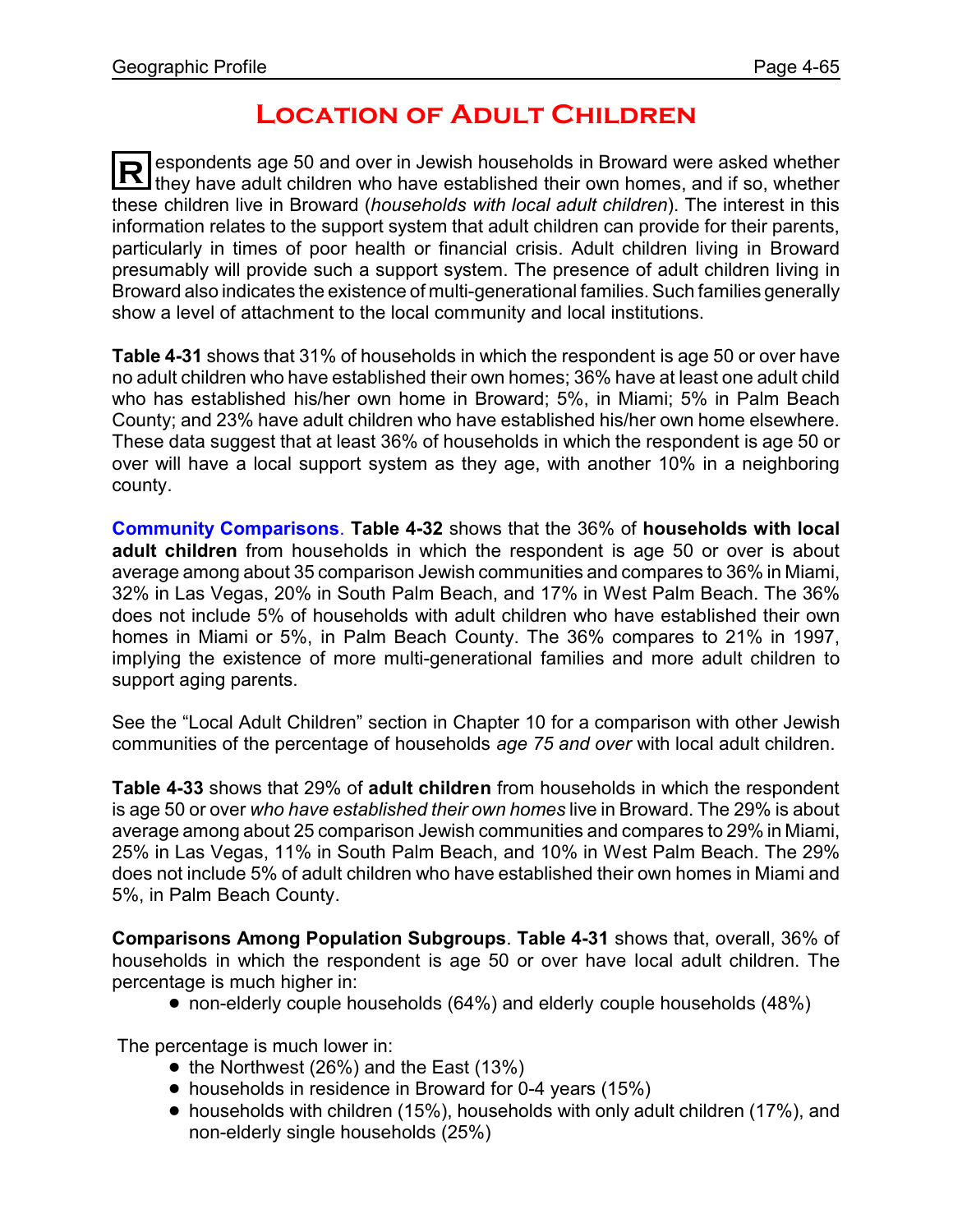| <b>TABLE 4-31</b><br><b>LOCATION OF ADULT CHILDREN</b> |                                                                   |                                                                                     |              |                      |                |  |  |  |  |
|--------------------------------------------------------|-------------------------------------------------------------------|-------------------------------------------------------------------------------------|--------------|----------------------|----------------|--|--|--|--|
|                                                        | BASE: JEWISH HOUSEHOLDS IN WHICH THE RESPONDENT IS AGE 50 OR OVER |                                                                                     |              |                      |                |  |  |  |  |
|                                                        | <b>Have No Adult</b><br><b>Children Who</b><br>Have               | <b>Where Closest Adult Child Lives Who</b><br><b>Has Established Their Own Home</b> |              |                      |                |  |  |  |  |
| <b>Population Subgroup</b>                             | <b>Established</b><br><b>Their</b><br>Own Homes <sup>1</sup>      | <b>Broward</b>                                                                      | <b>Miami</b> | Palm<br><b>Beach</b> | Else-<br>where |  |  |  |  |
| All                                                    | 30.7%                                                             | 36.4                                                                                | 4.8          | 5.2                  | 22.9           |  |  |  |  |
|                                                        | <b>GEOGRAPHIC AREA</b>                                            |                                                                                     |              |                      |                |  |  |  |  |
| Northwest                                              | 33.5%                                                             | 26.4                                                                                | 7.9          | 8.2                  | 24.0           |  |  |  |  |
| <b>North Central</b>                                   | 21.2%                                                             | 37.2                                                                                | 0.0          | 10.4                 | 31.2           |  |  |  |  |
| East                                                   | 53.8%                                                             | 13.0                                                                                | 1.7          | 1.1                  | 30.4           |  |  |  |  |
| <b>West Central</b>                                    | 31.6%                                                             | 37.8                                                                                | 3.9          | 9.2                  | 17.5           |  |  |  |  |
| Southeast                                              | 28.2%                                                             | 39.1                                                                                | 4.7          | 1.0                  | 27.0           |  |  |  |  |
| Southwest                                              | 26.7%                                                             | 45.2                                                                                | 8.1          | 0.6                  | 19.4           |  |  |  |  |
|                                                        | <b>LENGTH OF RESIDENCE IN BROWARD</b>                             |                                                                                     |              |                      |                |  |  |  |  |
| $0 - 4$ years                                          | 56.5%                                                             | 15.0                                                                                | 6.0          | 0.0                  | 22.5           |  |  |  |  |
| 5 - 9 years                                            | 41.6%                                                             | 31.9                                                                                | 0.0          | 0.0                  | 26.5           |  |  |  |  |
| 10 - 19 years                                          | 25.8%                                                             | 29.3                                                                                | 13.9         | 7.6                  | 23.4           |  |  |  |  |
| 20 or more years                                       | 29.4%                                                             | 40.3                                                                                | 2.6          | 5.3                  | 22.4           |  |  |  |  |
| <b>AGE OF RESPONDENT</b>                               |                                                                   |                                                                                     |              |                      |                |  |  |  |  |
| $50 - 64$                                              | 50.6%                                                             | 28.4                                                                                | 4.0          | 4.2                  | 12.8           |  |  |  |  |
| 65 - 74                                                | 20.8%                                                             | 43.9                                                                                | 3.1          | 4.1                  | 28.1           |  |  |  |  |
| 75 and over                                            | 12.1%                                                             | 40.6                                                                                | 7.7          | 7.5                  | 32.1           |  |  |  |  |
| $\rightarrow$ 65 and over                              | 16.4%                                                             | 42.2                                                                                | 5.4          | 5.9                  | 30.1           |  |  |  |  |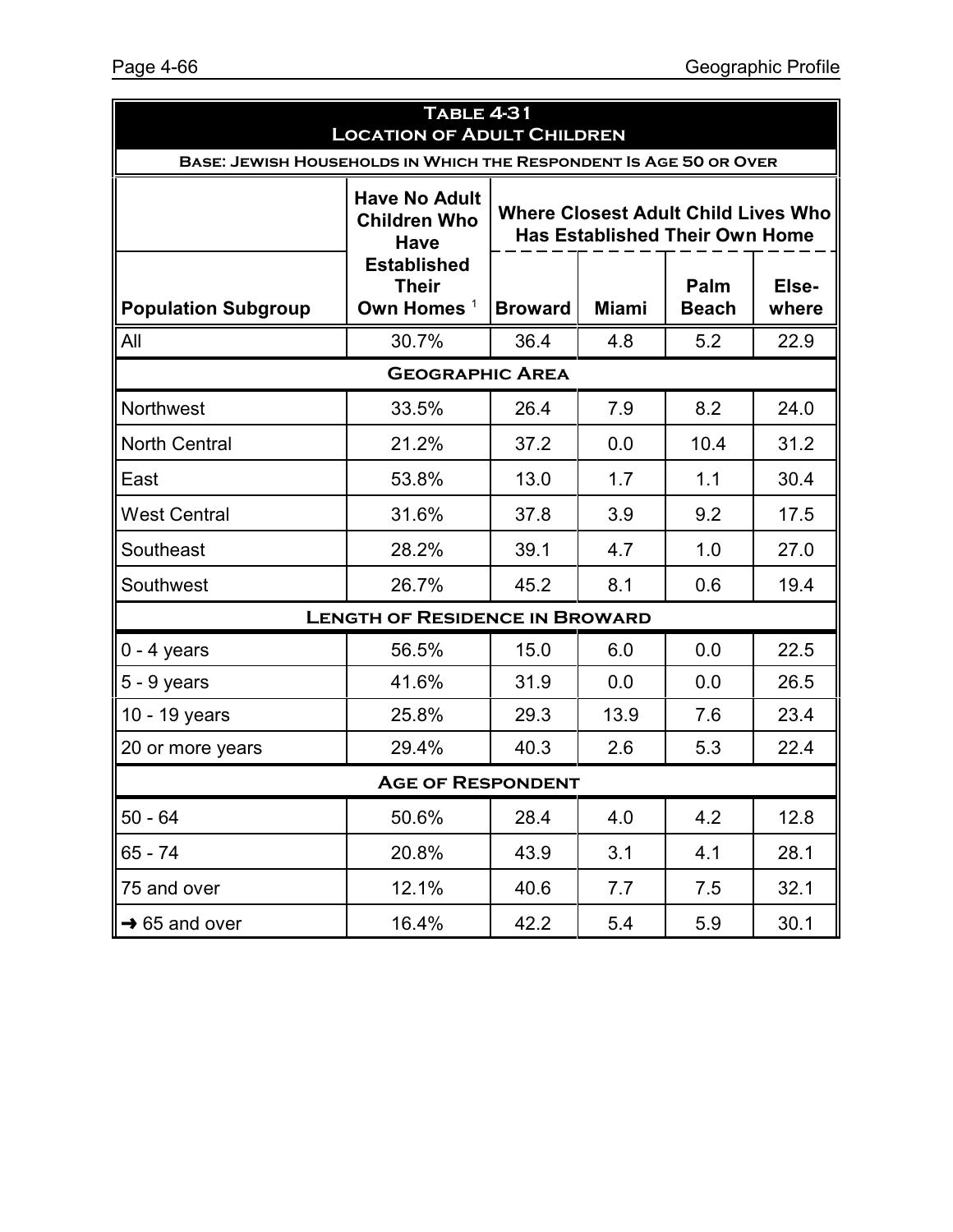| <b>TABLE 4-31</b><br><b>LOCATION OF ADULT CHILDREN</b>                                                              |                                                                   |                                                                                     |              |                      |                |  |  |  |  |
|---------------------------------------------------------------------------------------------------------------------|-------------------------------------------------------------------|-------------------------------------------------------------------------------------|--------------|----------------------|----------------|--|--|--|--|
|                                                                                                                     | BASE: JEWISH HOUSEHOLDS IN WHICH THE RESPONDENT IS AGE 50 OR OVER |                                                                                     |              |                      |                |  |  |  |  |
|                                                                                                                     | <b>Have No Adult</b><br><b>Children Who</b><br><b>Have</b>        | <b>Where Closest Adult Child Lives Who</b><br><b>Has Established Their Own Home</b> |              |                      |                |  |  |  |  |
| <b>Population Subgroup</b>                                                                                          | <b>Established</b><br><b>Their</b><br>Own Homes <sup>1</sup>      | <b>Broward</b>                                                                      | <b>Miami</b> | Palm<br><b>Beach</b> | Else-<br>where |  |  |  |  |
| All                                                                                                                 | 30.7%                                                             | 36.4                                                                                | 4.8          | 5.2                  | 22.9           |  |  |  |  |
|                                                                                                                     | <b>HOUSEHOLD STRUCTURE</b>                                        |                                                                                     |              |                      |                |  |  |  |  |
| Household with Children                                                                                             | 76.7%                                                             | 15.4                                                                                | 0.2          | 0.0                  | 7.7            |  |  |  |  |
| Household with Only Adult<br>Children                                                                               | 47.3%                                                             | 16.8                                                                                | 5.7          | 13.3                 | 16.9           |  |  |  |  |
| <b>Non-Elderly Couple</b>                                                                                           | 16.3%                                                             | 63.9                                                                                | 5.5          | 0.6                  | 13.7           |  |  |  |  |
| <b>Non-Elderly Single</b>                                                                                           | 57.0%                                                             | 24.5                                                                                | 4.7          | 0.0                  | 13.8           |  |  |  |  |
| <b>Elderly Couple</b>                                                                                               | 6.7%                                                              | 48.1                                                                                | 11.3         | 5.3                  | 28.6           |  |  |  |  |
| <b>Elderly Single</b>                                                                                               | 22.7%                                                             | 35.9                                                                                | 2.4          | 7.9                  | 31.1           |  |  |  |  |
|                                                                                                                     | <b>HOUSEHOLD INCOME</b>                                           |                                                                                     |              |                      |                |  |  |  |  |
| Under \$25,000                                                                                                      | 20.8%                                                             | 39.1                                                                                | 4.7          | 8.6                  | 26.8           |  |  |  |  |
| $$25 - $50,000$                                                                                                     | 38.5%                                                             | 32.0                                                                                | 0.4          | 7.0                  | 22.1           |  |  |  |  |
| $$50 - $100,000$                                                                                                    | 24.3%                                                             | 41.6                                                                                | 1.5          | 5.5                  | 27.1           |  |  |  |  |
| $$100 - $200,000$                                                                                                   | 37.9%                                                             | 24.7                                                                                | 10.2         | 4.5                  | 22.7           |  |  |  |  |
| \$200,000 and over                                                                                                  | 38.6%                                                             | 39.3                                                                                | 4.8          | 1.2                  | 16.1           |  |  |  |  |
| <sup>1</sup> Includes households with no adult children and households with adult children still living<br>at home. |                                                                   |                                                                                     |              |                      |                |  |  |  |  |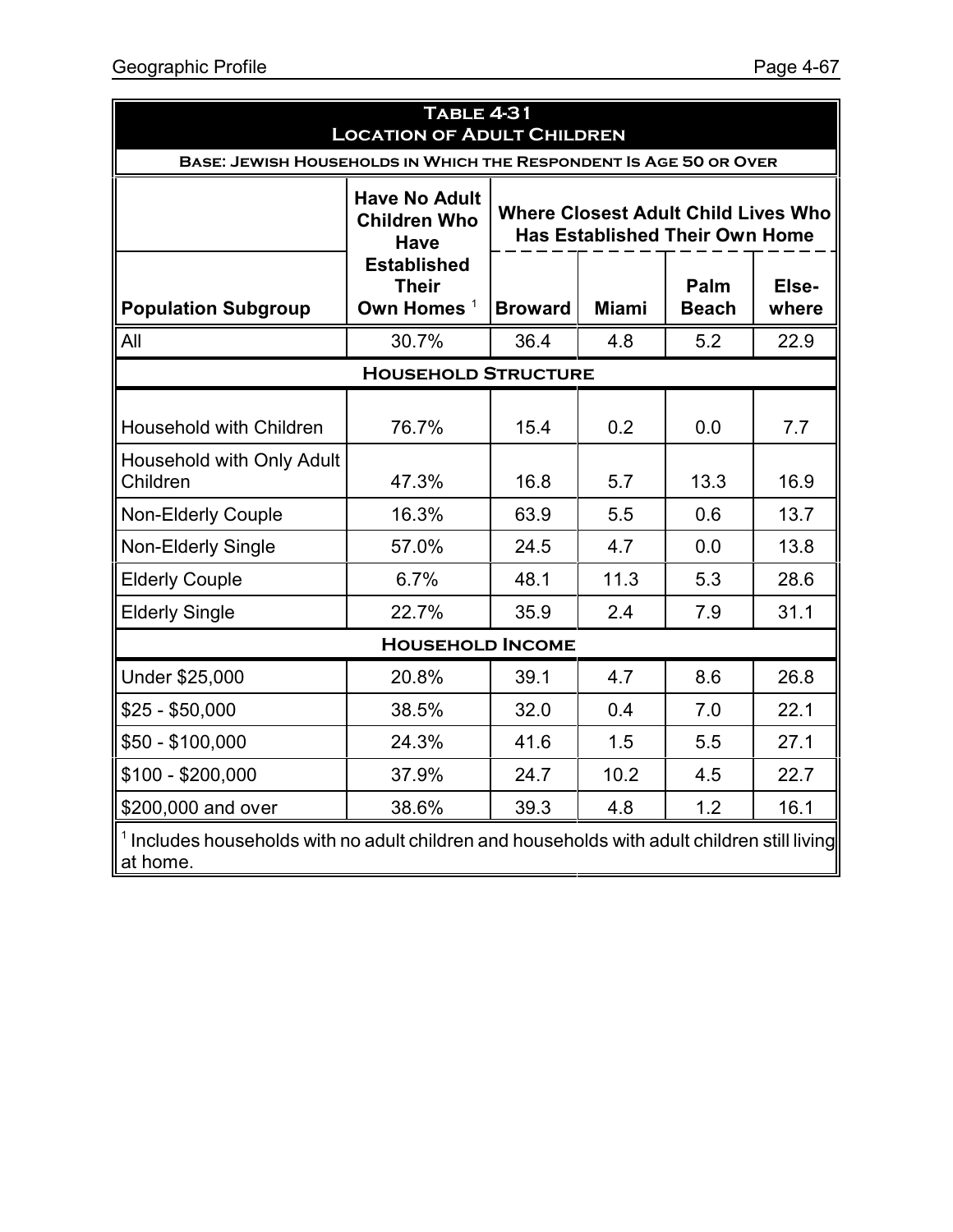| <b>TABLE 4-32</b><br><b>HOUSEHOLDS WITH LOCAL ADULT CHILDREN</b><br><b>COMMUNITY COMPARISONS</b> |                                                                   |     |  |                                                                                                                 |      |               |  |  |  |
|--------------------------------------------------------------------------------------------------|-------------------------------------------------------------------|-----|--|-----------------------------------------------------------------------------------------------------------------|------|---------------|--|--|--|
|                                                                                                  | BASE: JEWISH HOUSEHOLDS IN WHICH THE RESPONDENT IS AGE 50 OR OVER |     |  |                                                                                                                 |      |               |  |  |  |
| <b>Community</b>                                                                                 | Year                                                              | %   |  | <b>Community</b>                                                                                                | Year | $\frac{0}{0}$ |  |  |  |
| St. Paul *                                                                                       | 2004                                                              | 66% |  | Westport                                                                                                        | 2000 | 34%           |  |  |  |
| Minneapolis *                                                                                    | 2004                                                              | 62% |  | Portland (ME)                                                                                                   | 2007 | 33%           |  |  |  |
| Detroit                                                                                          | 2005                                                              | 59% |  | York                                                                                                            | 1999 | 33%           |  |  |  |
| St. Louis                                                                                        | 2014                                                              | 56% |  | <b>Las Vegas</b>                                                                                                | 2005 | 32%           |  |  |  |
| <b>Tidewater</b>                                                                                 | 2001                                                              | 53% |  | Lehigh Valley                                                                                                   | 2007 | 31%           |  |  |  |
| Harrisburg                                                                                       | 1994                                                              | 52% |  | New Haven <sup>6</sup>                                                                                          | 2010 | 30%           |  |  |  |
| Richmond                                                                                         | 1994                                                              | 52% |  | Middlesex $^7$                                                                                                  | 2008 | 25%           |  |  |  |
| Columbus                                                                                         | 2013                                                              | 51% |  | <b>Atlantic County</b>                                                                                          | 2004 | 21%           |  |  |  |
| Rochester                                                                                        | 1999                                                              | 51% |  | Broward <sup>8</sup>                                                                                            | 1997 | 21%           |  |  |  |
| Milwaukee                                                                                        | 1996                                                              | 50% |  | S Palm Beach <sup>9</sup>                                                                                       | 2005 | 20%           |  |  |  |
| Charlotte                                                                                        | 1997                                                              | 49% |  | W Palm Beach <sup>10</sup>                                                                                      | 2005 | 17%           |  |  |  |
| Pittsburgh                                                                                       | 2002                                                              | 48% |  | Sarasota                                                                                                        | 2001 | 17%           |  |  |  |
| Rhode Island                                                                                     | 2002                                                              | 48% |  | Local is defined to include both Twin Cities                                                                    |      |               |  |  |  |
| Cincinnati                                                                                       | 2008                                                              | 46% |  | communities.<br>Excludes 11% of households with adult children                                                  |      |               |  |  |  |
| Hartford                                                                                         | 2000                                                              | 45% |  | living in Philadelphia.<br><sup>2</sup> Excludes 11% of households with adult children                          |      |               |  |  |  |
| Cleveland                                                                                        | 2011                                                              | 44% |  | living in Ocean or Middlesex Counties.<br><sup>3</sup> Excludes 5% of households with adult children            |      |               |  |  |  |
| Denver                                                                                           | 2007                                                              | 43% |  | living in Miami and 5% in South Palm Beach or West<br>Palm Beach                                                |      |               |  |  |  |
| Wilmington <sup>1</sup>                                                                          | 1995                                                              | 42% |  | <sup>4</sup> Excludes 10% of households with adult children<br>living in Broward, South Palm Beach or West Palm |      |               |  |  |  |
| Washington                                                                                       | 2003                                                              | 40% |  | Beach.<br><sup>5</sup> Excludes 24% of households with adult children                                           |      |               |  |  |  |
| Tucson                                                                                           | 2002                                                              | 40% |  | living in the New York metropolitan area.<br><sup>6</sup> Excludes 20% of households with adult children        |      |               |  |  |  |
| San Antonio                                                                                      | 2007                                                              | 39% |  | living outside New Haven but within 90 minutes.<br><sup>7</sup> Excludes 43% of households with adult children  |      |               |  |  |  |
| Monmouth <sup>2</sup>                                                                            | 1997                                                              | 38% |  | living outside Middlesex but within 90 minutes.<br><sup>8</sup> Excludes 10% of households with adult children  |      |               |  |  |  |
| <b>BROWARD</b> <sup>3</sup>                                                                      | 2016                                                              | 36% |  | living in South Palm Beach, West Palm Beach, or<br>Miami.                                                       |      |               |  |  |  |
| Miami <sup>4</sup>                                                                               | 2014                                                              | 36% |  | <sup>9</sup> Excludes 9% of households with adult children<br>living in Broward or Miami.                       |      |               |  |  |  |
| Jacksonville                                                                                     | 2002                                                              | 36% |  | <sup>10</sup> Excludes 6% of households with adult children<br>living in Broward or Miami.                      |      |               |  |  |  |
| Bergen <sup>5</sup>                                                                              | 2001                                                              | 35% |  |                                                                                                                 |      |               |  |  |  |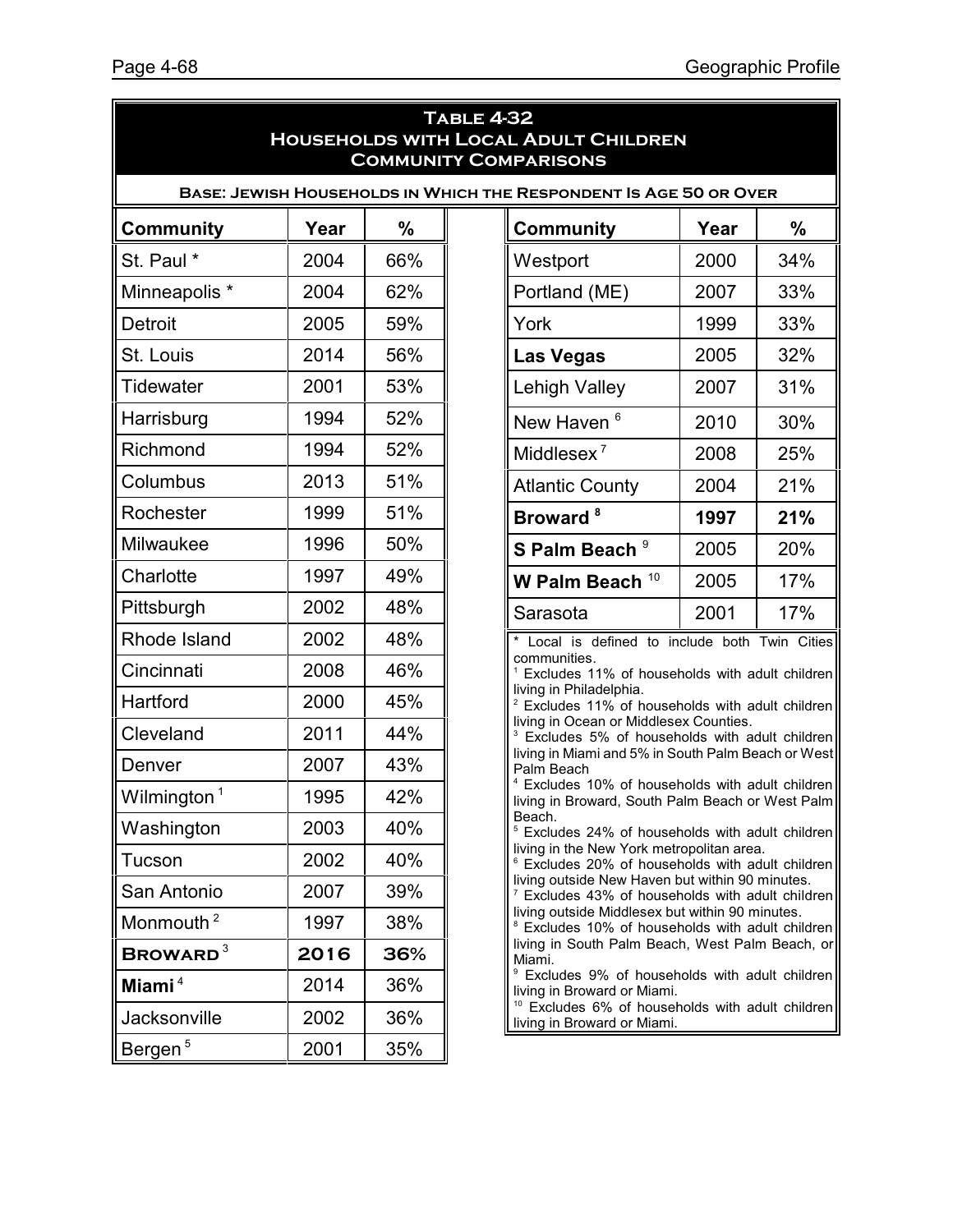#### **Table 4-33 Local Adult Children Community Comparisons**

#### **Base: Adult Children (from Jewish Households in Which the Respondent Is Age 50 or Over**) **Who Have Established Their Own Homes**

| <b>Community</b>        | Year | $\frac{9}{6}$ |
|-------------------------|------|---------------|
| St. Paul                | 2004 | 65%           |
| Minneapolis             | 2004 | 63%           |
| Columbus                | 2013 | 52%           |
| St. Louis               | 2014 | 51%           |
| <b>Detroit</b>          | 2005 | 49%           |
| Washington              | 2003 | 45%           |
| <b>Tidewater</b>        | 2001 | 43%           |
| Cleveland               | 2011 | 42%           |
| Cincinnati              | 2008 | 42%           |
| Rochester               | 1999 | 42%           |
| Rhode Island            | 2002 | 40%           |
| Pittsburgh              | 2002 | 39%           |
| Hartford                | 2000 | 38%           |
| San Antonio             | 2007 | 34%           |
| <b>Jacksonville</b>     | 2002 | 31%           |
| Portland (ME)           | 2007 | 30%           |
| Wilmington <sup>1</sup> | 1995 | 30%           |
| BROWARD <sup>2</sup>    | 2016 | 29%           |
| Miami <sup>3</sup>      | 2014 | 29%           |
| Tucson                  | 2002 | 29%           |
| Bergen <sup>4</sup>     | 2001 | 29%           |

| Community              | Year | %   |
|------------------------|------|-----|
| Westport               | 2000 | 28% |
| New Haven <sup>5</sup> | 2010 | 27% |
| <b>Lehigh Valley</b>   | 2007 | 26% |
| Sarasota               | 2001 | 26% |
| <b>Las Vegas</b>       | 2005 | 25% |
| Middlesex <sup>6</sup> | 2008 | 16% |
| <b>Atlantic County</b> | 2004 | 15% |
| S Palm Beach $7$       | 2005 | 11% |
| W Palm Beach $8$       | 2005 | 10% |

 $1$  Excludes 6% of adult children living in Philadelphia.

 $2$  Excludes 5% of adult children living in Miami and 5% in South Palm Beach or West Palm Beach.

<sup>3</sup> Excludes 13% of adult children living in Broward, South Palm Beach, or West Palm Beach.

<sup>4</sup> Excludes 24% of adult children living in the New York metropolitan area.

<sup>5</sup> Excludes 23% of adult children living outside New Haven but within 90 minutes.

 $6$  Excludes 46% of adult children living outside Middlesex but within 90 minutes.

 $7$  Excludes 7% of adult children living in Broward or Miami.

 $8$  Excludes 5% of adult children living in Broward or Miami.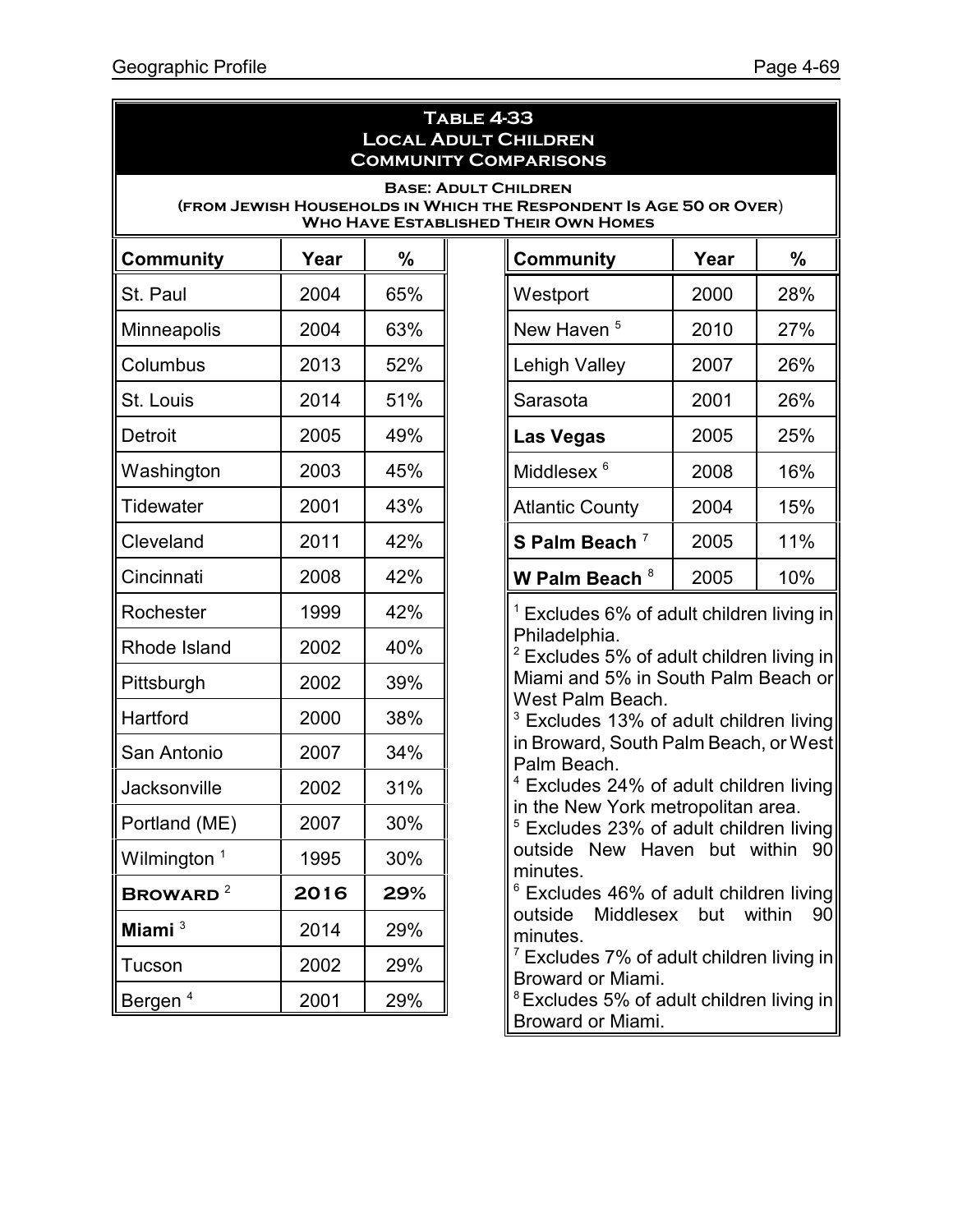| Table 4-1: Jewish Households and Persons in Jewish Households by Zip Code 4-3 |          |
|-------------------------------------------------------------------------------|----------|
| Table 4-2: Households Living in the Top Zip Code Areas                        |          |
|                                                                               |          |
|                                                                               | $4 - 10$ |
| Table 4-4: Place of Birth, Community Comparisons                              | $4 - 11$ |
| Table 4-5: Place of Birth by Geographic Area                                  | $4 - 14$ |
|                                                                               | $4 - 14$ |
| Table 4-7: Households from the Former Soviet Union (FSU)                      |          |
|                                                                               | $4 - 16$ |
| Table 4-8: Hispanic Jews, Sephardic Jews, and Israelis by Geographic Area     | $4 - 21$ |
| Table 4-9: Hispanic Jews, Sephardic Jews, and Israelis                        |          |
|                                                                               | $4 - 22$ |
|                                                                               |          |
| Table 4-10: Geographic Distribution of Hispanic Jews, Sephardic Jews,         |          |
|                                                                               | $4 - 23$ |
| Table 4-11: Country from Which Hispanic Jews Come                             | $4 - 23$ |
|                                                                               | $4 - 25$ |
| Table 4-13: Someone in Household is Gay, Lesbian, Bisexual, or Transgender    |          |
|                                                                               | $4 - 28$ |
|                                                                               | $4 - 29$ |
| Table 4-15: Part-Year Households in Retirement Communities (3-7 Months)       |          |
|                                                                               | $4 - 30$ |
| Table 4-16: Location of Residence Prior to Broward                            | $4 - 31$ |
| Table 4-17: Location of Residence Prior to the Local Community                |          |
|                                                                               | $4 - 32$ |
| Table 4-18: Length of Residence in Broward                                    | $4 - 35$ |
| Table 4-19: Length of Residence in the Local Community,                       |          |
|                                                                               | $4 - 37$ |
| Table 4-20: Average Number of New Households Per Year                         |          |
| During the Past Five Years, Community Comparisons                             | $4 - 40$ |
|                                                                               | $4 - 41$ |
|                                                                               | $4 - 46$ |
| Table 4-23: Length of Residence at Current Address                            |          |
| <b>Community Comparisons</b>                                                  | $4 - 47$ |
|                                                                               | 4-50     |
|                                                                               |          |
| Table 4-25: Home Ownership, Community Comparisons 4-52                        |          |
| Table 4-26: Moving Plans Within the Next Three Years                          | $4 - 54$ |
| Table 4-27: Moving Plans Within the Next Three Years                          |          |
|                                                                               | $4 - 56$ |
| Table 4-28A: Expected Destination for Households Who Are                      |          |
| Definitely/Probably Moving Within the Next Three Years                        | 4-59     |
| Table 4- 28B: Expected Destination for Households                             |          |
| Who Are Definitely/Probably Moving Within the Next Three Years                | $4 - 60$ |
| Table 4-29: Expected Destination for Households Who Are Definitely/Probably   |          |
| Moving Within the Next Three Years, Community Comparisons                     | $4 - 61$ |
| Table 4-30: Definitely Moving Out of the Local Community                      |          |
| Within the Next Three Years, Community Comparisons                            | $4 - 64$ |
|                                                                               | 4-66     |
| Table 4-32: Households with Local Adult Children, Community Comparisons       | $4 - 68$ |